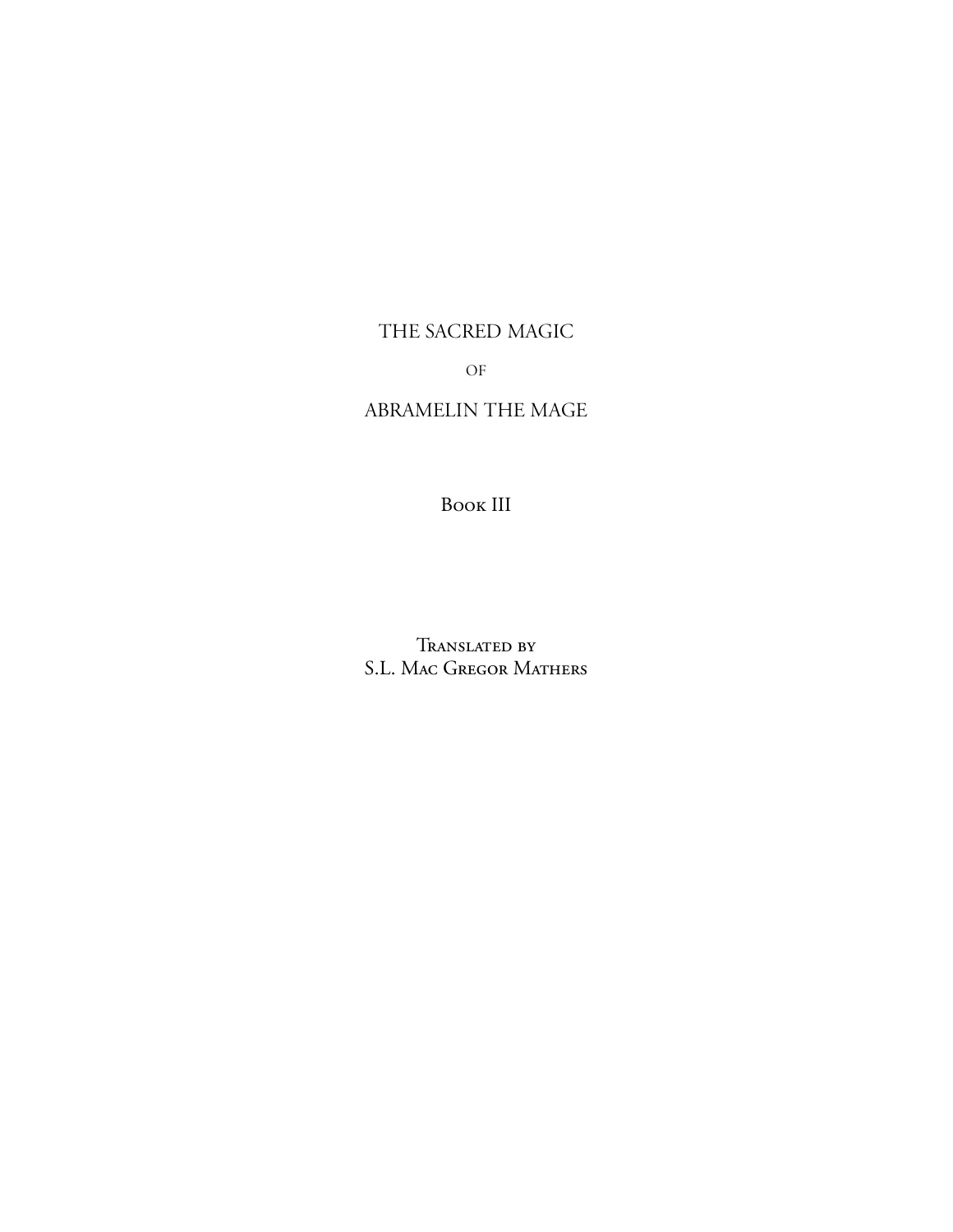The Book of the Sacred Magic of Abramelin the Mage: Book Three Translated by S.L. MacGregor Mathers

This Adobe Acrobat edition contains the complete and unaltered text and illustrations of the corresponding sections in the second (1900) edition published by John M. Watkins, London.

PREPARED AND TYPESET BY BENJAMIN ROWE, APRIL 27, 1999. Text set in Adobe Garamond. Illustrations set in Book Antiqua.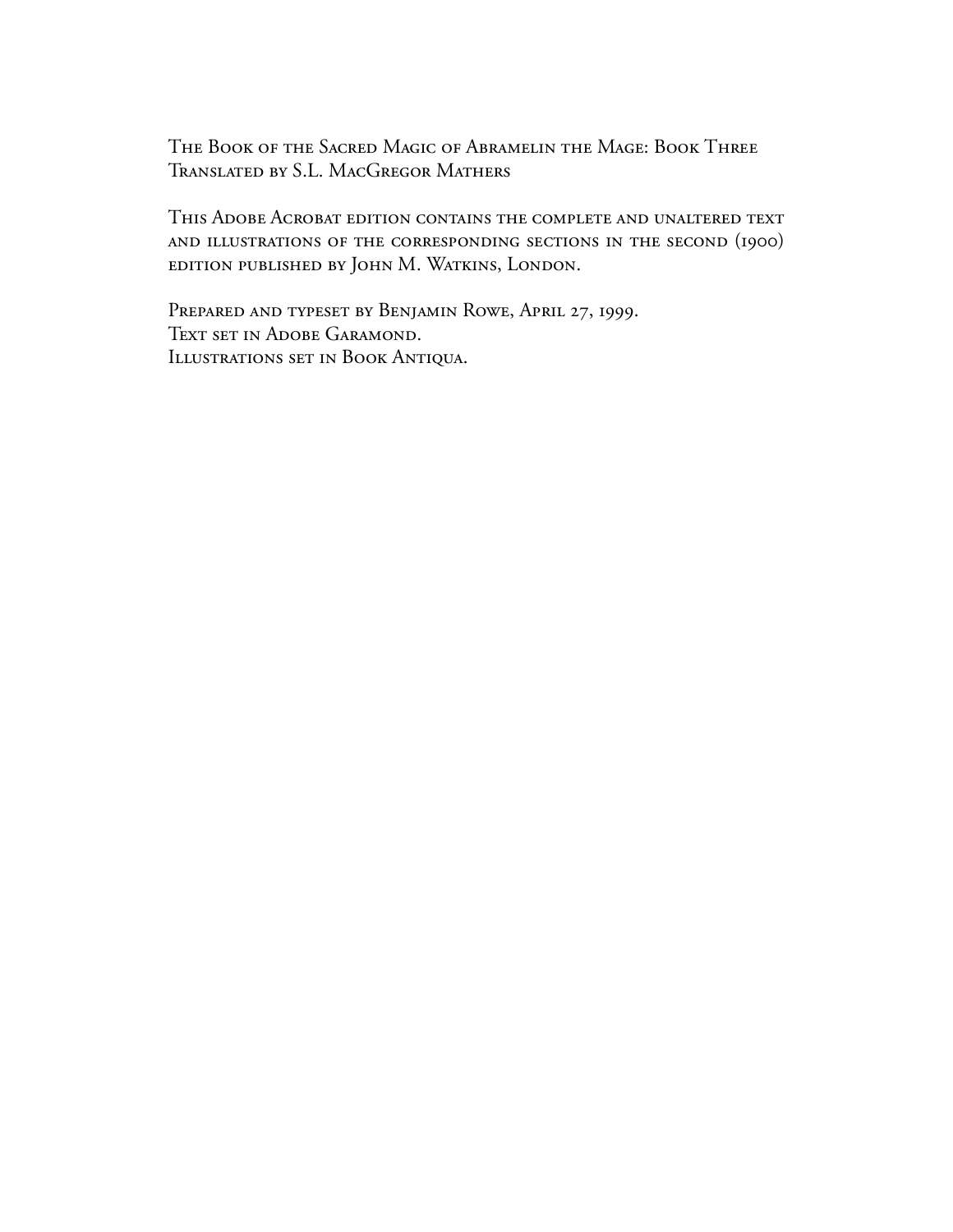## THE THIRD BOOK

#### OF THE

## HOLY MAGIC,

#### WHICH GOD GAVE UNTO MOSES, AARON, DAVID, SOLOMON, AND OTHER SAINTS, PATRIARCHS AND PROPHETS; WHICH TEACHETH THE TRUE DIVINE WISDOM.

#### BEQUEATHED BY ABRAHAM UNTO LAMECH HIS SON.

TRANSLATED FROM THE HEBREW. 1458.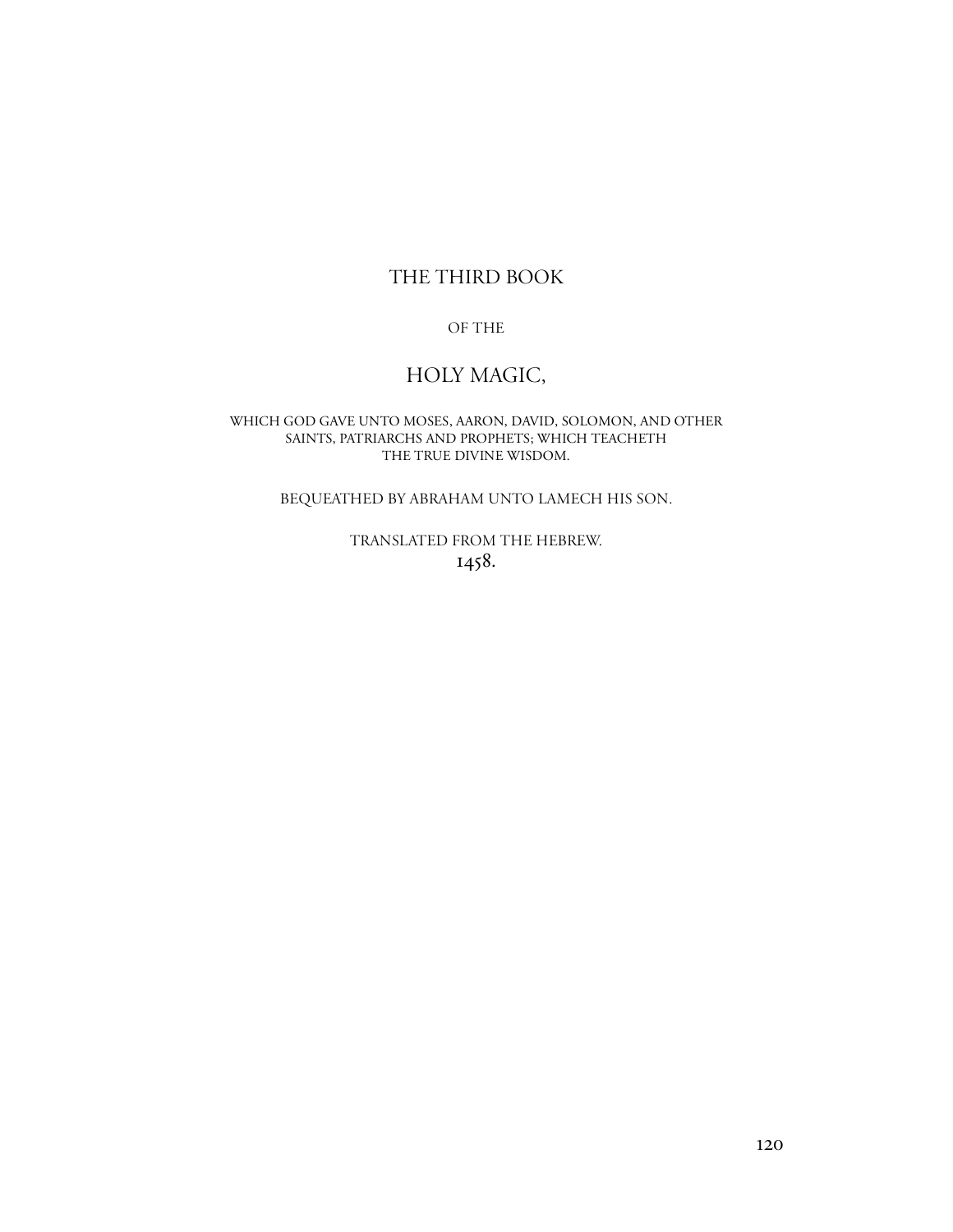#### THE THIRD BOOK OF THE sACRED MAGIC.

#### (The Prologue.)

E who shall have faithfully observed that which hath been taught unto him, and shall have with a good will obeyed the Commandments of God, let him, I say, be certain that this Veritable and Loyal Wisdom shall be accorded unto him; and also that the Perfidious BELIAL can do no otherwise than become his slave, together with all his Pestiferous Generation. No.

However I pray the True God who governeth, ruleth over, and maintaineth all that He hath created; that thou, O Lamech, my son, or whomsoever he may be unto whom thou shalt have granted this Sacred Operation, mayest work it out, having always before thee the Fear of God, and in no way use it for Evil, because God the Eternal hath wished herein to leave us our free will, but woe unto him who shall abuse His Divine Grace. Yet I say not but that if an enemy should attempt thy life, that it is permissible unto thee if necessary to destroy him; but in any other case lay not thine hand unto the sword, but use gentler methods. Be kind and affable unto every one. One may also serve a friend without harm unto oneself.

David and King Solomon could have destroyed their enemies in an instant, but they did not so; in imitation of God Himself who chastiseth not unless He is outraged.

If thou shalt perfectly observe these rules, all the following Symbols and an infinitude of others will be granted unto thee by thy Holy Guardian Angel; thou thus living for the Honour and Glory of the True and only God, for thine own good, and that of thy neighbour.

Let the Fear of God be ever before the eyes and the heart of him who shall possess this Divine Wisdom and Sacred Magic.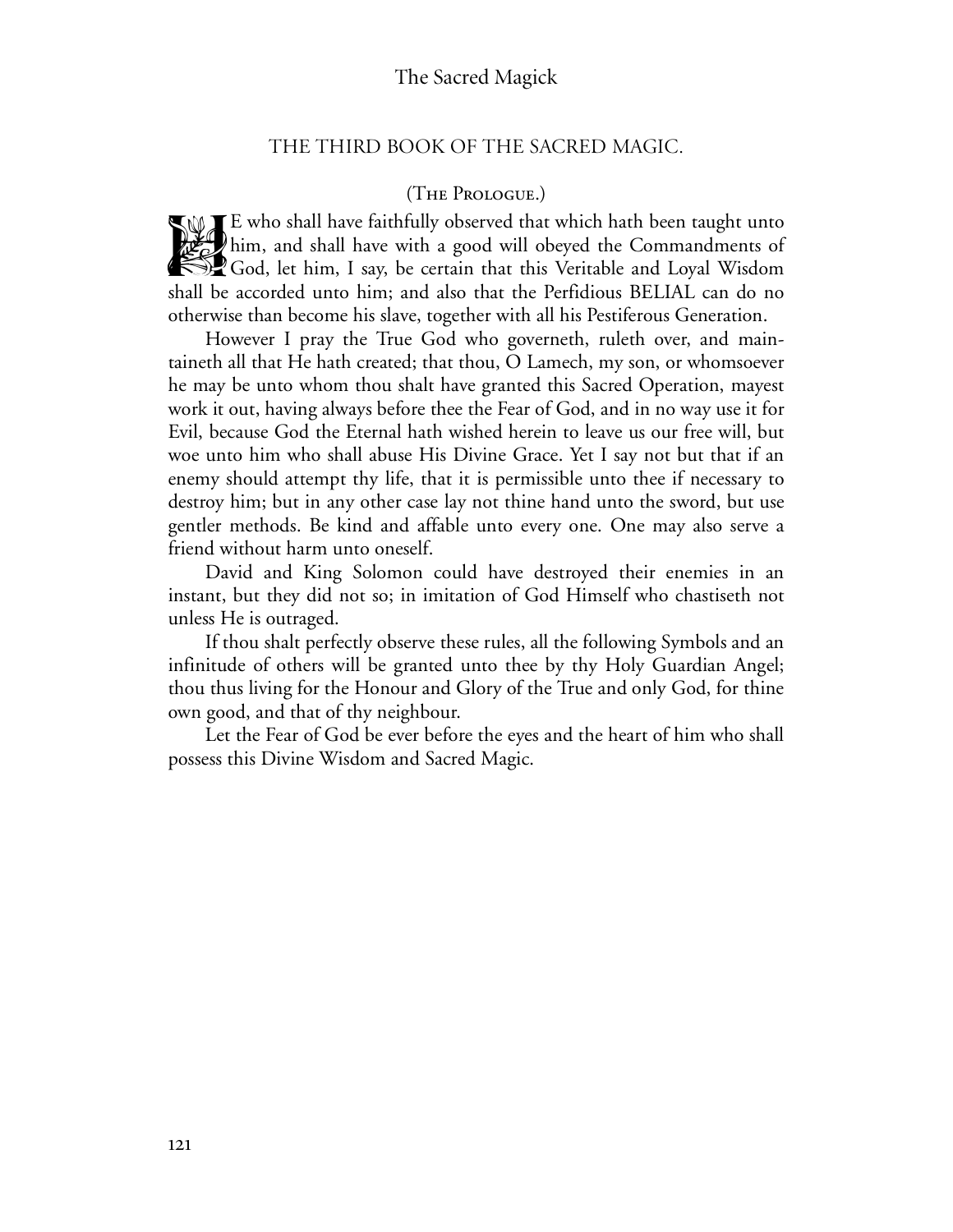## Of Abramelin The Mage

#### THE FIRST CHAPTER.



- (2) To know things appertaining unto the Future.
- () To know things appertaining unto the Future.
- (4) Things to happen in War.
- () Things past and forgotten.
- (6) Tribulations to come.
- (7) Things propitious to come.
- (8) Things past regarding Enemies.
- () To know the Signs of Tempests.
- (10) To know the Secrets of War.
- (II) To know true and false Friends.



| M <sub>l</sub>          | I L            |                 | O N                      |                |
|-------------------------|----------------|-----------------|--------------------------|----------------|
| $\mathbf{I}$            | $\mathbb{R}$   |                 | A G                      | $\overline{O}$ |
| L                       |                | $A$ $M$ $A$ $L$ |                          |                |
| $\overline{\mathrm{o}}$ | G              | $A$ $R$ $I$     |                          |                |
| N <sub>1</sub>          | $\overline{O}$ | l L             | $\mathsf{L}\mathsf{L}^+$ | M              |

| (2) |  |  |  |                             |  |  |  |  |  |
|-----|--|--|--|-----------------------------|--|--|--|--|--|
|     |  |  |  | $T$ $H$ $I$ $R$ $A$ $M$ $A$ |  |  |  |  |  |
|     |  |  |  | $H$ $I$ $G$ $A$ $N$ $A$ $M$ |  |  |  |  |  |
|     |  |  |  | I G O G A N A               |  |  |  |  |  |
|     |  |  |  | $R$ $A$ $G$ $I$ $G$ $A$ $R$ |  |  |  |  |  |
|     |  |  |  | A[N]A[G]O[G]I               |  |  |  |  |  |
|     |  |  |  | M A N A G I H               |  |  |  |  |  |
|     |  |  |  | $A$ M $A$ R I H T           |  |  |  |  |  |

| (3) |   |   |             |   |  |  |  |  |
|-----|---|---|-------------|---|--|--|--|--|
|     |   | R | Ε           | H |  |  |  |  |
|     | R |   | R           | E |  |  |  |  |
| R   |   | N |             | R |  |  |  |  |
| Ε   | R |   | $\mathbb R$ |   |  |  |  |  |
|     | E | R |             |   |  |  |  |  |

| $\left( 4\right)$ |             |             |                           |   |  |  |  |  |  |
|-------------------|-------------|-------------|---------------------------|---|--|--|--|--|--|
| N                 | Α           | $\mathbf B$ | $\boldsymbol{\mathrm{H}}$ | I |  |  |  |  |  |
| A                 |             | Α           | Ι                         | Η |  |  |  |  |  |
| B                 | Α           | $\rm K$     | Α                         | B |  |  |  |  |  |
| Η                 | $\mathbf I$ | A           |                           |   |  |  |  |  |  |
| L                 | H           | B           |                           |   |  |  |  |  |  |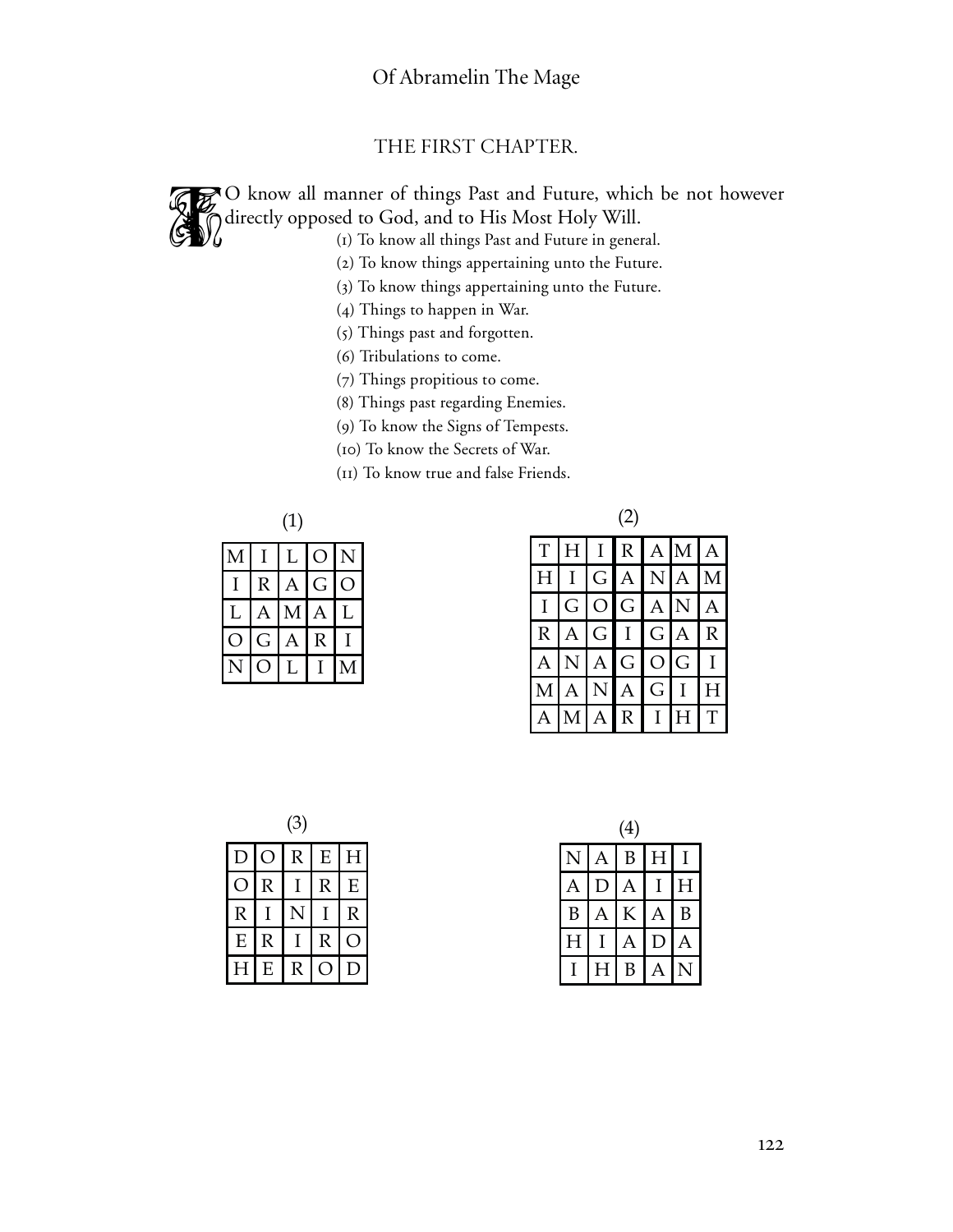|  |  | NVDETON             |  |  |
|--|--|---------------------|--|--|
|  |  | $V\ S\ I\ L\ A\ R\$ |  |  |
|  |  | $D$ I R E M A T     |  |  |
|  |  | E L E M E L E       |  |  |
|  |  | $T$ A M R R I D     |  |  |
|  |  | O R A L I S V       |  |  |
|  |  | NOTEDV              |  |  |

(6)

|                             | $S$ $A$ $R$ $A$ $P$ $I$ |  |                             |  |  |  |  |  |  |
|-----------------------------|-------------------------|--|-----------------------------|--|--|--|--|--|--|
|                             | A R A I R P             |  |                             |  |  |  |  |  |  |
| $R$ $A$ $K$ $K$ $I$ $I$ $A$ |                         |  |                             |  |  |  |  |  |  |
|                             | $A$ I K K A R           |  |                             |  |  |  |  |  |  |
| P                           |                         |  | $R$   $I$   $A$   $R$   $A$ |  |  |  |  |  |  |
|                             | P                       |  | $A \, R \, A \, S$          |  |  |  |  |  |  |

| (7)                                         |  |  |  |  |  |  |  |  |  |
|---------------------------------------------|--|--|--|--|--|--|--|--|--|
| M[A]L[A]C]H                                 |  |  |  |  |  |  |  |  |  |
| $A$ M $A$ N $E$ C                           |  |  |  |  |  |  |  |  |  |
| L A N A N A                                 |  |  |  |  |  |  |  |  |  |
| $A \big  N \big  A \big  N \big  A \big  L$ |  |  |  |  |  |  |  |  |  |
| CE[N]A[M]A                                  |  |  |  |  |  |  |  |  |  |
| H C A L A M                                 |  |  |  |  |  |  |  |  |  |

| (8) |   |   |              |             |  |  |  |  |
|-----|---|---|--------------|-------------|--|--|--|--|
| K   |   | S | Ε            | $\mathbf M$ |  |  |  |  |
|     | B |   |              | E           |  |  |  |  |
| S   |   | F |              | S           |  |  |  |  |
| E   |   |   | $\mathbf{B}$ |             |  |  |  |  |
|     | E | S |              |             |  |  |  |  |

| (9)            |                |                |                           |                |              |  |  |  |  |
|----------------|----------------|----------------|---------------------------|----------------|--------------|--|--|--|--|
| $\mathbb{R}$   | $\overline{O}$ | $\Gamma$       | H/E                       |                | $\mathbb{R}$ |  |  |  |  |
|                | $\mathbb{R}$   | O[R]I          |                           |                | E            |  |  |  |  |
| T              |                | $\overline{A}$ | $\vert R \vert$           | $\overline{A}$ |              |  |  |  |  |
| $\overline{H}$ |                | $\overline{R}$ | $\mathsf{I}_{\mathsf{A}}$ | $\bigcirc$     | $\mathbf T$  |  |  |  |  |
| E              |                | $\mathbb R$    | I O                       | $\mathbb R$    | $\circ$      |  |  |  |  |
| R              | E.             | H              | T                         |                | R            |  |  |  |  |

(10)

| M E L A B B E D                                                                                                                                             |  |  |  |  |
|-------------------------------------------------------------------------------------------------------------------------------------------------------------|--|--|--|--|
| E L I N A L S E                                                                                                                                             |  |  |  |  |
| $\boxed{\begin{array}{c c c c c} \hline \textbf{L} & \textbf{I} & \textbf{N} & \textbf{A} & \textbf{K} & \textbf{I} & \textbf{L} & \textbf{B} \end{array}}$ |  |  |  |  |
| $A \big[\text{N} \big] A \big[\text{K} \big] A \big[\text{K} \big] A \big] B$                                                                               |  |  |  |  |
| $B$ A K A K A N A                                                                                                                                           |  |  |  |  |
| B L I K A N I L                                                                                                                                             |  |  |  |  |
| E[S L A N I L]E                                                                                                                                             |  |  |  |  |
| D E B B A L E M                                                                                                                                             |  |  |  |  |

(11)

|  |  | MEBHAER                     |  |
|--|--|-----------------------------|--|
|  |  | E L I A I L E               |  |
|  |  | B I K O S I A               |  |
|  |  | $H$ $A$ $O$ $R$ $O$ $A$ $H$ |  |
|  |  | $A$ $I$ $S$ $O$ $K$ $I$ $B$ |  |
|  |  | E L I A I L E               |  |
|  |  | R E  A  H B E  M            |  |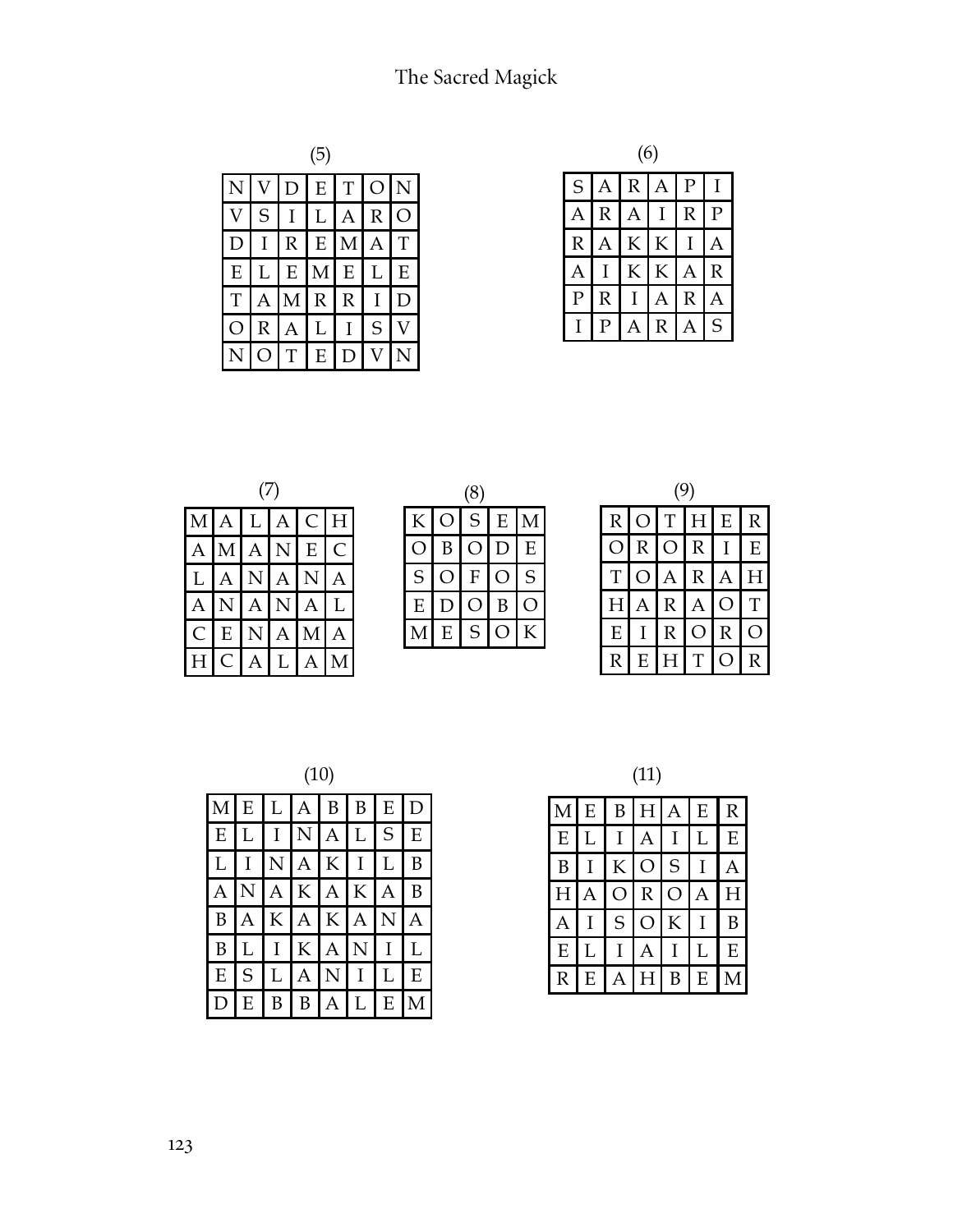#### Of Abramelin The Mage

#### NOTES TO THE CHAPTERS OF MAGICAL SYMBOLS,

#### By

#### S. L. Macgregor-mathers.

The following Notes to these Chapters I have classed under various heads for greater convenience of reference, thinking that besides the explanations of most of the Magical Names employed in the Symbols, it would also be of assistance to the Occult student to be able to see at a glance briefly stated at the end of each Chapter, the substance of the information especially referring thereto, given by Abraham the Jew in other parts of the work, notably towards the end of the Second Book:

Under (a) therefore I have stated by what Powers the Symbols of each particular Chapter are manifested.

Under (b) the Names of the Sub-Princes of the Evil Spirits who are the especial overseers of the execution of the effect desired.

Under (c) whether the Operations of the Chapter in question can be to an extent performed by the "Familiar Spirits," or not.

Under (d) an abridgment of any especial instructions given by Abraham in other parts of the work.

Under (e) I have given the meanings of most of the Names employed in the Squares, as far as possible, and also any additional remarks which seemed necessary.

These Magical Symbols of this Third Book consist solely of Squares of Letters, which may be roughly divided into four distinct classes.

() Those in which the whole of the Square is occupied by Letters. In this form the double Acrostic arrangement is especially marked; though in some few cases it is slightly varied by the introduction of a different name.

 $(2)$  Those in which part of the Square is left vacant, the Letters being arranged in the form of what is called in Geometry, a Gnomon.

(3) Those in which the central part of the Square is left vacant, the Letters forming a border round the void part.

 $(4)$  Those of more irregular disposition, and in which in some instances single Letters are placed separately in the vacant part of the Square.

It will be remarked that in nearly all cases these Names arranged in the Squares represent generally the effect to be produced, or in other words are simply the Hebrew or other appellations of the result to which the Square is to be applied. At the beginning of each Chapter is placed a numbered list of the effects to be obtained by the use of each Symbol there given. Then follow the Squares themselves.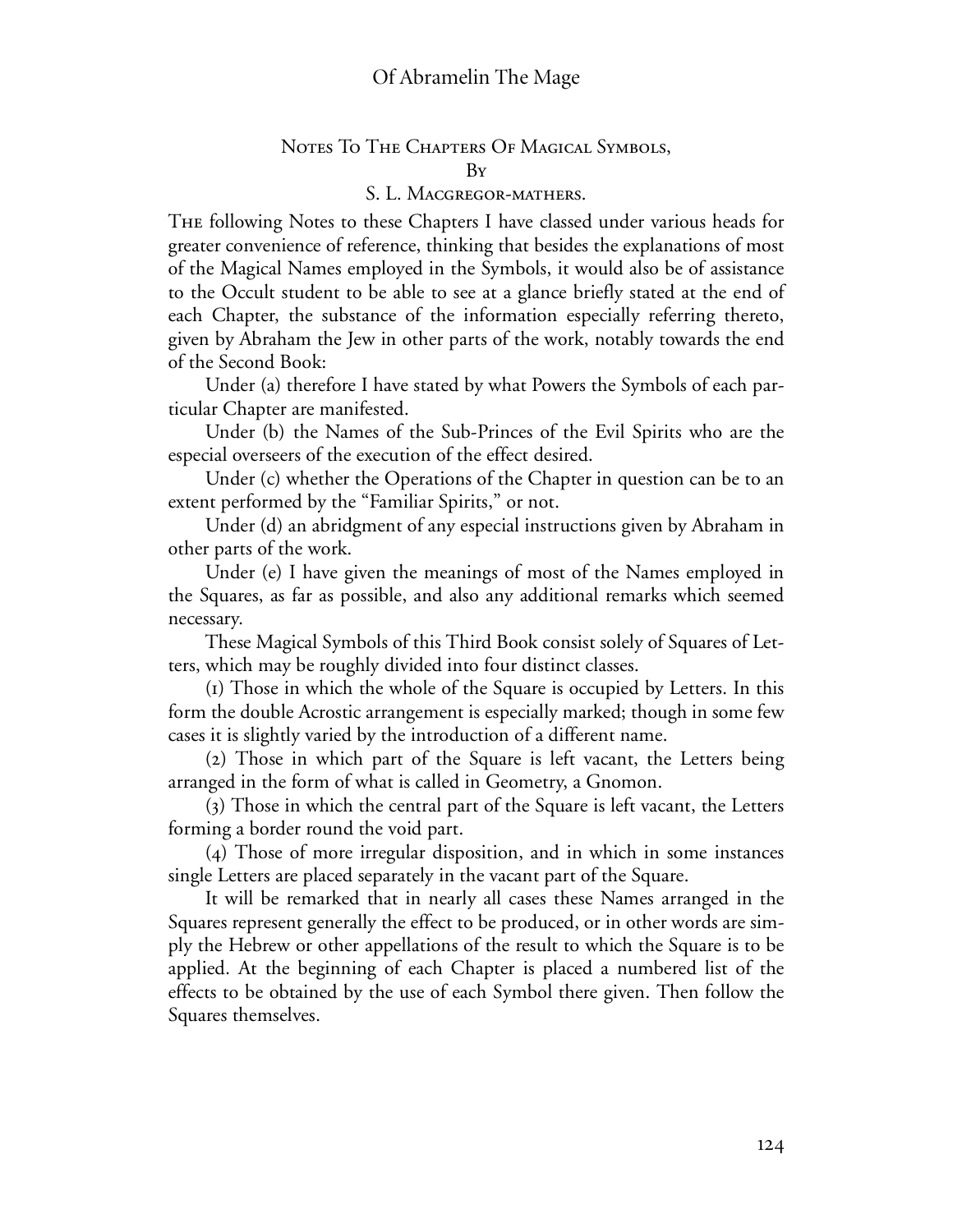In the Original MS. these Squares have been also numbered to correspond with the list at the beginning of each Chapter, but from the evident difference in the ink this has been done later, though the handwriting is the same. I think also that in several cases the numbers to the Squares have been misplaced; and though usually the natural Sequence of  $I$ ,  $2$ ,  $3$ ,  $4$ ,  $5$ ,  $6$  is adhered to, yet occasionally they are in a more irregular order, as in the 5th Chapter, for example, where they run thus: 3, 4, 5, 6, 1, 2, 7, 8, 9, 10, 11, 12.

The Squares in the Original MS. are all of the same size, subdivided according to the exigences of the case, though convenience of printing has prevented this equality of size being adhered to in the present work. In most instances the Gnomons and Borders are ruled off from the vacant part, but this rule is not adhered to in all cases in the Original MS. The Letters in the Squares are Roman Capitals. In some few instances two letters are placed in the same small Square, or subdivision, of the larger Square.

#### NOTES TO CHAPTER I.

(a) The Symbols of this Chapter are manifested only by the Angels or by the Guardian Angel.

(b) ORIENS, PAYMON, ARITON, and AMAYMON execute the Operations hereof by means of their Common Ministers.

(c) The Familiar Spirits cannot well execute the Operations of this Chapter.

(d) Take the Symbol in your hand, place it under your hat or cap, upon the top of your head, and you will be secretly answered by the Spirit who will execute that which you wish. (This mode of operation will evidently be applicable to many of the Chapters.)

(e) No.  $\bar{I}$  is a Square of 25 Squares, and is a complete specimen of double Acrostic arrangement. MILON, though Greek-sounding, has here hardly a meaning if derived from either MILOS, a fruit or other tree; or from MEILON, a precious thing, or article of value. It seems rather derived from the Hebrew MLVN = a diversity of things, or matters. IRAGO is perhaps from Greek EIRA a question, or inquiry, and AGO to conduct or decide. Hebrew RGO = to disrupt or analyse. LAMAL, probably from Chaldaic MLA = fullness, entirety. OGARI from Hebrew OGR = a swallow or swiftly-flying thing. NOLIM from Hebrew, NOLIM = hidden or covered things. Whence we may extract the following as the formula of this Square: "Various questions fully examined and analysed, and that quickly, and even things carefully hidden and concealed". This rule we can apply to discover the formulas of other Squares.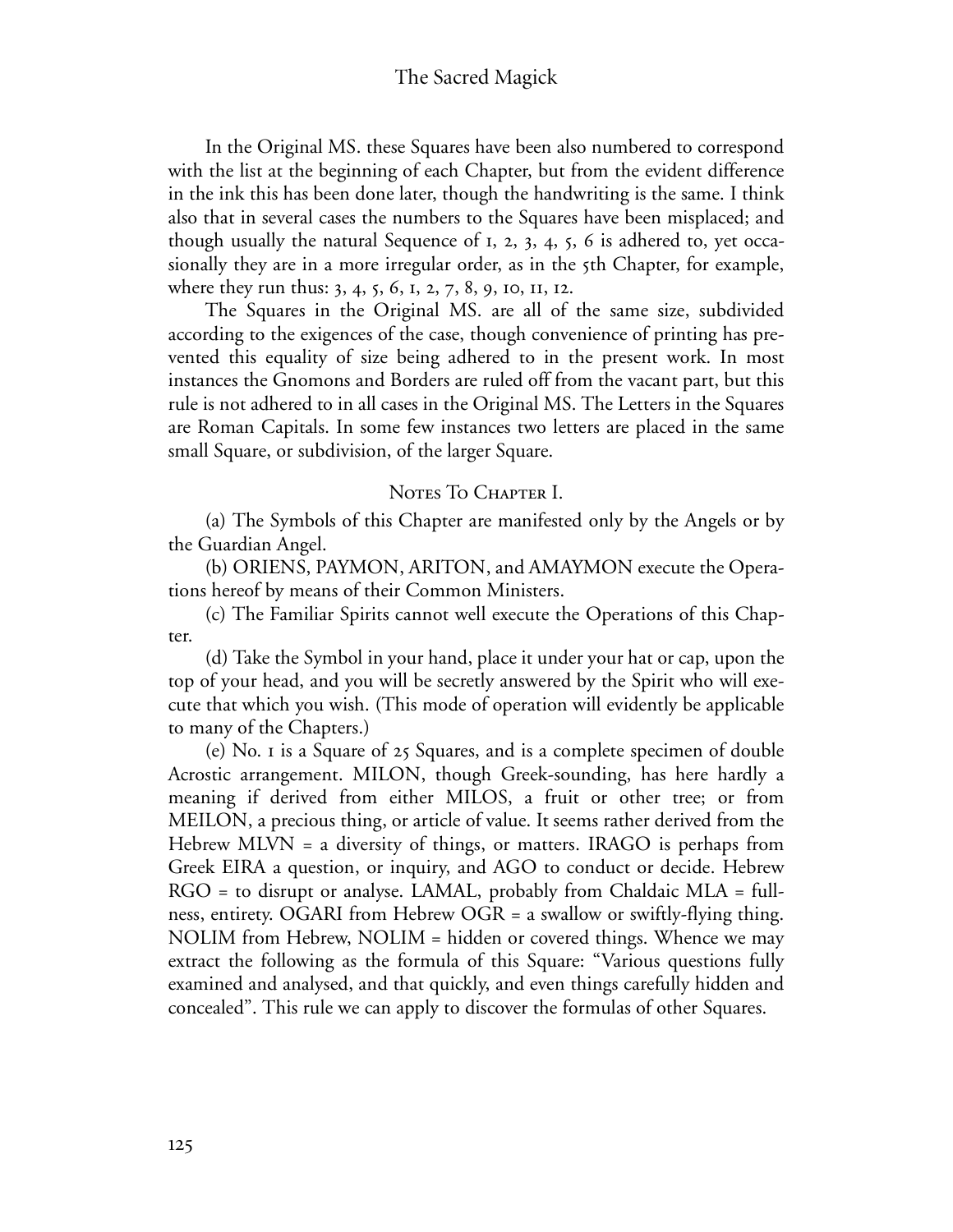#### Of Abramelin The Mage

No. 2 is a Square of 49 Squares, and is also a complete Specimen of double Acrostic. THIRAMA from Chaldee TIRM = strongly defended places, or Citadels. HIGANAM from Hebrew or Chaldee GNN or GNM = to defend. IGOGANA, perhaps from Hebrew GG = a roof or covering or protection from above. RAGIGAR, perhaps from Chaldaic ROO (it must be remembered that, though I here transliterate the letter Ayin by O, it has really the power of a GH as well; it is a sound difficult of comprehension by a non-Orientalist) = to break up, or breach. ANAGOGI probably from Greek ANAGOGE the act of raising or elevating. MANAGIH from Hebrew MNO to restrain; stop, put a barrier to, or contain by a barrier. AMARIHT from Hebrew AMRTH = Word or Speech. The whole idea of this Formula seems to be the making forcible way into a defended place or matter.

No. 3 is a Square of 25 Squares, and again a perfect form of double Acrostic. DOREH, from DVR Hebrew = a habitation. ORIRE perhaps from Latin ORIOR = to riser or be born. RINIR perhaps from Hebrew NIR = to renew. ERIRO perhaps from ARR to curse. HEROD from Hebrew ChRD = shaking, trembling.

No. 4 is a Square of 25 Squares, and again a perfect double Acrostic. NABHI from Hebrew NBA = to prophesy. ADAIH perhaps from Heb. DIH = a bird of omen. BAKAB from Heb. KAB = in trouble. HIADA from Hebrew IDH = sent forward, or thrown. IHBAN from IHB Hebrew = to give or bring. Hence the formula would be somewhat "To prophesy by omens the troubles to come"; the which is much more applicable to No. 6, "The Tribulations to come"; than to No. 4, which is for "The Things to happen in War".

No. 5 is a double Acrostic of 49 Squares. NVDETON from Hebrew  $ND =$ to remove, and ATHN = strongly. VSILARO from Hebrew BSHL = to ripen, and Chaldaic ARO = the Earth. DIREMAT from Hebrew DR = to encompass or include, and MT = things forgotten or slipped aside. ELEMELE from Hebrew ALIM and ALH = God of the Mighty Ones. TAMERID from Hebrew THMR = straight like a palm-tree, and ID = put forward. ORALISV = from Hebrew = ORL = superfluous, and ISh = the substance. NOTEDVN, from  $NTH =$  to stretch out and  $DN =$  to contend or rule.

No. 6 is a double Acrostic of  $36$  Squares. SARAPI from Hebrew ShRP = to burn. ARAIRP from Hebrew AR = a river, and RPH = to abate or slacken. RAKKIA from Hebrew RKK = to become faint, to become softened. AIKKAR from Hebrew OKR = to trouble or disturb. PRIARA from PRR = to shatter or break up. IPARAS from Hebrew PRS = to break in pieces, to divide, or part in sunder. This will give a formula of trouble.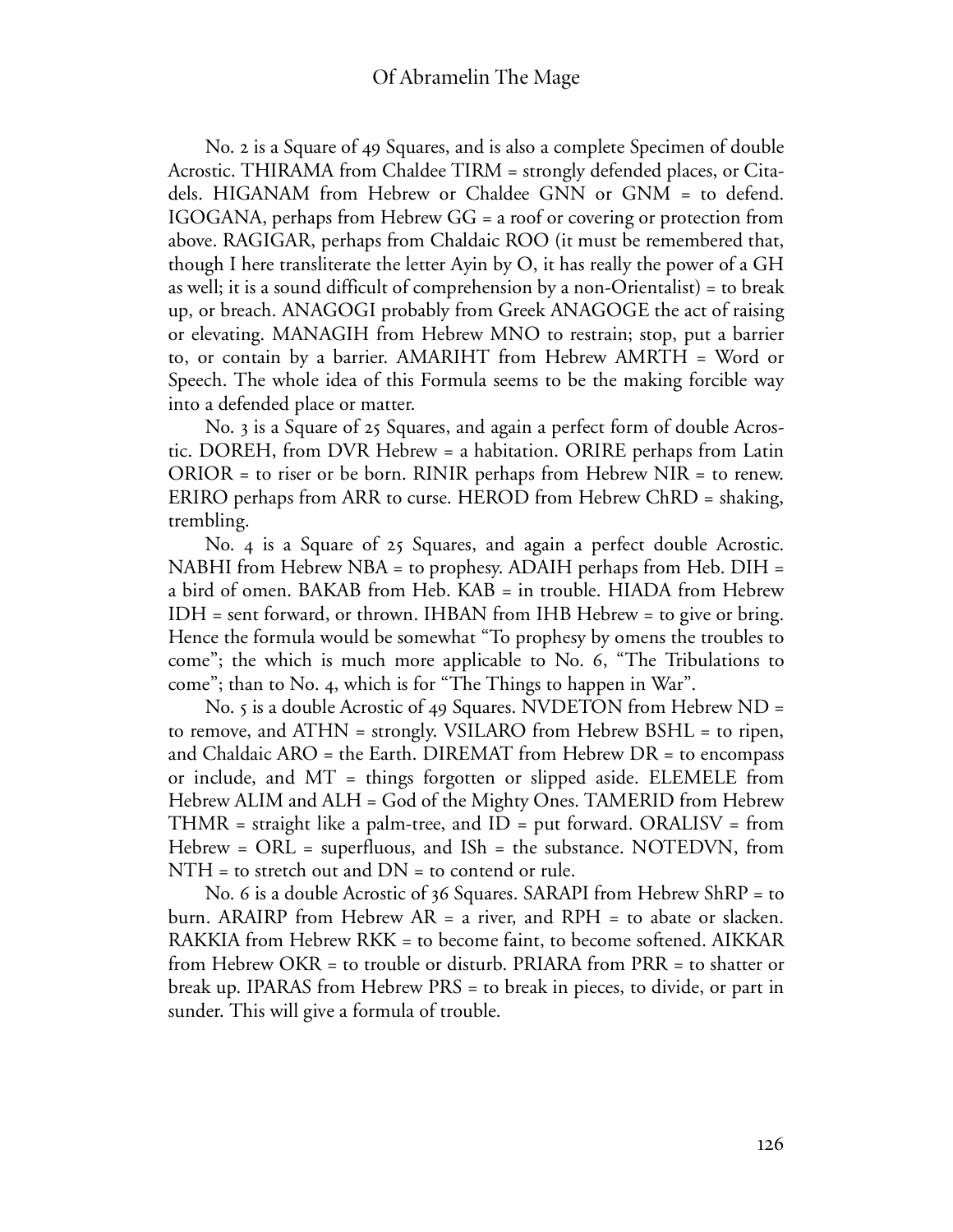No. 7 is a double Acrostic of 36 Squares. MALACH from Hebrew MLCh = Salt; also that which is easily dissolved; to dissolve. AMANEC from MNK = a chain, or from AMN - stability. LANANA from LNN = to lodge, or take up one's abode. ANANAL from AN = labour, and NLH, to complete or finish. CENAMA *perhaps* from QNM = odoriferous. HCALAM *perhaps* from HCL = spacious (as a palace).

No. 8 is a double Acrostic of 25 Squares. KOSEM, from Hebrew QSM = to divine or prognosticate. OBODE, from Hebrew OBD = a servant. SOFOS from Greek SOPHOS = wise, learned, skilful. EDOBO, perhaps from DB = to murmur. MESOK from Hebrew MSK = to mingle or intermix.

No. 9 is a double Acrostic of 36 Squares. ROTHER is perhaps from RTT, Trembling, Dread; and HRR to conceive or bring forth. ORORIE from Hebrew OROR = laying bare, disclosing. TOARAH from Hebrew THVRH = Law, Reason, or Order. HARAOTfrom Hebrew HRH to bring forth, or from CHRTH = To inscribe or mark down. REHTOR from RTT and ThVR = reason for dread.The whole formula will represent the disclosing of the reasons for dreading any terrible effect.

No. 10 is another double Acrostic of 64 Squares, and No. II one of 49 Squares. I have here given a sufficiently careful analysis of the meanings of the combinations formed by the letters in the preceding Squares to give the Reader a general idea of the formulas involved. To avoid an undue extension of these notes, I shall not usually analyse every name contained in each Square, but shall confine myself in most cases to giving sufficient indications of the meanings of the principal words or words only, which are therein employed. The Reader must remember also that in such an Acrostic arrangement of the letters of words, half of those therein contained will simply be inversions of the principal word or words therein contained. For example, in No. II, REAHBEM is of course MEBHAER written backwards. ELIAILE reads the same way backwards or forwards, and so does HAOROAH; and BIKOSIA written backwards gives AISOKIB. Yet undoubtedly some of these words are to an extent translatable also, and in this case will be found to have a bearing on the subject-matter of the Square. Hebrew especially is a language in which this method will be found to work with a readiness unattainable in ordinary European languages, from the fact that its Alphabet may be said to be entirely Consonantal in character, even such letters as Aleph, Vau, and Yod, being rather respectively, a drawing in of the breath than the letter A; V rather than U. and Y rather than I. Also in common with all really ancient languages the system of Verbal Roots from which all the words of the language are derived, has this effect, viz., that the majority of combinations of two or three letters will be found to be a Verbal Root, bearing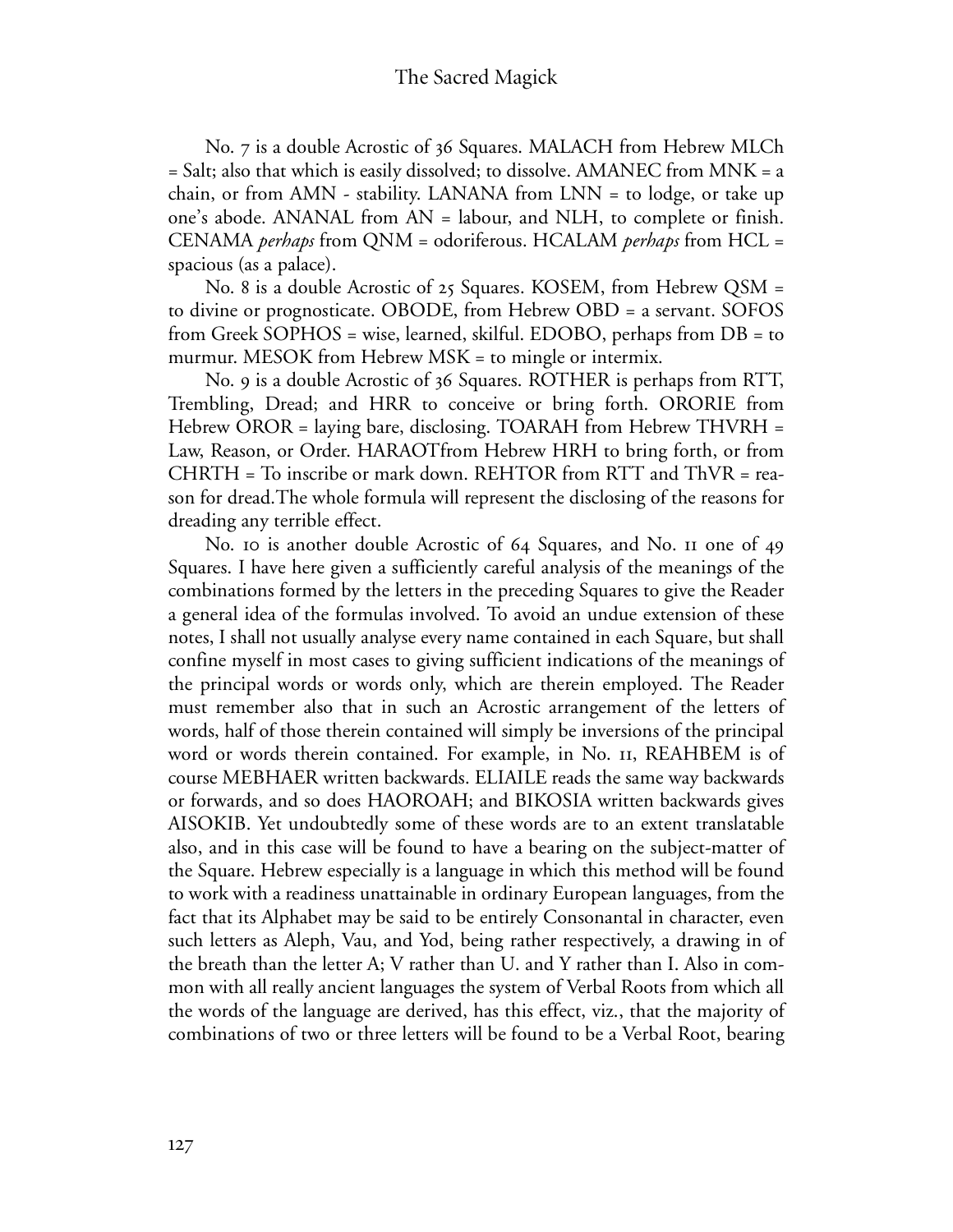# Of Abramelin The Mage

a definite meaning. Besides all this, in the Qabalah each letter of the Hebrew Alphabet is treated as having a complete sphere of hieroglyphic meanings of its own; whence the most important ancient Hebrew Names and Words can be treated by the Qabalistic Initiate as in fact so many formulas of Spiritual force. have been thus lengthy in explanation in order that the Reader may have some idea of the reason of the construction and use of these Magic Squares.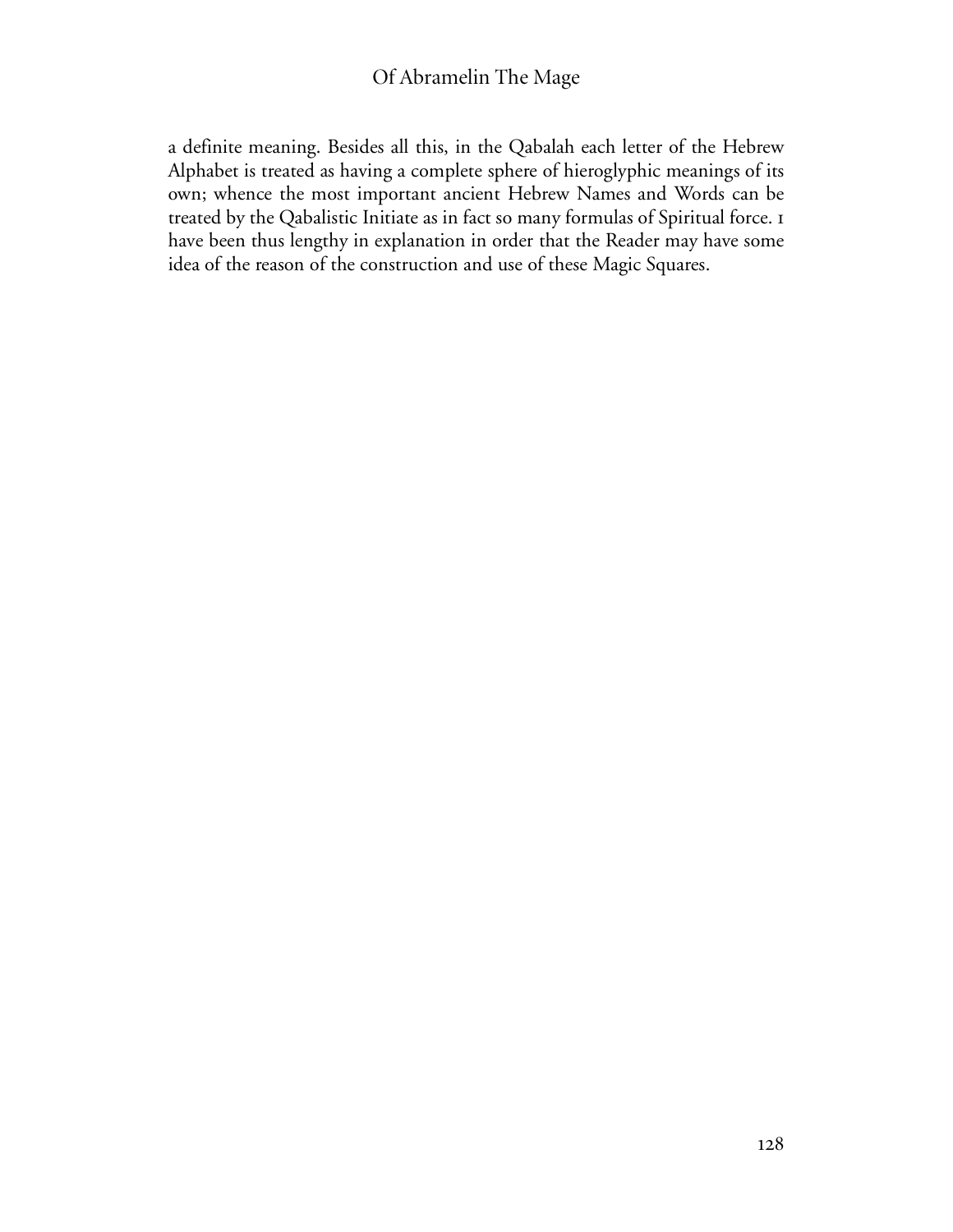### THE SECOND CHAPTER.



- $\left(1\right)$
- (2) All three generally for the above effect.
- $(3)$

| (1) |   |  |   |   |  |
|-----|---|--|---|---|--|
|     |   |  |   | Р |  |
|     | Ε |  | R |   |  |
|     |   |  |   |   |  |
|     | R |  | E |   |  |
|     |   |  |   |   |  |

|  |  | $ME[L]$ A $M$ $ME$ $D$                        |  |
|--|--|-----------------------------------------------|--|
|  |  | E[R I F]O I S E                               |  |
|  |  | $L$   $I$   $S$   $I$   $L$   $L$   $I$   $M$ |  |
|  |  | $A$ $F$ $I$ $R$ $E$ $L$ $O$ $M$               |  |
|  |  | MOLERIFA                                      |  |
|  |  | $M$   $I$   $L$   $L$   $I$   $S$   $I$   $L$ |  |
|  |  | E[S I O]F I R E                               |  |
|  |  | D E M M A L E M                               |  |

(3)

|  | $E$ KDILUN      |  |  |
|--|-----------------|--|--|
|  | $KLII$ SATU     |  |  |
|  | $D$ I N A N A L |  |  |
|  | $I$ SAGASI      |  |  |
|  | LANANID         |  |  |
|  | UTASILK         |  |  |
|  | NULIDKE         |  |  |
|  |                 |  |  |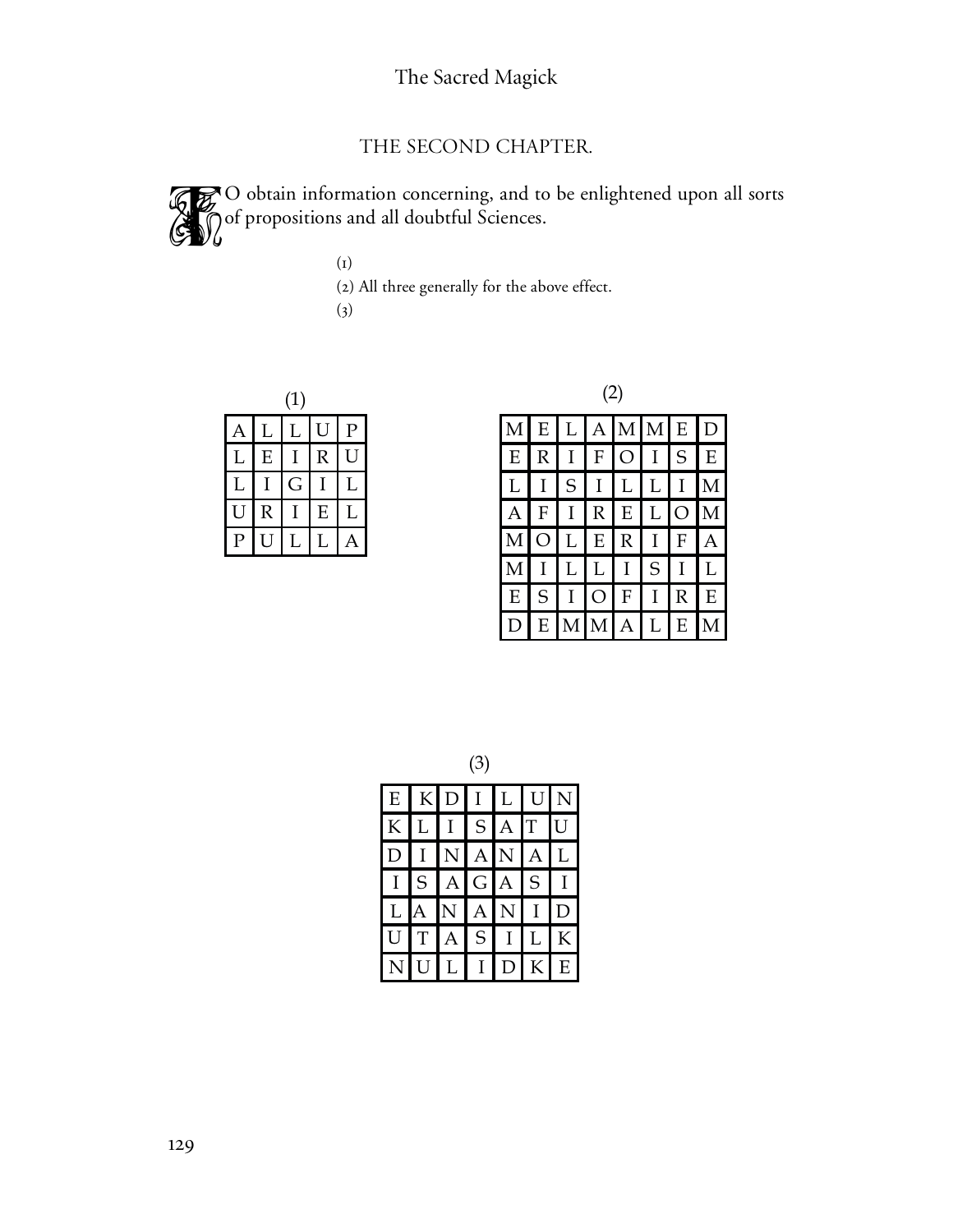#### NOTES TO CHAPTER II.

(a) The Symbols of this Chapter are manifested partly by the Angels, and partly by the Evil Spirits.

(b) ORIENS, PAYMON, ARITON, and AMAYMON execute the Operations hereof by the means of their common Ministers.

(c) The Familiar Spirits can to an extent execute the Operations of this Chapter.

(d) Take the Symbol in your hand, and name what information you require. (In the Second Book, the remarks given concerning this Chapter are evidently far more applicable to the Third Chapter, and I have therefore given them there instead of here.)

(e) No. I is an Acrostic of  $25$  Squares. ALLUP from Hebrew ALUP = a Doctor, Teacher, Leader, ie., a person who at the same time leads and instructs his following. Hence also this word means a Bull as the Leader of the herd. URIEL, Hebrew AURIEL = Light of God, is the well-known name of one of the Archangels. *Pulla* in Latin means both a fowl, and also light friable earth; but is probably here derivable rather from the Hebrew PLH, meaning to classify or arrange.

No. 2 is an Acrostic of 64 Squares. MELAMMED is evidently from Hebrew MLMD = a stimulus or spur to exertion.

No. 3 is an Acrostic of 49 Squares. EKDILUN may be from the Greek *Ekdeilon*, which means, "not afraid of"; from *ek-* in composition, and *deilon*, frightened, cowardly.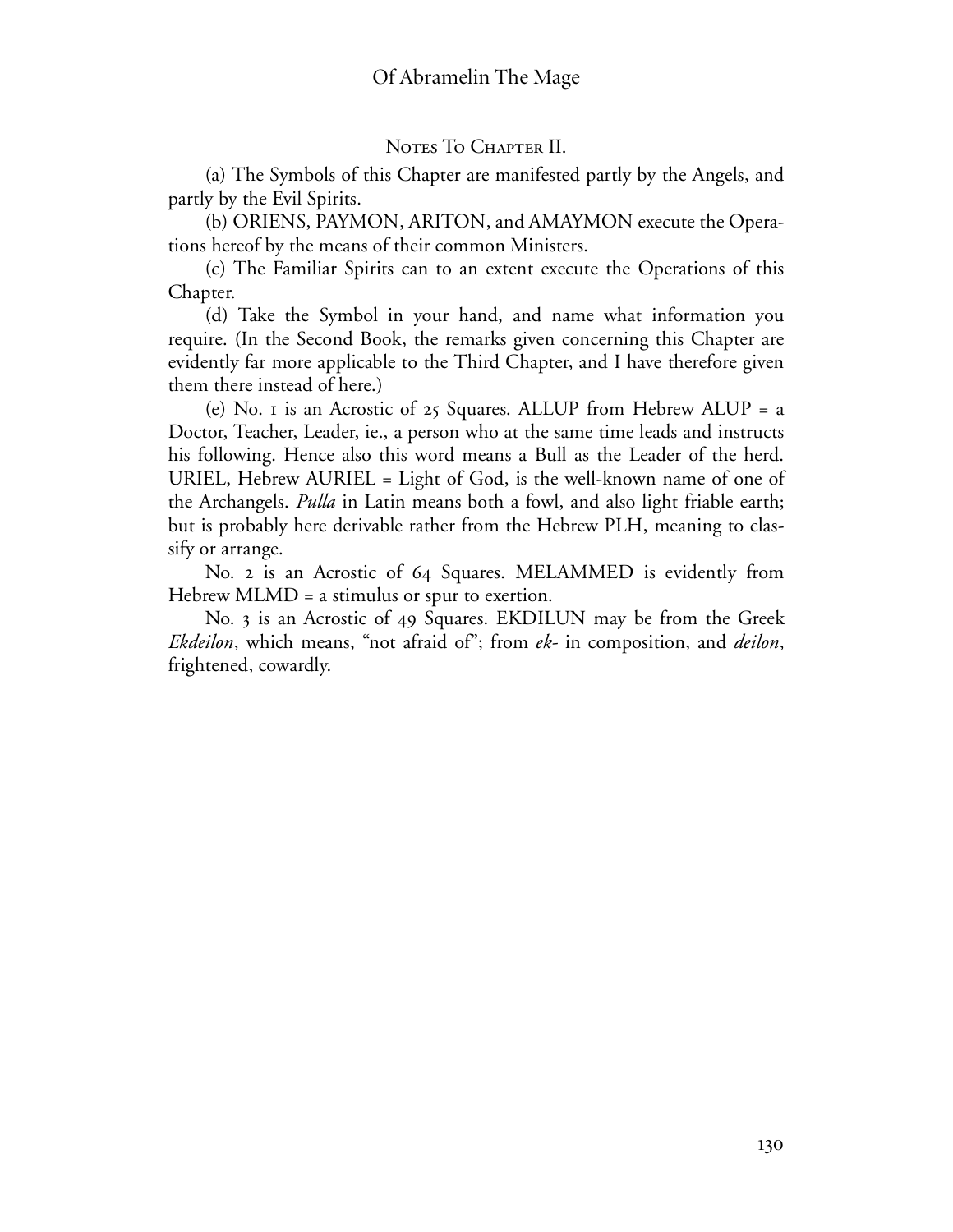## THE THIRD CHAPTER.

O cause any Spirit to appear, and take any form, such as of Man, Ani-<br>
Capual, Bird, etc.<br>
(1) It will appear in the form of a Serpent. mal, Bird, etc.

() It will appear in the form of a Serpent.

(2) To make them appear in the shape of any Animal.

(3) In Human form.

(4) In the form of a Bird.

| Ŭ | R | I | E              |   |
|---|---|---|----------------|---|
| R | Α | M | I              | E |
|   | М | I | M              |   |
| E |   | M | A              | R |
|   | E |   | $\overline{R}$ |   |

| L U C I F E R                        |  |  |  |
|--------------------------------------|--|--|--|
| U[N A N I M E                        |  |  |  |
| C[A T O N I F                        |  |  |  |
| I N O N O N I                        |  |  |  |
| $\overline{F}$ I   N   O   T   A   C |  |  |  |
| $E$ MINANU                           |  |  |  |
| $R$ $E$ $F$ $I$ $C$ $U$ $L$          |  |  |  |

(3)

|                     |  |  | L E V I A T A N                 |  |
|---------------------|--|--|---------------------------------|--|
|                     |  |  | E[R]MO[G]A[S]A                  |  |
|                     |  |  | $V$ MIRTEAT                     |  |
|                     |  |  | $I$ ORANTGA                     |  |
|                     |  |  | $A$ GTNAROI                     |  |
|                     |  |  | $T$ $A$ $E$ $T$ $R$ $I$ $M$ $V$ |  |
| $A$ S $A$ G O M R E |  |  |                                 |  |
| NA[T A I V]E L      |  |  |                                 |  |

| $\left( 4\right)$ |                |                |     |   |  |
|-------------------|----------------|----------------|-----|---|--|
| S.                | A              | T A            |     | N |  |
| Α                 | D              | $\mathbf{A}$   | M   | Α |  |
| $\mathbf T$       | $\overline{A}$ | $\overline{B}$ | l A | T |  |
| Α                 | $\mathbf M$    | $\overline{A}$ | l D |   |  |
|                   | А              | T              | А   | S |  |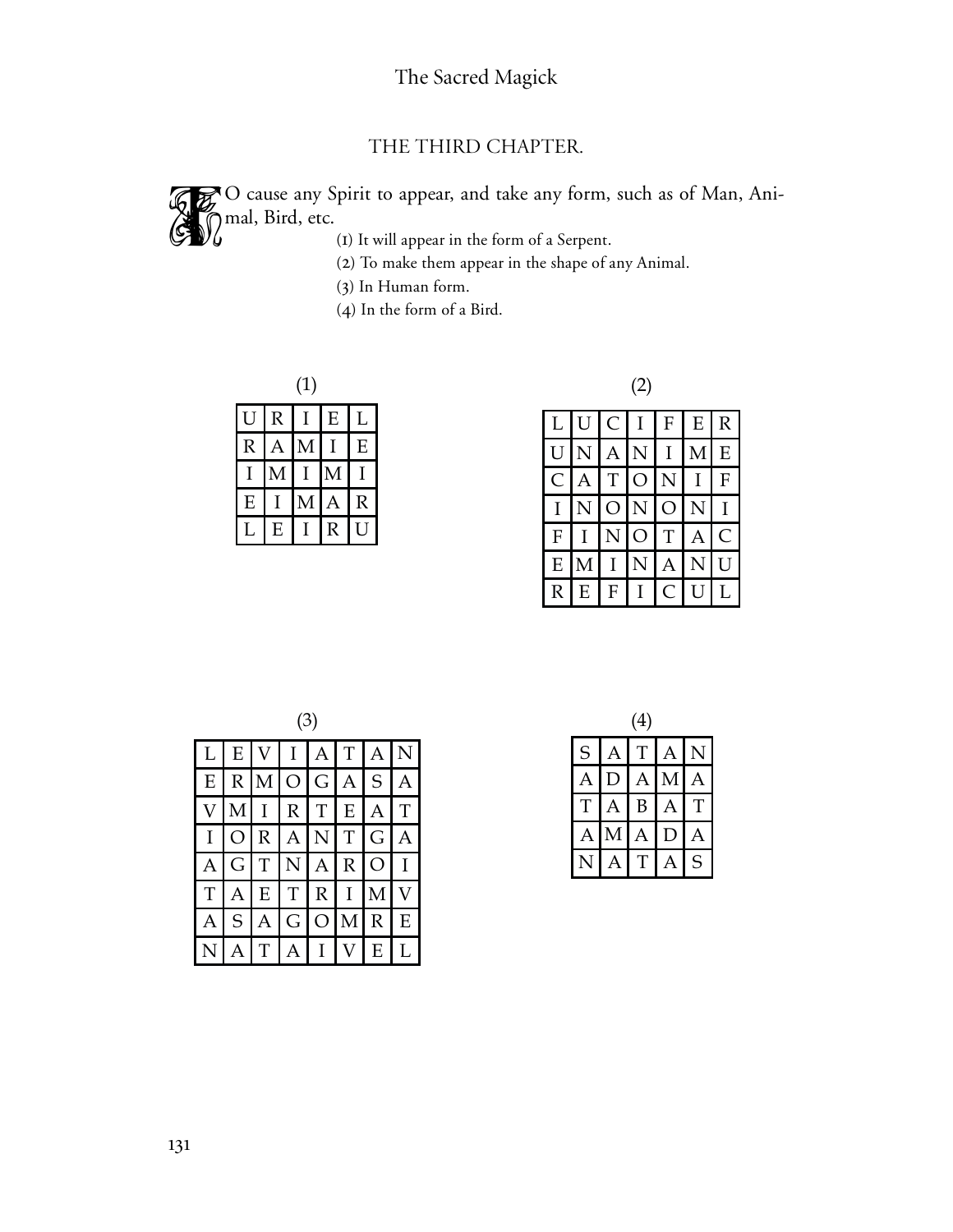NOTES TO CHAPTER III.

(a) The Symbols of this Chapter are manifested only by the ,Angel or by the Guardian Angel.

(b) ORIENS, PAYMON, ARITON, and AMAYMON execute the ,operations hereof by means of their common Ministers.

(c) The Familiar Spirits do not execute the Operations of this Chapter.

(d) Take the Symbol in the hand, and name the Spirit desired, who will appear in the form commanded.

(e) It will be noticed at once that of the four Symbols of this Chapter, the first has the name of the Archangel Uriel, and the three others those of three of the Chief Princes of the Demons, viz. Lucifer, Leviathan, and Satan.

No I is an Acrostic of  $25$  Squares. URIEL from Hebrew AURIEL = Light of God. RAMIE from Hebrew RMIH = Deceit. IMIMI is either from IMM = the Sea, or great waters, or from IMIM = Mules. EIMAR is probably from AMR or IMR = To speak. LEIRU is the reverse of URIEL, ie., Uriel written backwards. This formula seems to show that the Symbol should be numbered instead of I.

No. 2 is an Acrostic of 49 Squares. LUCIFER from Lucifer (Latin) = Light bearer. This Square should probably be numbered 3.

No. 3 is an Acrostic of 64 Squares. LEVIATAN from Hebrew = the piercing or twisting Serpent. This Square should probably be numbered .

No. 4 is an Acrostic of 25 Squares. SATAN from Hebrew  $\text{ShTN} = \text{an Ad}$ versary. ADAMA from Hebrew ADMH = reddish earth.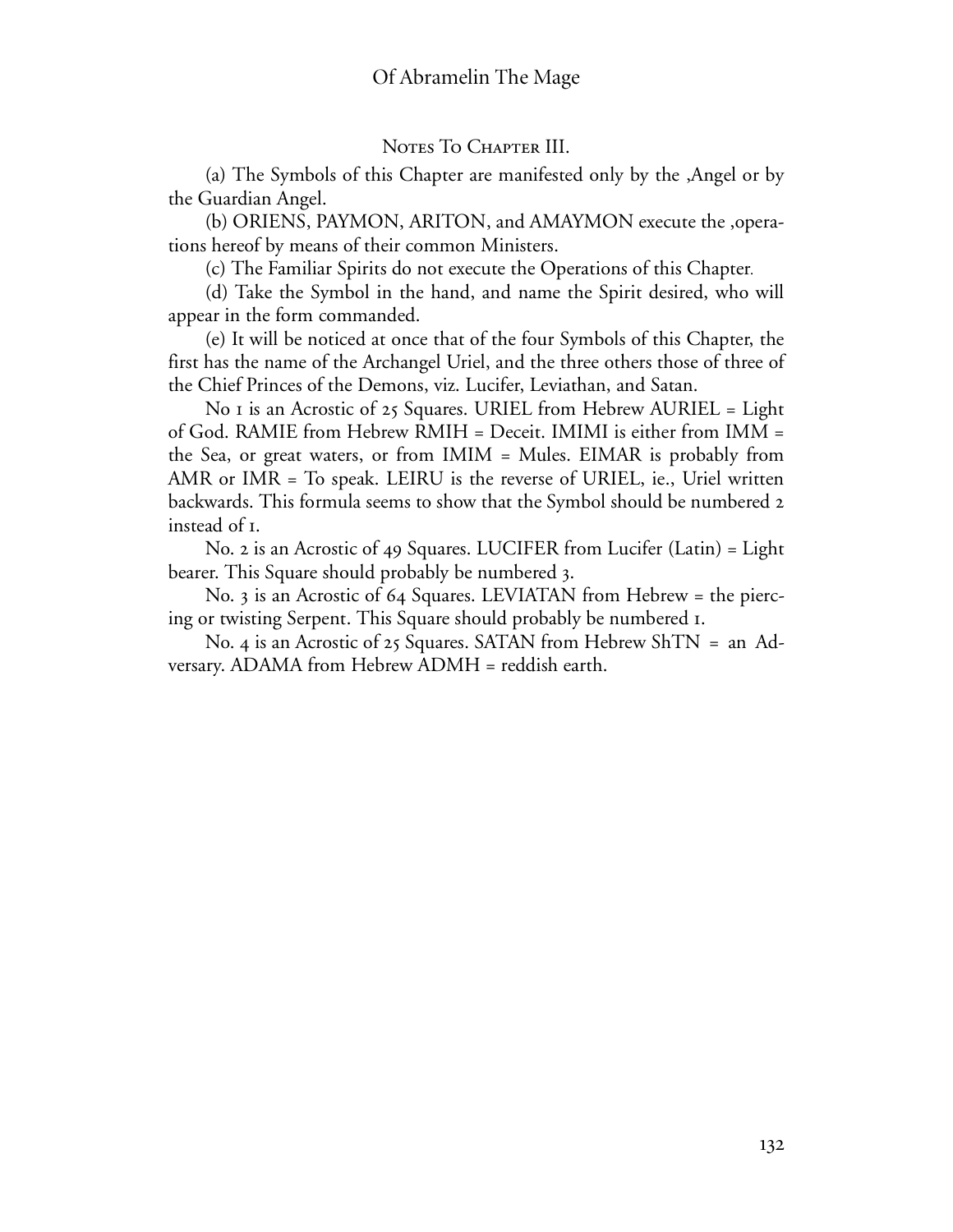# THE FOURTH CHAPTER.



(I) For Mirrors of Glass and Crystal.

- (2) In Caverns and Subterranean Places.
- (3) In the Air.
- (4) In Rings and Circlets.
- $(5)$  In Wax.
- $(6)$  In Fire.
- $(7)$  In the Moon.
- (8) In the Water.
- (9) In the Hand.







| $\left( 4\right)$ |   |              |              |   |             |  |
|-------------------|---|--------------|--------------|---|-------------|--|
| B                 | E | D            | S            | E | $\mathbb R$ |  |
| E                 |   | Ι            | E            |   | E           |  |
|                   | I | Α            | Ρ            | I | S           |  |
| S                 | E | $\mathbf{P}$ | $\mathbf{P}$ | E |             |  |
| E                 |   | I            | E            |   | E           |  |
| $\mathbb{R}$      | E | Ś            |              | E | B           |  |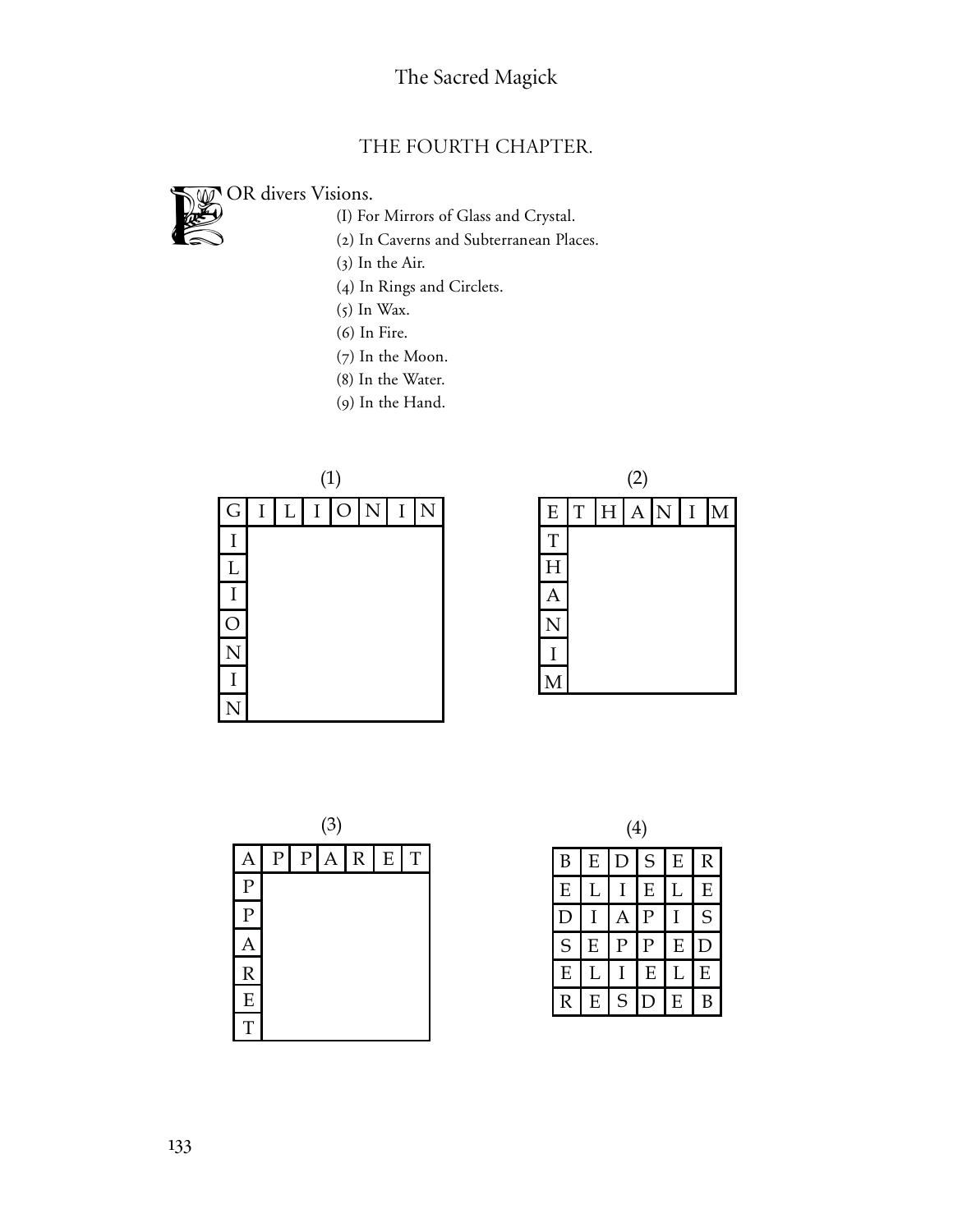## Of Abramelin The Mage

| (5) |   |                |   |             |  |
|-----|---|----------------|---|-------------|--|
| N   | E | $\overline{G}$ |   | $\mathbf T$ |  |
| Ε   | R |                | S |             |  |
|     |   | R              |   |             |  |
|     |   |                | R | Е           |  |
|     |   |                | Н |             |  |

| (6)            |   |   |   |  |  |  |
|----------------|---|---|---|--|--|--|
| $\mathbf{I}%$  |   | S |   |  |  |  |
|                |   |   | S |  |  |  |
| $\overline{S}$ |   |   |   |  |  |  |
|                | ς |   |   |  |  |  |

| G                       |              | H | E            | N |  |  |  |
|-------------------------|--------------|---|--------------|---|--|--|--|
|                         | $\mathbb{R}$ | А | $\mathbb{R}$ | Ε |  |  |  |
| $\overline{\mathrm{H}}$ | A            | S |              | H |  |  |  |
| Ε                       | R            |   | R            |   |  |  |  |
|                         | Ε            | H |              |   |  |  |  |

| (8)      |   |             |                |           |  |  |
|----------|---|-------------|----------------|-----------|--|--|
| Α        | D | $\mathbf M$ | $\overline{O}$ | ${\bf N}$ |  |  |
|          |   |             |                |           |  |  |
| M        |   |             |                |           |  |  |
|          |   |             |                |           |  |  |
| $\Gamma$ |   |             |                |           |  |  |

| (9) |   |   |   |   |  |  |
|-----|---|---|---|---|--|--|
| L   | E | L | E | H |  |  |
| E   |   |   |   |   |  |  |
|     |   |   |   |   |  |  |
| E   |   |   |   |   |  |  |
| Η   |   |   |   |   |  |  |

NOTES TO CHAPTER IV.

(a) The Symbols of this Chapter are manifested only by the Angels or by the Guardian Angel.

(b) ORIENS, PAIMON'ARITON, AMAYMON execute the Operations hereof by means of their Common Ministers.

(c) The Operations of this Chapter can also be to an extent performed by the Familiar Spirits.

(d) No especial instructions are given regarding this Chapter in the Second Book.

(e) No. I is a Gnomonic Square of  $I_5$  Squares taken from a Square of  $64$ Squares. GILIONIN = Chaldaic GLIVNIM = Mirrors.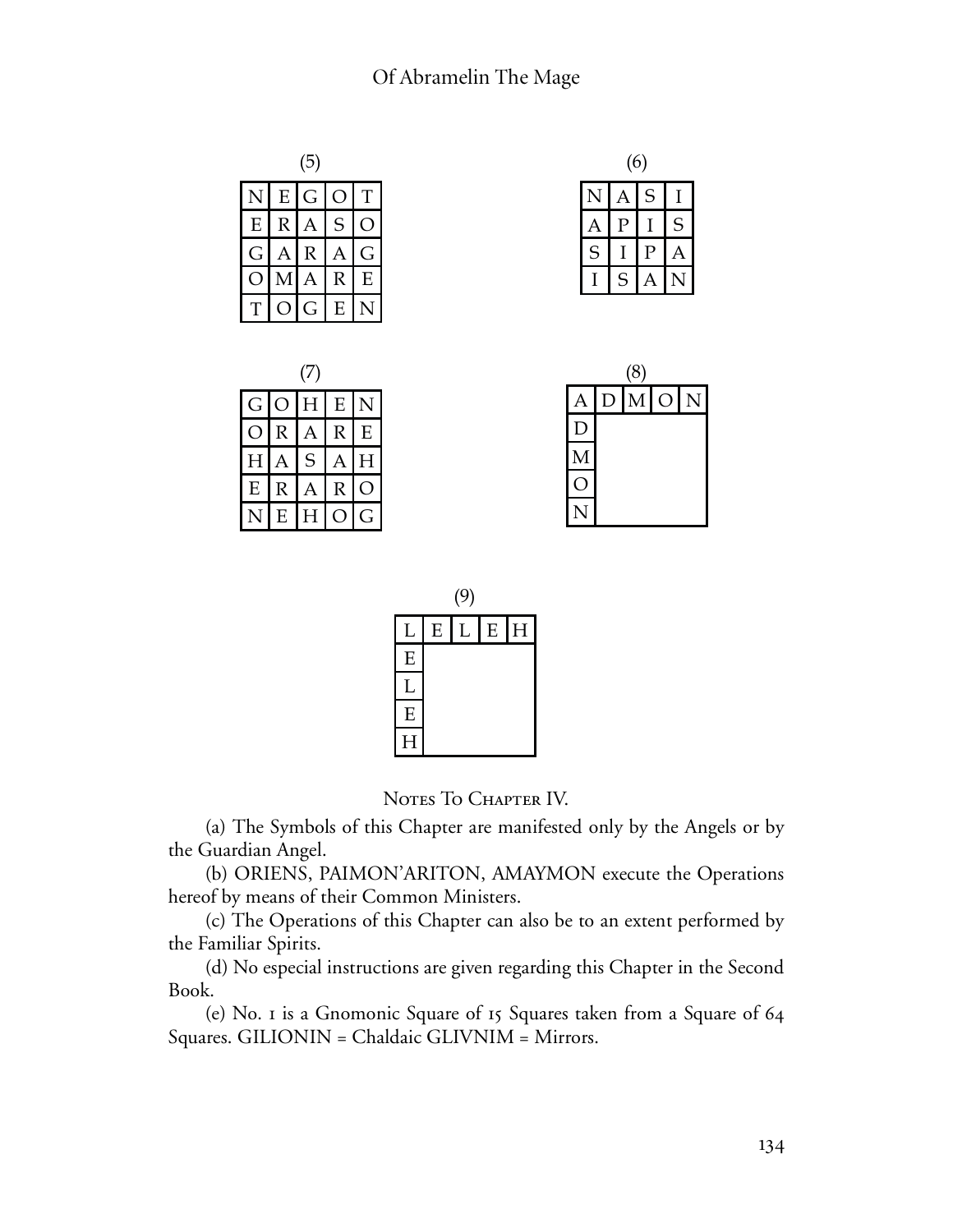No. 2 is a Gnomonic Square of 13 Squares out of a Square of 49 Squares. ETHANIM = ATHVNIM, Heb. = Vaults, Ovens.

No. 3 is a Gnomonic Square of 13 Squares out of a Square of 49 Squares. APPARET, Latin = Let it appear.

No. 4 is a Square of 36 Squares. BEDSER Hebrew BTzR a Gold Ornament. ELIELE = ALI ALI Hebrew, Towards me. SEPPED Hebrew SPD = He struck. RES DEB = perhaps Hebrew, RSh DB head or chief point of a discourse.

No.  $\zeta$  is a Square of 2 $\zeta$  Squares. NEGOT = perhaps Heb. NHG, He leads. ERASO = probably Greek, sec. pers. sing. from *Eromai* for *Eiromai,* to demand or interrogate. GARAG = perhaps from Heb. GRO, to diminish. OMARE, perhaps Greek, an Assembly or Synthesis. TOGEN = perhaps from Greek *Toge,* Why or Wherefore when used in an adverbial sense.

No. 6 is a Square of 16 Squares. NASI = Hebrew NSI = My Banner or Symbol. APIS = the Egyptian sacred bull. SIPA perhaps from SPH = Hebrew to consume. ISAN = perhaps from Heb. IShN = To sleep.

No.  $\frac{7}{5}$  is a Square of 25 Squares. GOHEN should perhaps be COHEN = a Jewish priest. ORARE, Latin = to pray. HASAH, Heb. HSH = to keep silence. ERARO perhaps from Heb. ARR to curse. NEHOG = perhaps Heb. NHG = to lead.

No. 8 is a Gnomonic Square of 9 Squares Out of 25 Squares. ADMON perhaps from Heb. DMO = Tears but also Liquids or fluids.

No. 9 is a Gnomonic Square of 9 Squares out of  $25$  Squares. LELEH = Hebrew LILH = Night, Darkness.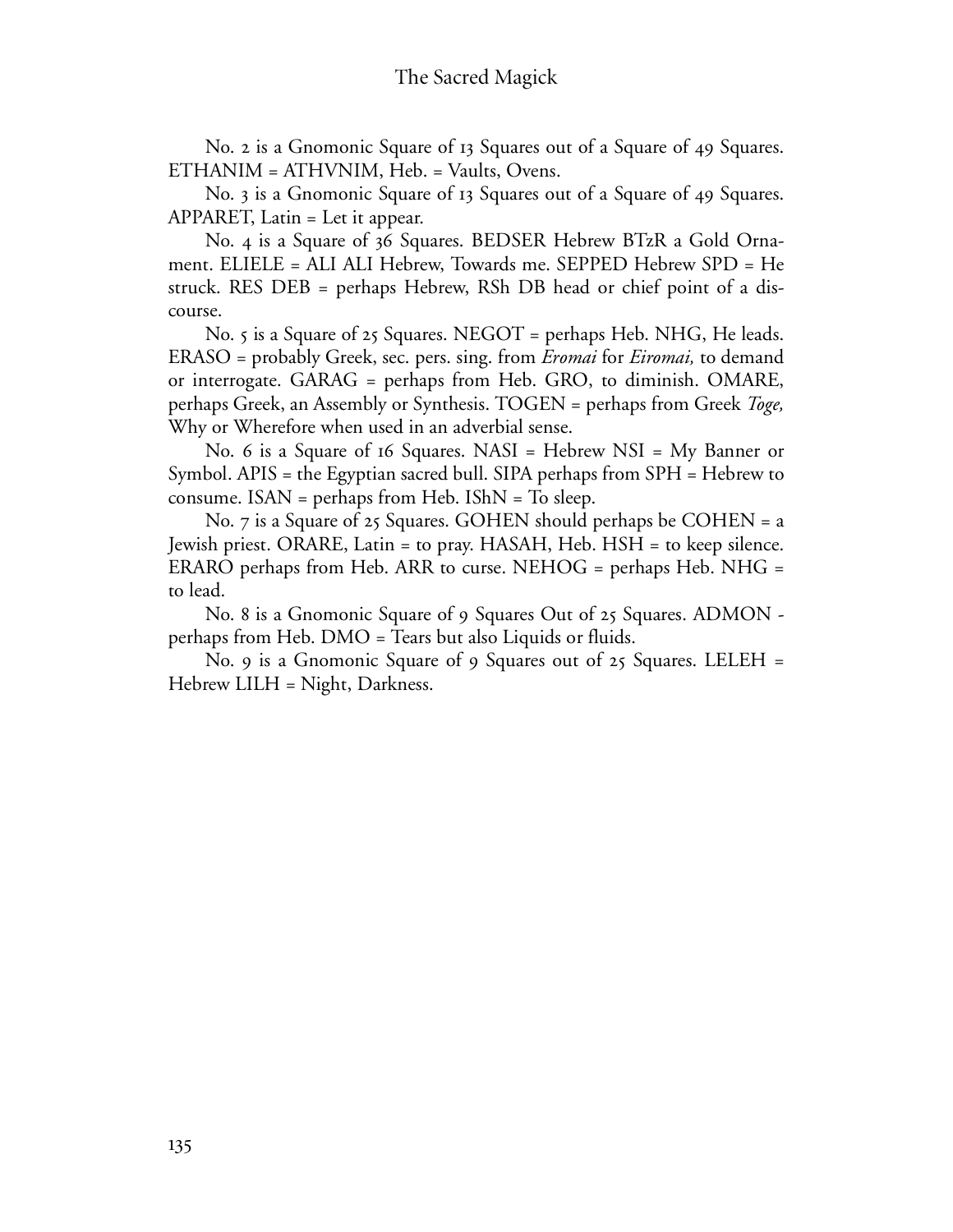## THE FIFTH CHAPTER.

OW we may retain the Familiar Spirits bond or free in whatsoever .<br>orm. No.

- () In the form of a Lion.
- (2) In the form of a Page.
- () In the form of a Flower.
- (4) In the form of a Horseman.
- () In the form of an Eagle.
- (6) In the form of a Dog.
- $(7)$  In the form of a Bear.
- (8) In the form of a Soldier.
- () In the form of an Old Man.
- (10) In the form of a Moor.
- (if) In the form of a Serpent.
- (12) In the form of an Ape,







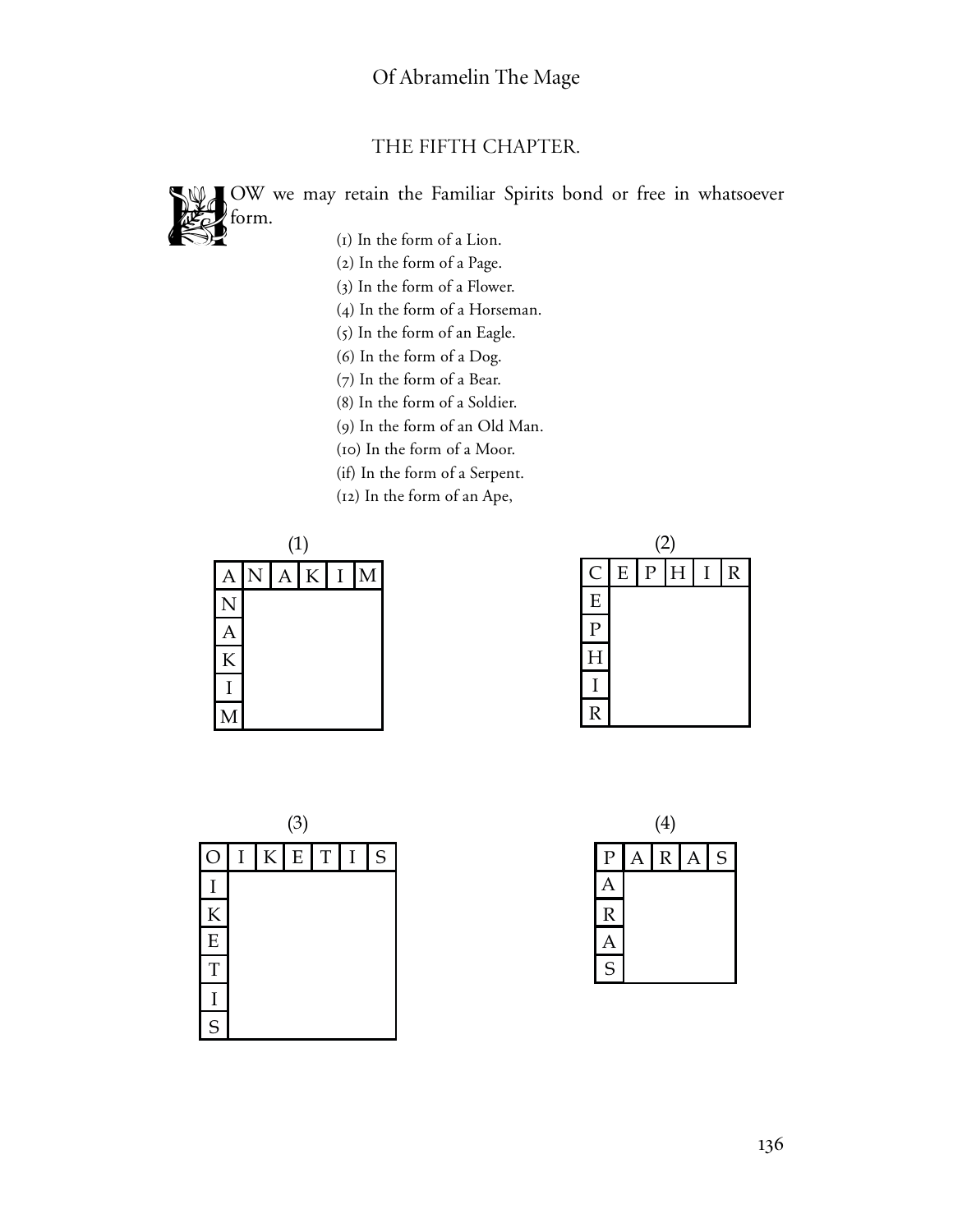

|                |           |              | v.           |              |   |              |
|----------------|-----------|--------------|--------------|--------------|---|--------------|
| $\mathbf P$    | ${\bf E}$ | $\mathbb{R}$ | $\mathbf{A}$ | $\mathsf{C}$ | H | Ι            |
| E              |           |              |              |              |   | H            |
| $\mathbb R$    |           |              |              |              |   | C            |
|                |           |              |              |              |   |              |
| Г              |           |              |              |              |   | $\mathbb{R}$ |
| $\overline{H}$ |           |              |              |              |   | E            |
|                | H         | $\mathsf{C}$ | A            | ${\bf R}$    | E | $\mathbf P$  |

| $\mathbf N$ | E | S              | Ε | R | ₹  |
|-------------|---|----------------|---|---|----|
| E           |   | E              |   | Ε | H  |
| S           | Ε |                | Е | S | יר |
| E           |   | E              |   | E | Н  |
| R           | E | $\overline{S}$ | E |   |    |

| (11) |   |             |   |   |  |  |  |
|------|---|-------------|---|---|--|--|--|
| K    | A |             | E | F |  |  |  |
|      | R | Ą           | R | E |  |  |  |
|      |   |             |   |   |  |  |  |
|      | Α | $\mathbf M$ | A |   |  |  |  |
| E    | R |             | R |   |  |  |  |

|   | (6) |   |  |   |  |  |  |
|---|-----|---|--|---|--|--|--|
|   | U   | S |  | S |  |  |  |
|   |     |   |  |   |  |  |  |
| S |     |   |  |   |  |  |  |
|   |     |   |  |   |  |  |  |
| S |     |   |  |   |  |  |  |

| (8)         |   |   |   |   |  |  |
|-------------|---|---|---|---|--|--|
| $\mathbb R$ | I | S | I | R |  |  |
|             | S | E | R |   |  |  |
| Ś           | E | K | E | S |  |  |
|             | R | E | P |   |  |  |
| R           |   | Ś |   | R |  |  |

|             | (10) |   |   |             |           |  |  |
|-------------|------|---|---|-------------|-----------|--|--|
| $\mathbf P$ | E    | T | H | $\mathbf E$ | ${\bf N}$ |  |  |
| E           |      |   |   |             |           |  |  |
| T           |      |   |   |             |           |  |  |
| H           |      |   |   |             |           |  |  |
| E           |      |   |   |             |           |  |  |
|             |      |   |   |             |           |  |  |

| (12) |  |   |   |   |  |  |
|------|--|---|---|---|--|--|
| K    |  | B | H | Α |  |  |
|      |  |   |   |   |  |  |
| B    |  |   |   |   |  |  |
| Η    |  |   |   |   |  |  |
|      |  |   |   |   |  |  |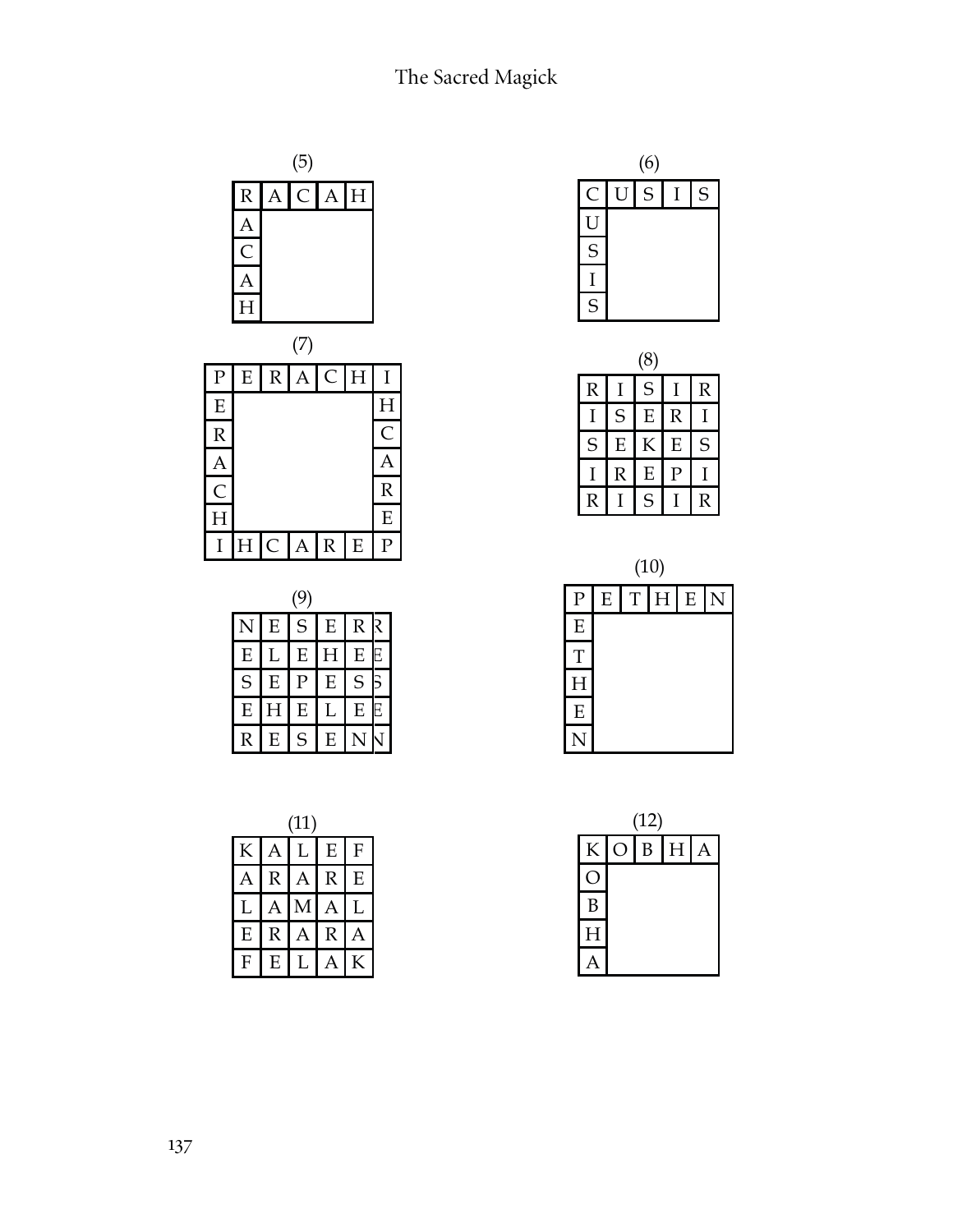#### NOTES TO CHAPTER V.

(a) The Symbols of this Chapter are manifested only by the Angels or by the Guardian Angel.

(b) ORIENS, PAIMON, ARITON, and AMAYMON execute the Operations hereof by means of their Common Ministers.

(c) The Familiar Spirits can hardly be said so much of themselves to be able to execute the Operations of this Chapter, as under the rule of the aforementioned Spirits.

(d) Each person can have four Familiar Spirits and no more: the first working from Sunrise to Midday; the second from Midday till Sunset; the third from Sunset to Midnight; and the fourth from Midnight till Sunrise. Such Spirits may also be loaned to friends, in which case you can avail yourself of another ordinary Spirit in place.

(e) The Square numbered is not however placed first in Order in the MS., but fifth. It is a Gnomon of II Squares taken from a Square of 36 Squares. ANAKIM = Hebrew ONQIM = Giants; the root ONQ also = a necklace or torque. This word "Anakim" hardly appears to have any reference to the form of a lion.

No. 2 is a Gnomon of II Squares again, taken from a Square of 36 Squares, and is in the MS. placed sixth in order. CEPHIR in Hebrew means KPIR a young Lion; and this Square should probably therefore be numbered .

No. 3 is a Gnomon of 13 Squares taken from a Square of 49 Squares; and in the MS. occupies the first place in order. *Oiketis*, Greek, means a maid-servant or feminine page. This Square therefore should probably be numbered 2.

No. 4 is a Gnomon of 9 Squares taken from a Square of 25 Squares. PARAS = Hebrew PRSh, a horse, or horseman, while PRS = an ossifrage, a bird of the hawk or eagle kind. This Square is apparently correctly numbered, though in the MS. it is in the second place. No.  $5$  is a Gnomon of  $9$  Squares taken from a Square of 25 Squares. RACAH is apparently from the Hebrew RQH meaning vain, empty; and does not seem to have any particular reference to any of the forms mentioned for the Symbols.

No. 6 is again a Gnomon of 9 Squares, taken from a Square of 25 Squares. It is placed fourth in order in the MS. CUSIS may be from the dative plural of the Greek word KUON = a dog, but in Hebrew it would mean numbering, computing.

No. 7 is a border of 24 Squares taken from a Square of 49 Squares. PERA-CHI, perhaps from PRK, Savagery. DB is a Bear in Hebrew.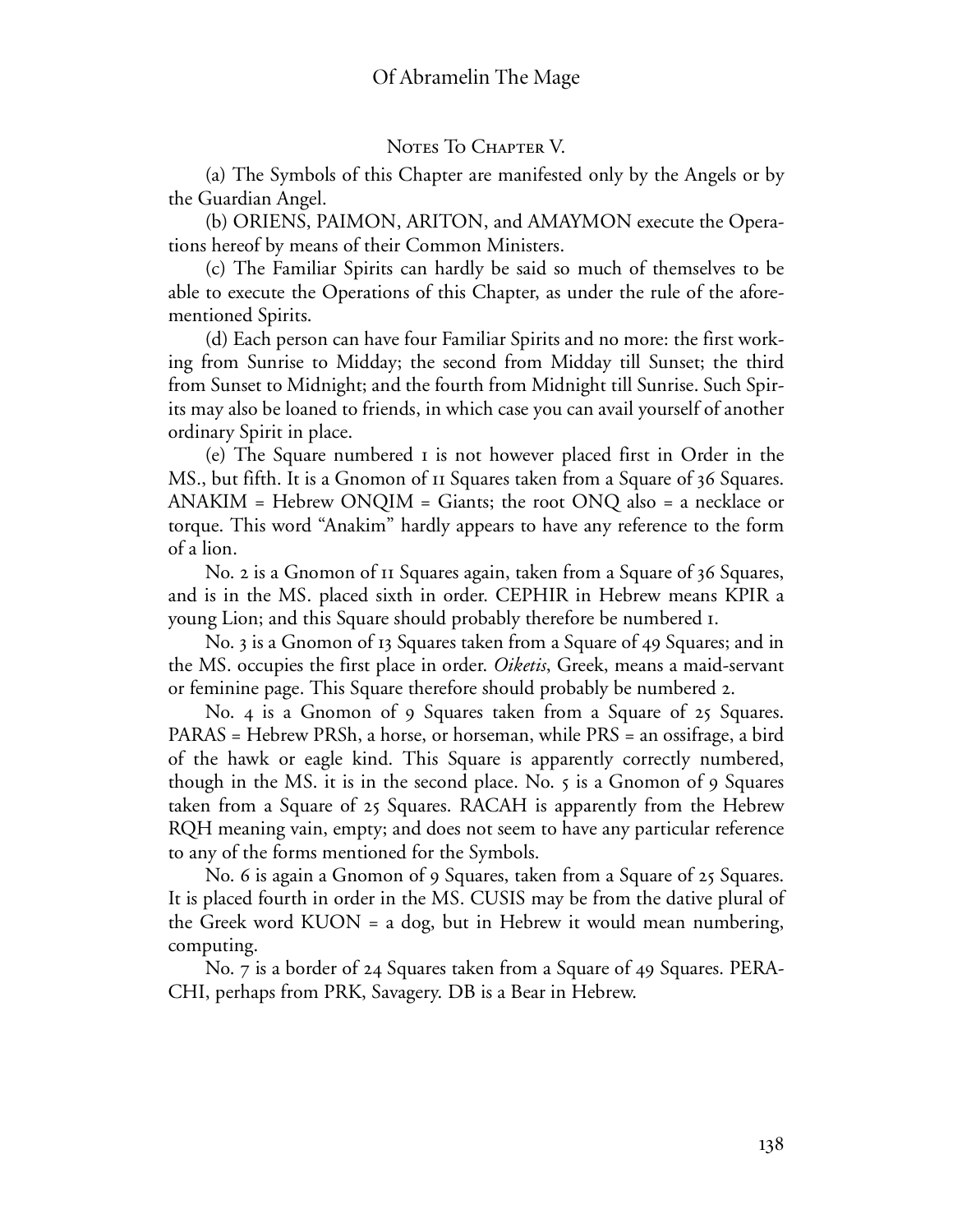No. 8 is a Square of 25 Squares. RISIR, perhaps from Latin "RISOR," a mocker or jester. ISERI, perhaps from Hebrew or Chaldaic Root, ISR, to punish or whip. SEKES, perhaps from SCHSH = reborn by hope.

No. 9 is again a Square of 25 Squares. NESER = Hebrew, NShR, an Eagle; which seems to shew that this Square should be numbered 5. ELEHE is probably ALHI, Hebrew = My God. SEPES ? ShPS = the hair on the lip, the moustache. RESEN = RSN Heb., = a bridle or bit.

No. Io is a Gnomon of II Squares taken from a Square of 36 Squares. PETHEN = Hebrew, PThN, an Asp or venomous Serpent, whence this Square should probably be numbered  $\text{II}$ .

No.  $\text{II}$  is a Square of 25 Squares. KALEF = KLP, Hebrew, a hammer. ARARE from Hebrew ARR to curse, cursed. LAMAL perhaps means "in speaking" from MLL, Hebrew, to speak.

No. 12 is a Gnomon of 9 Squares taken from a Square of 25 Squares. KOBHA = perhaps Hebrew KBH = to extinguish.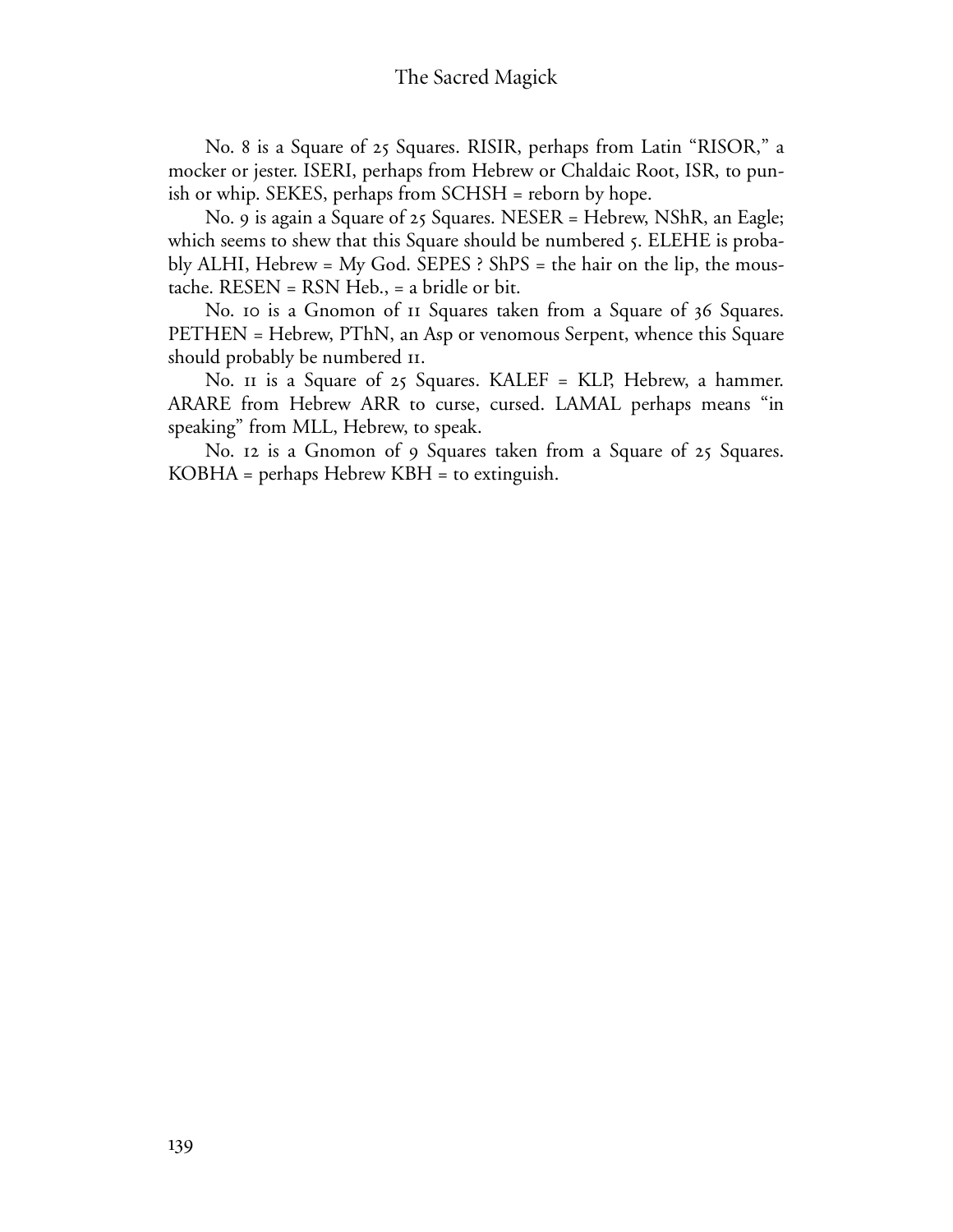## THE SIXTH CHAPTER.



CO cause Mines to be pointed out, and to help forward all kinds of work<br>CO connected therewith.<br>(1) To prevent Caves from falling in. connected therewith.

- () To prevent Caves from falling in.
- (2) To shew a Gold Mine.
- (3) To cause work to be done in Mines.
- (4) To make work done in inaccessible places.
- () To make them tunnel Mountains.
- (6) To cause all water to be withdrawn from the Mines.
- (7) To make the Spirits bring Timber.

(8) To make them found and purge Metals and separate Gold and Silver.





| (3)            |   |   |               |                  |              |  |
|----------------|---|---|---------------|------------------|--------------|--|
| $\overline{C}$ | A | D | $S_{\text{}}$ | $\boldsymbol{A}$ | $\mathbb{R}$ |  |
| А              |   |   |               |                  |              |  |
| Е              |   |   |               |                  | S            |  |
| S              |   |   |               |                  |              |  |
|                |   |   |               |                  |              |  |
| R              | А | S | D             |                  |              |  |

|  | (4)                                                                    |  |  |
|--|------------------------------------------------------------------------|--|--|
|  | $P$ E L A G I M                                                        |  |  |
|  | E[R E N O S I]                                                         |  |  |
|  | L  E  R  E  M  O  G                                                    |  |  |
|  | $\overline{A} \overline{N} \overline{E} \overline{M} A L \overline{L}$ |  |  |
|  | $G$ OMAREL                                                             |  |  |
|  | $I$ SOLEIE                                                             |  |  |
|  | $\overline{M}$ I $G$ $A$ $L$ $E$ $P$                                   |  |  |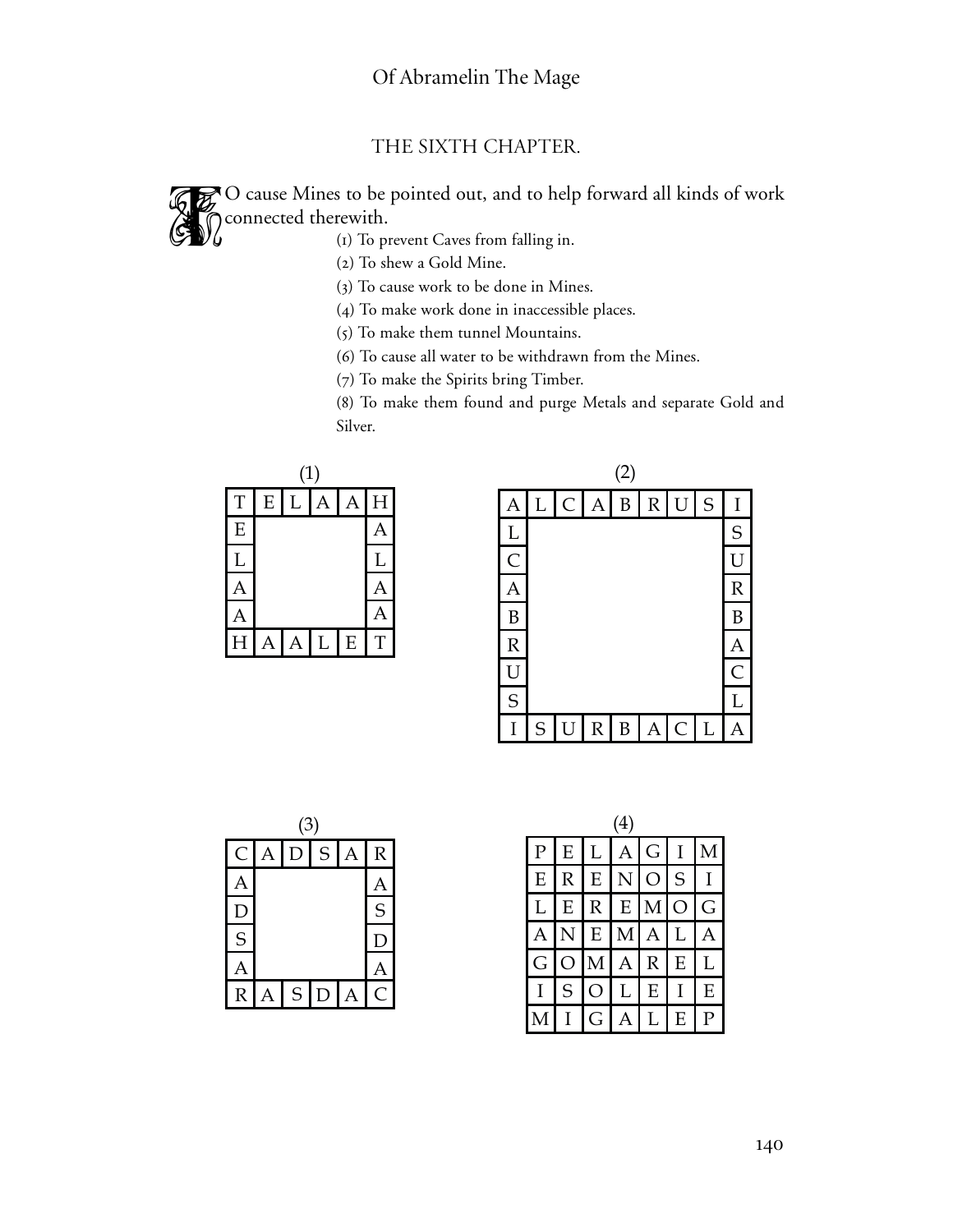| K | I |   | ί. |               |              |
|---|---|---|----|---------------|--------------|
|   | S | Ε | R  | Ρ             |              |
|   | E |   |    | R             | $\mathbf{r}$ |
|   | R |   |    | E             |              |
|   | Ρ | R | E  | ${\mathsf S}$ |              |
|   |   |   |    |               | K            |

| (6) |  |   |   |   |   |  |  |  |  |
|-----|--|---|---|---|---|--|--|--|--|
| N   |  | Α | K | A | B |  |  |  |  |
|     |  |   |   |   |   |  |  |  |  |
| K   |  |   |   |   |   |  |  |  |  |
| Ą   |  |   |   |   |   |  |  |  |  |
| В   |  |   |   |   |   |  |  |  |  |

| $\mathbf K$ |   | T | T | I | $\mathbf K$ |   |  |
|-------------|---|---|---|---|-------------|---|--|
|             | S | I |   |   |             |   |  |
| T           |   |   |   |   |             | R |  |
| $\mathbf T$ |   |   |   |   |             |   |  |
|             |   | Α |   | S |             |   |  |
| K           |   |   |   |   |             |   |  |

| (8) |   |   |   |   |   |  |  |  |  |
|-----|---|---|---|---|---|--|--|--|--|
|     | M | A | R | A | K |  |  |  |  |
|     |   |   |   |   |   |  |  |  |  |
|     | R |   |   |   |   |  |  |  |  |
|     | А |   |   |   |   |  |  |  |  |
|     | K |   |   |   |   |  |  |  |  |

NOTES TO CHAPTER VI.

(a) The Symbols of this Chapter are manifested only by the Angels or by the Guardian Angel.

(b) ASTAROTH and ASMODEUS execute together the Operations of this Chapter.

(c) The Familiar Spirits cannot well execute the Operations of this Chapter.

(d) No especial instructions are given regarding this Chapter in the Second Book.

(e) No. I is a border of 20 Squares taken from a Square of  $36$  Squares. TELAAH = perhaps from THVLOH, = a Worm which pierces holes in the ground.

No. 2 is a border of 32 Squares taken from a Square of 81 Squares.- ALCA-BRUSI may mean "supported by planks or props, or beams". If so, probably this Square should be numbered .

No. 3 is a border of 20 Squares taken from a Square of 36 Squares. CAD-SAR perhaps from QTzR = to shorten or abbreviate a matter or work.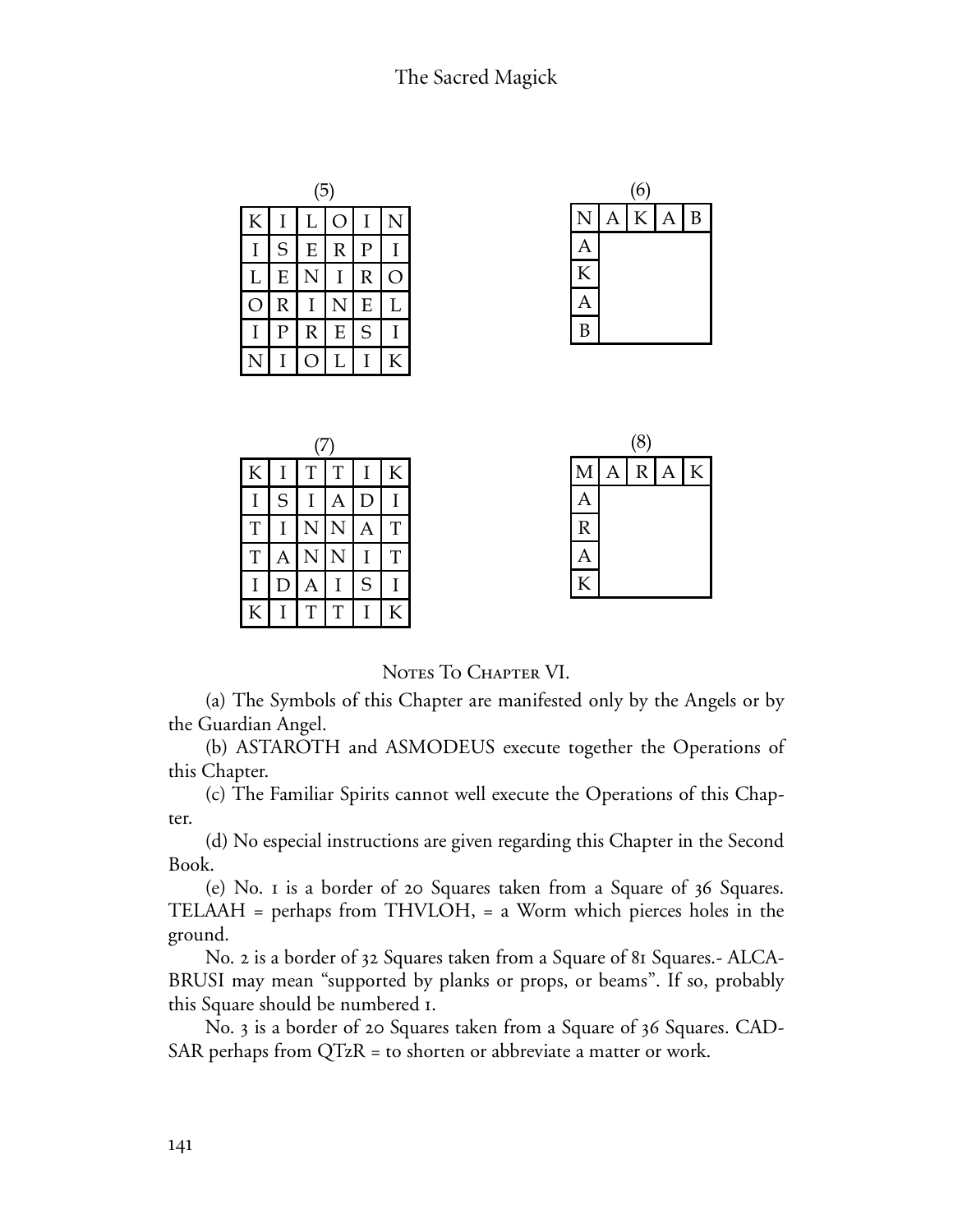No. 4 is a Square of 49 Squares. PELAGIM, Hebrew PLGIM Divisions, strata, etc.

No. 5 is a Square of 36 Squares. KILOIN = Hebrew QLOIM, Excavations. No. 6 is a Gnomon of 9 Squares taken from a Square of 25 Squares. NAKAB - Hebrew, NQB = Piercing. Perforation.

No.  $7$  is a Square of  $36$  Squares. KITTIK may mean = "To arrange in a store-place". TINNAT recalls a name used on some of the Gnostic Magical Gems. TANNIT is the name of a Tyrian goddess.

No. 8 is a Gnomon of 9 Squares out of a Square of 25 Squares. MARAK, from Hebrew MRQ = To cleanse, purge, or refine.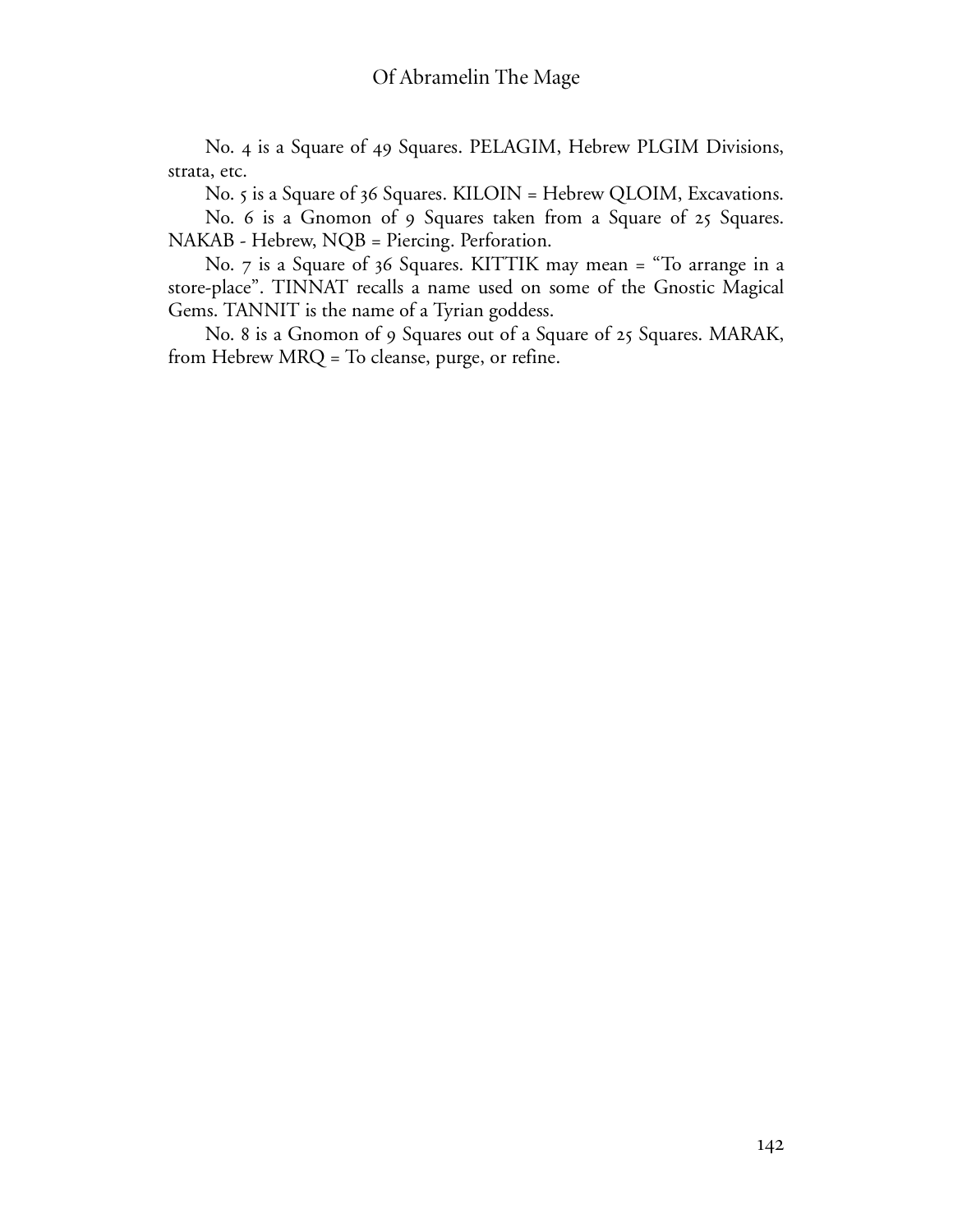## THE SEVENTH CHAPTER.

CO cause the Spirits to perform with facility and promptitude all neces-<br>CO sary Chemical labours and Operations, as regardeth Metals especially. sary Chemical labours and Operations, as regardeth Metals especially.

- () To make all Metals.
- (2) To make them perform the Operations.
- (3) To make them teach Chemistry.



| (2)         |             |                 |                |                |   |  |  |  |  |  |
|-------------|-------------|-----------------|----------------|----------------|---|--|--|--|--|--|
| $\mathbf T$ |             | $A \mid B \mid$ |                | $B \mid A$     | T |  |  |  |  |  |
|             | $\mathbb R$ | U               | l U            | $\mathsf{C}$   |   |  |  |  |  |  |
| B           | U           | $\mathbf{I}$    | $\overline{R}$ | $\mathbf U$    | B |  |  |  |  |  |
| B           | U           | $\overline{R}$  | l I            | $\mathbf U$    | B |  |  |  |  |  |
|             | $\mathsf C$ | l U             | $\mathbf U$    | $\overline{R}$ |   |  |  |  |  |  |
|             |             | B               | B              |                | T |  |  |  |  |  |

|                                         | (3) |  |  |
|-----------------------------------------|-----|--|--|
| $I$   $P$   $O$   $M$   $A$   $N$   $O$ |     |  |  |
| $P$ A M E R A M                         |     |  |  |
| $O$ MALOMI                              |     |  |  |
| MELIA CA H                              |     |  |  |
| A R O C U M I                           |     |  |  |
| $N$ $A$ $M$ $A$ $M$ $O$ $N$             |     |  |  |
| $\overline{O}$ M I H I N I              |     |  |  |

NOTES TO CHAPTER VII.

(a) The Symbols of this Chapter are manifested only by the Angels, or by the Guardian Angel.

(b) ASHTAROTH and ASMODEUS together execute the Operations of this Chapter.

(c) The Familiar Spirits cannot well execute the Operations of this Chapter.

(d) No especial instructions are given regarding this Chapter in the Second Book.

(e) No. I is a Gnomon of  $I$ I Squares taken from a Square of  $36$  Squares. METALO from Greek *metallon* = in metal, mineral, or mining work.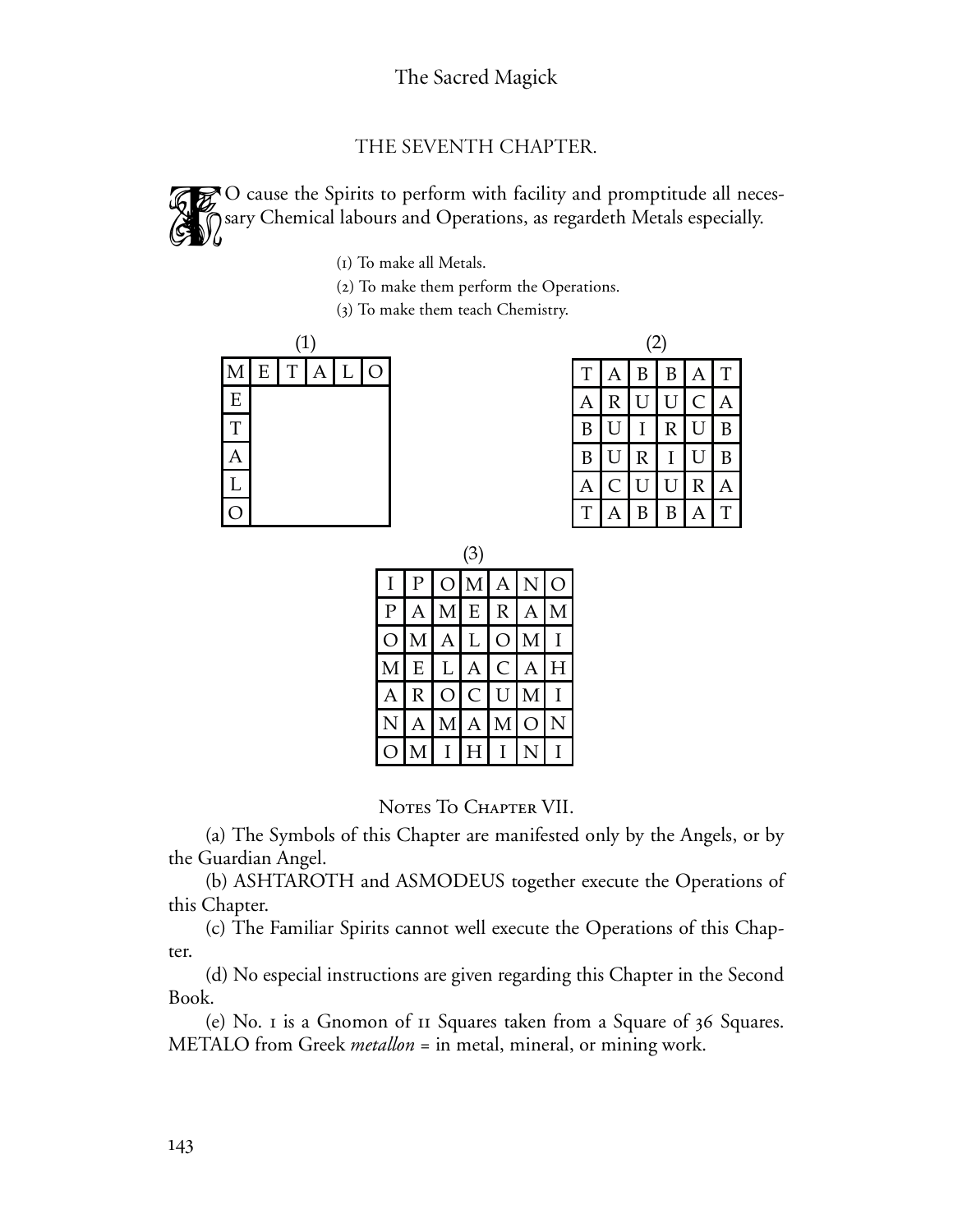No. 2 is a Square of 36 Squares. TABBAT, Chaldaic THIBVTH = Heads or Sections of classification of operations. ARUUCA perhaps from ARUQ, adhering to.

No. 3 is a Square of 49 Squares. IPOMANO, probably from Greek *hippomanes* an ingredient used in philtres, etc., perhaps put here for chemical drugs in general.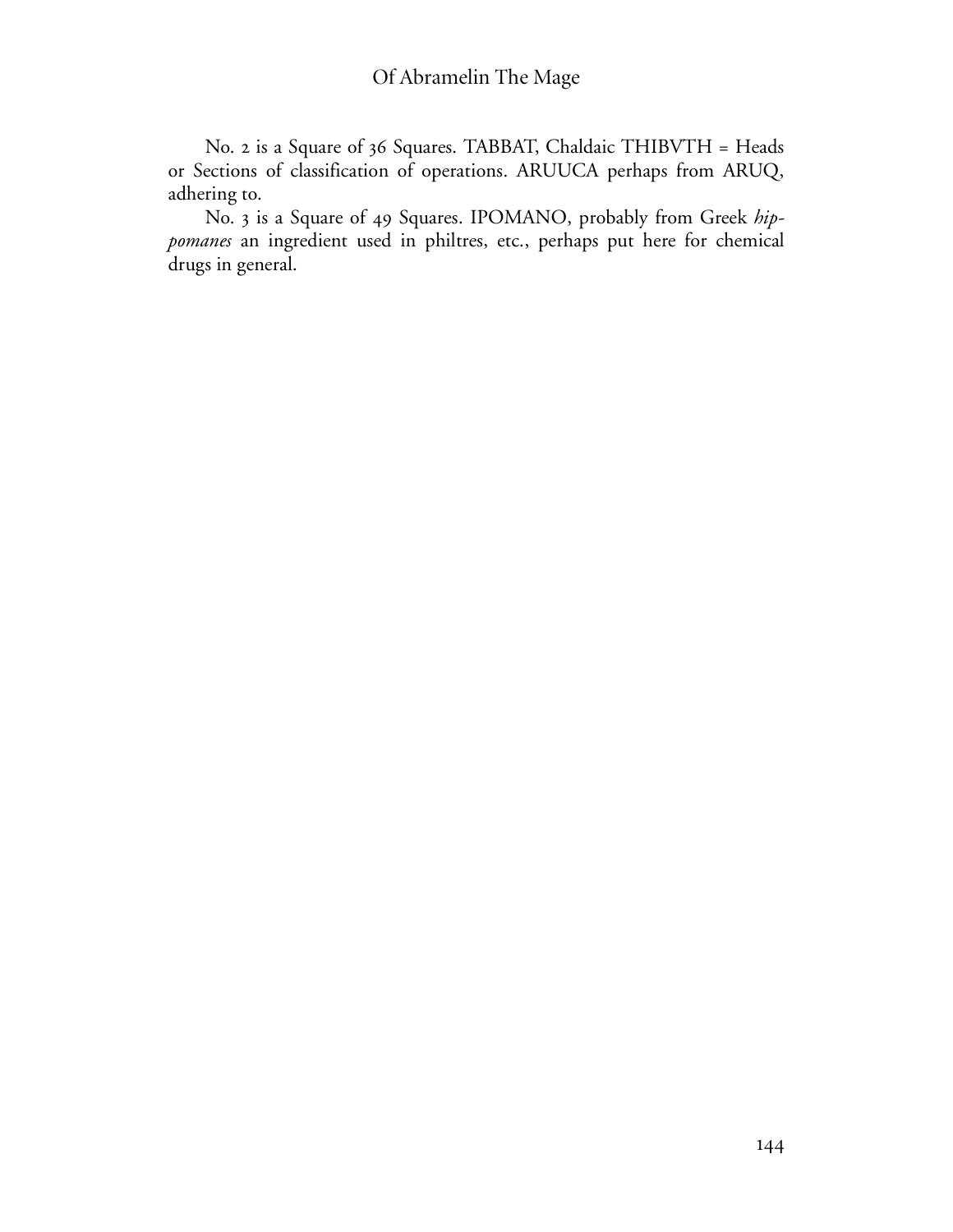## THE EIGHTH CHAPTER.



O excite Tempests.

(I) To cause Hail.

- (2) To cause Snow.
- (3) To cause Rain.
- (4) To cause Thunder.

| (1)                         |                       |  |  |  |  |  |  |  |  |  |
|-----------------------------|-----------------------|--|--|--|--|--|--|--|--|--|
|                             | C A N A M A L         |  |  |  |  |  |  |  |  |  |
|                             | $A$ M $A$ D $A$ M $A$ |  |  |  |  |  |  |  |  |  |
|                             | $N$  A D A D A M      |  |  |  |  |  |  |  |  |  |
|                             | A[D A N A D A]        |  |  |  |  |  |  |  |  |  |
|                             | M A D A D A N         |  |  |  |  |  |  |  |  |  |
|                             | $A$ M $A$ D $A$ M $A$ |  |  |  |  |  |  |  |  |  |
| $L$ $A$ $M$ $A$ $N$ $A$ $C$ |                       |  |  |  |  |  |  |  |  |  |

| (2) |   |                |   |   |  |  |  |
|-----|---|----------------|---|---|--|--|--|
| T   | А | K <sub>l</sub> | A | T |  |  |  |
|     |   |                |   |   |  |  |  |
| K   |   |                |   | K |  |  |  |
|     |   |                |   |   |  |  |  |
|     |   | $\mathbf K$    |   | Г |  |  |  |

| (၁)                     |  |  |        |          |              |  |  |  |  |
|-------------------------|--|--|--------|----------|--------------|--|--|--|--|
| S                       |  |  | A[G R] | $\bf{I}$ | $\mathbb{R}$ |  |  |  |  |
|                         |  |  |        |          |              |  |  |  |  |
| G                       |  |  |        |          |              |  |  |  |  |
| $\overline{\mathrm{R}}$ |  |  |        |          |              |  |  |  |  |
| I                       |  |  |        |          |              |  |  |  |  |
| R                       |  |  |        |          |              |  |  |  |  |

| (3) |  |             |                |                     | $\left( 4\right)$ |                 |  |
|-----|--|-------------|----------------|---------------------|-------------------|-----------------|--|
|     |  | : R   I   R |                | $H$ $A$ $M$ $A$ $G$ |                   |                 |  |
|     |  |             | Α              | B                   | A L A             |                 |  |
|     |  |             | M              |                     | $A$ H $A$ M       |                 |  |
|     |  |             | $\mathbf{A}$   | L                   | A                 | $\vert B \vert$ |  |
|     |  |             | G <sub>1</sub> | $\mathbf{A}$        | M                 | A H             |  |

#### NOTES TO CHAPTER VIII.

(a) The Symbols of this Chapter are manifested partly by the Angels and partly by the Evil Spirits.

(b) ASHTAROTH executes the Operations of this Chapter.

(c) The Familiar Spirits cannot execute the Operations of this Chapter.

(d) To excite a Tempest, give the Signal above you, and touch the Symbol on the top. To make it cease, touch it underneath.

(e) No.  $I$  is a Square of 49 Squares. CANAMAL = Hebrew CiINML, ie., Hailstones of great size.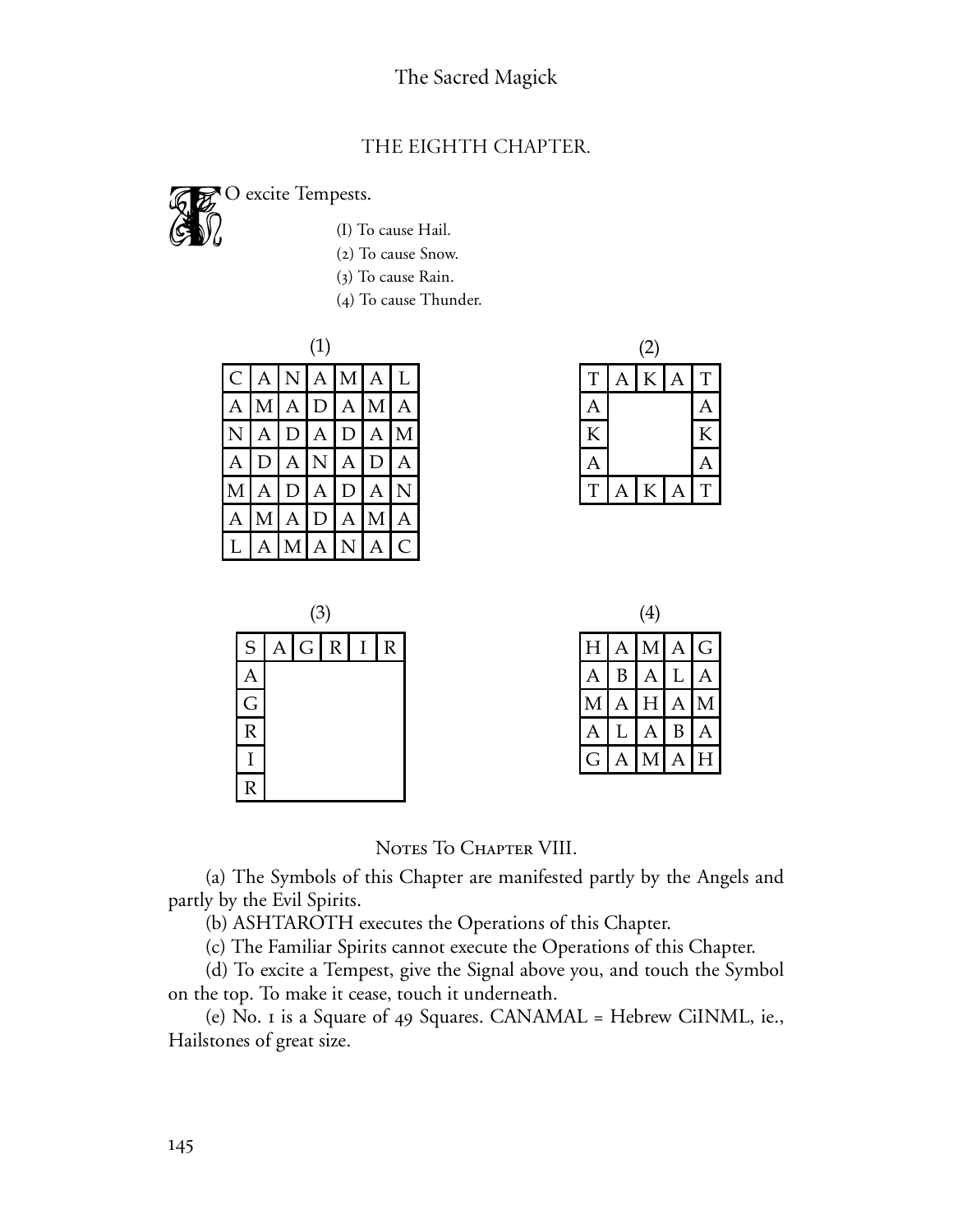No. 2 is a border of 16 taken from a Square of 25 Squares. TAKAT, TKO, Hebrew, has the sense of "immersed in, overflowed by".

No. 3. A Gnomon of II Squares taken from a Square of 36 Squares. SAGRIR, Hebrew SGRIR, "a most vehement rain and tempest".

No. 4. A Square of 25 Squares. HAMAG, perhaps from Hebrew, MOK, "to compress. or crush, or press".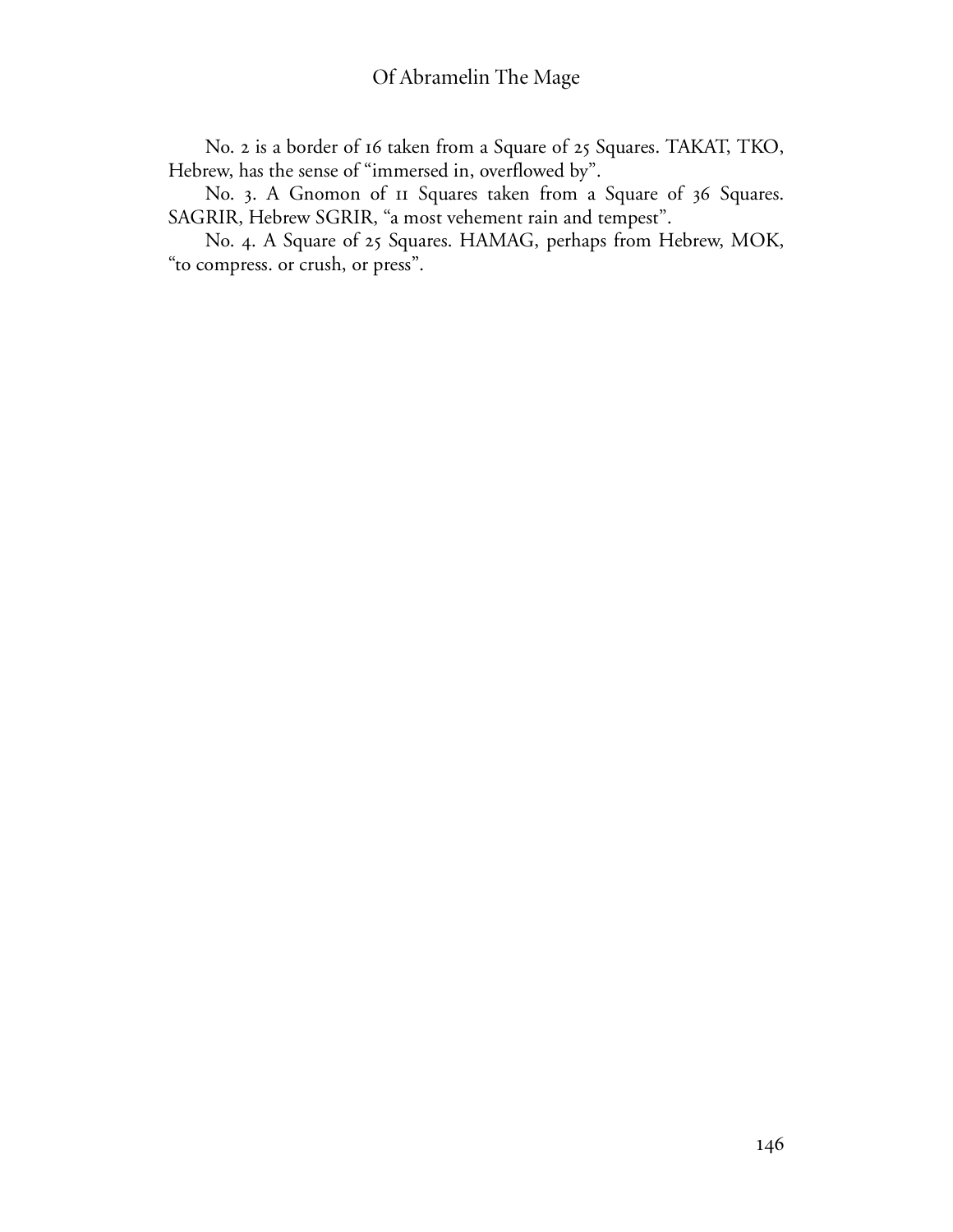# THE NINTH CHAPTER.

O transform Animals into Men, and Men into Animals; etc.<br>
(i) To transform Men into Asses.<br>
(2) Into Stags or Deer.

- () To transform Men into Asses.
	- (2) Into Stags or Deer.
	- (3) Into Elephants.
	- (4) Into Wild Boars.
	- (5) Into Dogs.
	- (6) Into Wolves.
	- (7) Animals into Stones.

|             |   |  |  | $E$ M IM $E$ I                      |  |     |  |  |  |  |
|-------------|---|--|--|-------------------------------------|--|-----|--|--|--|--|
| E           |   |  |  | $R$ I ONTE                          |  |     |  |  |  |  |
| $\mathbf M$ |   |  |  | $I \big  R \big  T \big  I \big  N$ |  | M   |  |  |  |  |
|             |   |  |  | QTTITOII                            |  |     |  |  |  |  |
|             |   |  |  | MNITRIM                             |  |     |  |  |  |  |
| E           |   |  |  | $T$ NOIR                            |  | l E |  |  |  |  |
|             | E |  |  | $MLI$ $ME$                          |  |     |  |  |  |  |



| (2)            |                         |         |           |  |                |   |  |  |  |
|----------------|-------------------------|---------|-----------|--|----------------|---|--|--|--|
| A <sub>l</sub> |                         |         | A C I L A |  |                |   |  |  |  |
|                | SLI[O R]E L             |         |           |  |                |   |  |  |  |
|                |                         |         | E[R I R]A |  |                |   |  |  |  |
|                | C O                     | $R$ ILO |           |  |                | N |  |  |  |
|                |                         |         |           |  |                |   |  |  |  |
|                | $R$ $I$ $L$ $E$ $I$     |         |           |  |                |   |  |  |  |
|                | $\overline{\mathsf{R}}$ |         | $R$ O $I$ |  | $\mathsf{I}$ S |   |  |  |  |

| (4)                     |             |              |                |             |    |   |  |  |  |
|-------------------------|-------------|--------------|----------------|-------------|----|---|--|--|--|
| B                       | ${\bf E}$   | D            | $\overline{A}$ | $\mathbf S$ | E  | K |  |  |  |
| $\overline{E}$          |             |              |                |             |    | E |  |  |  |
| D                       |             |              |                |             |    | S |  |  |  |
| A                       | $\mathbb R$ | $\mathbf{A}$ | MA             |             | SI | A |  |  |  |
| $\overline{\mathsf{S}}$ |             |              |                |             |    | L |  |  |  |
|                         |             |              |                |             |    | E |  |  |  |
| E                       |             |              |                |             |    |   |  |  |  |

(5)

|  |                             |  | KALI[T]E P H |
|--|-----------------------------|--|--------------|
|  | $A$ $P$ $I$ $E$ $R$ $I$ $P$ |  |              |
|  | $L$ $I$ $L$ $M$ $O$ $R$ $E$ |  |              |
|  | $T$ $E$ $M$ $U$ $M$ $E$ $T$ |  |              |
|  | E[R O M L I L]              |  |              |
|  | $P$ I E R I P A             |  |              |
|  | $H$ $P$ $E$ $T$ $L$ $A$ $K$ |  |              |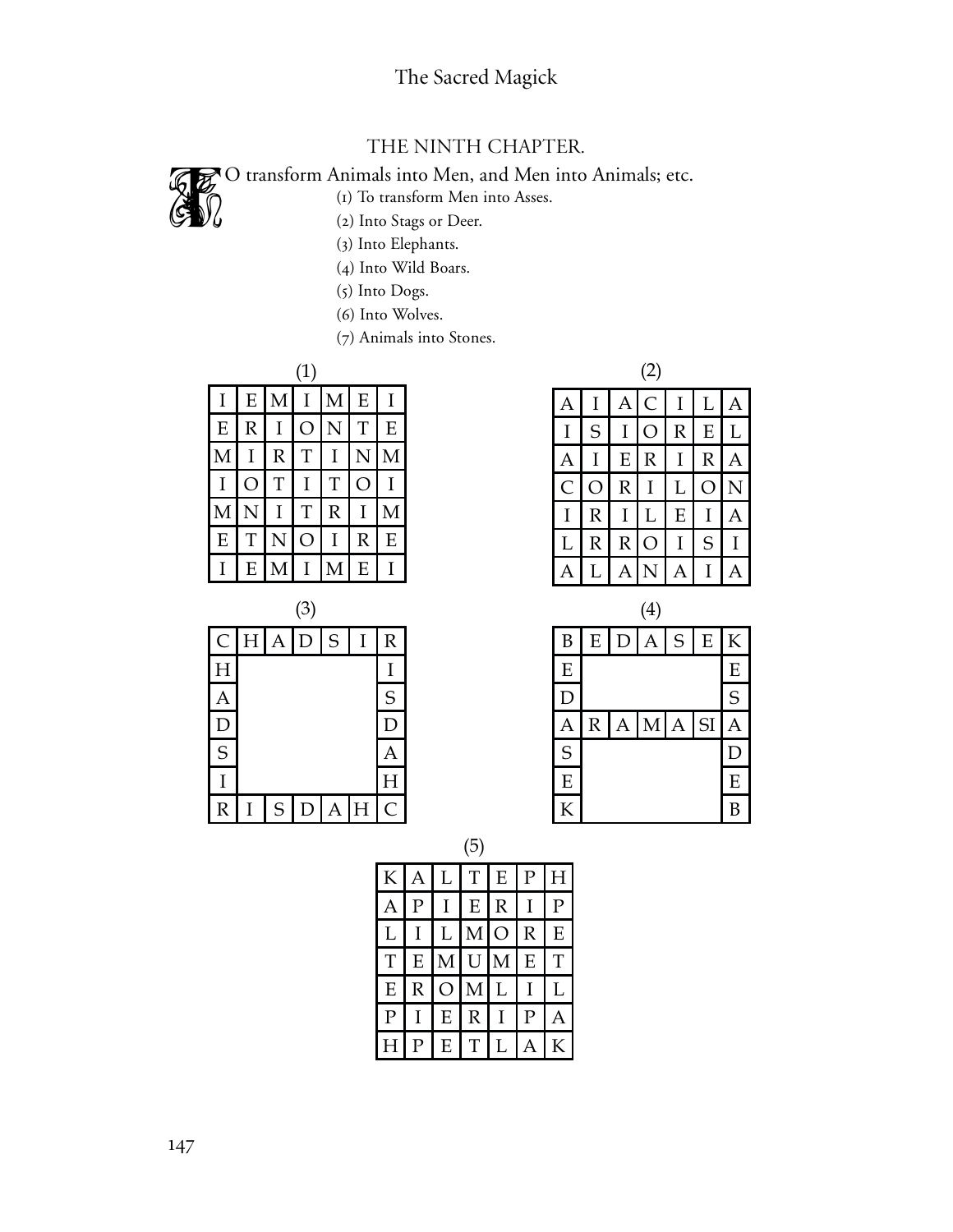## Of Abramelin The Mage

| × |
|---|
|   |

|  |  | $D$ $I$ $S$ $E$ $E$ $B$ $E$ $H$                                    |  |  |
|--|--|--------------------------------------------------------------------|--|--|
|  |  | $I \svert S \rvert A \rvert R \rvert T \rvert R \rvert I \rvert E$ |  |  |
|  |  | $S$ A R G E I R B                                                  |  |  |
|  |  | E[R B O N E T E                                                    |  |  |
|  |  | E[T O N O G R E                                                    |  |  |
|  |  | $B$ $A$ $R$ $O$ $B$ $R$ $A$ $S$                                    |  |  |
|  |  | E[R A T R A S I                                                    |  |  |
|  |  | H E B E E S I D                                                    |  |  |

|                | (7)          |             |              |   |                |                |                         |                |   |   |   |  |
|----------------|--------------|-------------|--------------|---|----------------|----------------|-------------------------|----------------|---|---|---|--|
| I              | S            | I           | C            | H | A              | D              | A                       | M              |   | ∩ | N |  |
| S              | Ε            | $\mathbb R$ | $\mathbb{R}$ | A | R              | ${\bf E}$      | $\mathbf P$             | Ι              | N | T | O |  |
| $\mathbf I$    | R            | A           | A            | S | I              | M              | E                       |                | E | I | S |  |
| $\mathsf{C}$   | R            | A           | T            | I | B              | A              | $\overline{\mathrm{R}}$ |                | N | S | I |  |
| H              | A            | S           | Ι            | N | A              | S              | IJ                      | ( )            | T | I | R |  |
| $\overline{A}$ | $\mathbb{R}$ | I           | B            | A | T              | I              | N                       | T              | I | R | A |  |
| D              | Ε            | M           | A            | S | I              | $\overline{C}$ | $\overline{O}$          | A              | N | O | C |  |
| $\overline{A}$ | $\mathbf{P}$ | E           | $\mathbb{R}$ | U | N              | $\overline{O}$ | $\mathbf I$             | B              | E | M | I |  |
| M              | I            | L           | I            | ∩ | T              | A              | B                       | $\overline{U}$ | L | E | L |  |
| $\mathbf I$    | N            | E           | N            | T | I              | N              | Ε                       | L              | E | L | A |  |
| O              | T            | I           | S            | I | R              | O              | M                       | E              | L | I | R |  |
| N              |              | S           |              | R | $\overline{A}$ | C              |                         |                |   | R | I |  |

NOTES TO CHAPTER IX.

(a) The Symbols of this Chapter are only manifested by the Evil Spirits.

(b) ASHTAROTH and Asmomus together execute the Signs and Operations of this Chapter.

(c) The Familiar Spirits cannot execute the Operations of this Chapter.

(d) Let the being, whether man or animal, see the Symbol, and then touch them suddenly with it; when they will appear transformed; but this is only a kind of fascination. When you wish to make it cease, place the Symbol upon the head and strike it sharply with the Wand, and the Spirit will make things resume their ordinary condition.

(e) No. 1 is a Square of 49 Squares. IEMIMEI is evidently from Hebrew IMIM = Mules. A very perfect Acrostic.

No. 2 is a Square of 49 Squares also. AIACILA, Hebrew AILH = a deer.

No. 3 is a border of 24 taken from a Square of 49 Squares. CHADSIR; Hebrew KZR = Fierce, Savage. ChTzR - Perhaps, "the tusk of an Elephant". But CHZIZ = a wild boar, whence this Square should perhaps be numbered 4.

No. 4 consists of 24 Squares taken from a Square of 49 Squares; two letters, SI, are allotted to one Square. BEDASEK is perhaps from BD, a limb, and SK, covered or protected, as with a strong skin. It may thus stand for the Elephant as having powerful and thickskinned limbs. If so, this Square should be numbered 3.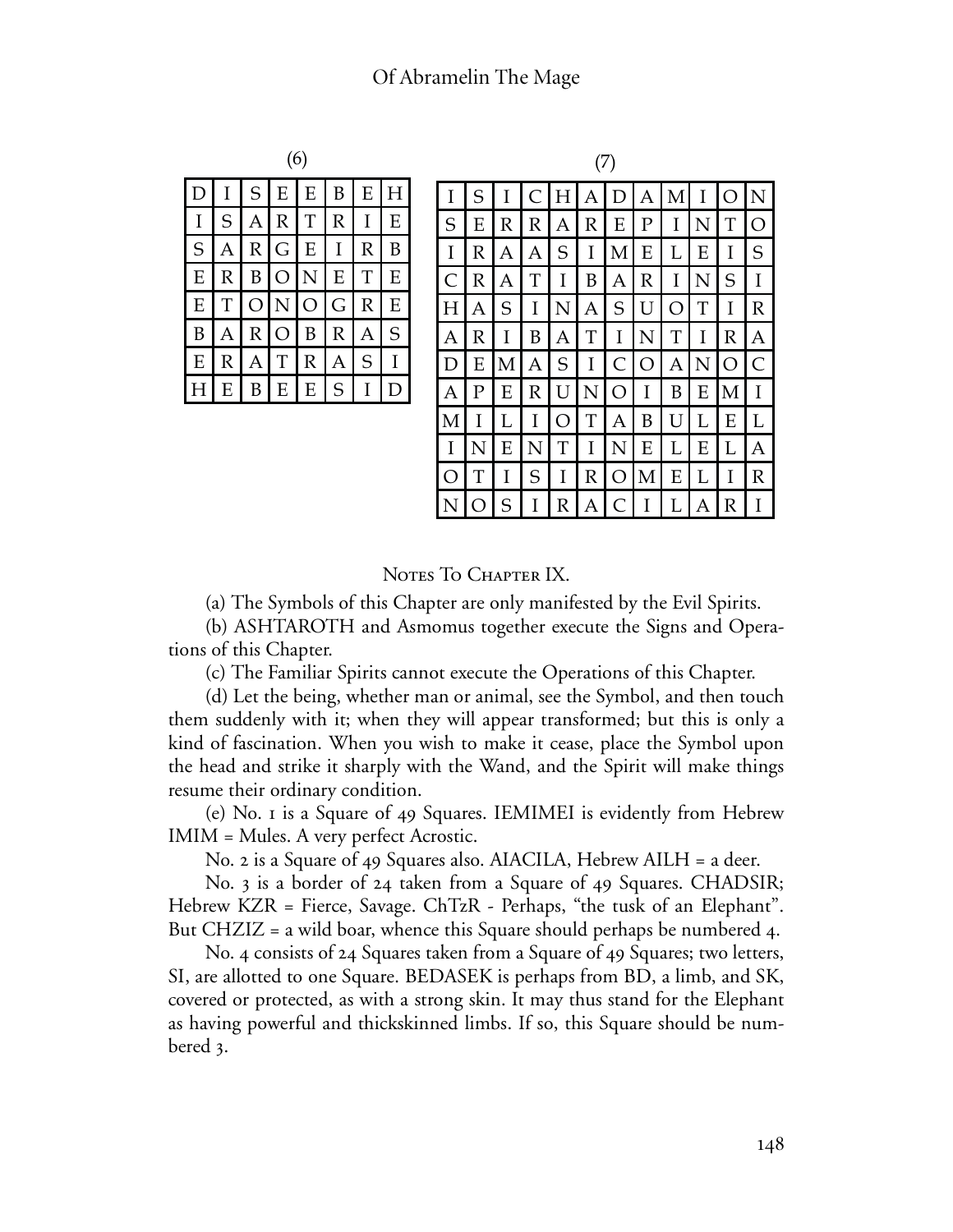No. 5 is a Square of 49 Squares. KALTEPH. The Hebrew word for Dog is KLB. This Square it will be noted is not a perfect Acrostic.

No. 6 is a Square of 64 Squares. DISEEBEH is probably from ZABH - a wolf. This Square also is not at all perfect as an Acrostic.

No. 7 is a Square of 144 Squares. ISICHADAMION, probably from DMIVN = Similitude of; and SIG, Scoria or Lava, or SQ, stone; root of SQL, to stone.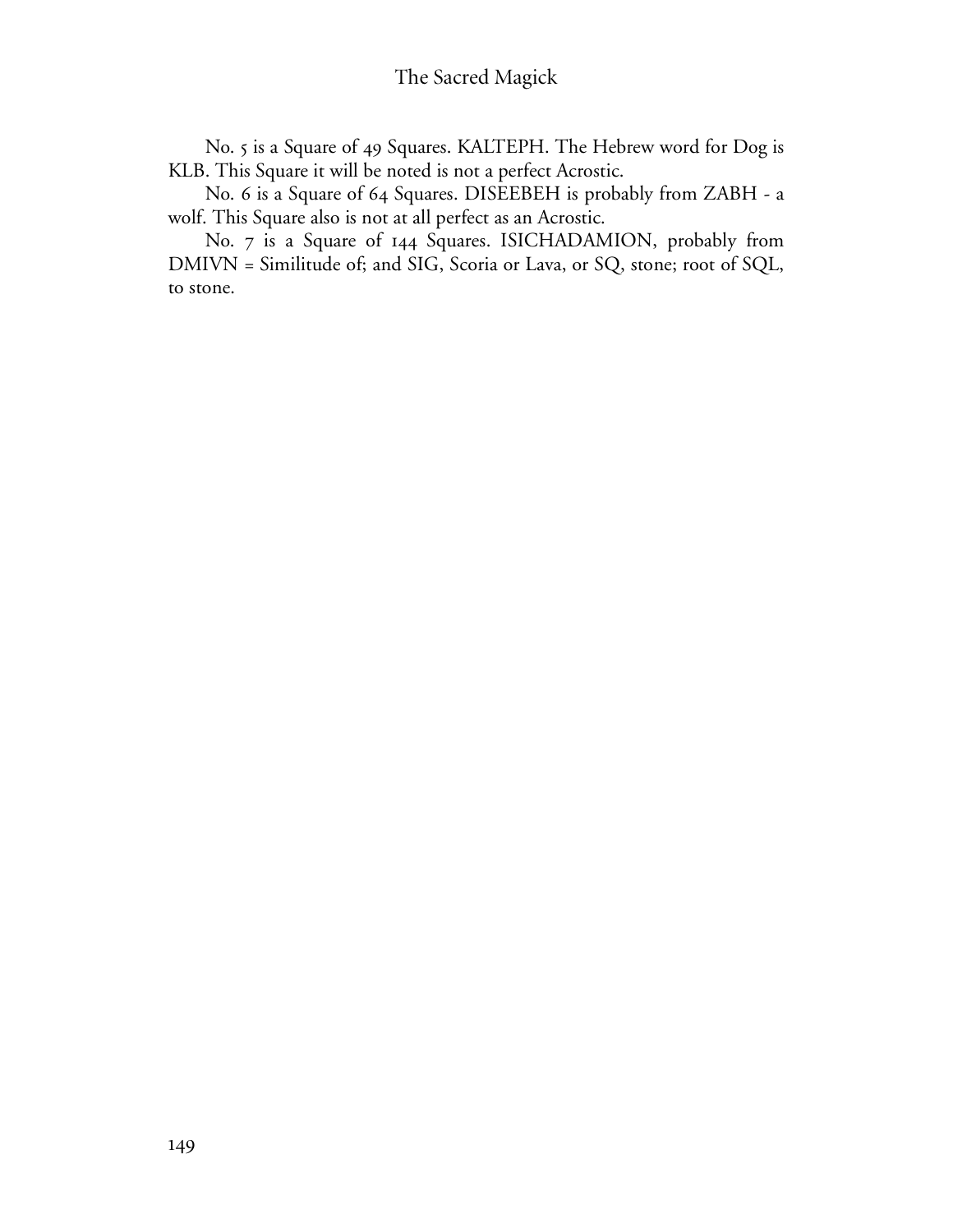## THE TENTH CHAPTER.



- () To undo any Magic soever.
- (2) To heal the bewitched.
- (3) To make Magical Storms cease.
- (4) To discover any Magic.
- () To hinder Sorcerers from Operating.



|   | (2)         |  |             |                |                         |  |  |  |  |
|---|-------------|--|-------------|----------------|-------------------------|--|--|--|--|
| L | A           |  | $C$ $H$ $A$ |                | T                       |  |  |  |  |
|   |             |  |             |                |                         |  |  |  |  |
|   |             |  |             |                | $\overline{\mathrm{H}}$ |  |  |  |  |
| Η |             |  |             |                |                         |  |  |  |  |
|   |             |  |             |                |                         |  |  |  |  |
| T | $\mathbf A$ |  | H C         | $\overline{A}$ |                         |  |  |  |  |

 $(2)$ 

| $\left( 4\right)$ |    |              |                           |             |  |  |  |  |
|-------------------|----|--------------|---------------------------|-------------|--|--|--|--|
| H                 | O. | $\mathbb{R}$ | $\boldsymbol{\mathrm{A}}$ | H           |  |  |  |  |
|                   | S  |              | M                         |             |  |  |  |  |
| $\mathbb R$       |    | T            |                           | $\mathbb R$ |  |  |  |  |
| Α                 | M  |              | S                         |             |  |  |  |  |
| H                 |    | $\mathbb{R}$ |                           |             |  |  |  |  |

| I<br>v<br>× |  |
|-------------|--|

|  |  |  | M[A]C[A]N[E]H         |
|--|--|--|-----------------------|
|  |  |  | A R O L U S E         |
|  |  |  | D I R U C U N         |
|  |  |  | A L U H U L A         |
|  |  |  | $S$ E $R$ U $R$ O $C$ |
|  |  |  | U[N]E[L I R A]        |
|  |  |  | $L U S A D A M $      |

|  |  | P   A   R   A   D   I   L   O   N |  |  |
|--|--|-----------------------------------|--|--|
|  |  | A R I N O  M I S                  |  |  |
|  |  |                                   |  |  |

(3)

| $A \, R \, I \, N$   O   M   I   S   O |  |  |  |  |
|----------------------------------------|--|--|--|--|
| $R$  I L O R A E I K                   |  |  |  |  |
| A[N]O[T]A[L]A[M]I                      |  |  |  |  |
| D[O[R[A]F[A]C]O[L]                     |  |  |  |  |
| $I$ MALATONA                           |  |  |  |  |
| $L$ $I$ $E$ $A$ $C$ $O$ $R$ $I$ $T$    |  |  |  |  |
| O S I M O N I R A                      |  |  |  |  |
| $N$ OKILLATAN                          |  |  |  |  |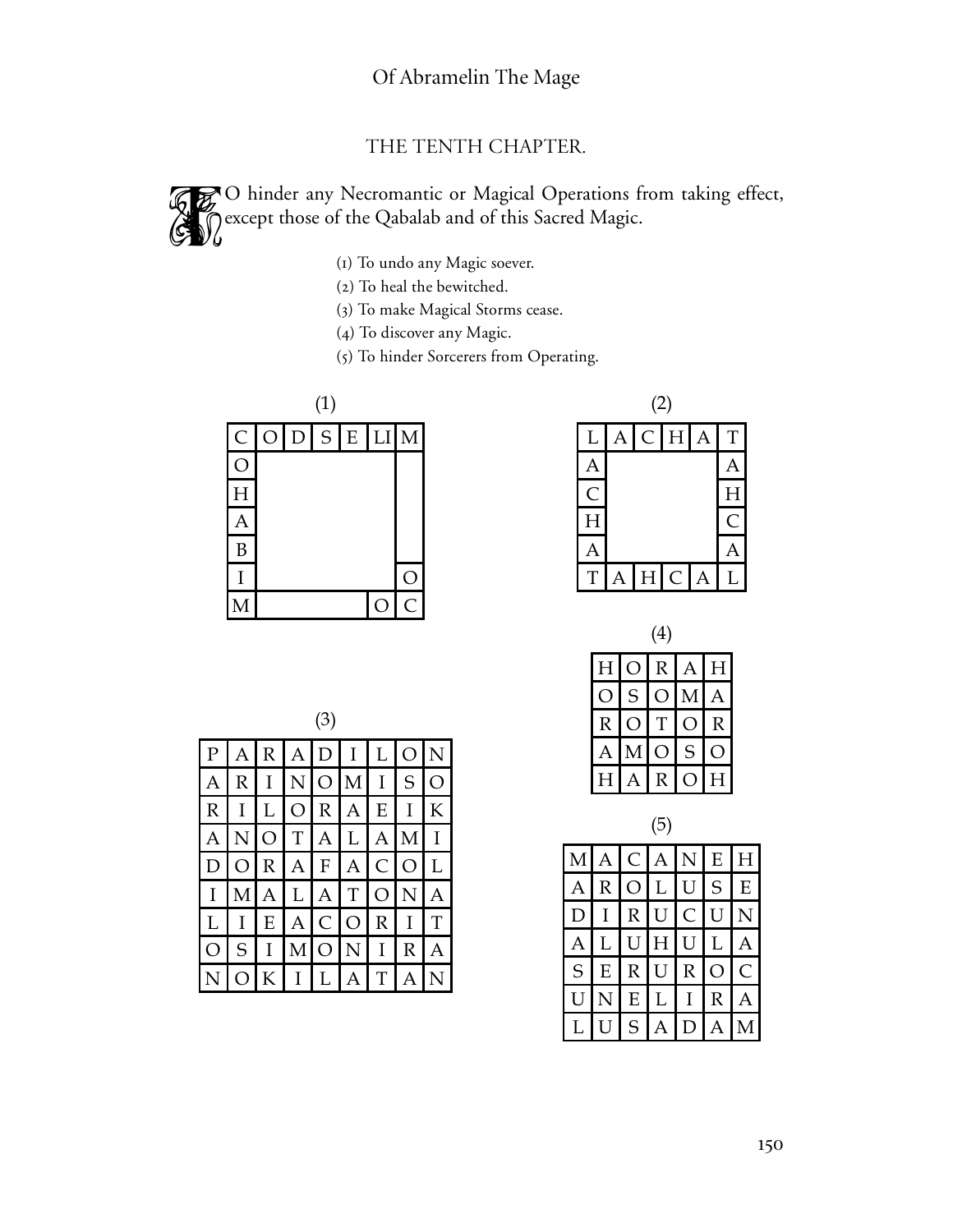#### NOTES TO CHAPTER X.

(a) The Symbols of this Chapter are manifested only by the Angels, or by the Guardian Angel.

(b) MAGOTH executes the Operations of this Chapter.

(c) The Familiar Spirits cannot well execute the operations of this Chapter.

(d) No especial instructions are given concerning this Chapter.

(e) No. I consists of  $17$  Squares containing  $18$  letters (LI of "Codselim" occupying I Square) taken from a Square of 49 Squares. CODSELIM and COHABIM may be from KSILIM, the foolish ones, and KABIM, the mourning ones (Hebrew).

No. 2. A border of 20 Squares taken from a Square of 36 Squares. LACHAT, perhaps from Hebrew LCHSH = to enchant.

No. 3. A Square of 81 Squares. PARADILON, probably from Greek *para*, against, and *deilon*, perverse, or miserable, or unfortunate.

No. 4. A Square of 25 Squares. HORAH, from Hebrew ChRH, To be enraged; Or HRH, to conceive, or bring forth.

No. 5. A Square of 49 Squares. MACANEH from Hebrew MCHNH, a fortification, castle, or defence. MADASUL, from MATzL, about me, before me, at my side.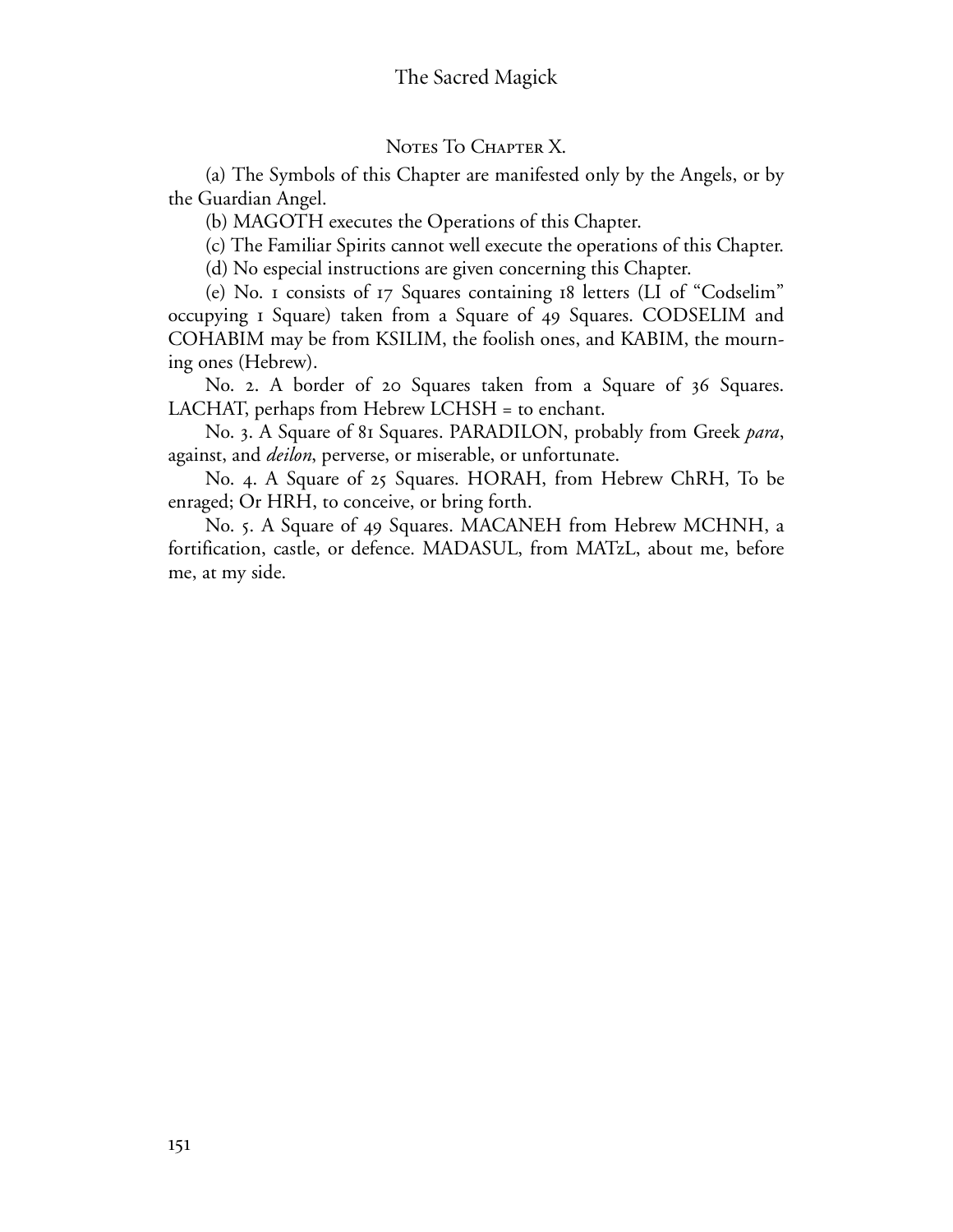#### THE ELEVENTH CHAPTER.

O cause all kinds of Books to be brought to one, and whether lost or stolen. 53

() For Books of Astrology.

(2) For Books of Magic.

() For Books of Chemistry.







NOTES TO CHAPTER XI.

(a) The Symbols of this Chapter are manifested only by the Angels, or by the Guardian Angel.

(b) MAGOTH alone executes the Operations of this Chapter.

(c) The Familiar Spirits cannot execute the Operations of this Chapter.

(d) Many ancient Books of Magic, etc., have been lost or destroyed, in some cases by the wish of the Good Spirits, in others by the machinations of the Evil Spirits. By these Symbols you can have many supposed extinct works brought to you, Abraham states; but adds that he could never copy them, because the writing disappeared as fast as he wrote it; notwithstanding this he was permitted to read some of them.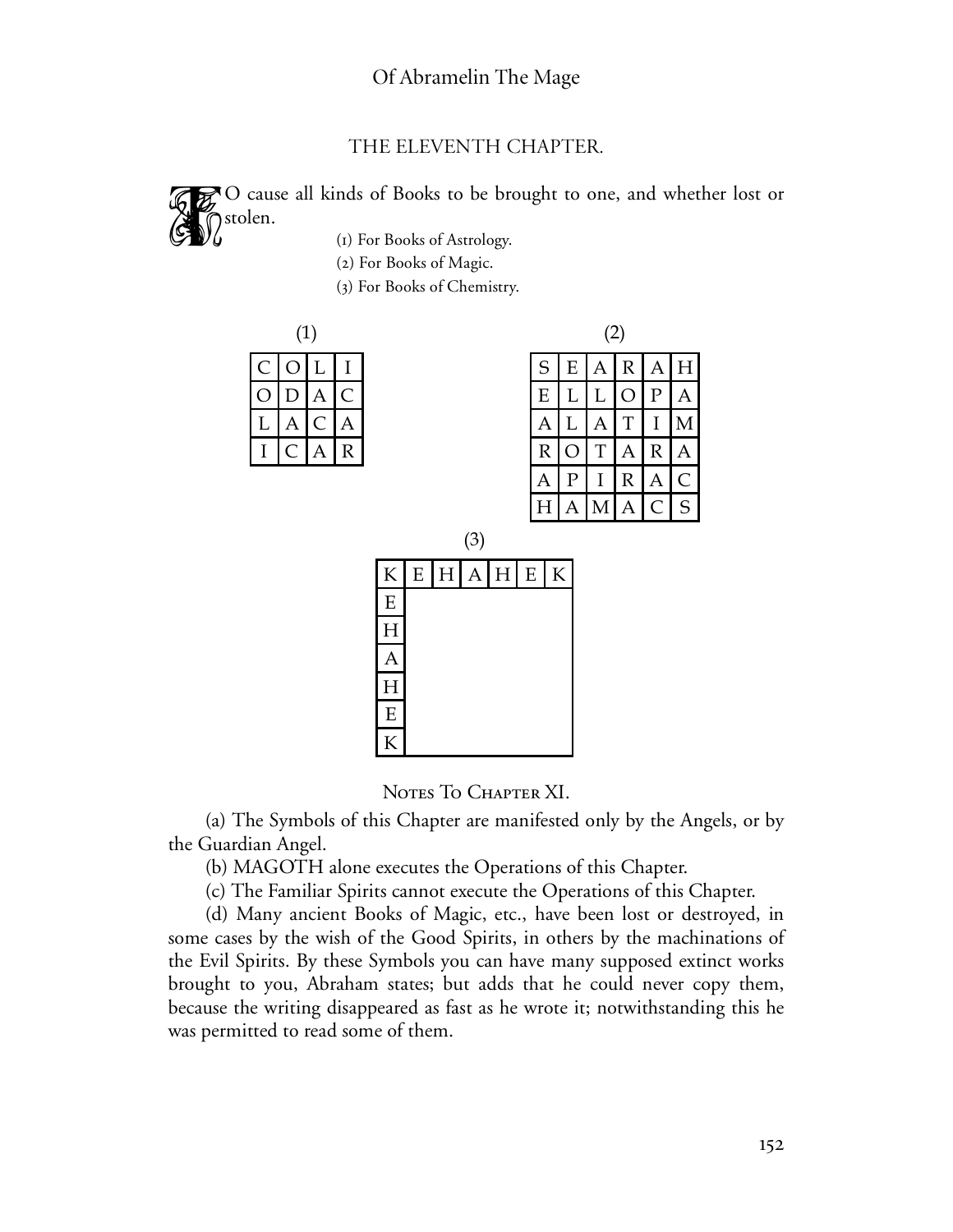(e) No. I is a Square of 16 Squares. COLI, probably from Hebrew KLI, meaning the whole, in the sense of the whole Universe.

No. 2 is a Square of 36 Squares. SEARAH, perhaps from Hebrew SORH, a whirlwind; or perhaps from SHORH = terrible, and is also used to express a Kid, or a species of shaggy Satyr-like Demon, from the word being used to signify hair.

No. 3 is a Gnomon of 13 Squares taken from a Square of 49 Squares. KEHAHEK is probably from Hebrew KHCh, meaning to conceal, obscure, or shut up.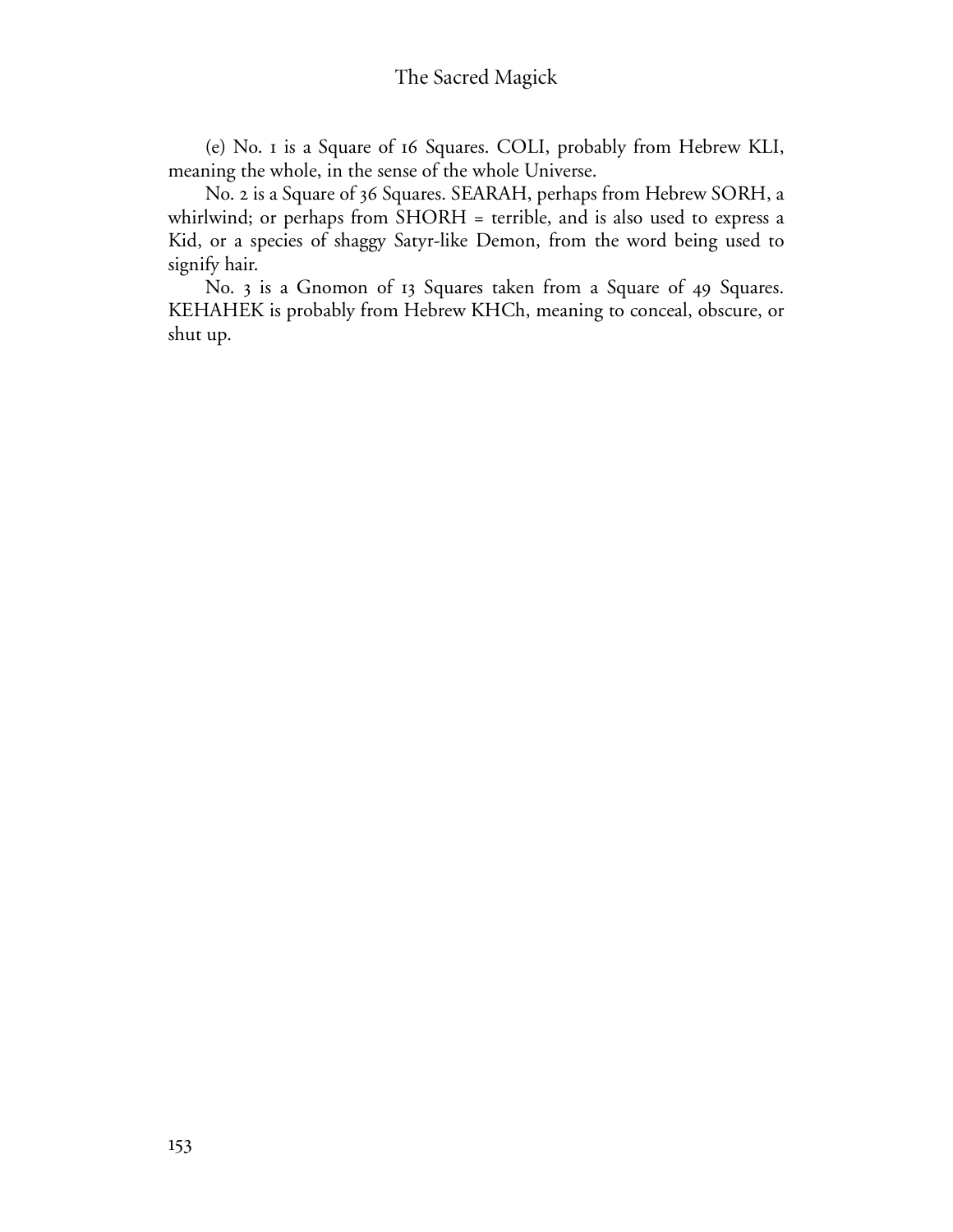### THE TWELFTH CHAPTER.

**CO** know the Secrets of any person.<br>  $\begin{bmatrix} 1 \end{bmatrix}$  (I) To know the Secret of



(I) To know the Secret of Letters.

(2) To know the Secret of Words.

(3) To know Secret Operations.

() For the Military Counsels of a Captain.

() To know the Secrets of Love.

() To know what riches a person possesseth.

(7) To know the Secret of all Arts.





| (3)                     |            |  |  |                 |  |  |  |  |
|-------------------------|------------|--|--|-----------------|--|--|--|--|
| $\mathbf M$             | $A \mid A$ |  |  | $B$ $H$ $A$ $D$ |  |  |  |  |
| Α                       |            |  |  |                 |  |  |  |  |
| Ą                       |            |  |  |                 |  |  |  |  |
| $\overline{B}$          |            |  |  |                 |  |  |  |  |
| $\overline{\mathrm{H}}$ |            |  |  |                 |  |  |  |  |
| Α                       |            |  |  |                 |  |  |  |  |
|                         |            |  |  |                 |  |  |  |  |

| (3)              |                |   |             |              | (4) |           |        |              |   |
|------------------|----------------|---|-------------|--------------|-----|-----------|--------|--------------|---|
| B<br>H<br>A<br>D | M              | I |             | L C          |     |           | $H$ AM | $\mathbf{A}$ | H |
|                  |                |   |             |              |     |           |        |              |   |
|                  |                |   |             |              |     |           |        |              |   |
|                  | $\overline{C}$ |   |             |              |     |           |        |              |   |
|                  | H              |   |             |              |     |           |        |              |   |
|                  | A              | D | $\mathbf I$ | $\mathbb{R}$ |     | $A$ C $H$ |        | $\mathbf I$  |   |
|                  | M              |   |             |              |     |           |        |              |   |
|                  | A              |   |             |              |     |           |        |              |   |
|                  |                |   |             |              | E   |           | I      |              |   |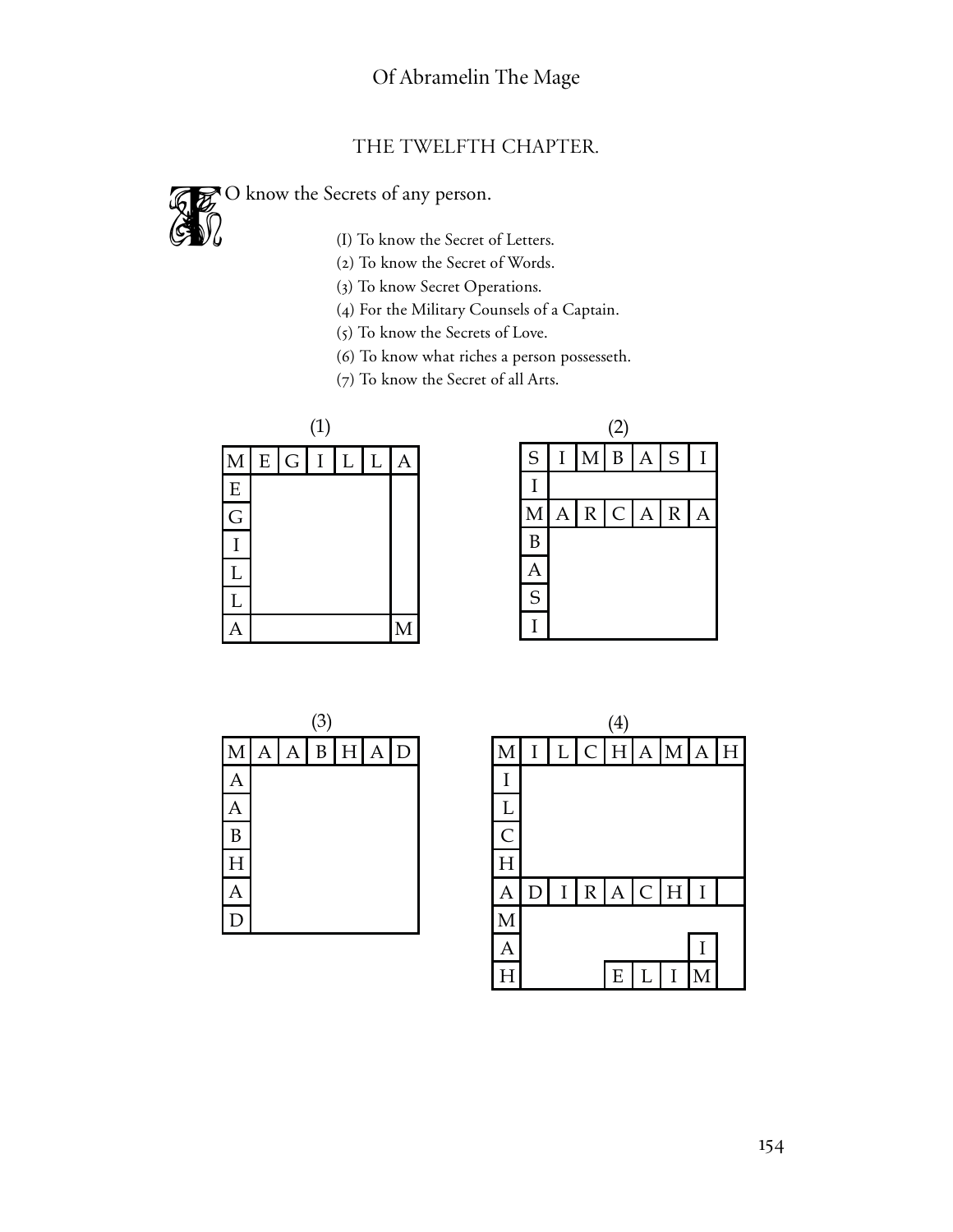The Sacred Magick



| (6) |             |             |              |                |           |  |  |  |
|-----|-------------|-------------|--------------|----------------|-----------|--|--|--|
| Α   | $\mathbf S$ |             | $A$ M I M    |                |           |  |  |  |
| S   |             |             |              |                |           |  |  |  |
|     |             |             |              |                |           |  |  |  |
| M   | A           | $\mathbf P$ | $\mathbf{I}$ | $\overline{D}$ | ${\bf E}$ |  |  |  |
| I   |             |             |              |                |           |  |  |  |
| M   |             |             |              |                |           |  |  |  |



NOTES TO CHAPTER XII.

(a) The Symbols of this Chapter are manifested in part by the Angels, and in part also by the Evil Spirits.

(b) ASMODEUS alone executes the Operations of this Chapter.

(c) The Familiar Spirits can to an extent execute the Operations of this Chapter.

(d) Touch the Symbol and name aloud the person whose Secret you desire to know' and the Spirit will whisper the answer into your ear.

(e) No. I consists of  $I_4$  Squares from a Square of 49 Squares. MEGILLA, from Hebrew MGLH = to reveal or disclose.

No. 2 consists of 19 Squares taken from a Square of 49 Squares. MAR-CARA, perhaps from KRH to appear; Hebrew SIMBASI, perhaps from BASH, evil, and ZMH, thought.

No. 3 consists of a Gnomon of 13 from a Square of 49 Squares. MAAB-HAD, from Hebrew MOBD = a deed or act.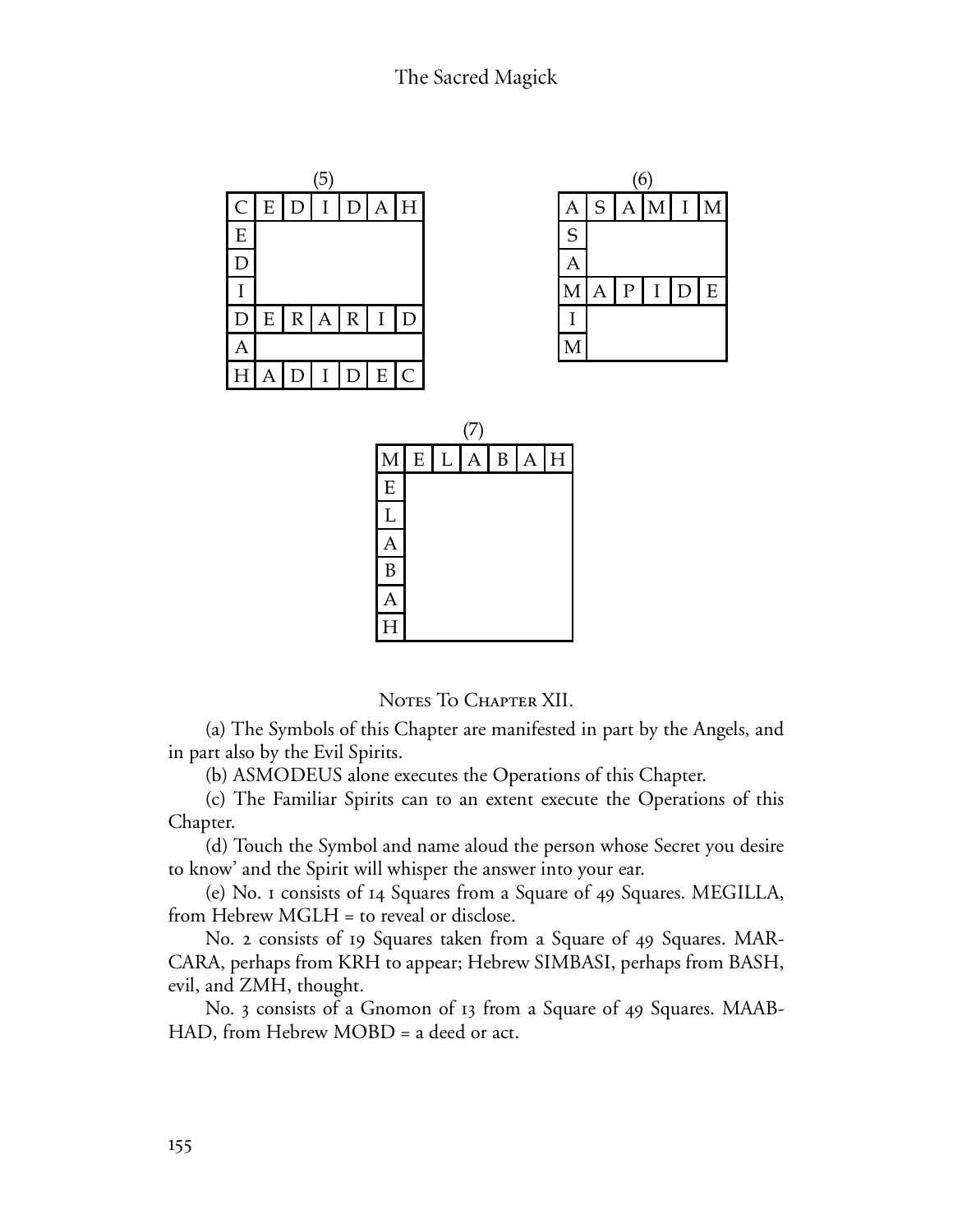No. 4 consists of 29 Squares from a Square of 81 Squares. MILCHAMAH, from Hebrew MLCHMH = War. ADIRACHI from DRK (Hebrew) = Way, Plan, Idea. ELIM (Heb.) = Mighty Ones.

No. 5 consists of 25 taken from a Square of 49 Squares. CEDIDAH is either from KDID = a Spark, or from DID, the root of the words; love, delights, breasts. DERARID from Hebrew DRR = liberty. HADIDEC from DDIK = thy loves or delights.

No. 6 consists of 16 from a Square of 36 Squares. ASAMIN from Hebrew ASMIM = treasure houses, garners.- MAPIDE perhaps from PID = oppression, misfortune.

No. 7. A Gnomon of 13 from a Square of 49 Squares. MELABAH from MLABH = Art or Science.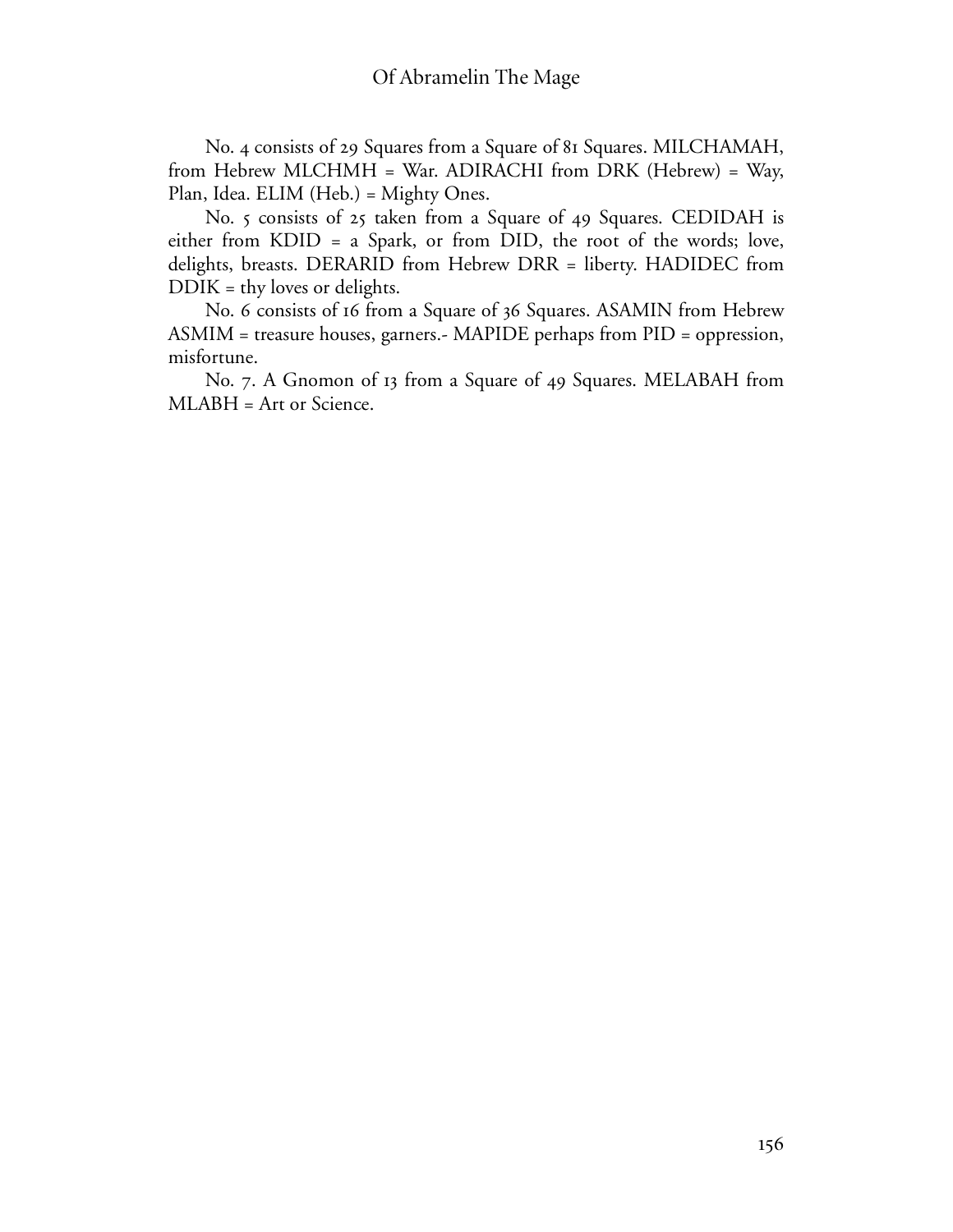### THE THIRTEENTH CHAPTER.

O cause a Dead Body to revive, and perform all the functions which a living person would do, and this during a space of Seven Years, by **F**O cause a Dead Books<br>Compliving person would<br>Complete Spirits.

- () From the Rising of the Sun until Mid-Day.
- () From Mid-Day until the Setting of the Sun.
- () From the Setting of the Sun until Mid-Night.
- () From Mid-Night until the Rising of the Sun.

| Е | Z | Ε | C |   |     | Е |   |  |  |     |    |   | G |
|---|---|---|---|---|-----|---|---|--|--|-----|----|---|---|
| Z | E |   | F | R | Α   | S | E |  |  |     |    | R | В |
| Е |   | R |   | Α |     | Α |   |  |  |     |    |   |   |
|   | F |   | R | T | Α   | R |   |  |  | : ∵ | В  |   |   |
|   | R | Α | T | R |     | F | C |  |  |     | R  | Ε |   |
|   | Α |   | Α | I | R   |   | E |  |  | E   |    | R | В |
| E | S | Α | R | F | . ) | Ε | Z |  |  |     | F. |   | G |
|   | E |   |   |   | E   | Z | E |  |  |     |    |   |   |

| (2) |  |                               |  |  |  |  |  |  |  |
|-----|--|-------------------------------|--|--|--|--|--|--|--|
|     |  | $A$ M I G D E Lo              |  |  |  |  |  |  |  |
|     |  | $M$ ORBRIG                    |  |  |  |  |  |  |  |
|     |  | I   R   I   D   E   R   Do    |  |  |  |  |  |  |  |
|     |  | $G$ $B$ $D$ $O$ $D$ $B$ $Go$  |  |  |  |  |  |  |  |
|     |  | $D$ $R$ $E$ $D$ $I$ $R$ $I$ o |  |  |  |  |  |  |  |
|     |  | $E$ I R B R O Mo              |  |  |  |  |  |  |  |
|     |  | LEDGIMA0                      |  |  |  |  |  |  |  |

| (3) |             |   |   |   |  |  |  |
|-----|-------------|---|---|---|--|--|--|
| I   |             | S | Ù |   |  |  |  |
|     | $\mathbb R$ |   |   |   |  |  |  |
| S   |             | S |   | S |  |  |  |
|     |             |   | R |   |  |  |  |
|     |             | S |   |   |  |  |  |

| $\left( 4\right)$ |   |   |   |   |  |  |  |  |
|-------------------|---|---|---|---|--|--|--|--|
| Ρ                 | E | 3 | E | R |  |  |  |  |
| E                 | Τ |   |   | E |  |  |  |  |
| .<br>.            |   | S |   |   |  |  |  |  |
| E                 |   |   | Τ | E |  |  |  |  |
| R                 | E |   | E |   |  |  |  |  |

## NOTES TO CHAPTER XIII.

(a) The Symbols of this Chapter are manifested in part by the Angels and in part by the Evil Spirits.

(b) ORIENS, PAYMON, ARITON, and AMAYMON, execute by means of their Servitors the Operations of this Chapter.

(c) The Familiar Spirits cannot execute the Operations of this Chapter.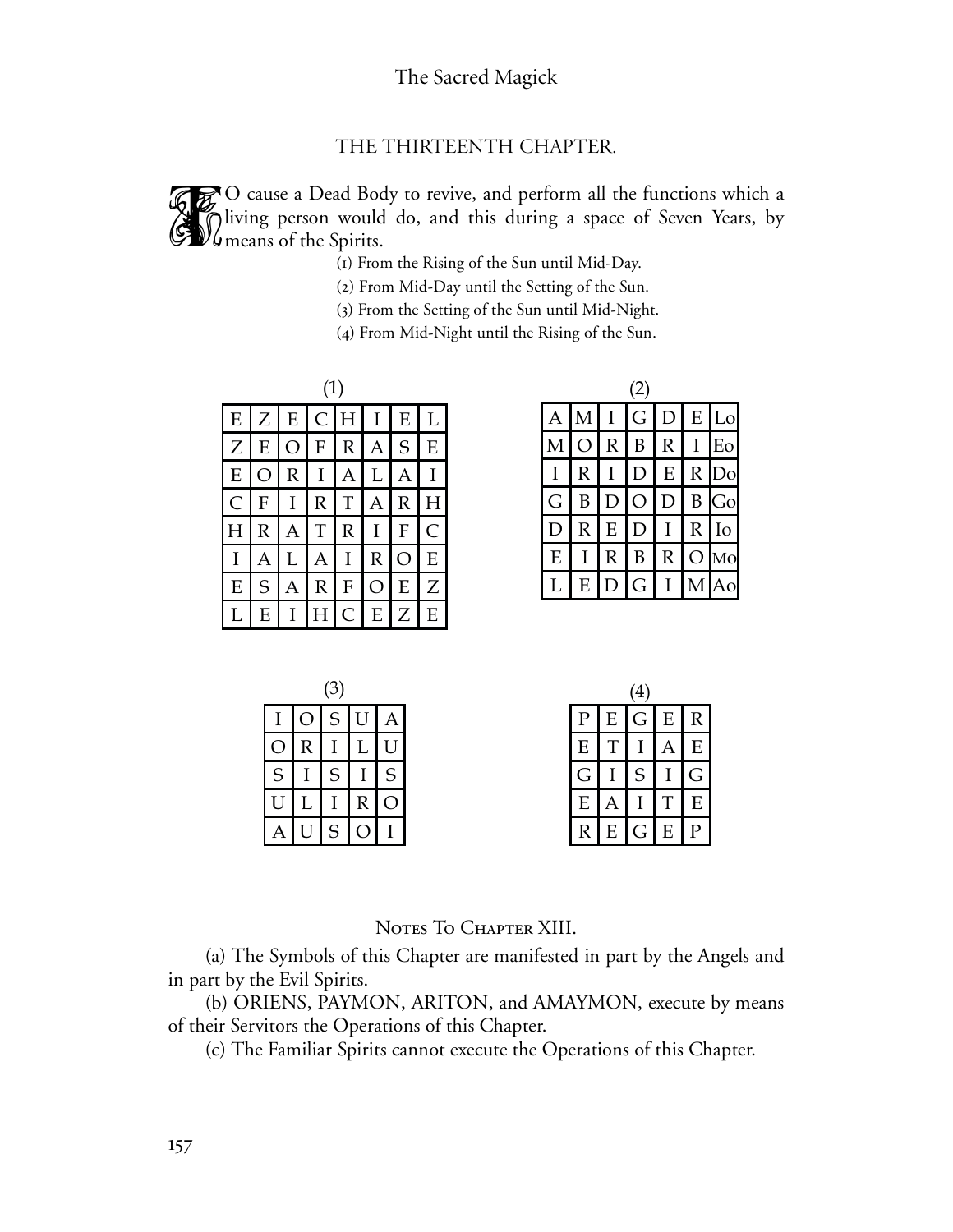(d) In several places Abraham warns the reader that this is the most difficult Operation of any, because for it to be brought about, the concurrence of all the Chief Spirits must be obtained. Watch for the moment when the person dies, and then at once place upon his body towards the  $4$  cardinal points the Symbol required. Similar Symbols are to be sewn into the garments he wears. Abraham moreover adds that by this means, one can however only prolong the life for 7 years, and no more.

(e) No. I is a Square of 64 Squares. EZECHIEL is from Hebrew ICHZQAL, the well-known name of the Prophet, derived from ChZQ, to bind.

No. 2 is a Square of 49 Squares, it will be noticed that a small "o" is placed at the end of each word in the last square towards the right hand. AMIGDEL is from MGDL, a strong tower.

No. 3 is a Square of 25 Squares. IOSUA, the well-known Hebrew name, signifies "he shall save".

No. 4 is also a Square of 25 Squares. PEGER is from PGR = a dead inactive carcase whether of man or of beast.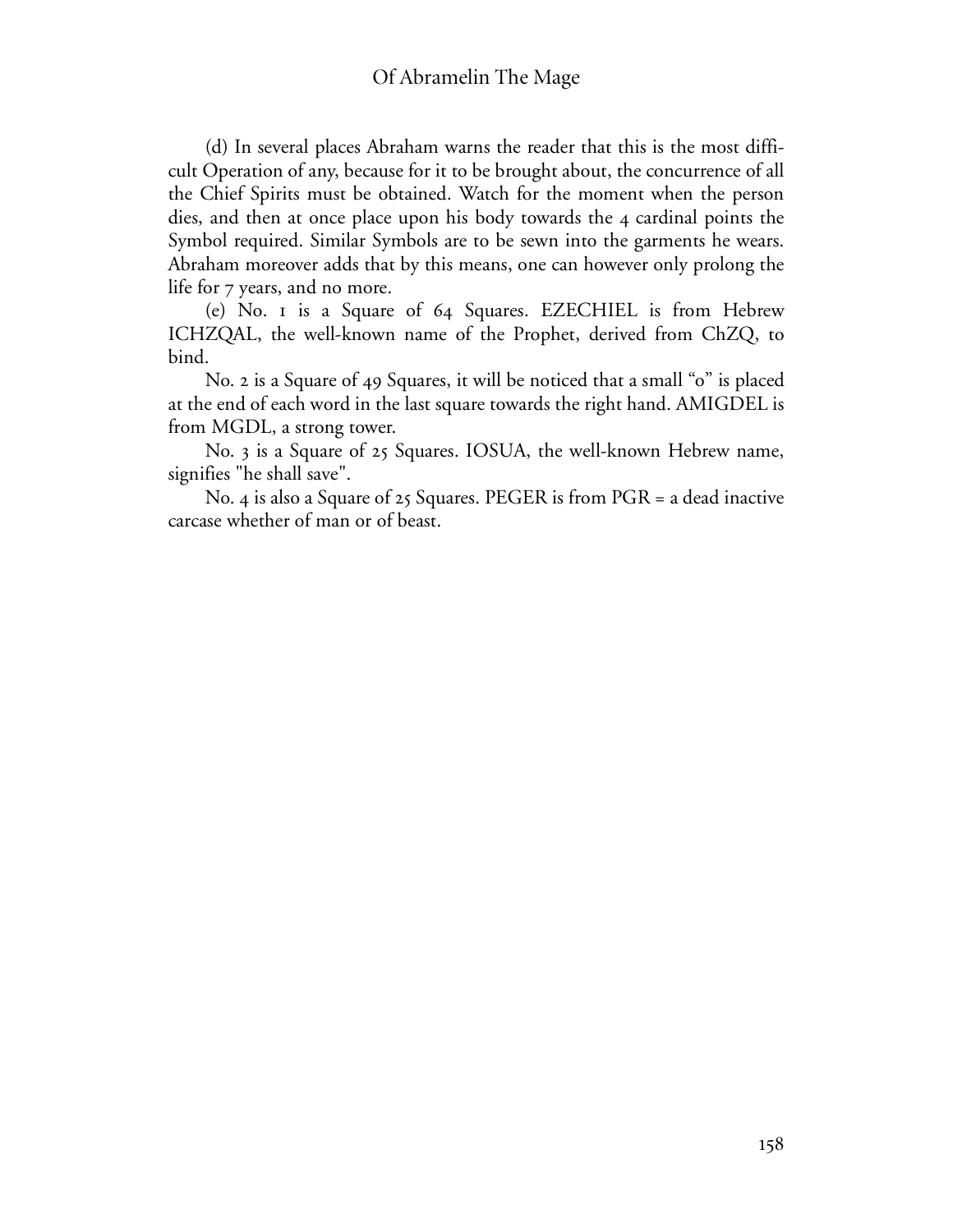The Sacred Magick

## THE FOURTEENTH CHAPTER.

HE Twelve Symbols for the Twelve Hours of the Day and of the Night,<br>Concerned the Symbols who every person. to render oneself Invisible unto every person.



| (2)                     |                |                |                |                     |  |    |  |  |
|-------------------------|----------------|----------------|----------------|---------------------|--|----|--|--|
| T                       | S <sub>1</sub> | $\overline{A}$ | $\mathbf{P}$   | H A                 |  | lН |  |  |
| S                       |                |                |                |                     |  |    |  |  |
|                         |                |                |                |                     |  |    |  |  |
| $\overline{P}$          |                |                |                |                     |  |    |  |  |
| $\overline{\mathrm{H}}$ |                |                |                | $I$ $T$ $N$ $E$ $R$ |  |    |  |  |
|                         | N              |                | $\overline{O}$ | $\overline{R}$      |  | S  |  |  |
| H                       |                |                |                |                     |  |    |  |  |

| (3) |   |   |                |   |  |  |  |
|-----|---|---|----------------|---|--|--|--|
|     | А | S | Α              | H |  |  |  |
|     |   | Г |                |   |  |  |  |
| S   |   | M | $\overline{O}$ | S |  |  |  |
|     |   |   | P              |   |  |  |  |
|     |   | S |                |   |  |  |  |

| (4)         |  |          |  |             |        |  |  |  |
|-------------|--|----------|--|-------------|--------|--|--|--|
| A           |  | $L \, A$ |  |             | T[A H] |  |  |  |
|             |  |          |  |             |        |  |  |  |
| Α           |  |          |  | $R$ O G A T |        |  |  |  |
| T           |  |          |  |             |        |  |  |  |
|             |  |          |  |             |        |  |  |  |
| $\mathbf H$ |  |          |  |             |        |  |  |  |



|   | (6) |             |         |             |           |  |  |  |
|---|-----|-------------|---------|-------------|-----------|--|--|--|
| S | I   | $\mathbf M$ | L       | $\vert A$   | $H_{\rm}$ |  |  |  |
| Ι |     |             |         |             |           |  |  |  |
| M |     |             |         |             |           |  |  |  |
| L |     |             |         |             |           |  |  |  |
| A | S   | I           | $\bf I$ | $\mathbb R$ | I         |  |  |  |
| Η |     |             |         |             | S         |  |  |  |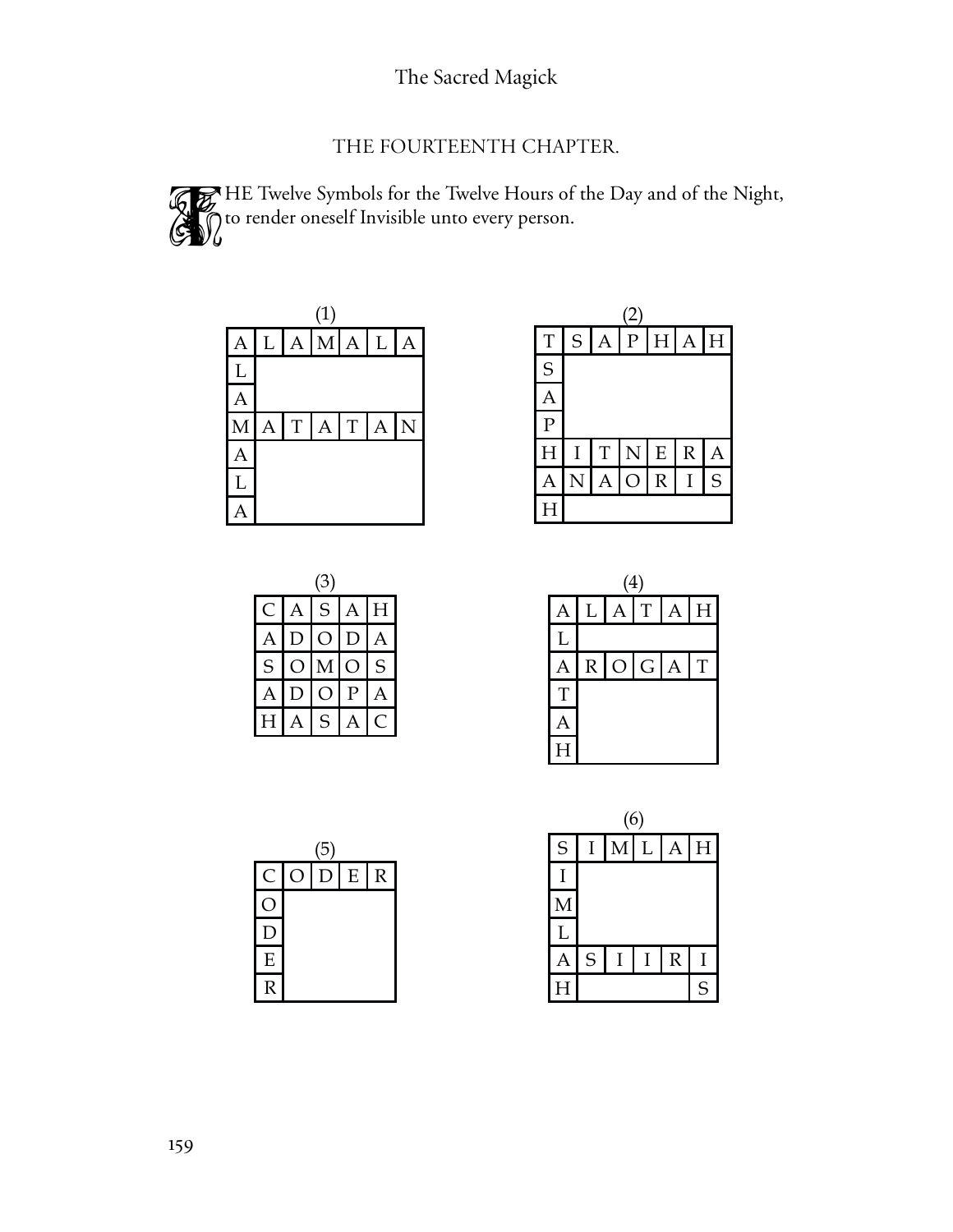











NOTES TO CHAPTER XIV.

(a) The Symbols of this Chapter be manifested in part by the Evil Spirits, and in part by the Good Angels.

(b) MAGOT is said to rule the Operations of this Chapter.

(c) The Familiar Spirits do not execute the Operations of this Chapter.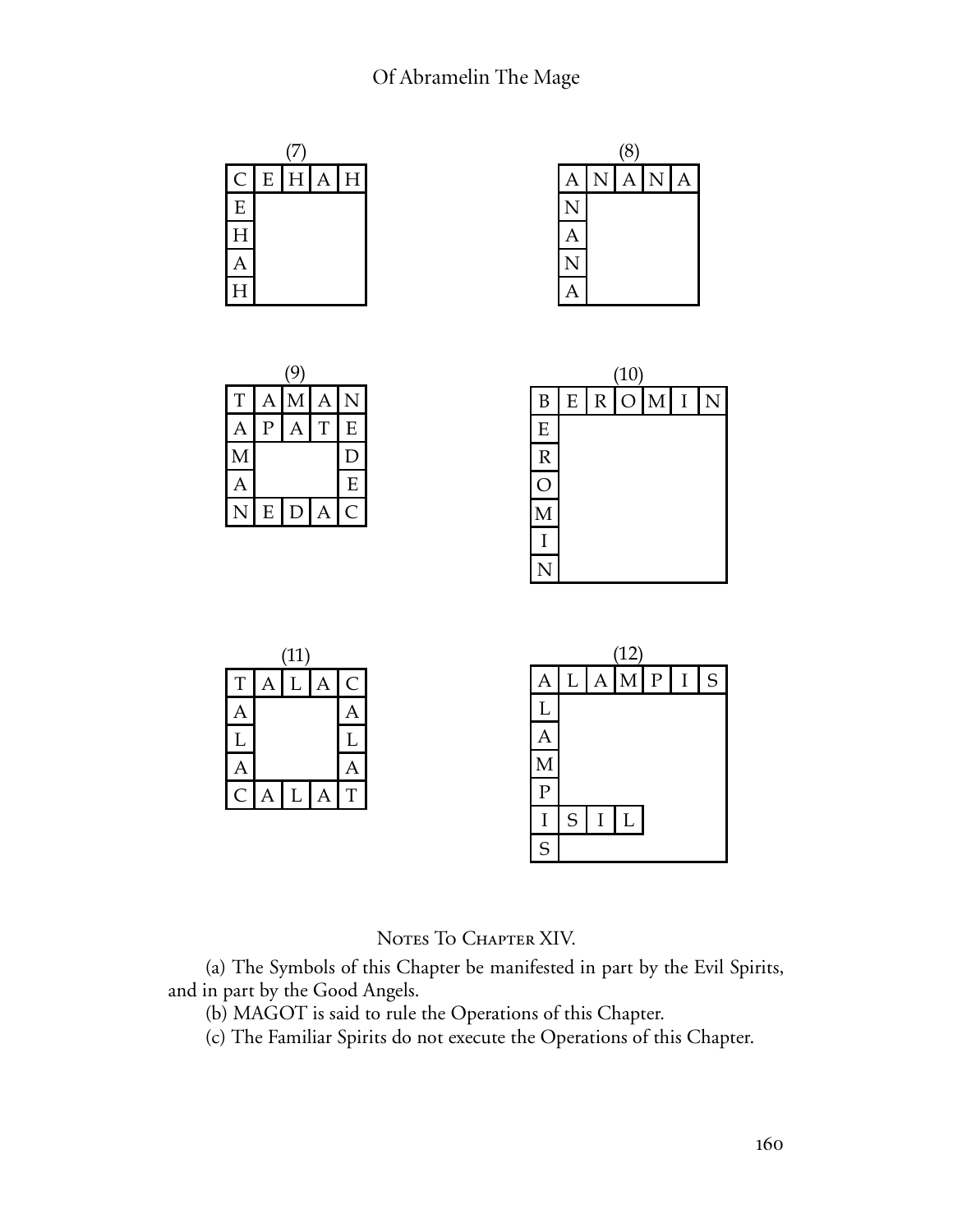### The Sacred Magick

(d) To render oneself invisible is said by Abraham to be a very easy matter. This Chapter contains Twelve Symbols for Twelve different Spirits submitted unto the Prince MAGOT, who are all of the same force. Place the Symbol upon the top of your head (under your head covering) and then you will become invisible, while on taking it away you will appear visible again.

(e) No. I is a Square of 49 Squares, whence  $I_9$  Squares are taken which are arranged somewhat in the form of a capital F. ALAMALA is probably from the Greek, ALE wandering, and MELAS = black, darkness; i.e., wandering darkness.

No. 2 consists of 25 Squares arranged somewhat in an F form, and taken from the Square of 49 Squares. TSAPHAH is from TzPH  $=$  a covering or shroud.

No. 3 is a Square of 25 Squares. CASAH implies "formed by coagulation".

No. 4 consists of 16 Squares in an F form, taken from a Square of 36 Squares. ALATAH signifies "adhering closely".

No. 5 is a Gnomon of 9 Squares taken from a Square of 25 Squares. CODER = Darkness and Obscurity.

No. 6 consists of 17 Squares, somewhat irregularly disposed, taken from a Square of 36 Squares. SIMLAH = "involved, to clothe or surround on all sides".

No. 7 is a Gnomon of 9 Squares taken from a Square of 25 Squares. CEHAH = Restriction, and compression.

No. 8 is a Gnomon of 9 Squares taken from a Square of 25 Squares. ANANA is a word expressing earnest desire for some then defect to be supplied.

No. 9 consists of 19 taken from a Square of 25 Squares. TAMAN "to hide or conceal," and recalls the Biblical name of Teman. NEDAC means "accumulated darkness".

No. 10 is a Gnomon of 13 Squares from a Square of 49 Squares. BER-OMIN signifies "coverings or shrouds of concealment".

No. II is a border of 16 Squares from a Square of 25 Squares. TALAC signifies "thy mists".

No. 12 consists of 16 Squares taken from a Square of 49 Squares. ALAMPIS is the Greek adjective *alampes*, meaning "without the light of the Sun". ISIL is Hebrew and means "he will dissolve".

It will be remarked that all these names distinctly express some idea relating to Invisibility.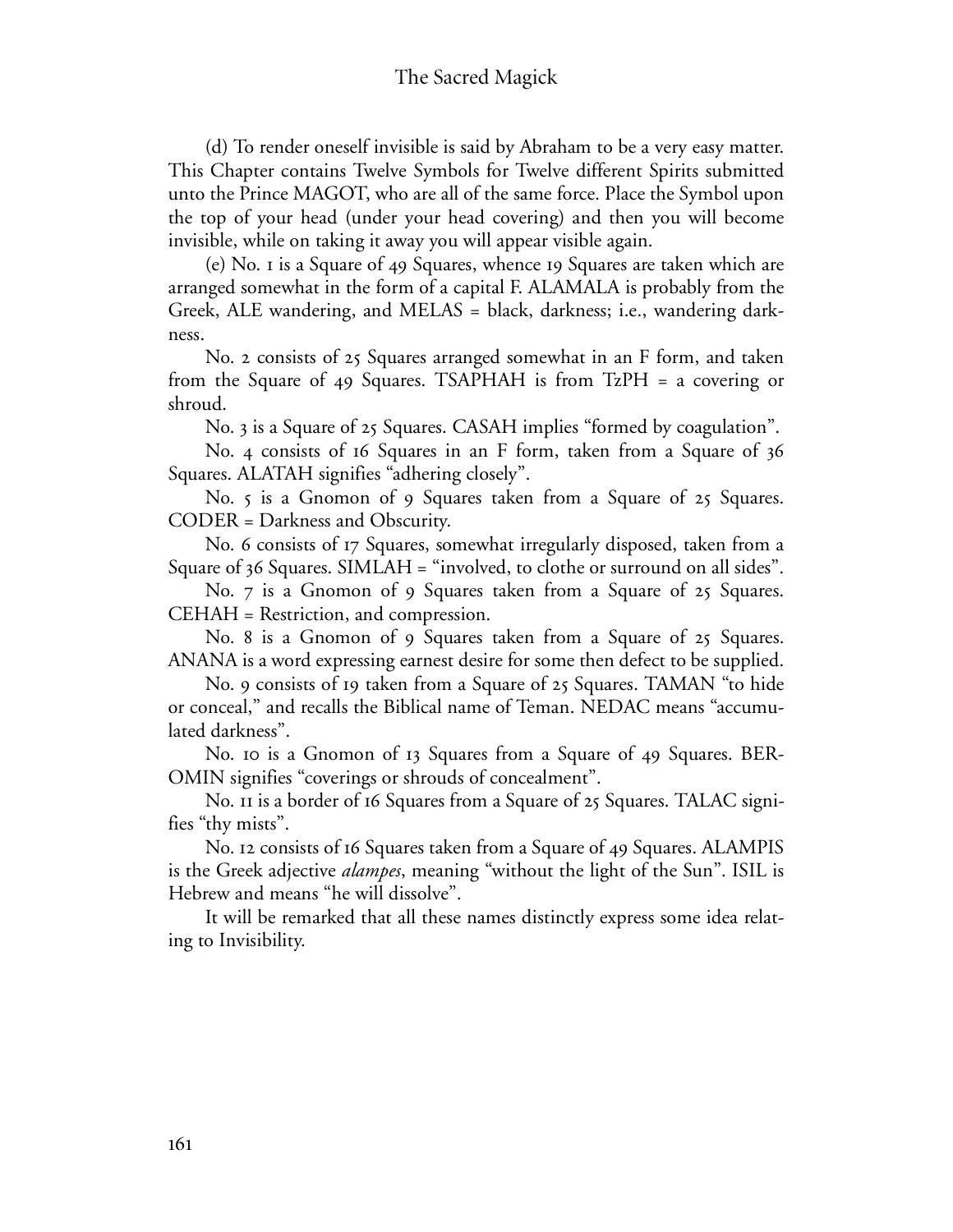### THE FIFTEENTH CHAPTER.

 $\sqrt{M}$  OR the Spirits to bring us anything we may wish to eat or to drink, and even all (kinds of food) that we can imagine. E

- () For them to bring us Bread.
- $(z)$  Meat.
- () Wine of all kinds.
- $(4)$  Fish.
- (5) Cheese.



| $\overline{2}$ |   |   |   |   |  |  |  |
|----------------|---|---|---|---|--|--|--|
| B              | A | S | A | R |  |  |  |
| А              |   |   |   |   |  |  |  |
| S              |   |   |   |   |  |  |  |
| Α              |   |   |   |   |  |  |  |
| R              |   |   |   | B |  |  |  |



| $ 4\rangle$    |                         |                         |                         |   |  |  |  |  |  |
|----------------|-------------------------|-------------------------|-------------------------|---|--|--|--|--|--|
| D              | A                       | $\overline{\mathsf{C}}$ | A                       | D |  |  |  |  |  |
| A              | $\overline{\mathrm{R}}$ | A                       | $\overline{F}$          |   |  |  |  |  |  |
| $\overline{C}$ | A                       | M                       | A                       | С |  |  |  |  |  |
| A              | $\overline{F}$          | A                       | $\overline{\mathrm{R}}$ |   |  |  |  |  |  |
|                |                         | Ċ                       | A                       | D |  |  |  |  |  |

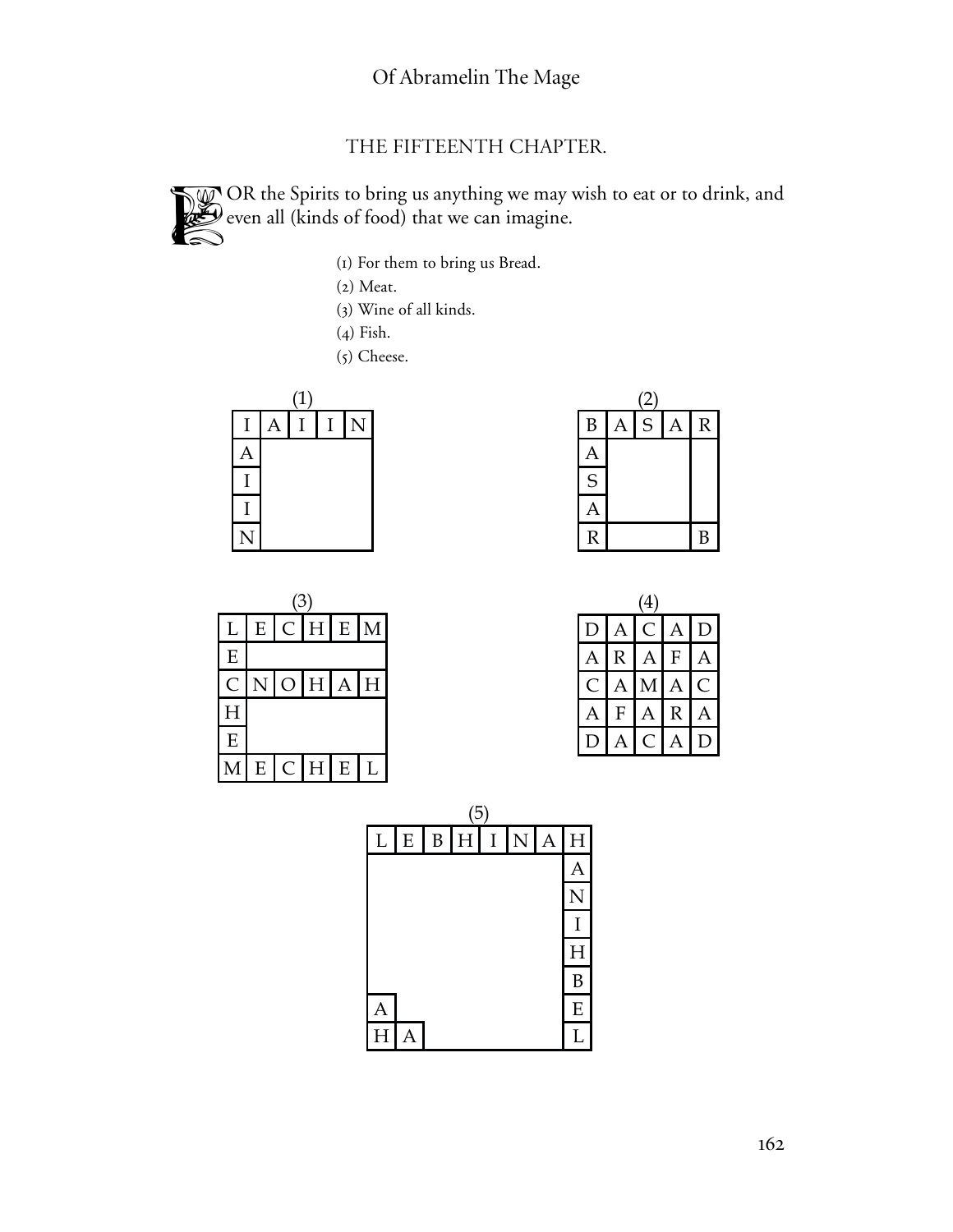### NOTES TO CHAPTER XV.

(a) The Symbols of this Chapter are manifested in Part by the Angels, and in part also by the Evil Spirits.

(b) ASMODEE and MAGOT together execute the Operations of this Chapter.

(C) The Familiar Spirits cannot well execute the Operations of this Chapter.

(d) As for these Symbols and all like ones appertaining unto this Chapter, when you shall wish to make use of them, you shall put them between two plates, dishes, or jugs, closed together on the outside of a window; and before a quarter of an hour shall have passed you will find and will have that which you have demanded; but you must clearly understand that with such kinds of viands you cannot nourish men for more than two days. For this food although it be appreciable by the eyes, and by the mouth, doth not long nourish the body, which hath soon hunger again, seeing that this food gives no strength to the stomach. Know also that none of these viands can remain visible for more than 24 hours, the which period being passed, fresh ones will be requisite.

(e) This Chapter naturally brings to one's mind the descriptions of the Magic feasts in the "Arabian Nights" and elsewhere.

No. I is a Gnomon of 9 Squares taken from a Square of 25 Squares. IAIIN means "Let there be wine". Evidently therefore this Square should be numbered 3, instead of I.

No. 2 consists of 10 Squares taken from a Square of 25 Squares. BASAR means "flesh".

No. 3 consists of 21 Squares in the form of the Roman Capital Letter E, taken from a Square of 36 Squares. LECHEM means "bread," CNOHAH implies "corn", and MECHEL means "a cake". Therefore this should evidently he numbered I, instead of 3. MECHEL also means "a window".

No. 4 is a Square of  $25$  Squares. DACAD should be spelt with a G instead of a C; the meaning is "bring forth fish". CAMAC means "meal, or flour". AFARA may be from the Greek adverb *aphar* = "straightway or forthwith" but if taken as a Hebrew root may mean "bring forth fruit".

No. 5 is a Gnomon of 15 Squares and 3 other supplementary ones taken from a Square of 64 Squares. LEBHINAH is from LBA = "milk," and INH "to squeeze".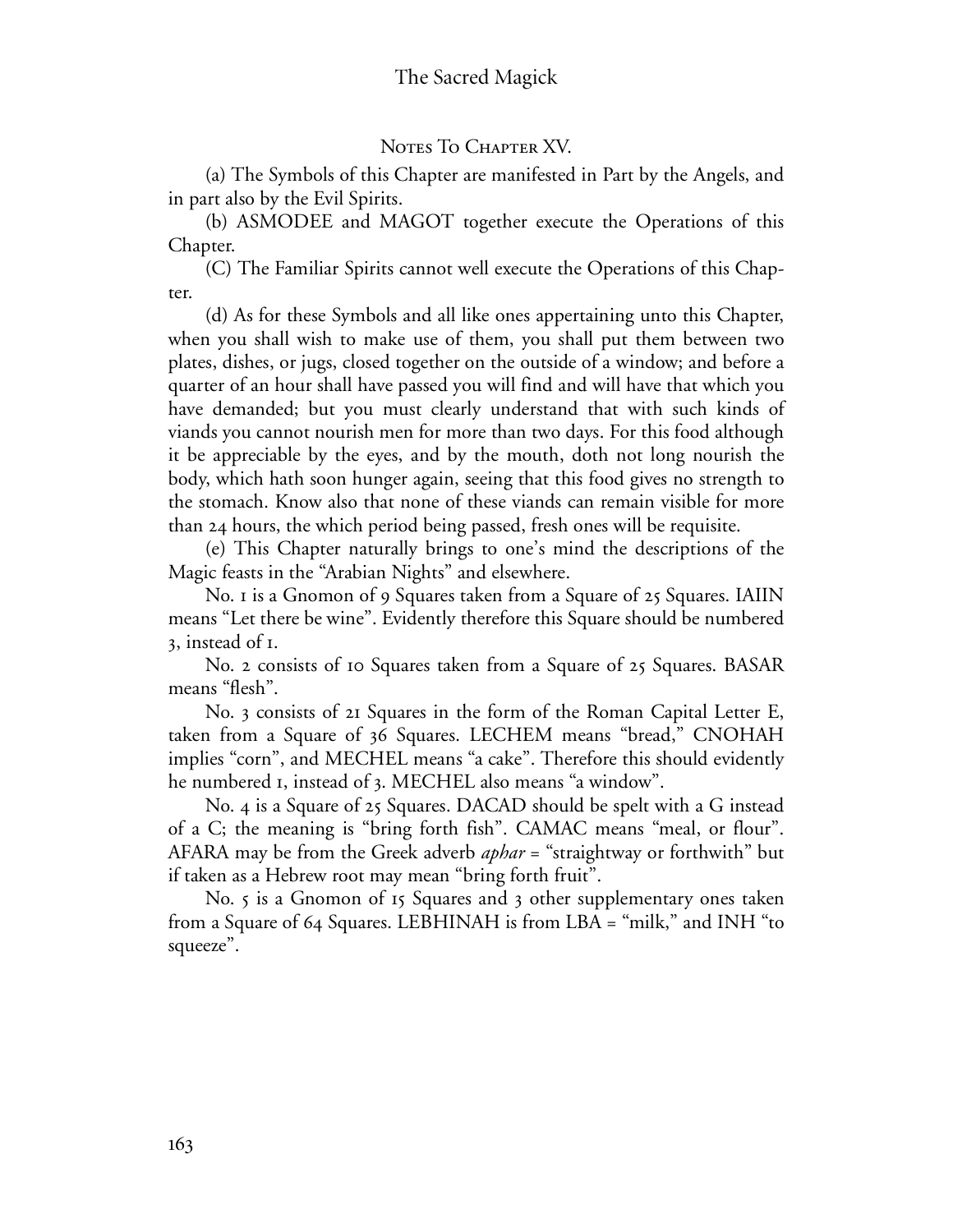#### THE SIXTEENTH CHAPTER.

O find and take possession of all kinds of Treasures, provided that they<br>  $\bigotimes_{i=0}^{\infty}$  be not at all (Magically) guarded. ) be not at all (Magically) guarded.

- () For Treasure of Silver (or Silver Money).
- (2) For Gold Money.
- (3) For a great Treasure.
- $(4)$  For a small Treasure.
- () For an unguarded Treasure.
- (6) For Copper Money.
- (7) For Gold in Ingots.
- (8) For Silver in Ingots.
- (9) For jewels.
- (10) For Ancient Medals (and Coins).
- (II) For a Treasure hidden by a particular Person.
- (12) For Pearls.
- (13) For Diamonds.
- $(i4)$  For Rubies.
- (15) For Balassius Rubies.
- (16) For Emeralds.
- $(r7)$  For worked Gold.
- (18) For Silver Plate.
- (19) For Statues.
- (20) For Specimens of Ancient Art.

| (1)            |         |  |  |                     |  |  |                           |  |  |
|----------------|---------|--|--|---------------------|--|--|---------------------------|--|--|
| T              | $\rm I$ |  |  | $\overline{P}$ HARA |  |  | $\boldsymbol{\mathrm{H}}$ |  |  |
| I              |         |  |  |                     |  |  |                           |  |  |
| $\overline{P}$ |         |  |  |                     |  |  |                           |  |  |
| H              |         |  |  |                     |  |  |                           |  |  |
| A              |         |  |  |                     |  |  |                           |  |  |
| ${\bf R}$      |         |  |  |                     |  |  |                           |  |  |
| Α              |         |  |  |                     |  |  | $\bf I$                   |  |  |
|                |         |  |  |                     |  |  | T                         |  |  |

|   |   | (2) |   |                |
|---|---|-----|---|----------------|
|   | E | S   | E | $\overline{P}$ |
| Ε |   |     |   |                |
| S |   |     |   |                |
| E |   |     |   |                |
|   |   |     |   |                |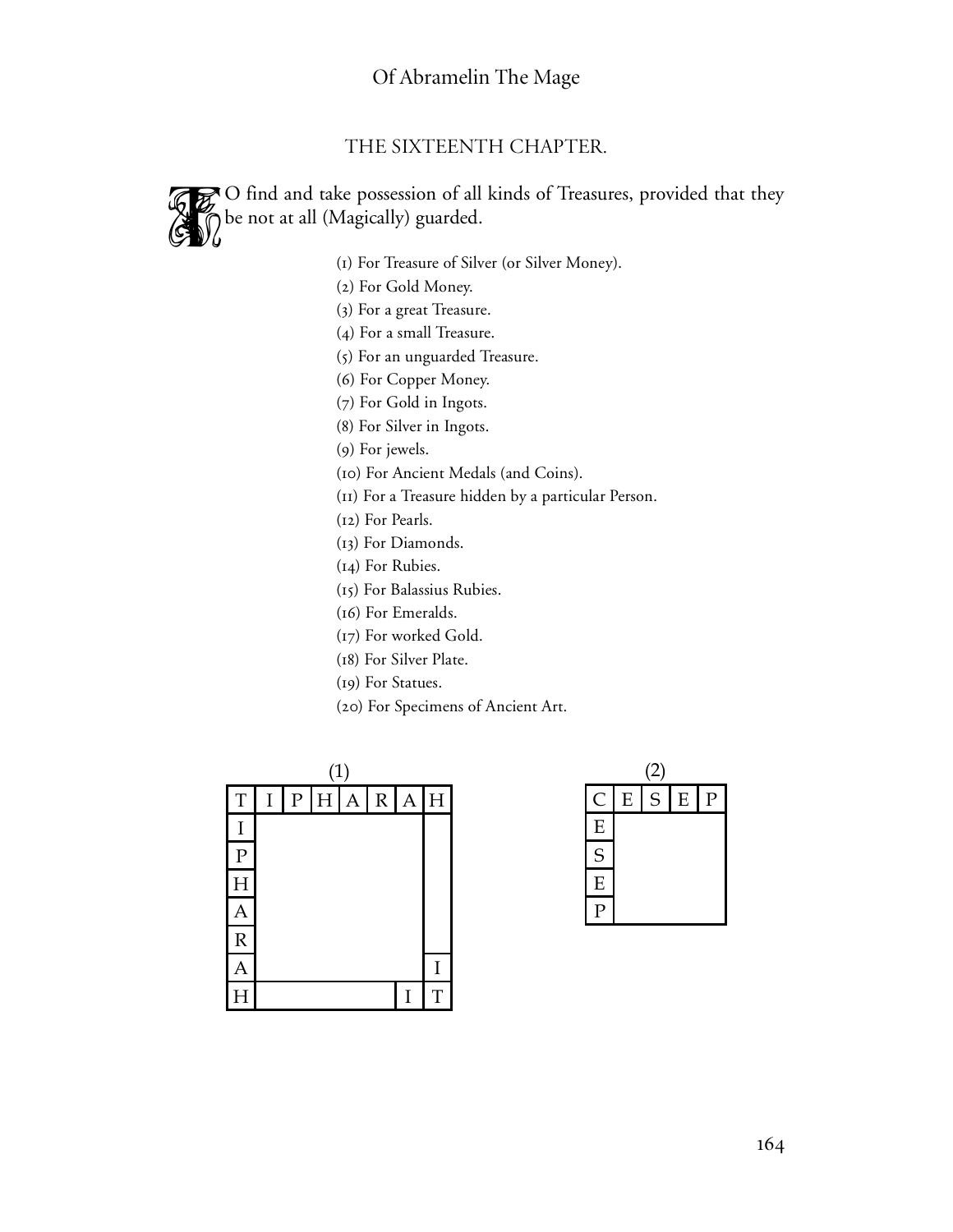# The Sacred Magick

| (3) |                         |                |       |             |             |   |  |  |  |
|-----|-------------------------|----------------|-------|-------------|-------------|---|--|--|--|
| S   | ${\bf E}$               | $\overline{G}$ |       | L           | Α           | H |  |  |  |
| E   | $\overline{\mathrm{R}}$ |                | L     | $\mathbf I$ | $\mathbf P$ |   |  |  |  |
| G   |                         |                |       |             |             |   |  |  |  |
|     | L                       | Ε              | $N$ L |             | I           |   |  |  |  |
|     |                         |                |       |             |             |   |  |  |  |
|     |                         |                |       |             |             |   |  |  |  |
|     |                         |                |       |             |             |   |  |  |  |

| (4) |   |  |  |  |  |  |  |  |
|-----|---|--|--|--|--|--|--|--|
| N   | E |  |  |  |  |  |  |  |
| E   |   |  |  |  |  |  |  |  |
|     |   |  |  |  |  |  |  |  |
|     |   |  |  |  |  |  |  |  |
|     |   |  |  |  |  |  |  |  |

| $\mathbf{M}$ | A         | Ġ | О            | T |  |  |  |  |  |
|--------------|-----------|---|--------------|---|--|--|--|--|--|
|              | ${\bf R}$ | Α | l T          |   |  |  |  |  |  |
|              |           |   |              |   |  |  |  |  |  |
|              | т         |   | $\mathbb{R}$ |   |  |  |  |  |  |
|              |           |   |              |   |  |  |  |  |  |



| ッ |           |              |     |                         |             |  |  |  |  |
|---|-----------|--------------|-----|-------------------------|-------------|--|--|--|--|
| B | ${\bf E}$ | $\mathbf{L}$ | l I | A                       | $\mathbf L$ |  |  |  |  |
| E | B         |              | O R | l U                     | A           |  |  |  |  |
|   |           |              | Α   | $\overline{\mathsf{R}}$ |             |  |  |  |  |
|   | ${\bf R}$ | A            | V   | О                       |             |  |  |  |  |
|   |           | $\mathbb{R}$ | O.  | B                       | E           |  |  |  |  |
|   |           |              |     | E                       | B           |  |  |  |  |

| 16 |    |   |  |  |  |  |  |  |
|----|----|---|--|--|--|--|--|--|
|    | ł, | L |  |  |  |  |  |  |
| ľ  |    |   |  |  |  |  |  |  |
|    |    |   |  |  |  |  |  |  |
|    |    |   |  |  |  |  |  |  |

| (8) |  |   |  |   |  |  |  |  |  |
|-----|--|---|--|---|--|--|--|--|--|
|     |  | Ś |  | R |  |  |  |  |  |
| T   |  |   |  |   |  |  |  |  |  |
| Ś   |  |   |  |   |  |  |  |  |  |
| A   |  |   |  |   |  |  |  |  |  |
| R   |  |   |  |   |  |  |  |  |  |

| (10) |             |  |   |             |  |  |  |  |  |
|------|-------------|--|---|-------------|--|--|--|--|--|
|      | $\mathbb R$ |  |   |             |  |  |  |  |  |
| R    |             |  | R |             |  |  |  |  |  |
|      |             |  |   |             |  |  |  |  |  |
|      | R           |  |   | $\mathbb R$ |  |  |  |  |  |
|      |             |  | R |             |  |  |  |  |  |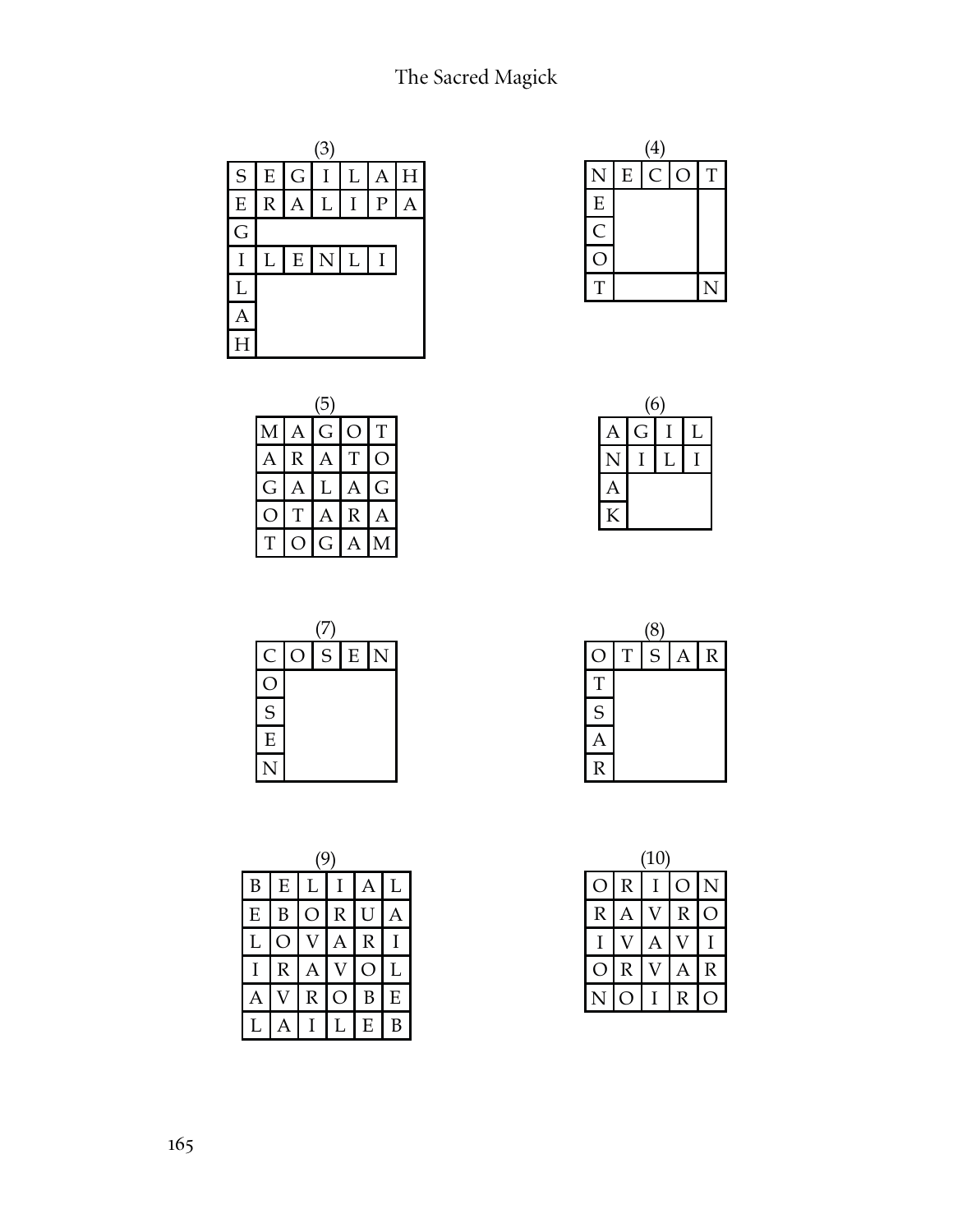| (11)        |   |             |   |   |  |  |  |  |  |
|-------------|---|-------------|---|---|--|--|--|--|--|
| K           | E | $\mathbb R$ | M | Α |  |  |  |  |  |
| E           |   |             |   |   |  |  |  |  |  |
| $\mathbb R$ |   |             |   |   |  |  |  |  |  |
| M           |   |             |   |   |  |  |  |  |  |
|             |   |             |   | K |  |  |  |  |  |

| (13) |  |                             |  |  |  |  |  |  |  |  |
|------|--|-----------------------------|--|--|--|--|--|--|--|--|
|      |  | B I C E L O N               |  |  |  |  |  |  |  |  |
|      |  | $R$ O L A T                 |  |  |  |  |  |  |  |  |
|      |  | $C$ O $R$ $A$ $M$ $A$ $L$   |  |  |  |  |  |  |  |  |
|      |  | E L A M A L E               |  |  |  |  |  |  |  |  |
|      |  | $L$ $A$ $M$ $A$ $R$ $O$ $C$ |  |  |  |  |  |  |  |  |
|      |  | O[T A L O R]                |  |  |  |  |  |  |  |  |
|      |  | O L E C I                   |  |  |  |  |  |  |  |  |

| $\left(15\right)$     |           |                |           |           |             |              |  |  |  |
|-----------------------|-----------|----------------|-----------|-----------|-------------|--------------|--|--|--|
| H                     | ${\bf E}$ | $\overline{T}$ | I         | S         | ${\bf E}$   | $\mathbb{R}$ |  |  |  |
| $\mathbf E$           |           |                |           |           |             |              |  |  |  |
| $\overline{T}$        |           |                |           |           |             |              |  |  |  |
| I                     |           |                |           |           |             |              |  |  |  |
| $\overline{s}$        |           |                |           |           |             |              |  |  |  |
| E                     | G         | $\bf{I}$       | ${\bf N}$ | ${\bf E}$ | $\mathsf S$ | E            |  |  |  |
| $\overline{\text{R}}$ |           |                |           |           |             |              |  |  |  |

| (17) |  |   |   |           |  |  |  |  |
|------|--|---|---|-----------|--|--|--|--|
| K    |  | N | E | $H_{\rm}$ |  |  |  |  |
|      |  |   |   |           |  |  |  |  |
| N    |  |   |   |           |  |  |  |  |
| E    |  |   |   |           |  |  |  |  |
| H    |  |   |   | K         |  |  |  |  |

|  |   | $\overline{\rm N}$ |  |  |  |  |  |  |
|--|---|--------------------|--|--|--|--|--|--|
|  | М | E                  |  |  |  |  |  |  |
|  | E | M                  |  |  |  |  |  |  |
|  |   |                    |  |  |  |  |  |  |

| (14) |   |   |   |   |  |  |  |  |
|------|---|---|---|---|--|--|--|--|
| S    | E | ុ |   | R |  |  |  |  |
| E    |   |   |   |   |  |  |  |  |
| R    |   |   |   |   |  |  |  |  |
|      |   |   |   | E |  |  |  |  |
| R    |   |   | B | S |  |  |  |  |

| (16)         |   |                   |                   |              |        |                |  |  |  |
|--------------|---|-------------------|-------------------|--------------|--------|----------------|--|--|--|
| $\mathbf{A}$ | S | $\vert T \vert A$ |                   |              | $R$ OT |                |  |  |  |
| S            |   |                   | $L$ $I$ $S$ $T$   |              |        | $\overline{O}$ |  |  |  |
| T            |   |                   | $A \mid N \mid B$ |              | l S    | l R            |  |  |  |
|              |   |                   | $N$ O $N$ I       |              |        |                |  |  |  |
| $\rm R$      | S | B N               |                   | $\mathsf{A}$ |        | l T            |  |  |  |
|              |   |                   | S <sub>II</sub> L |              |        | S              |  |  |  |
|              |   | $\overline{R}$    | $\overline{A}$    | $\top$       | S      |                |  |  |  |

| (18) |   |             |  |  |  |  |  |  |  |
|------|---|-------------|--|--|--|--|--|--|--|
|      | А | $\mathbf H$ |  |  |  |  |  |  |  |
|      |   |             |  |  |  |  |  |  |  |
| Η    |   |             |  |  |  |  |  |  |  |
|      |   |             |  |  |  |  |  |  |  |
|      |   |             |  |  |  |  |  |  |  |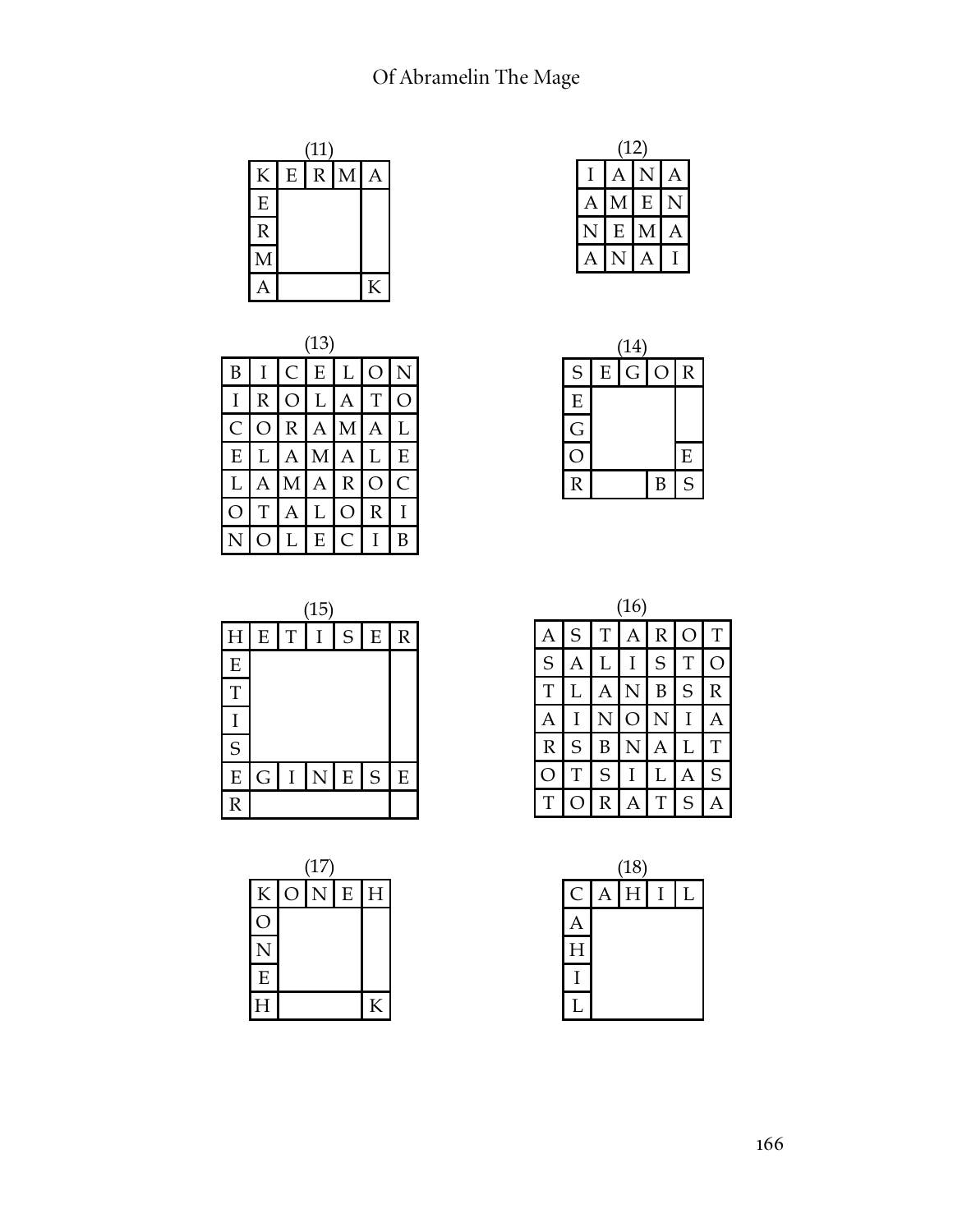## The Sacred Magick

|   | 19 |   |    |   |   |   | (20) |            |   |  |
|---|----|---|----|---|---|---|------|------------|---|--|
| A |    |   |    |   |   | R |      | <b>N</b>   | E |  |
| R |    | A | 17 |   | R | E |      |            | R |  |
|   |    |   | Α  | T |   |   |      |            |   |  |
| T |    |   |    | R |   |   |      |            |   |  |
|   | Α  |   |    | R | E | R |      | <b>IVI</b> | E |  |
| N |    |   |    | Α |   | E |      |            |   |  |

### NOTES TO CHAPTER XVI.

(a) The Symbols of this Chapter are manifested only by the Angels or by the Guardian Angel.

(b) ASTAROT and ARITON both execute the Operations hereof by their Ministers, yet not together, but each separately.

(c) The Familiar Spirits cannot well execute the Operations of this Chapter.

(d) Select the Symbol of the Treasure desired, and the Spirit will then shew it to you. Then place the Symbol at once upon the Treasure, and it will no longer be possible for it to disappear into the ground, nor for it to be carried away. Furthermore any Spirits which may be guarding it will thus be put to flight, and you can then dispose of the Treasure as you wish.

(e) No. I is a species of border of  $28$  Squares of which  $18$  are occupied by letters, taken from a Square of 64 Squares. TIPHARAH means "Glory, beauty, a shining thing". ITI is the Chaldaic for "is, are".

No. 2 is a Gnomon of 9 Squares taken from a Square of 25 Squares. CESEP means "Silver". This Square should therefore probably be numbered , or 8, or 18.

No. 3 consists of 24 Squares from a Square of 49 Squares. SEGILAH means "Treasure".

No. 4 consists of 10 Squares from a Square of 25. NECOT means probably stamped money.

No. 5 is a Square of 25 Squares. MAGOT is the name of one of the Sub-Princes.

No. 6 is a Gnomon of 10 from a Square of 16 Squares. AGIL may mean "a heap", but also "a globular drop of dew".

No. 7 is a Gnomon of 9 Squares taken from a Square of 25 Squares. COSEN perhaps means "a golden cup".

No. 8 is a Gnomon also of 9 Squares taken from a Square of 25 Squares. OTSAR means "restraint".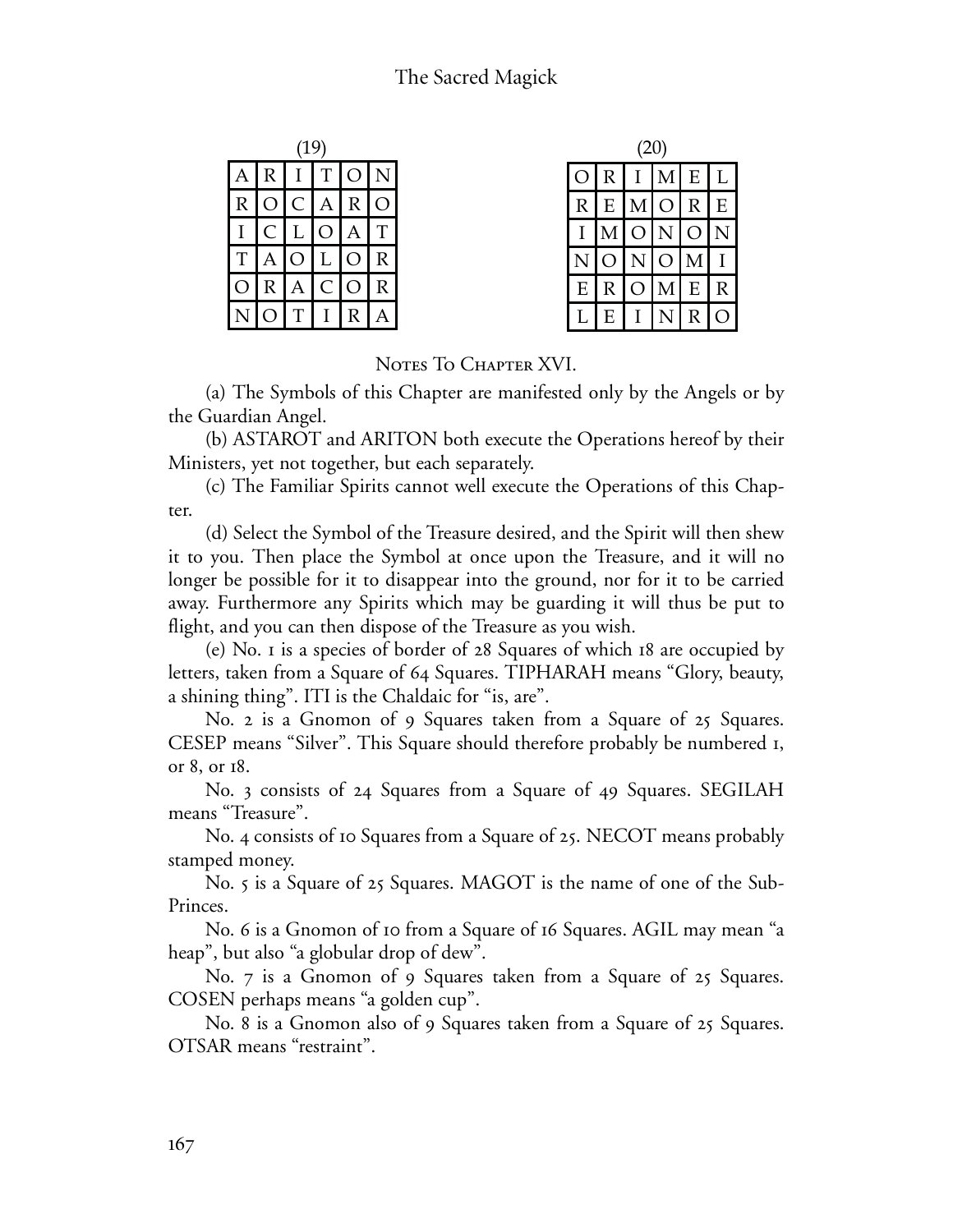No. 9 is a Square of 36 Squares. BELIAL is the name of one of the four great chiefs of the Evil Spirits.

No. Io is a Square of 25 Squares. ORION, the celebrated mythological name of the Greek hunter, and of the constellation, is perhaps used here as the name of a Spirit.

No. II is a border of 10 Squares taken from a Square of 25 Squares. KERM A means either "a cutting off" or else "a superinducing".

No. 12 is a Square of 16 Squares.

No. 13 is a Square of 49 Squares. BICELON is perhaps from IHLM = Diamonds. The root IChL means "abiding strength and hardness".

No. 14 is a border of 12 Squares from a Square of 25 Squares. SEGOR means respectively "to break forth" and "to shut in", according as the root begins with S or Sh.

No. 15 consists of 20 Squares from a Square of 49.

No. 16 is a Square of 49 Squares. ASTAROT is one of the 8 Sub-Princes of the Evil Spirits.

No. 17 consists of 10 Squares from a Square of 25 Squares. KONEH means "possessions".

No. 18 is a Gnomon of 9 Squares taken from a Square of 25 Squares. CAHIL means "gathered together".

No. 19 is a Square of 36 Squares. ARITON is one of the 8 Sub-Princes of the Evil Spirits.

No. 20 is a Square of 36 Squares. ORIMEL is evidently here used as the name of a Spirit. OIRIN is a Chaldaic word meaning Angelic Watchers over the Kingdoms of the Earth. ORION may also come from this word.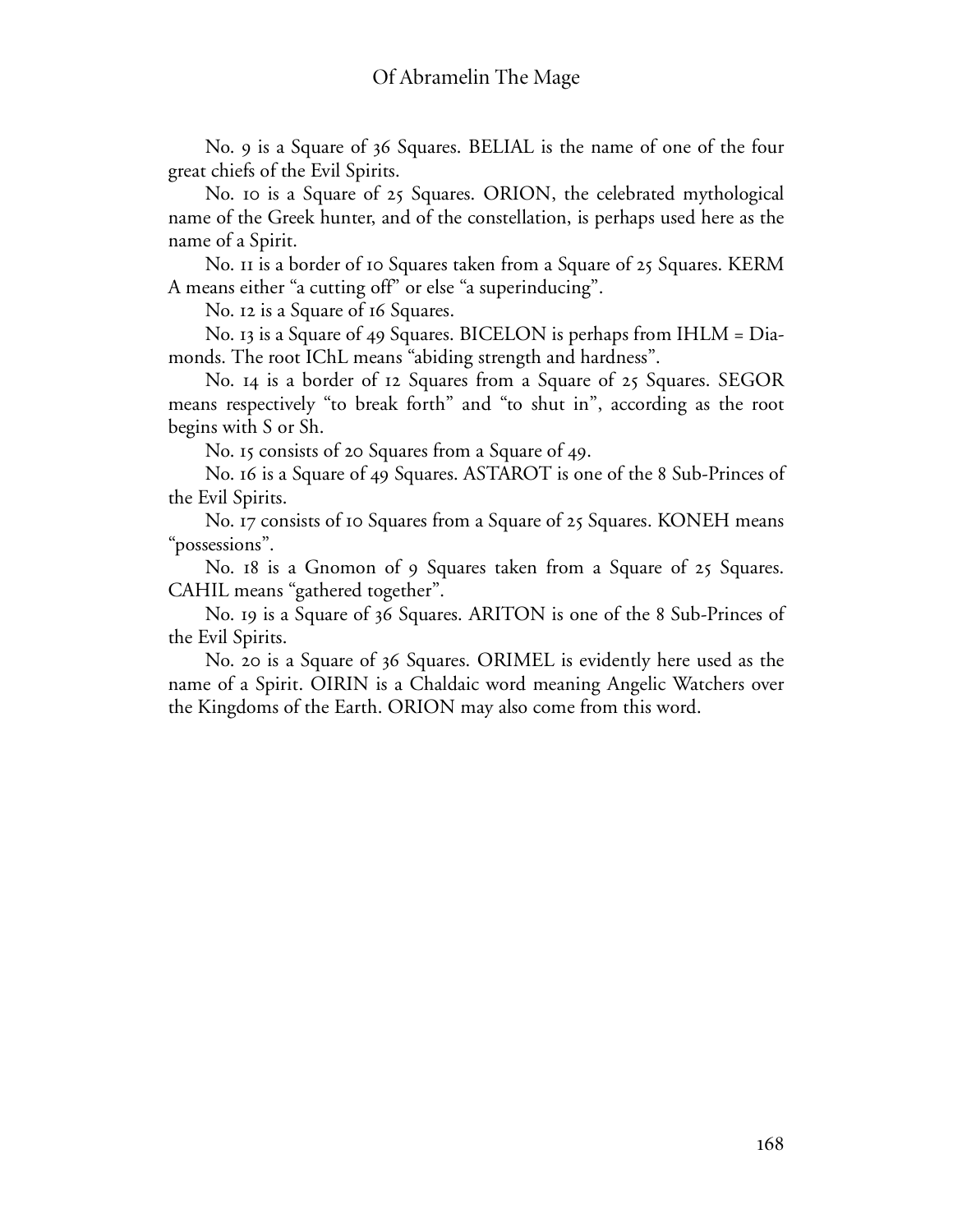## THE SEVENTEENTH CHAPTER.

O fly in the Air and travel any whither.<br>
(1) In a black Cloud.<br>
(2) in a white Cloud.



- () In a black Cloud.
- (2) in a white Cloud.
- () In the form of an Eagle.
- $(5)^*$ In the form of a Crow (or Raven).
- (4) In the form of a Vulture.

(6) In the form of a Crane.

| T | A | S | $\mathbf{M}$ | A |  |  |  |  |  |
|---|---|---|--------------|---|--|--|--|--|--|
|   | G | E |              |   |  |  |  |  |  |
| S | E |   | E            | S |  |  |  |  |  |
| M |   | E | G            |   |  |  |  |  |  |
|   |   | S |              |   |  |  |  |  |  |

| Α | N | Α | N |  |  |  |  |  |
|---|---|---|---|--|--|--|--|--|
| N |   |   |   |  |  |  |  |  |
| Α |   |   |   |  |  |  |  |  |
| ľ |   |   |   |  |  |  |  |  |

| ำ              |  |   |  |   |  |  |  |  |
|----------------|--|---|--|---|--|--|--|--|
| $\overline{H}$ |  |   |  | Р |  |  |  |  |
|                |  |   |  |   |  |  |  |  |
|                |  | B |  |   |  |  |  |  |
|                |  |   |  |   |  |  |  |  |
|                |  |   |  |   |  |  |  |  |

| (5                    |   |  |   |             |  |  |  |  |  |
|-----------------------|---|--|---|-------------|--|--|--|--|--|
| $\overline{\text{R}}$ |   |  |   | R           |  |  |  |  |  |
|                       | B |  | F |             |  |  |  |  |  |
|                       |   |  |   |             |  |  |  |  |  |
|                       | F |  | В |             |  |  |  |  |  |
|                       |   |  |   | $\mathsf R$ |  |  |  |  |  |

| $\overline{A}$ |   |   |  |  |  |  |  |
|----------------|---|---|--|--|--|--|--|
|                |   |   |  |  |  |  |  |
|                |   | R |  |  |  |  |  |
|                | R |   |  |  |  |  |  |
|                |   |   |  |  |  |  |  |

| (6) |                         |   |   |   |  |  |  |  |  |  |
|-----|-------------------------|---|---|---|--|--|--|--|--|--|
| N   | A                       | T | S |   |  |  |  |  |  |  |
|     | $\overline{\mathrm{R}}$ |   |   | S |  |  |  |  |  |  |
| T   |                         |   |   | Τ |  |  |  |  |  |  |
| S   |                         |   | R |   |  |  |  |  |  |  |
|     | S                       | T |   |   |  |  |  |  |  |  |

NOTES TO CHAPTER XVII.

(a) The Symbols of this Chapter are manifested in part by the Angels, and in part also by the Evil Spirits.

(b) ORIENS, PAIMON, ARITON, and AMAIMON execute the Operations hereof by means of their common Ministers.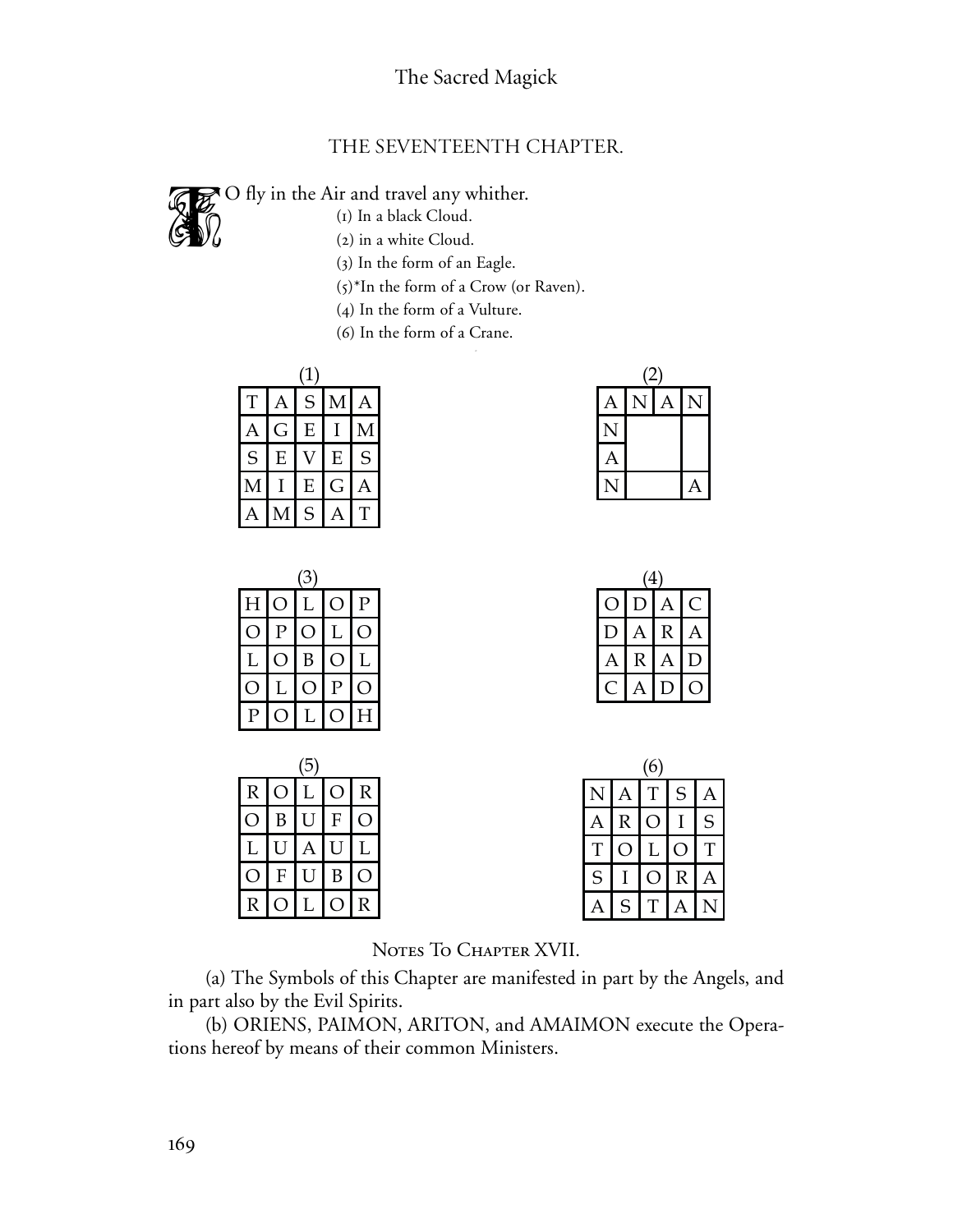(c) The Familiar Spirits cannot well execute the Operations of this Chapter.

(d) Name the place aloud to which you wish to travel, and place the Symbol upon your head under the bonnet or the hat; but take well heed that it does not fall from you, which would be very dangerous. Do not as a rule travel by night; and select a calm and serene day for the Operation.

(e) No.  $\sigma$  is a Square of 25 Squares. TASMA implies protection. TRMS is the Hebrew word used in the verse, "Thou shalt go upon the Lion and the Adder".

No. 2 consists of 8 Squares taken from a Square of 16. ANAN means "great" labour".

No. 3 is a Square of 25 Squares. HOLOP means "to travel".

No. 4 is a Square of 16 Squares. ODAC means "to pass on from one place to another".

No. 5 is a Square of 25 Squares. ROLOR is perhaps from ROL "to move hurriedly".

No. 6 is a Square of 25 Squares. NATSA means "to flee or fly quickly".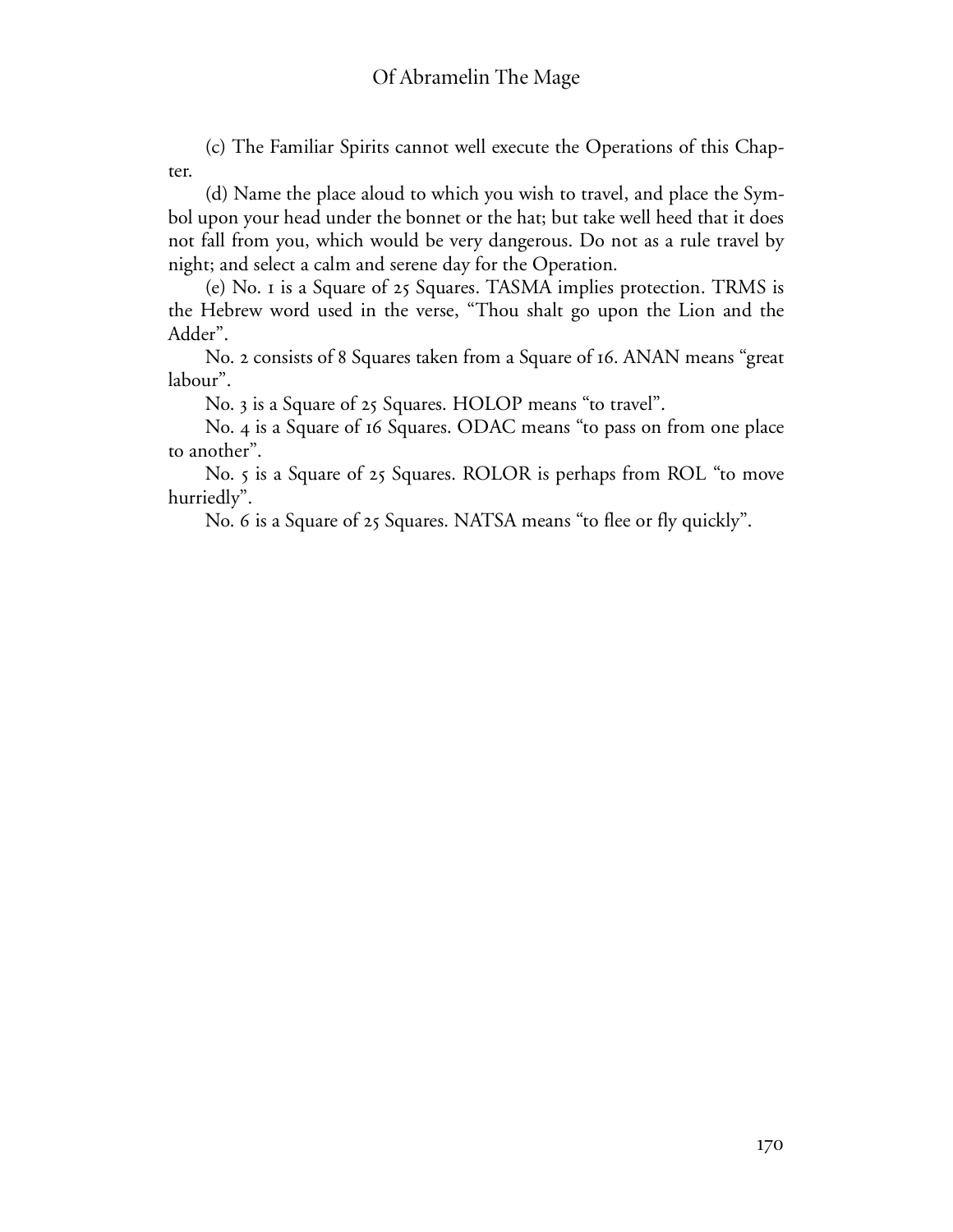## THE EIGHTEENTH CHAPTER.





(I) To heal Leprosy.

(2) For chapped hands, etc.

(3) For old Ulcers.

(4) For pestilential diseases.

() For inveterate Paralysis.

(6) For Malignant Fevers.

(7) For bodily pains.

(8) For Sea Sickness.

(9) For Vertigo (and Giddiness).

(IO)For the "Miserere" (a most violent and dangerous kind of colic), accompanied by dreadful vomiting.

(II)For Dropsy.

(12) For all kinds of Wounds.







| $\left( 4\right)$       |                         |                         |                   |              |                |  |  |  |  |  |
|-------------------------|-------------------------|-------------------------|-------------------|--------------|----------------|--|--|--|--|--|
|                         |                         |                         | $R E  C $ H $E$ M |              |                |  |  |  |  |  |
| ${\bf E}$               | $R$ $H$ $A$             |                         |                   | $\mathsf{S}$ | E              |  |  |  |  |  |
| $\mathsf{C}$            |                         |                         | $H$ $A$ $I$ $A$   |              | H              |  |  |  |  |  |
| H                       | $\mathbf{A}$            | $\prod$ $\mid$ A        |                   | <sup>H</sup> | $\mathsf{C}$   |  |  |  |  |  |
| ${\bf E}$               | S                       | $\mathsf{I}_\mathrm{A}$ | $H$ $R$           |              | E              |  |  |  |  |  |
| $\overline{\mathbf{M}}$ | $\mathsf{I}_\mathrm{E}$ |                         | HClE              |              | $\overline{R}$ |  |  |  |  |  |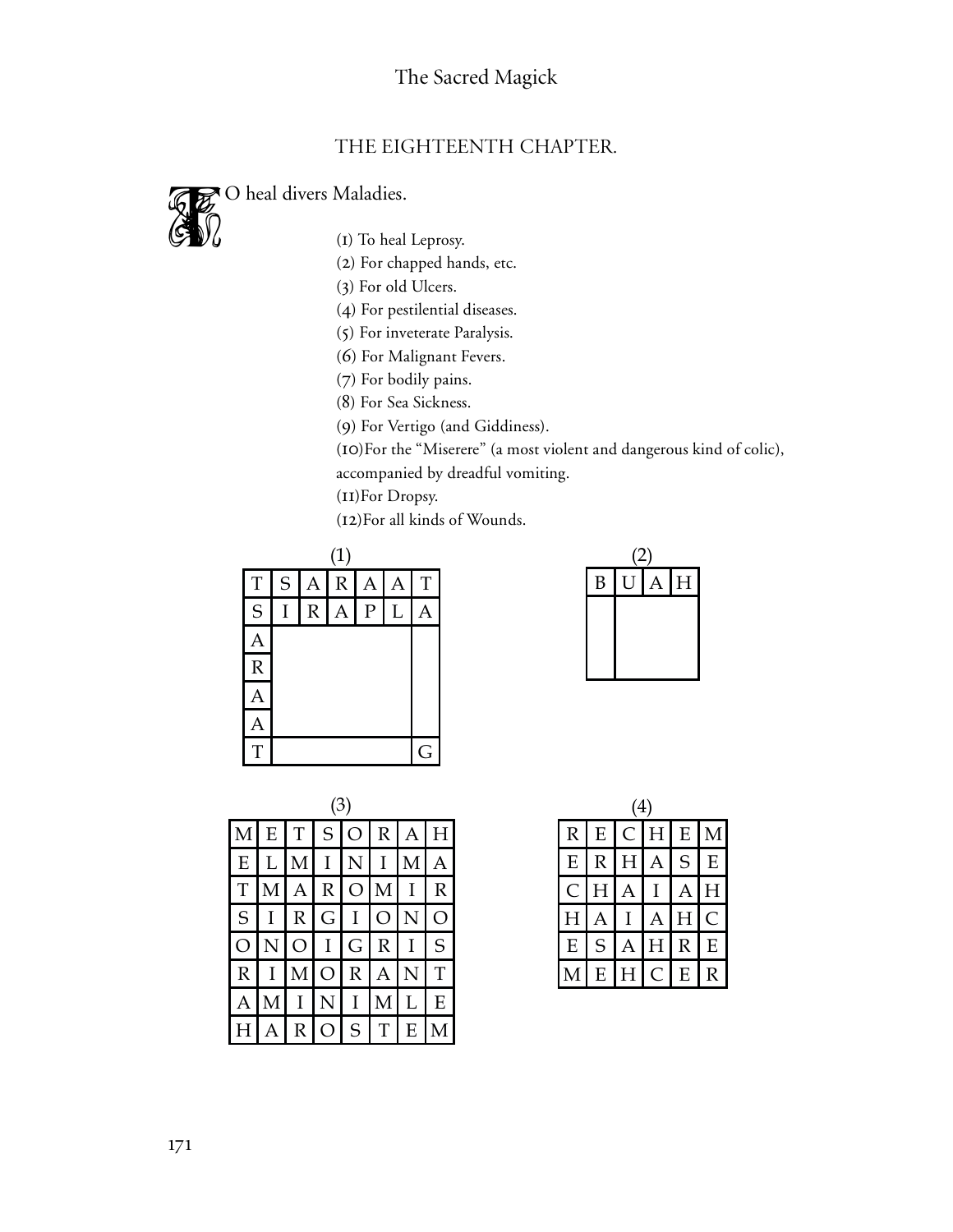| (5)         |   |   |   |   |  |  |  |  |  |
|-------------|---|---|---|---|--|--|--|--|--|
| $\mathbb R$ |   | K | E |   |  |  |  |  |  |
|             |   |   | R | E |  |  |  |  |  |
| К           |   |   |   | К |  |  |  |  |  |
| E           | R |   |   |   |  |  |  |  |  |
|             | E | К |   | R |  |  |  |  |  |

| B           | E | $\mathbf B$    | H            | E           | $\mathbb{R}$ |  |  |  |  |  |
|-------------|---|----------------|--------------|-------------|--------------|--|--|--|--|--|
| Ε           | R |                |              | S           | E            |  |  |  |  |  |
| $\mathbf B$ |   | $\mathbb R$    |              |             |              |  |  |  |  |  |
|             |   |                | $\mathbb{R}$ |             |              |  |  |  |  |  |
| Е           | S |                |              | $\mathbb R$ | E            |  |  |  |  |  |
|             | Е | $\overline{H}$ | в            | Ε           |              |  |  |  |  |  |

|  |  | (9) |                             |  |
|--|--|-----|-----------------------------|--|
|  |  |     | KADAKAT                     |  |
|  |  |     | A[R]A[K]A[D]A               |  |
|  |  |     | $D$ $A$ $R$ $E$ $M$ $A$ $K$ |  |
|  |  |     | A K E S E K A               |  |
|  |  |     | $K$ AMERAD                  |  |
|  |  |     | $A$ $D$ $A$ $K$ $A$ $R$ $A$ |  |
|  |  |     | TIA KA D A K                |  |

| S |             | Τ | $\overline{I}$ | R |  |  |  |  |  |  |
|---|-------------|---|----------------|---|--|--|--|--|--|--|
|   | $\mathbb R$ | А | Р              | E |  |  |  |  |  |  |
| T | A           | R | A              | x |  |  |  |  |  |  |
|   | Р           | А |                |   |  |  |  |  |  |  |
| R | E           |   |                |   |  |  |  |  |  |  |

|   | (6) |   |   |   |  |  |  |  |  |  |  |
|---|-----|---|---|---|--|--|--|--|--|--|--|
| B | E   | T | E | M |  |  |  |  |  |  |  |
| E | М   | E | R | E |  |  |  |  |  |  |  |
| Τ | E   | N | Ε | Γ |  |  |  |  |  |  |  |
| Ε | R   | E | M | E |  |  |  |  |  |  |  |
|   | E   | т | E | B |  |  |  |  |  |  |  |

| (8) |   |   |   |   |  |  |  |  |  |  |
|-----|---|---|---|---|--|--|--|--|--|--|
| E   | L | E |   | S |  |  |  |  |  |  |
|     | A | B |   |   |  |  |  |  |  |  |
| E   | B |   | B | E |  |  |  |  |  |  |
|     |   | B | A |   |  |  |  |  |  |  |
| S   |   | E |   | Е |  |  |  |  |  |  |

|  |                                                                          | (10) |  |  |
|--|--------------------------------------------------------------------------|------|--|--|
|  | $R$ OGAMOS                                                               |      |  |  |
|  | $\big \bigcirc\big $ R $\big $ I $\big $ K $\big $ A $\big $ M $\big $ O |      |  |  |
|  | G I R O R A M                                                            |      |  |  |
|  | A K O R O K A                                                            |      |  |  |
|  | M A R O R I K                                                            |      |  |  |
|  | $O$ MAKIRO                                                               |      |  |  |
|  | S O M A G O R                                                            |      |  |  |

| (12)           |                             |  |                       |  |  |  |  |  |  |  |
|----------------|-----------------------------|--|-----------------------|--|--|--|--|--|--|--|
|                | $H$ $A$ $P$ $P$ $I$ $I$ $R$ |  |                       |  |  |  |  |  |  |  |
| $\mathbf{A}$   | M A O S I                   |  |                       |  |  |  |  |  |  |  |
|                | P   A   R   A   O   P       |  |                       |  |  |  |  |  |  |  |
| $\mathbf{P}$   |                             |  | O[A R A P             |  |  |  |  |  |  |  |
|                |                             |  | $S$ O $A$ M $A$       |  |  |  |  |  |  |  |
| R <sub>1</sub> |                             |  | $I$   $P$   $P$   $A$ |  |  |  |  |  |  |  |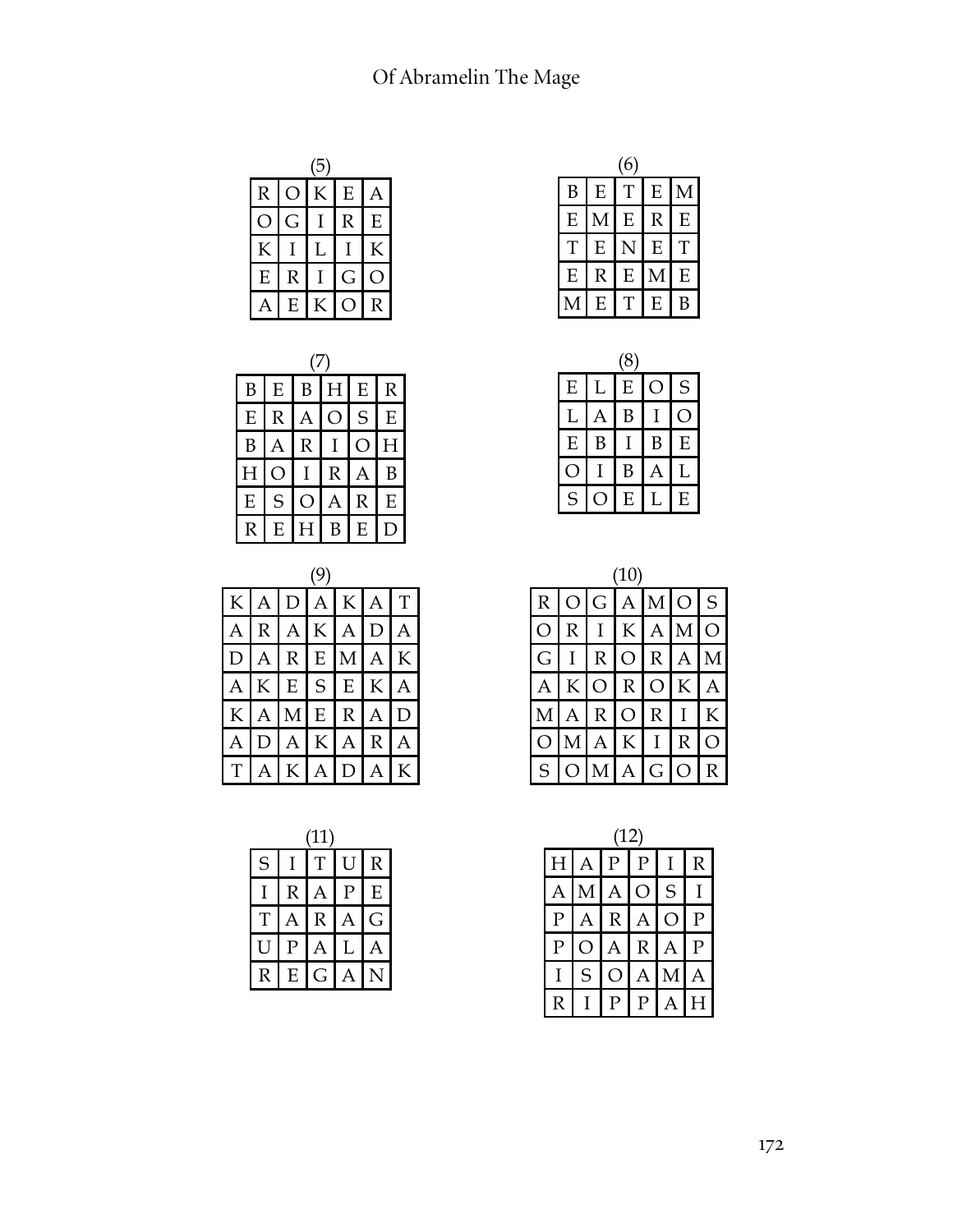NOTES TO CHAPTER XVIII.

(a) The Symbols of this Chapter are manifested only by the Angels or by the Guardian Angel.

(b) AMAIMON performs the Operations hereof.

(c) The Familiar Spirits can to an extent perform the Operations of this Chapter.

(d) The bandages of the sick person having been undone and cleaned, and the unguent, the compresses, and the bandages having been replaced, put the Symbol upon them and leave it for about a quarter of an hour, then take it away, and keep it for use upon another occasion. But if it be an internal malady, you must place the Symbol (the written part downwards) upon the bare head of the patient.

These Symbols may be seen and examined without any danger, yet it is always better that they should neither be seen nor handled by any other person than yourself.

(e) No. I consists of 20 Squares taken from a Square of 49 Squares. TSA RAAT = "a stroke or plague; the leprosy".

No. 2 consists of 4 Squares from a Square of 16. BUAH signifies "to clear away".

No. 3, a Square of 64 Squares. METSORAH signifies "flowing sores or ulcers".

No. 4 is a Square of 36 Squares. RECHEM means "closely seizing".

No. 5 is a Square of 25 Squares. ROKEA signifies general evil.

No. 6 is a Square of  $25$  Squares. BETEM = "the internal parts".

No.  $\tau$  is a Square of 36 Squares- BEBHER = "in purifying or cleansing".

No. 8 is a Square of 25 Squares,- ELEOS, the Greek word *Hals* = "the Sea from its saltness". *Elos* means "calm still water".

No. 9 is a Square of 49 Squares. KADAICAT means "vertigo, turning of the head".

No. to is a Square of 49 Squares. ROGAMOS from Latin Rogamus, "we pray".

No. II is a Square of 25 Squares. SITUR means "secret".

No. 12 is a Square of 36 Squares. HAPPIR means "to shatter or break".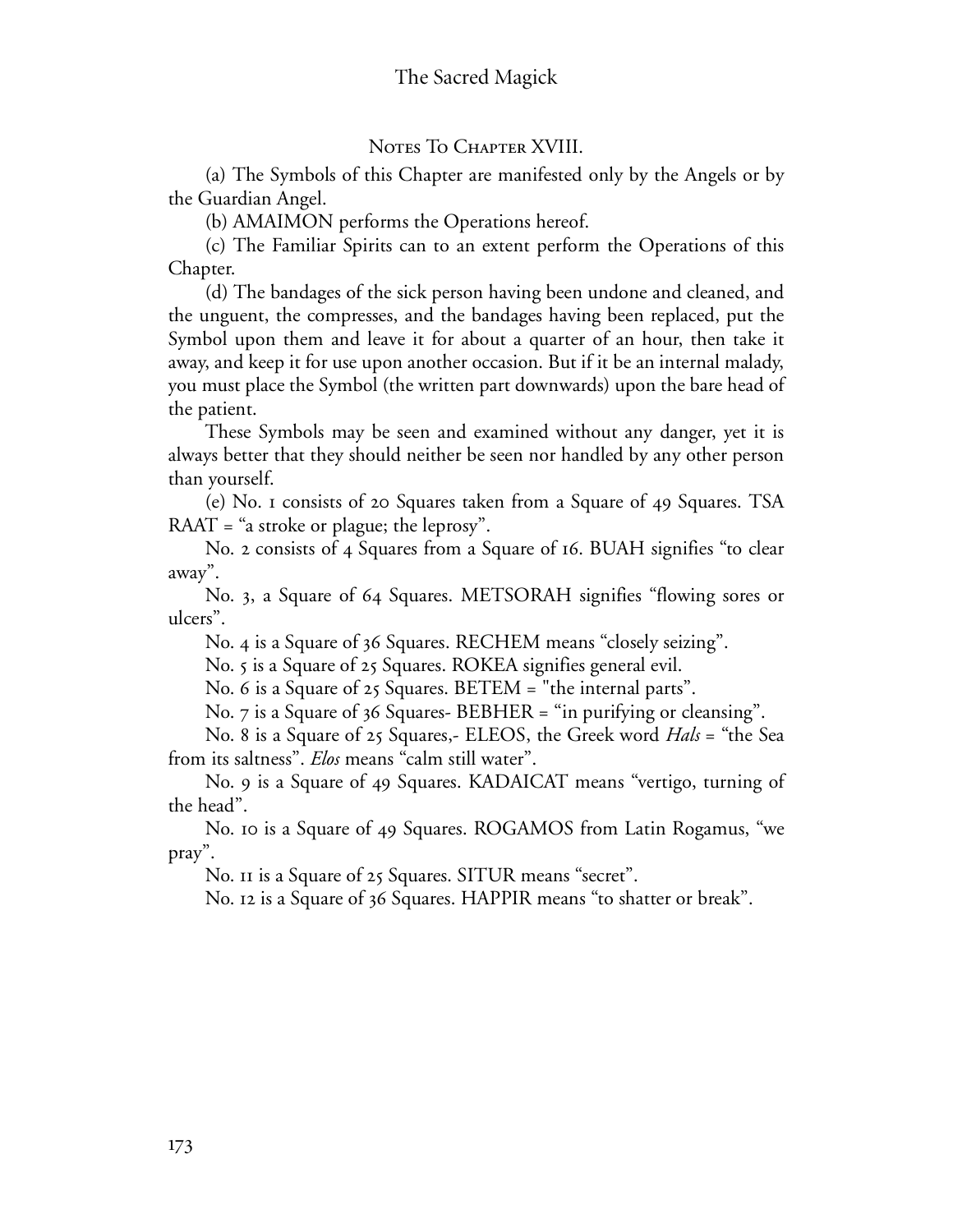### THE NINETEENTH CHAPTER.

OR every description of Affection and Love.



- () To be beloved by one's Wife (or Husband).
- (2) For some especial Love.
- (3) To he beloved by a Relation.
- (4) For a Maiden in particular.

 $(5)$  To acquire the affection of a judge.

(6) To make oneself beloved by a Married person.

(7) To make oneself beloved by a Widow.

(8) By a girl already promised in Marriage.

(9) By a Maiden in general.

(IO) By some especial Prince.

(II) By some especial King.

(12) To obtain the friendship of some particular person.

 $(13)$  To have that of a Great Man.

 $(I4)$  To be beloved by a Woman.

() To make oneself beloved by Ecclesiastics.

(16) To make oneself beloved by a Master.

 $(17)$  To make oneself beloved by a Mistress.

(18) To make oneself beloved by Infidels.

 $(19)$  By the Pope, by an Emperor, or by Kings.

(20) For Adulteries in general.



| (3)         |   |  |              |                           |  |  |  |  |  |
|-------------|---|--|--------------|---------------------------|--|--|--|--|--|
| $\mathbf M$ | ∩ |  | Α            | $\boldsymbol{\mathrm{H}}$ |  |  |  |  |  |
|             | K |  | $\mathbb{R}$ |                           |  |  |  |  |  |
|             |   |  |              |                           |  |  |  |  |  |
|             |   |  |              |                           |  |  |  |  |  |
|             |   |  |              |                           |  |  |  |  |  |

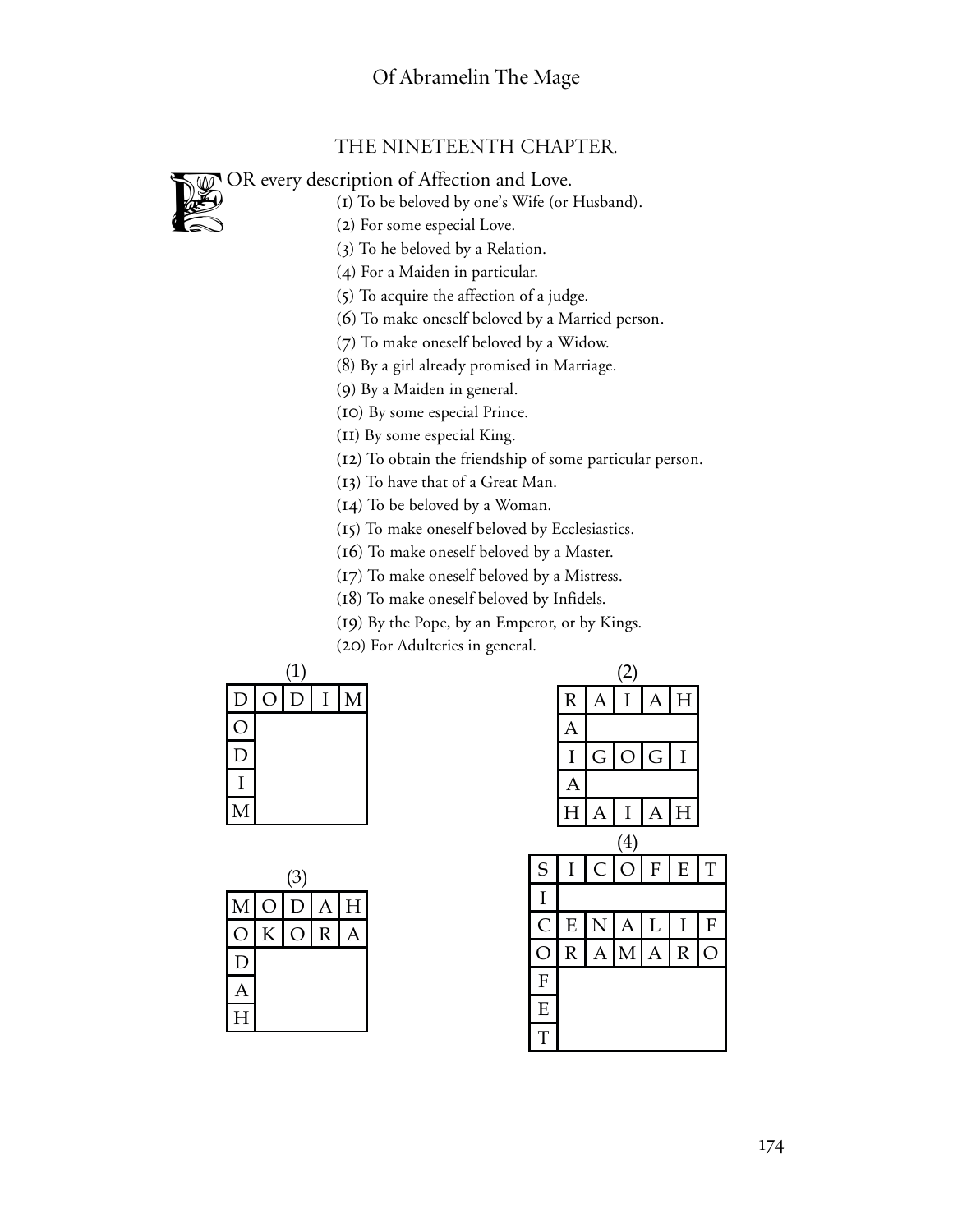# The Sacred Magick

|   | (5) |  |                     |  |  |  |  |  |  |
|---|-----|--|---------------------|--|--|--|--|--|--|
|   |     |  | A L M A N A H       |  |  |  |  |  |  |
| L |     |  |                     |  |  |  |  |  |  |
| M |     |  | $A$ $R$ $E$         |  |  |  |  |  |  |
|   |     |  | $L$ $B$ $E$ $H$ $A$ |  |  |  |  |  |  |
| N |     |  |                     |  |  |  |  |  |  |
|   |     |  | $R$ $E$ $H$ $A$ $I$ |  |  |  |  |  |  |
|   |     |  |                     |  |  |  |  |  |  |

| (6)              |  |  |     |                                  |  |  |  |  |
|------------------|--|--|-----|----------------------------------|--|--|--|--|
| $\mathsf{C}\mid$ |  |  |     |                                  |  |  |  |  |
|                  |  |  |     |                                  |  |  |  |  |
|                  |  |  |     |                                  |  |  |  |  |
|                  |  |  |     |                                  |  |  |  |  |
|                  |  |  |     | $\overline{A}$                   |  |  |  |  |
|                  |  |  |     |                                  |  |  |  |  |
|                  |  |  | L L | A L L A H<br>O[R A I L<br>GIOUIP |  |  |  |  |

| E |  | E | M |  |  |  |  |
|---|--|---|---|--|--|--|--|
|   |  |   |   |  |  |  |  |
| Е |  |   |   |  |  |  |  |
| M |  |   |   |  |  |  |  |

|   |   | (8           |   |  |
|---|---|--------------|---|--|
| ľ |   |              | I |  |
|   |   |              | R |  |
|   |   | $\mathbb{R}$ |   |  |
|   | R |              |   |  |
|   |   |              |   |  |

| S |   |                         |   | M |  |  |  |  |  |
|---|---|-------------------------|---|---|--|--|--|--|--|
|   | R | E                       |   |   |  |  |  |  |  |
|   | E | $\overline{\mathsf{M}}$ | E |   |  |  |  |  |  |
|   |   | E                       | R |   |  |  |  |  |  |
|   |   |                         |   | ς |  |  |  |  |  |

| (10) |              |   |             |   |  |  |  |
|------|--------------|---|-------------|---|--|--|--|
|      | E            | В | Α           | M |  |  |  |
| Ε    | $\mathbb R$  | E | $\mathbb R$ |   |  |  |  |
| B    | Ε            | R | Е           | В |  |  |  |
|      | $\mathbb{R}$ | E | R           | E |  |  |  |
|      |              | B | E           |   |  |  |  |

| (11) |                         |                |   |  |  |  |
|------|-------------------------|----------------|---|--|--|--|
|      | $\overline{\mathrm{H}}$ | $\overline{H}$ | B |  |  |  |
|      |                         |                | Ε |  |  |  |
|      |                         |                |   |  |  |  |
| B    |                         |                | R |  |  |  |
|      |                         |                |   |  |  |  |

| (12)           |             |           |              |              |   |  |  |  |  |
|----------------|-------------|-----------|--------------|--------------|---|--|--|--|--|
| $\overline{I}$ | А           |           |              | А            |   |  |  |  |  |
| $\overline{A}$ |             |           | $\mathbb{R}$ |              |   |  |  |  |  |
| L              |             | Q         |              | $\mathbb R$  | E |  |  |  |  |
| D              | $\mathbf R$ | I         | I            | υ            | E |  |  |  |  |
| A              |             | ${\bf R}$ |              | $\mathbb{R}$ |   |  |  |  |  |
| $\mathsf{F}$   |             | F         | E            |              |   |  |  |  |  |

|                | (13)           |                    |                |              |              |   |  |  |
|----------------|----------------|--------------------|----------------|--------------|--------------|---|--|--|
| B              | E              | $\mathbf{\hat{T}}$ | $\overline{U}$ | $\mathbf{L}$ | $\mathbf{A}$ | H |  |  |
| $\overline{E}$ |                |                    |                |              |              |   |  |  |
| T              |                |                    |                |              |              |   |  |  |
|                |                |                    |                |              |              |   |  |  |
| L              | $\overline{O}$ | S                  | A N            |              | $\mathbf I$  | T |  |  |
| A              |                |                    |                |              |              |   |  |  |
|                |                |                    |                |              |              |   |  |  |

| (14)           |  |                         |  |  |  |  |  |  |
|----------------|--|-------------------------|--|--|--|--|--|--|
| $\mathbf{I}$   |  | $E$ $D$ $I$ $D$ $A$ $H$ |  |  |  |  |  |  |
| E              |  |                         |  |  |  |  |  |  |
| $\overline{D}$ |  | I L O Q A H             |  |  |  |  |  |  |
|                |  |                         |  |  |  |  |  |  |
|                |  | OQA R C A               |  |  |  |  |  |  |
|                |  |                         |  |  |  |  |  |  |
|                |  |                         |  |  |  |  |  |  |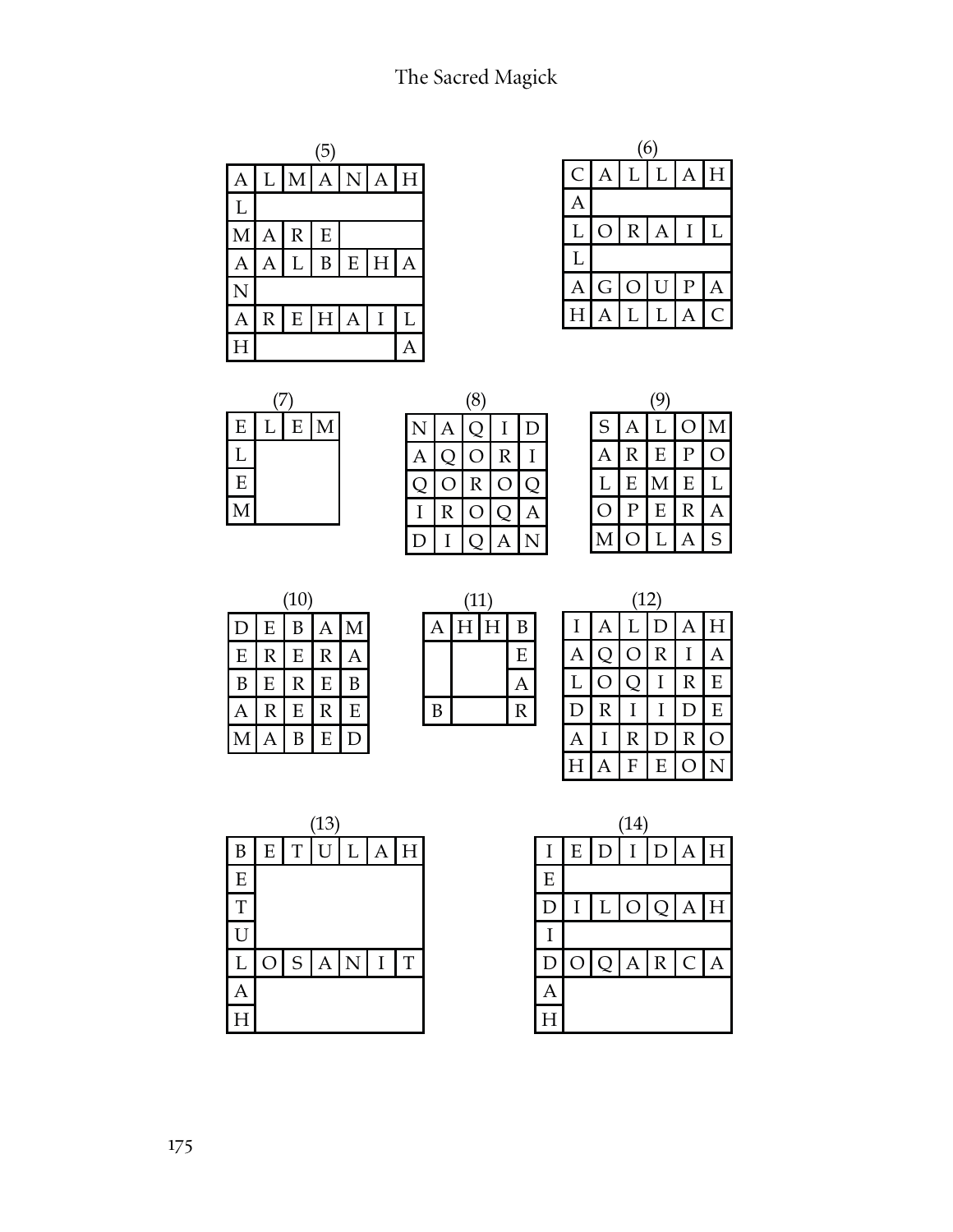





(16)

(18)

NOTES TO CHAPTER XIX.

(a) The Symbols of this Chapter are manifested in part by the Angels, and in part also by the Evil Spirits.

(b) Probably BELZEBUD performs this Operation; as those of the Twentieth Chapter are submitted to him; and these two Chapters are classed together by Abraham the Jew in his special instructions, the one being the exact reverse of the other.

(c) The Familiar Spirits can to an extent perform the Operations of this Chapter.

(d) Name aloud the person or persons by whom you wish to be loved, and move the Symbol under whose class they come. But if it be not for yourself that you are operating, but for two or more other persons, whether for love or for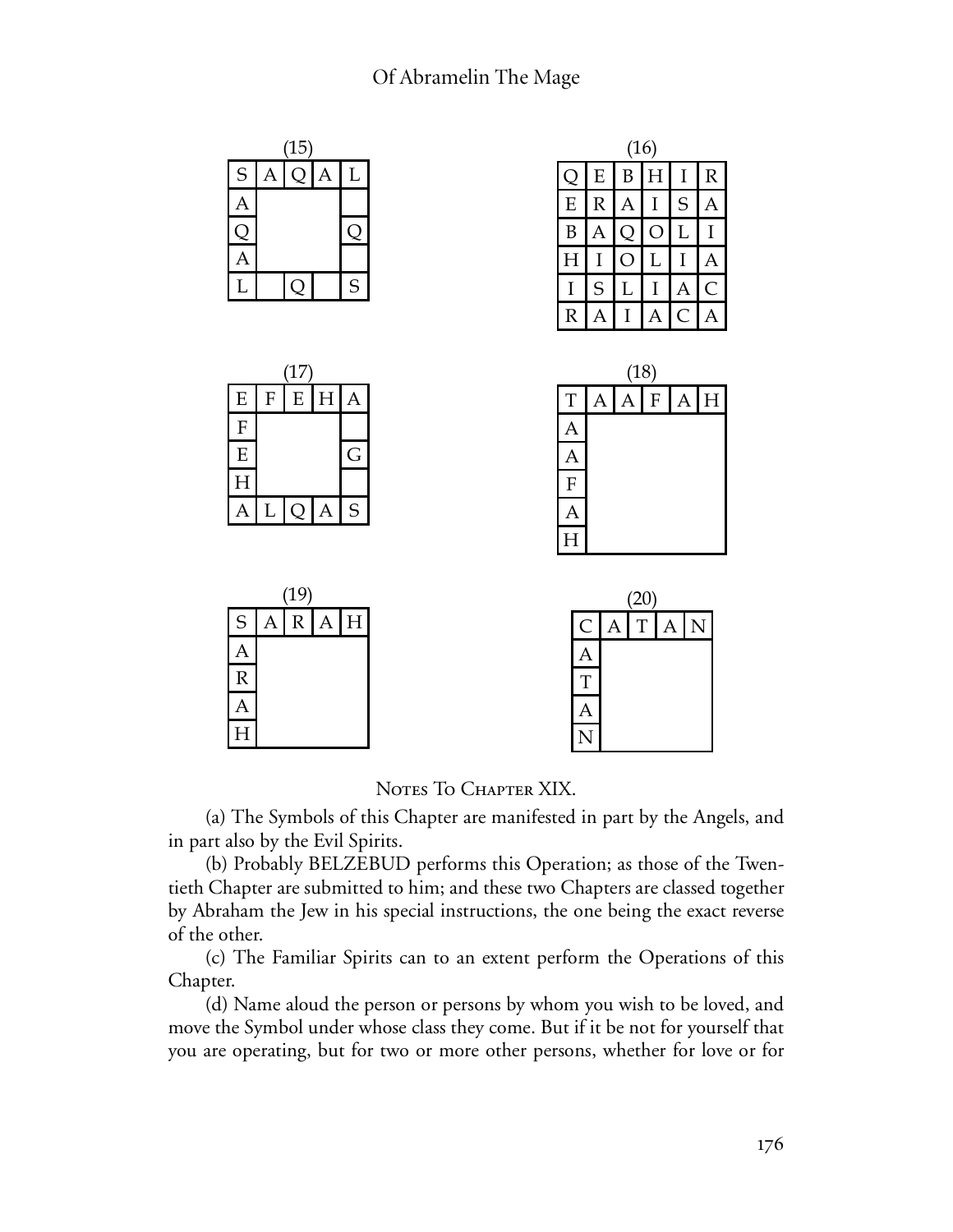hatred, you should still name such persons aloud, and move the Symbols of the class or classes under which they come. Also, if possible, it is a good thing to touch them with the Symbol, on the bare skin, if you can. Under this heading are included all classes of good-will and affection, among the which Abraham says that the most difficult thing is to make oneself or others beloved by religious persons.

(e) No. I is a Gnomon of 9 Squares taken from a Square of 25. DODIM means " loves' pleasures".

No. 2 consists of 17 Squares arranged like a capital letter E taken from a Square of 25 Squares. RAIAH means "a female companion".

No. 3 consists of  $I_3$  Squares taken from a Square of  $25$  Squares. MODAH = "Adorned as for a bridal".

No. 4 consists of 25 Squares from a Square of 49.

No. 5 consists of 29 Squares taken from 49. ALMANAH = "A virgin"; hence evidently this should be numbered  $\frac{4}{3}$  and not 5, while probably No. 4 should be here placed.

No. 6 consists of 26 Squares taken from a Square of 36 Squares. CALLAH means "a married woman, but especially a bride".

No. 7. A Gnomon of  $7$  from a Square of 16. ELEM means "a widow".

No. 8. A Square of  $25$  Squares. NAQID = "Remote offspring".

No. 9. This has a strong likeness to the well-known SATOR, AREPO, TENET, OPERA, ROTAS. It is a Square of 25 Squares. SALOM = "Peace". AREPO = "he distils". LEMEL = "unto fulness". OPERA, "upon the dry ground". MOLAS = "in quick motion," or perhaps better "stirring it up into quickness, i.e., life". The former sentence is capable of a rather free Latin translation, thus:

SATOR = The Creator.

AREPO = Slow-moving.

TENET = Maintains.

OPERA = his creations.

ROTAS = As vortices.

No. Io is a Square of 25 Squares. DEBAM signifies "influential persons".

No. II. A Square of 8 Squares from a Square of 16. AHHB signifies "to love". BEAR signifies in Hebrew "to waste or consume".

No. 12. A Square of 36 Squares. IALDAH signifies "a girl".

No. 13 consists of 19 Squares arranged like the capital letter F, and taken from a Square of 49 Squares.  $BETULAR = a \, virgin$ .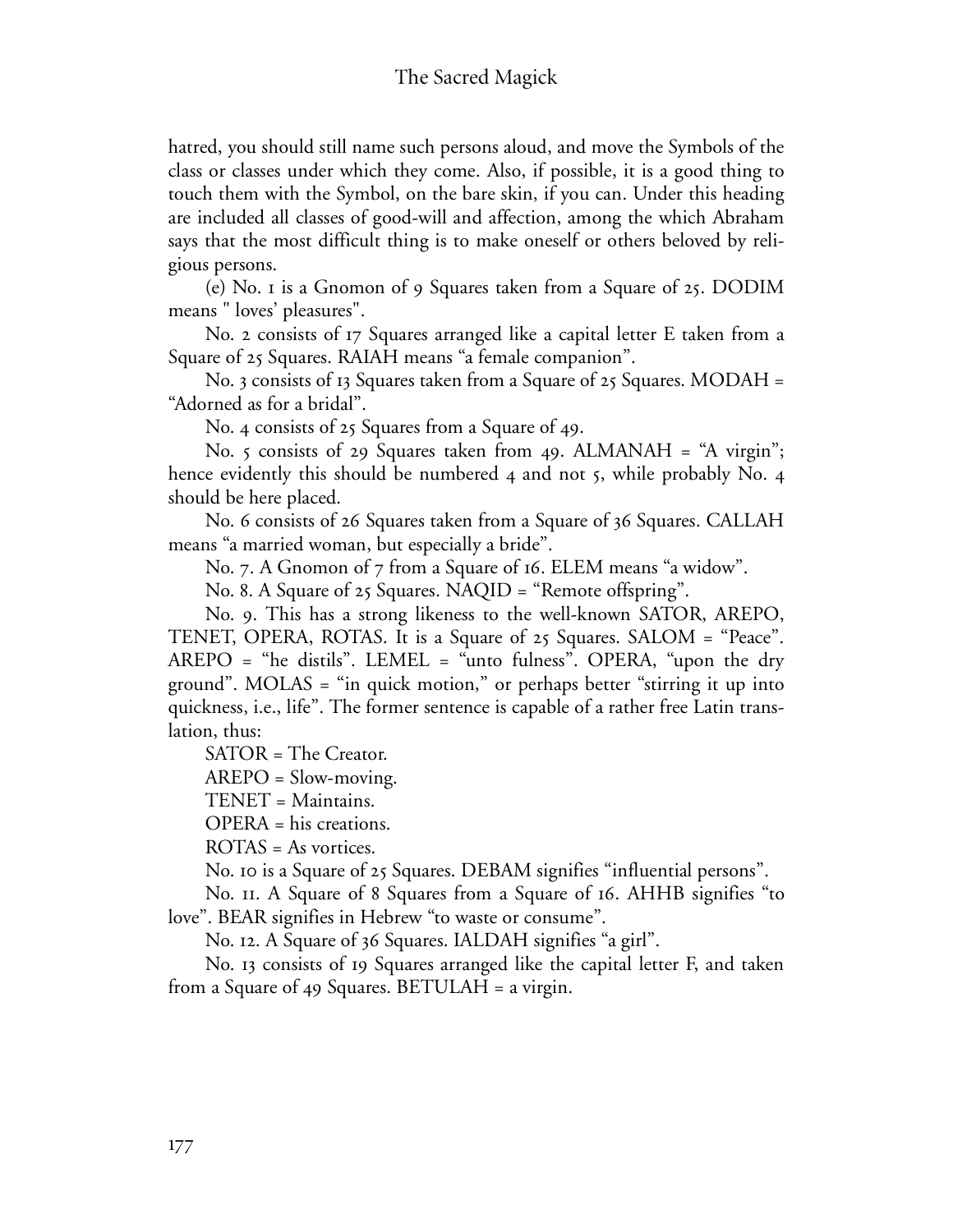No. 14 consists of 25 Squares from a Square of 49. IEDIDAH is from a Hebrew Root, signifying objects of Love. DILOQAH means "to eagerly pursue, or to burn as with a fever". DOQARCA = "pierced".

No. 15. 12 Squares from a Square of 25. SAQAL means "a wise person".

No. 16. A Square of  $36$  Squares. QEBHIR = "a protector".

No. 17. 14 Squares from a Square of 25. EFEHA means "passionate".

No. 18. A Gnomon of 11 from a Square of 36. TAAFAH = "to join together, to connect".

No. 19 is a Gnomon of 9 Squares from one of 25 Squares. SARAH means "powerful, high in authority".

No. 20 is also a Gnomon of 9 Squares from a Square of 25 Squares. CATAN = "to adhere closely".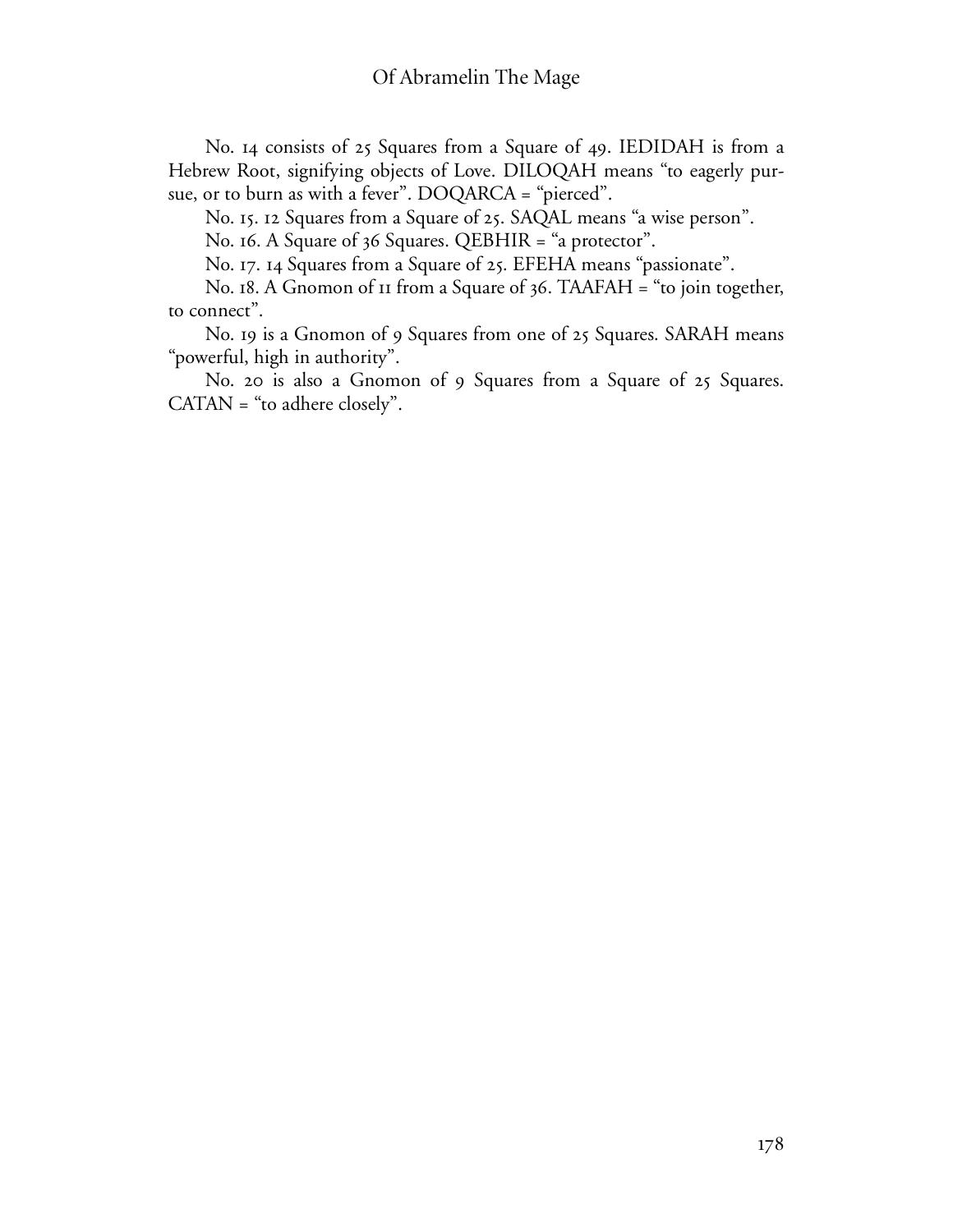### THE TWENTIETH CHAPTER.



- (2) For Enmity in general.
- () For Enmities of Kings and of the Great.
- (4) For particular Enmities.
- () For Enmities among Women.
- $(6)$  To cause a General War.
- (7) To render any one unfortunate in Combat.
- (8) To put Discord in an Army.
- () For a particular Discord.
- (IO) To sow Discord among Ecclesiastics.
- (II) For every description of Vengeance.
- (12) To cause Battles, Losses, etc.



|             |   | (3) |   |
|-------------|---|-----|---|
| $\mathbb R$ |   |     | E |
|             |   |     |   |
|             |   |     |   |
| E           |   |     |   |
|             | E |     |   |

 $\overline{N}$ 

R

 $R$ 

| (4)          |     |  |                                   |       |  |             |  |
|--------------|-----|--|-----------------------------------|-------|--|-------------|--|
| Α            | T L |  | $\mathbf{I}$                      | $T$ I |  | S           |  |
| Т            |     |  |                                   |       |  |             |  |
|              |     |  | O[Q]O[S]A                         |       |  | $\mathbf T$ |  |
|              |     |  |                                   |       |  |             |  |
| Τ            | A   |  | $\vert S \vert 0 \vert Q \vert 0$ |       |  | $\Gamma$    |  |
|              |     |  |                                   |       |  |             |  |
| $\mathbf{C}$ |     |  |                                   |       |  |             |  |

|   |   |   | (5) |             |  |
|---|---|---|-----|-------------|--|
| О | T | S |     | $A$ M $A$ H |  |
| T |   |   |     |             |  |
| S |   |   |     |             |  |
| А |   |   |     |             |  |
| M |   |   |     | A K A R O S |  |
| A |   |   |     |             |  |
| H |   |   |     |             |  |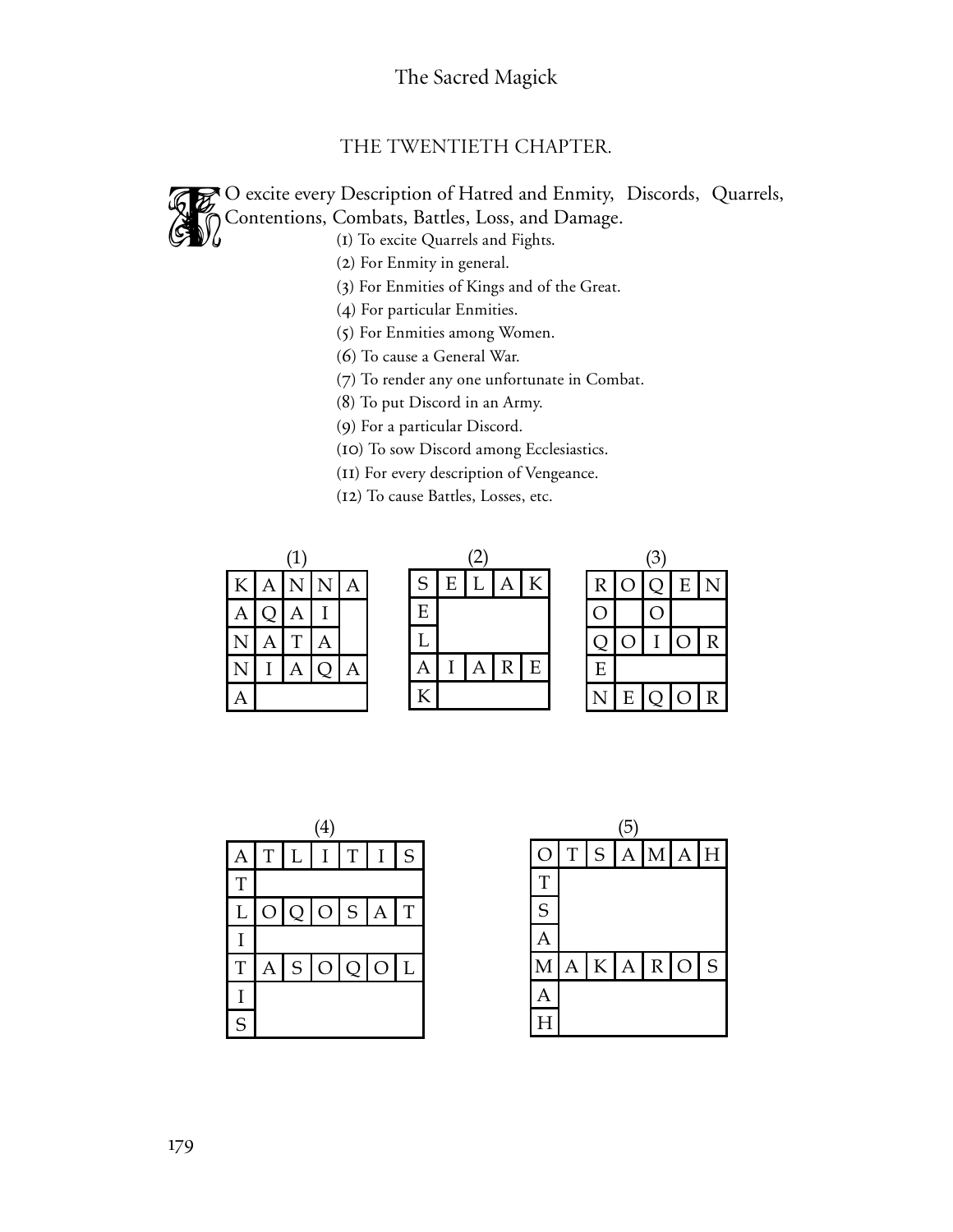

NOTES TO CHAPTER XX.

(a) The Symbols of this Chapter are manifested in part by the Angels, and in part also by the Evil Spirits.

(b) BELZEBUD performs the Operations hereof.

(c) The Familiar Spirits cannot well execute the Operations of this chapter.

(d) See instructions for Chapter XIX., which serve equally for that, and the present Operation.

(e) No. I consists of 19 Squares irregularly arranged, and taken from a Square of 25 Squares. KANNA means "jealous".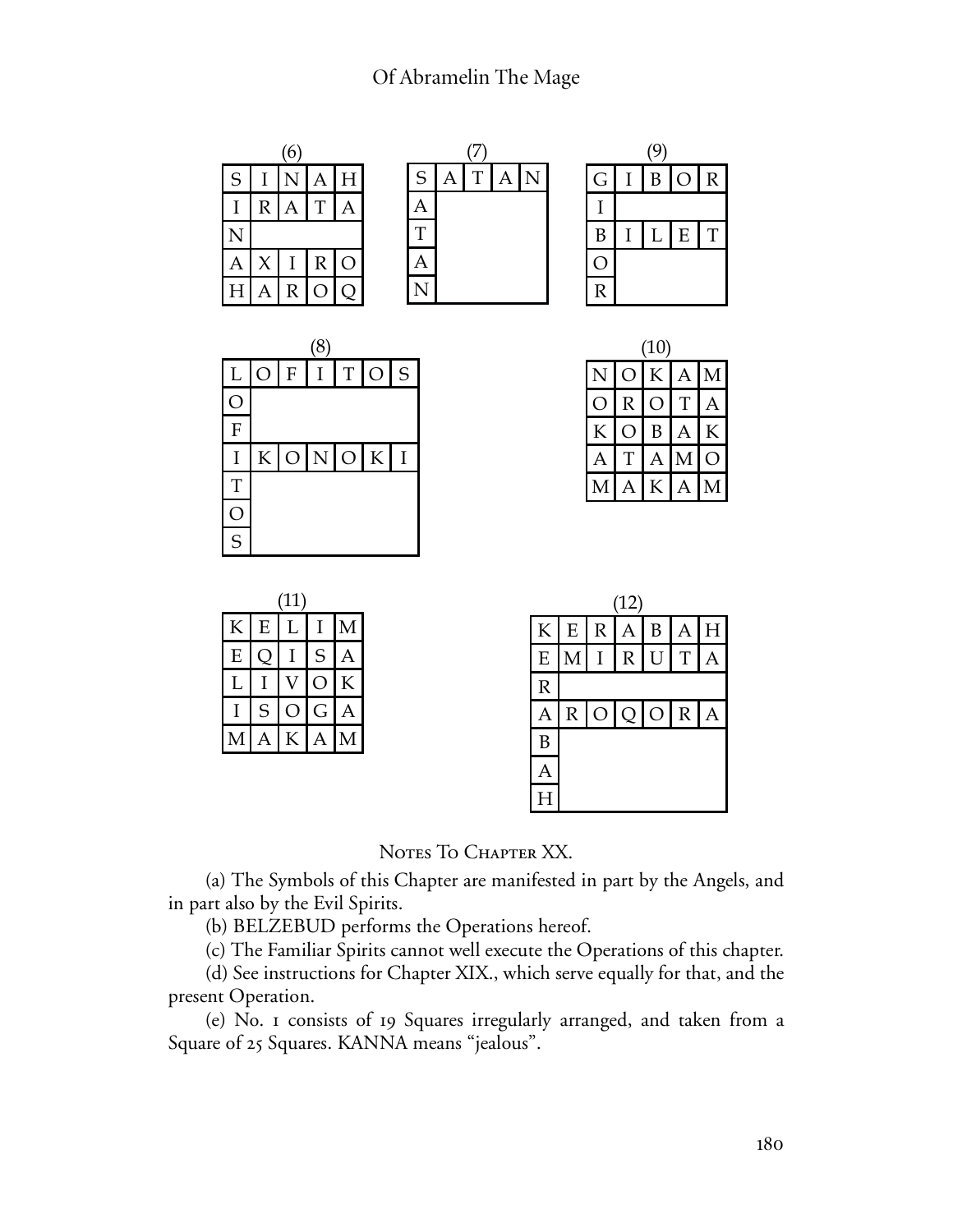No. 2 consists of 13 Squares from a Square of  $25$  Squares. SELAK = "to cast down or prostrate".

No. 3 consists of 18 Squares from a Square of 25. ROQEN implies "persons" in power".

No. 4 consists of  $25$  Squares from a Square of 49. ATLITIS is a corruption of the Greek adjective *atletos*, "insufferable, not to be borne".

No. 5 consists of 19 Squares from a Square of 49. OTSAMAH = "bodily" strength".

No. 6 consists of  $2I$  from a Square of  $25$ . SINAH = "Hatred".

No. 7 is a Gnomon of 9 Squares from a Square of 25. SATAN is the Name of one of the Chief Evil Spirits and has been elsewhere explained.

No. 8 consists of 19 Squares in the form of a capital F, taken from a Square of 49 Squares. LOFITOS is evidently from the Greek *lophesis*, meaning "rest, cessation from action (ie. in this case military action)".

No. 9 consists of 13 Squares arranged in the form of an F, and taken from a Square of  $25$  Squares. GIBOR = "strength, might, severity".

No. 10 is a Square of 25 Squares. NOKAM, "vengeance".

No. II is also a Square of  $25$  Squares. KELIM = "for all kinds of things".

No. 12 consists of 25 Squares from a Square of 49. KERABAH, "assault, attack".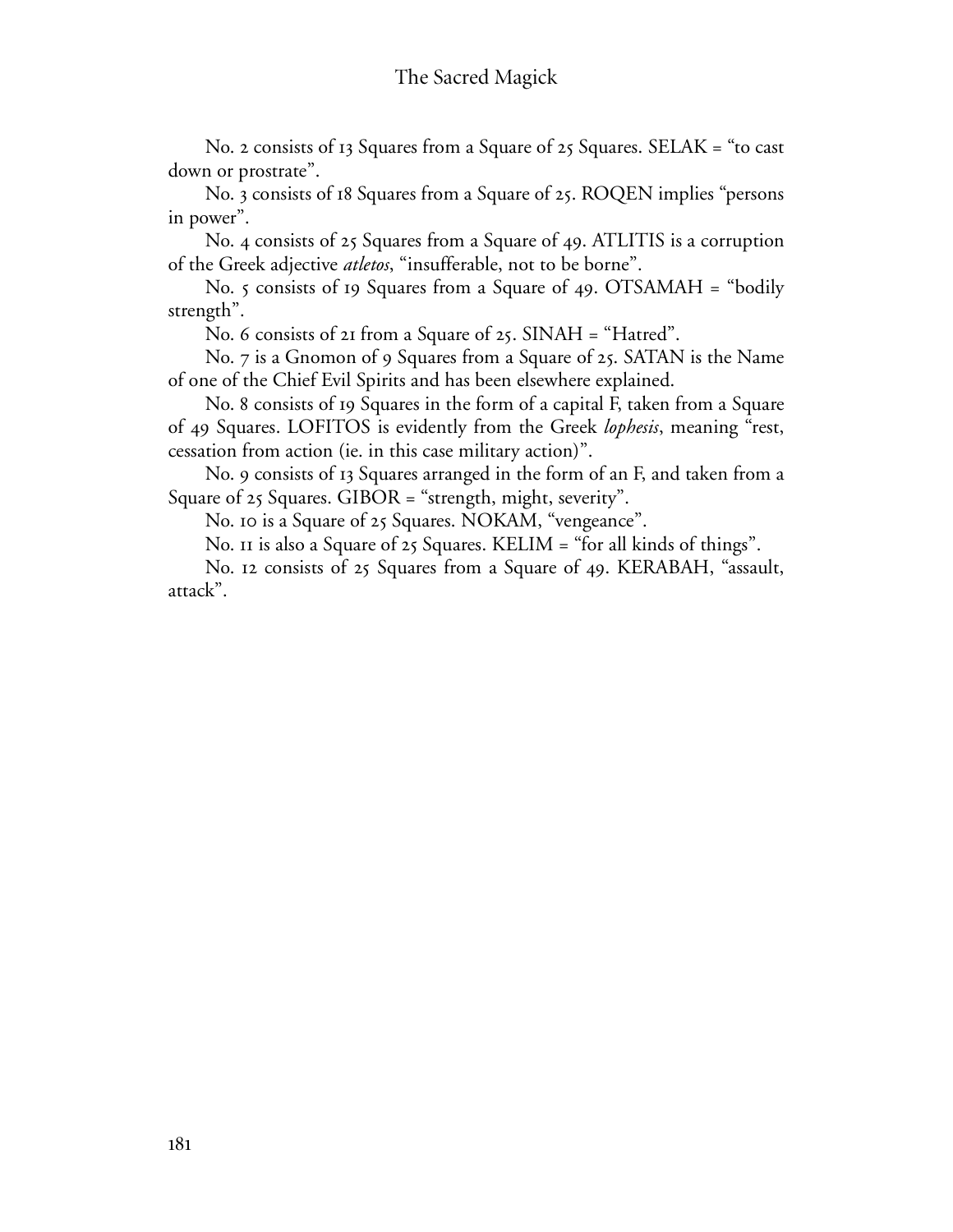## THE TWENTY-FIRST CHAPTER.

 $\mathbb{Z}^{\bullet}$  O transform oneself, and take different Faces and Forms.

- (I) To appear old.
	- (2) To take on the appearance of an Old Woman.
	- (3) To appear young.
	- (4) To transform oneself into a Girl.
	- () To appear like a young Child.



 $\bigcirc$ 







| (5, |   |                  |   |             |  |
|-----|---|------------------|---|-------------|--|
| B   | Α |                  | U | $\mathbb R$ |  |
|     |   |                  |   |             |  |
|     |   | $\boldsymbol{R}$ | E |             |  |
|     |   |                  |   |             |  |
|     |   |                  |   | В           |  |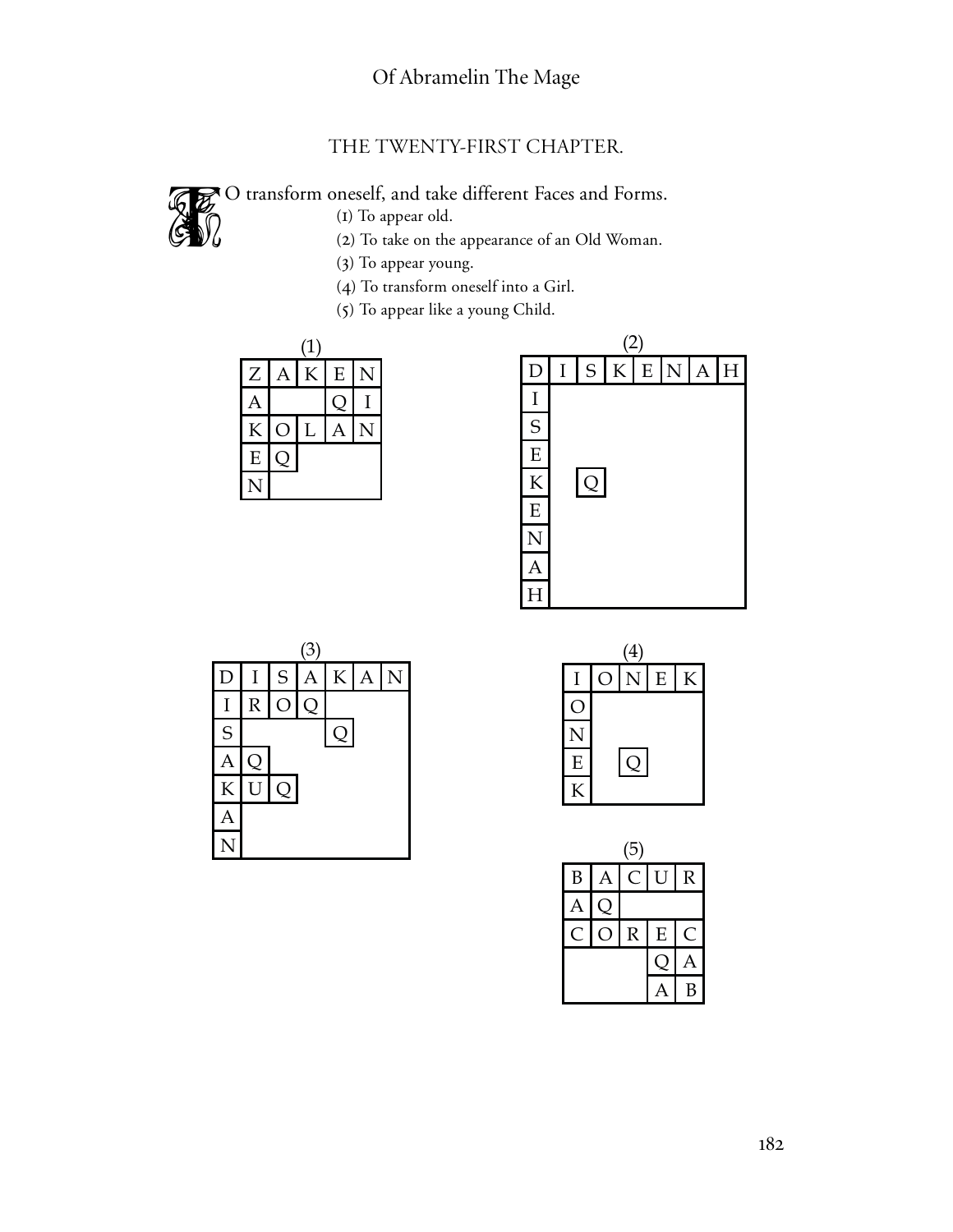#### NOTES TO CHAPTER XXI.

(a) The Symbols of this Chapter are manifested only by the Evil Spirits.

(b) MAGOT performs the Operations hereof.

(c) The Familiar Spirits cannot well execute the Operations of this Chapter.

(d) This is rather a fascination than anything else. Take the Symbol desired in your left hand and stroke the face therewith. Abraham further observes that such an Operation performed by an ordinary Magician would be easily seen through by the possessor of the Sacred Magic; while on the contrary this latter would be safe from detection by ordinary Sorcerers.

(e) The Student will note in these Squares the marked position of the Letter Q, as in many other cases where the effect aimed at seems to be rather a deception of the senses of others.

No. I consists of 16 Squares from a Square of 25. ZAKEN means "old".

No.  $2$  is a Gnomon of 16 Squares with the Letter Q added, from a Square of  $72$  Squares. DISKENAH = "in the likeness of an old woman". It is to be remarked that this Square is rather oblong, 8 Squares long by 9 deep.

No. 3 consists of 20 Squares from a Square of 40. DISAKAN means "to cover up or hide", but were it DISAKAR it would mean "as if one young".

No. 4 consists of 10 Squares from a Square of 25 Squares. IONEK means "thy dove".

No. 5 consists of 16 Squares from a Square of  $25$ . BACUR = "firstborn".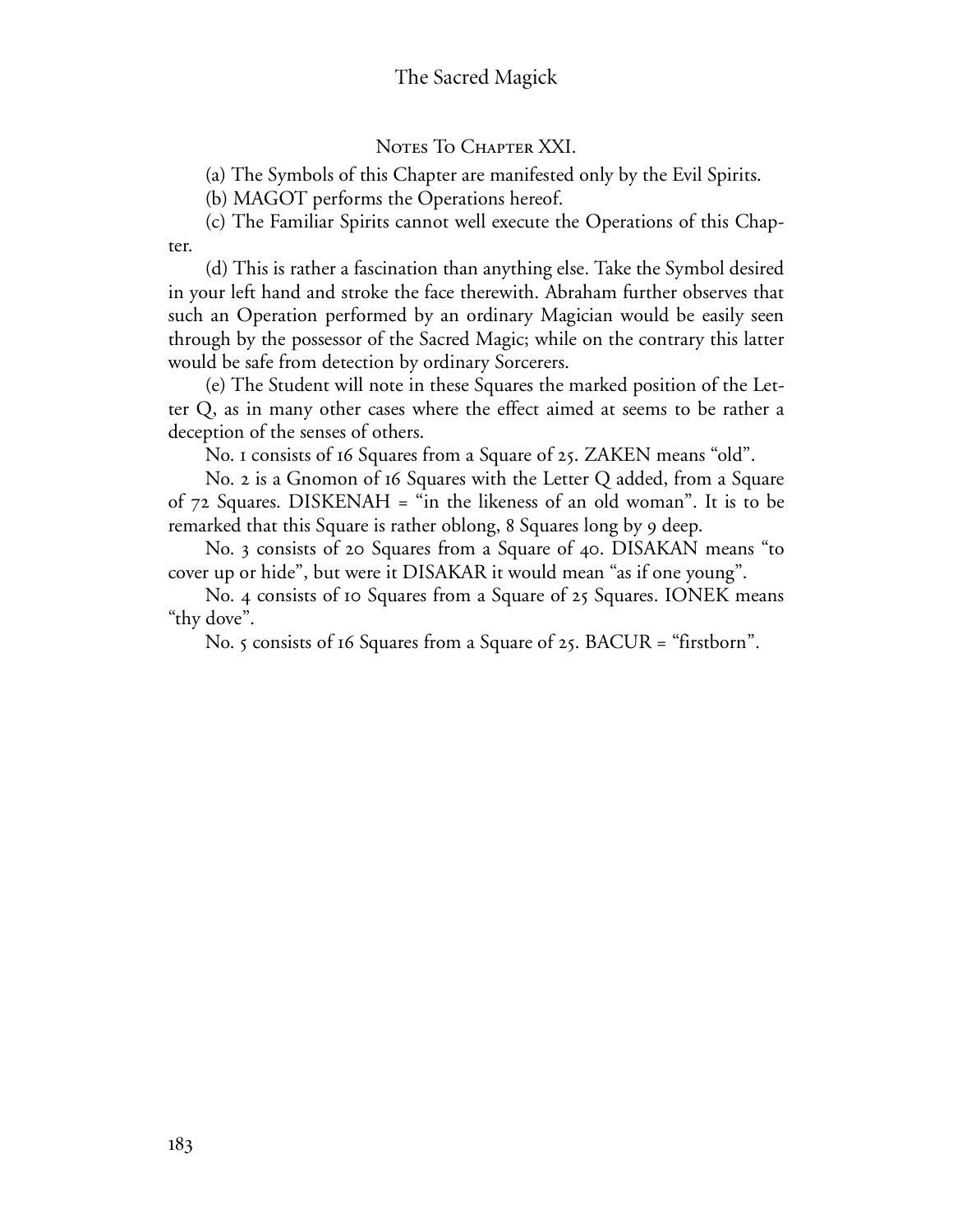#### THE TWENTY-SECOND CHAPTER.

HIS Chapter is only for Evil, for with the Symbols herein we can cast<br>
Spells, and work every kind of Evil; we should not avail ourselves hereof. Spells, and work every kind of Evil; we should not avail ourselves hereof.

- () To cast Spells upon Men.
- (2) To bewitch Beasts.
- (3) To cast a Spell upon the Liver.
- (4) This Symbol should never be made use of.
- () To cast a Spell upon the Heart.
- (6) Upon the Head and other parts of the Body.







| 4 |   |   |   |   |  |
|---|---|---|---|---|--|
| C |   | S | E |   |  |
| Ą | Z |   | T | E |  |
| B |   | R |   | S |  |
| E | T |   | S |   |  |
|   | E | B |   |   |  |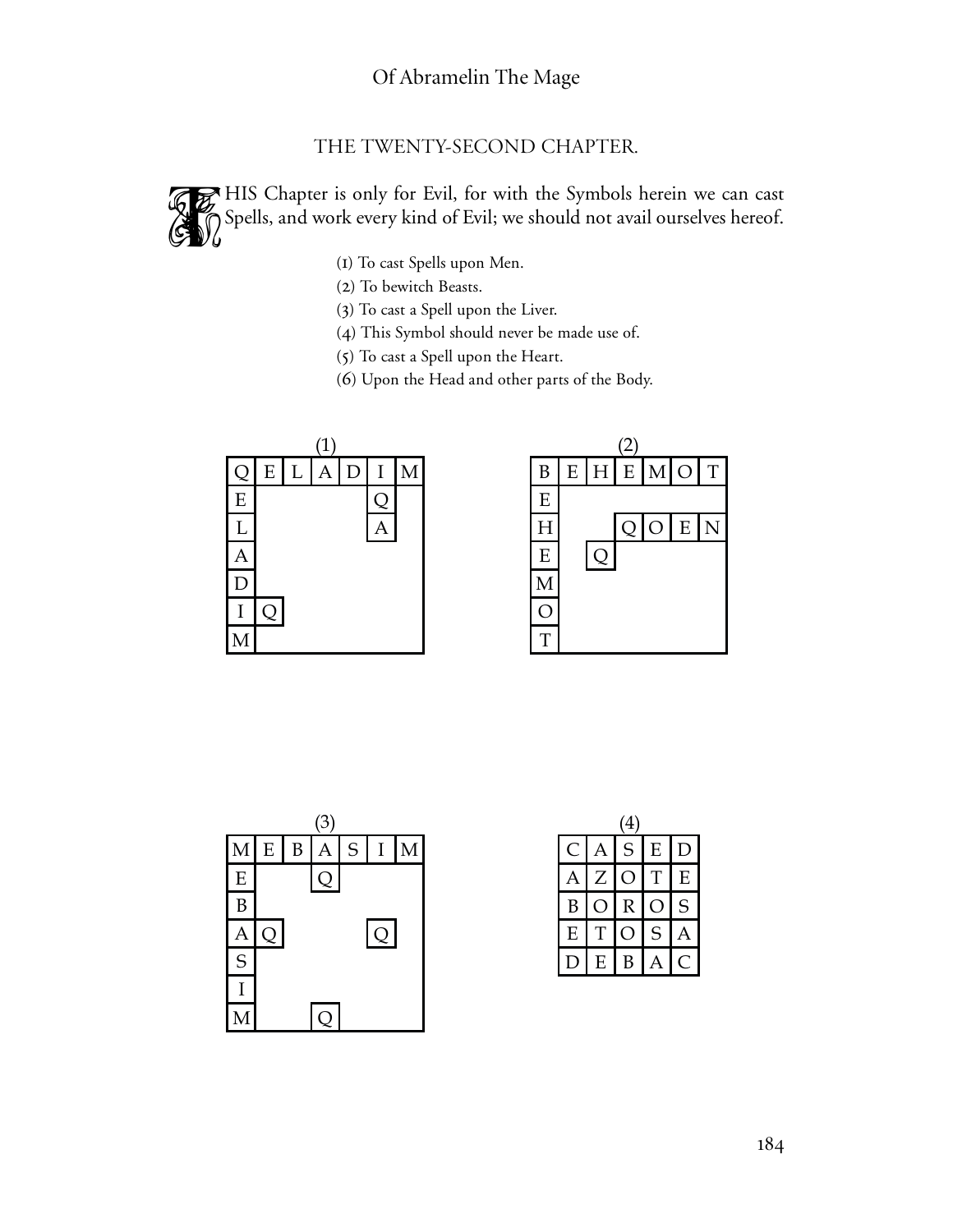## The Sacred Magick



NOTES TO CHAPTER XXII.

(a) The Symbols of this Chapter are manifested only by the Evil Spirits.

(b) BELZEBUD performs the Operations hereof.

(c) The Familiar Spirits cannot well execute the Operations of this Chapter.

(d) Abraham warns strongly against use being made of this Operation. The Symbols should be either buried or concealed in places where the persons we wish to harm are likely to pass by; or, if possible, we can touch them with the Symbol.

(e) No. I consists of  $I7$  from a Square of 49 Squares. QELADIM means "those who creep in insidiously".

No. 2 consists of 19 Squares from a Square of 49 Squares. BEHEMOT = "Beasts".

No. 3 consists of  $I8$  Squares from a Square of 49. MEBASIM = "those that stamp down violently".

No. 4 is a Square of 25 Squares. CASED, Hebrew (if used in a bad sense) "overflowing of unrestrained lust".

AZOTE, Hebrew "enduring".

BOROS, = Greek "Devouring, gluttonous".

ETOSA, = Greek "idle, useless".

DEBAC, = Hebrew = "to overtake and stick close".

No. 5 consists of 14 Squares from a Square of 36. LEBHAH implies, "Agony at the heart".

No. 6 consists of 17 Squares. QARAQAK, "thy baldness," also "thy rending asunder".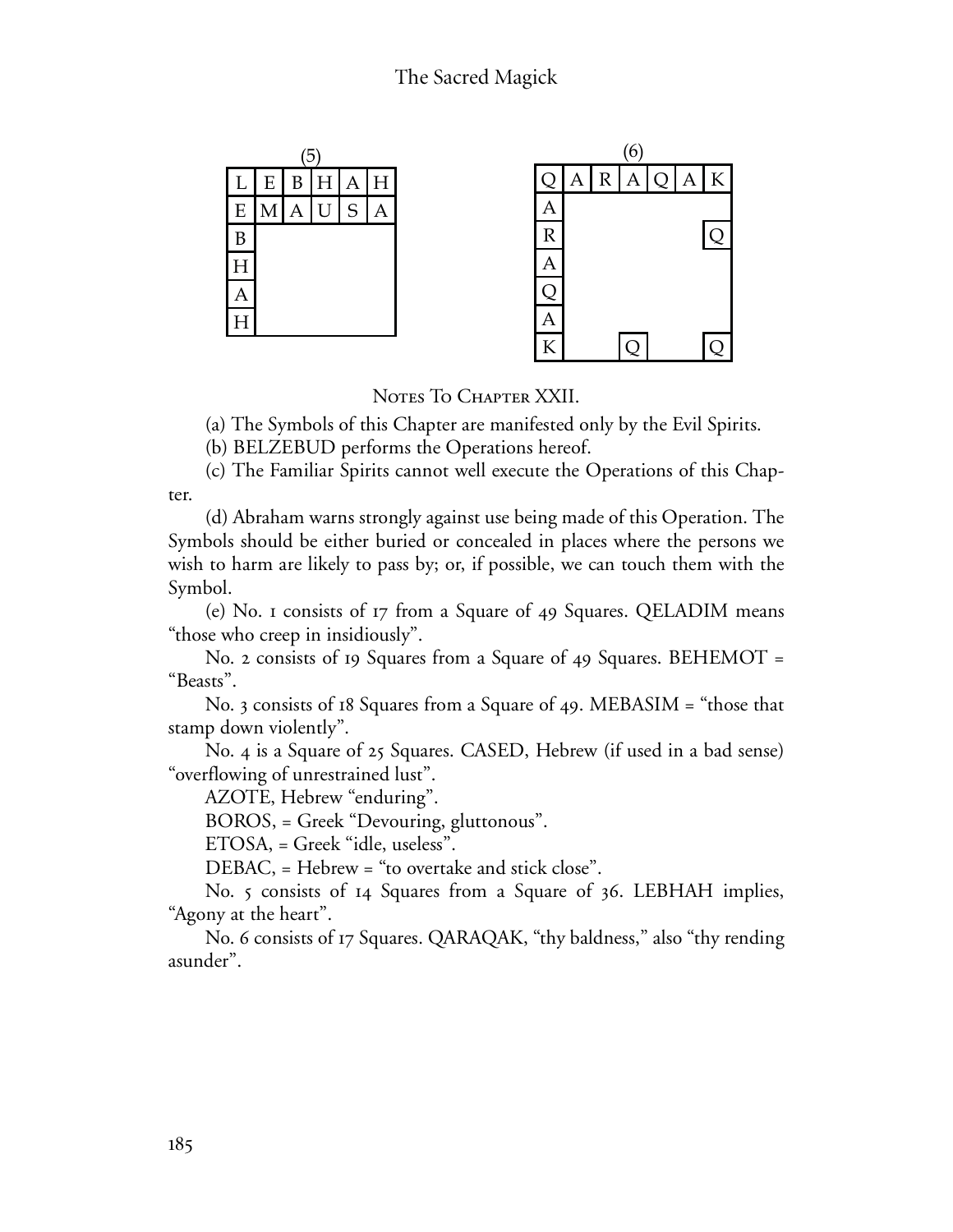### THE TWENTY-THIRD CHAPTER.

<sup>7</sup> O demolish Buildings and Strongholds.



() To make a House fall to the ground.

- (2) To destroy a Town.
- () To demolish Strongholds.
- (4) To ruin possessions (and Estates).









NOTES TO CHAPTER XXIII.

(a) The Symbols of this Chapter are manifested by the Evil Spirits only.

(b) ASTAROT performs the Operations hereof.

(c) The Familiar Spirits can to an extent perform the Operations of this Chapter.

(d) No especial instructions are given regarding this Chapter by Abraham the Jew.

(e) No. I consists of 12 Squares taken from a Square of 25 Squares. NAVEH means "a house or habitation".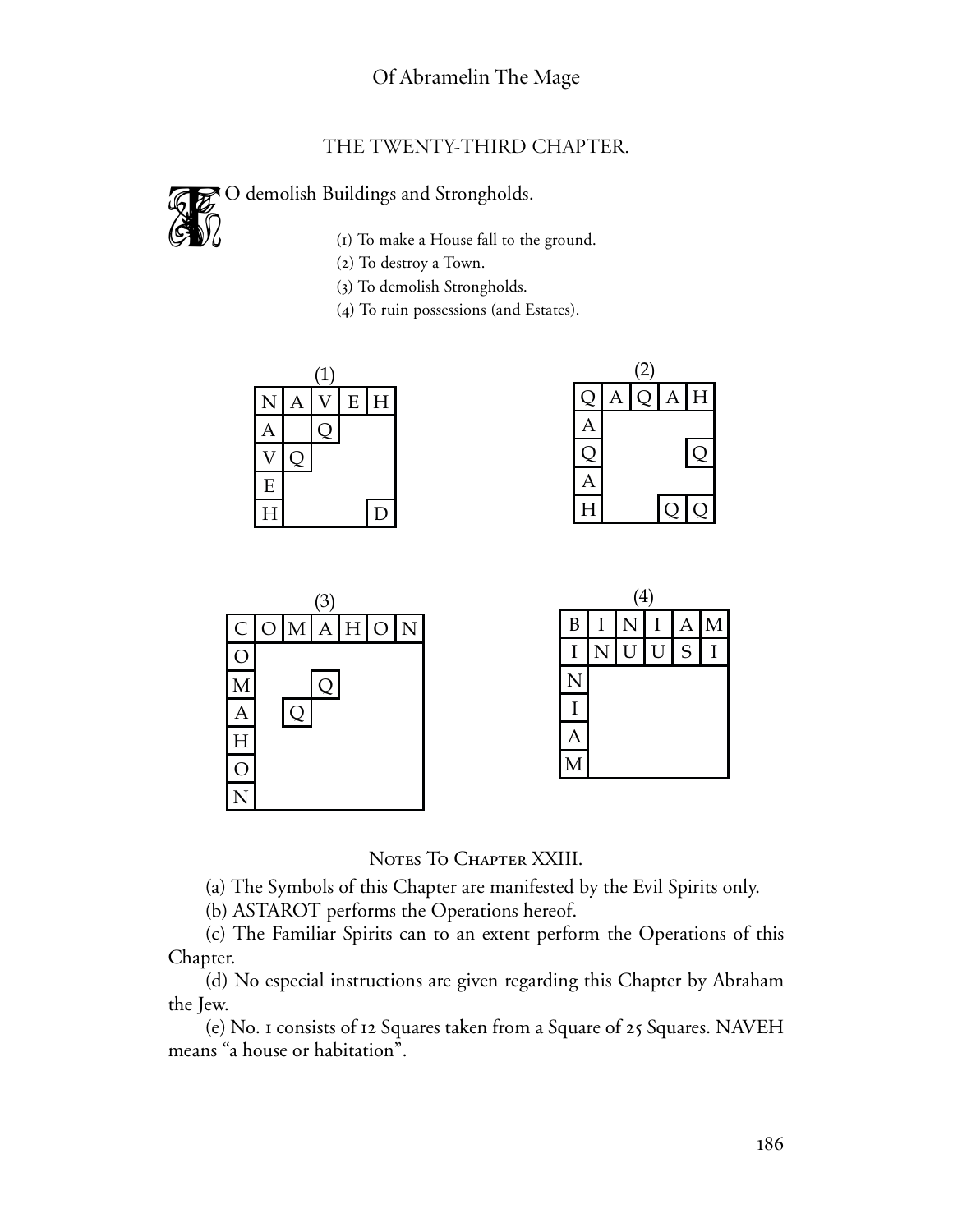No. 2 consists of 12 Squares from a Square of 25. QAQAH "to make void or empty".

No. 3 consists of 15 Squares from a Square of 49 Squares. COMAHON means "a stronghold".

No. 4 consists of a Gnomon of 16 Squares from a Square of 36 Squares, BINIAM means "in affliction".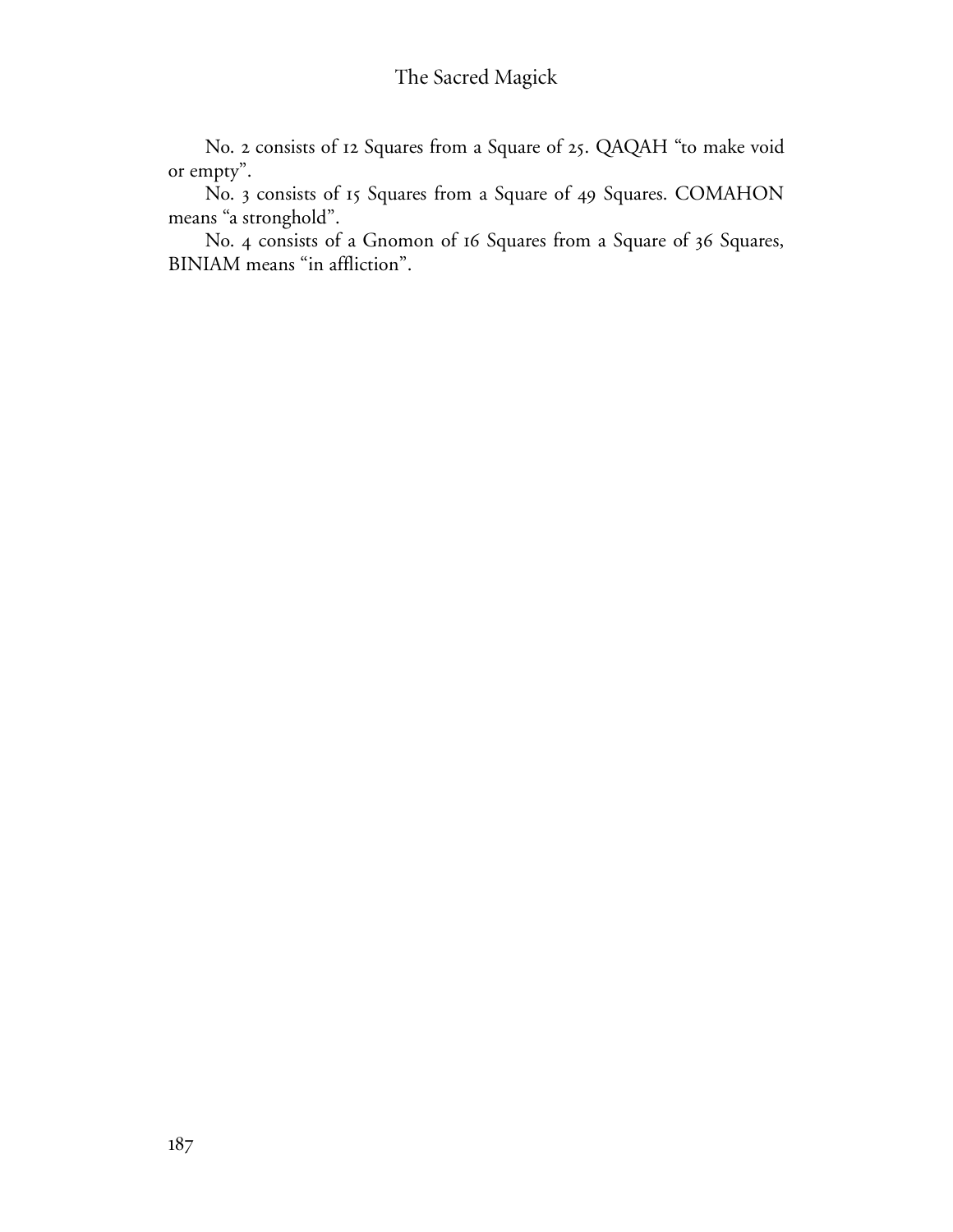## THE TWENTY-FOURTH CHAPTER.

O discover any Thefts that hath occurred.<br>
(5)  $\begin{pmatrix} 1 \end{pmatrix}$  jewels stolen.<br>
(2) Money.



- (I) jewels stolen.
- $(2)$  Money.
- (3) Worked Gold.
- (4) Silver Workmanship.
- () Effects, such as Furniture.
- (6) Horses, and other Animals.





|           |             |                     | (3) |           |   |                  |
|-----------|-------------|---------------------|-----|-----------|---|------------------|
| Q         | $\mathbf E$ | DE[S]E[L]A N        |     |           |   |                  |
| ${\bf E}$ |             |                     |     |           |   |                  |
| D         |             |                     |     |           |   |                  |
| E         |             | M A Q A Q A L       |     |           |   | $\boldsymbol{A}$ |
| S         |             |                     |     |           |   |                  |
| E         | $\mathbf N$ | $A \big  Q \big  I$ |     | $R$   $I$ | Q | $\mathbf{A}$     |
| L         |             |                     |     |           |   |                  |
| A         |             |                     |     |           |   |                  |
|           |             |                     |     |           |   |                  |

| (4) |             |  |   |   |  |
|-----|-------------|--|---|---|--|
| T   | Α           |  | A | H |  |
| A   | $\mathbf N$ |  | M |   |  |
|     |             |  |   |   |  |
|     |             |  |   |   |  |
|     |             |  |   |   |  |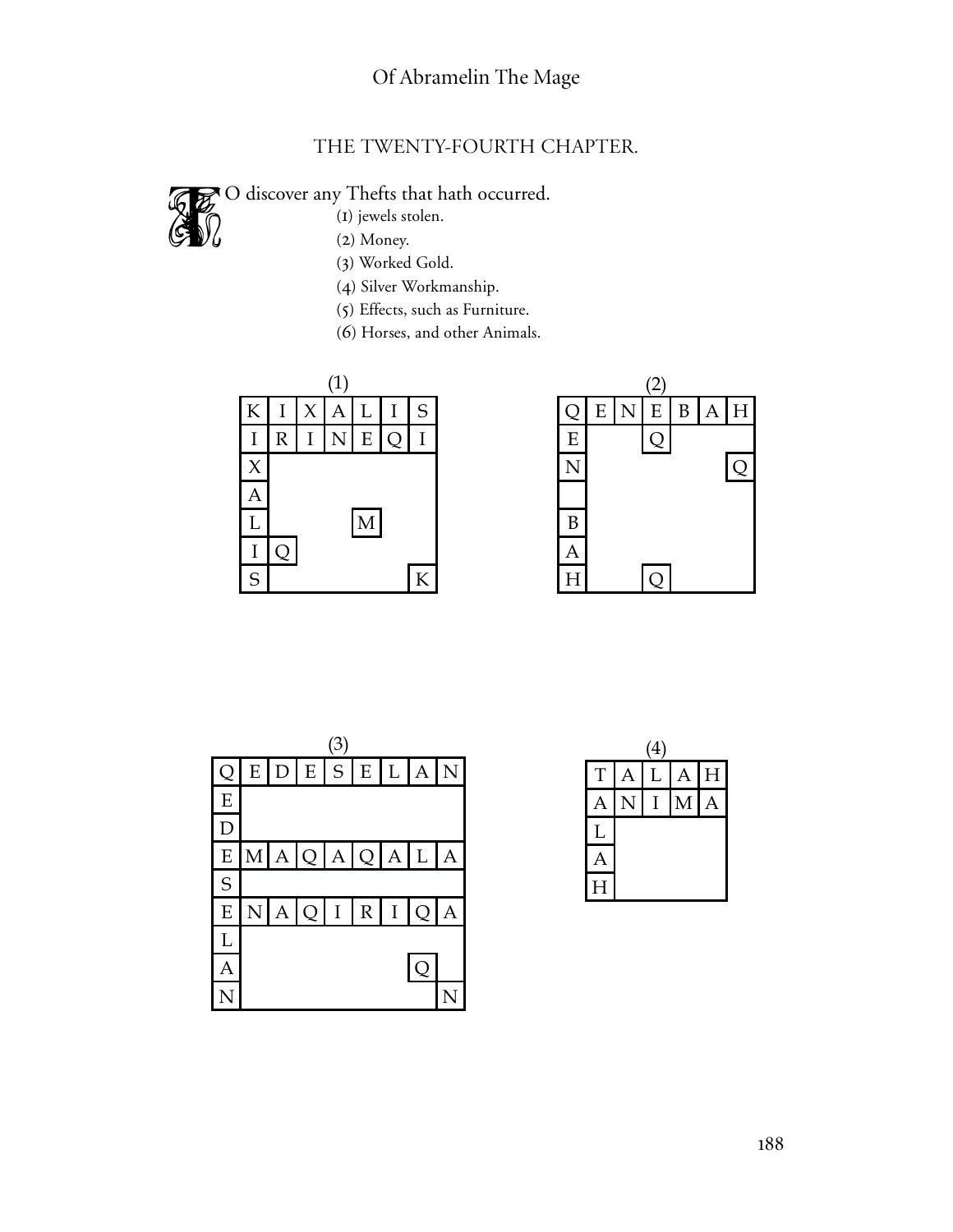

NOTES TO CHAPTER XXIV.

(a) The Symbols of this Chapter are manifested in part by the Angels, and in part also by the Evil Spirits.

(b) ARITON performs the Operations hereof; and MAGOT also; but separately.

(c) The Familiar Spirits can to an extent perform the Operations of this Chapter.

(d) No especial instructions are given by Abraham regarding this Chapter.

(e) No. I consists of  $22$  Squares taken from a Square of 49 Squares. The meaning of KIXALIS is not apparent.

No. 2 consists of 16 Squares from a Square of 49. QENEBAH probably conveys the idea of gain or possession.

No. 3 consists of 35 Squares from a Square of 81 Squares. QEDESELAN may signify things of value set apart.

No. 6 (the succession of numbers here is irregular) consists of 14 Squares from a Square of 25 Squares. MOREH means "to rebel against, to disobey".

No. 5 consists of a Square of 25 Squares. CARAC means "to involve or wrap up," also "garments, etc.".

No. 4 is a Gnomon of 13 Squares taken from a Square of 25 Squares. TALAH means "a young lamb," or "kid," according to whether its root terminates with Aleph or He.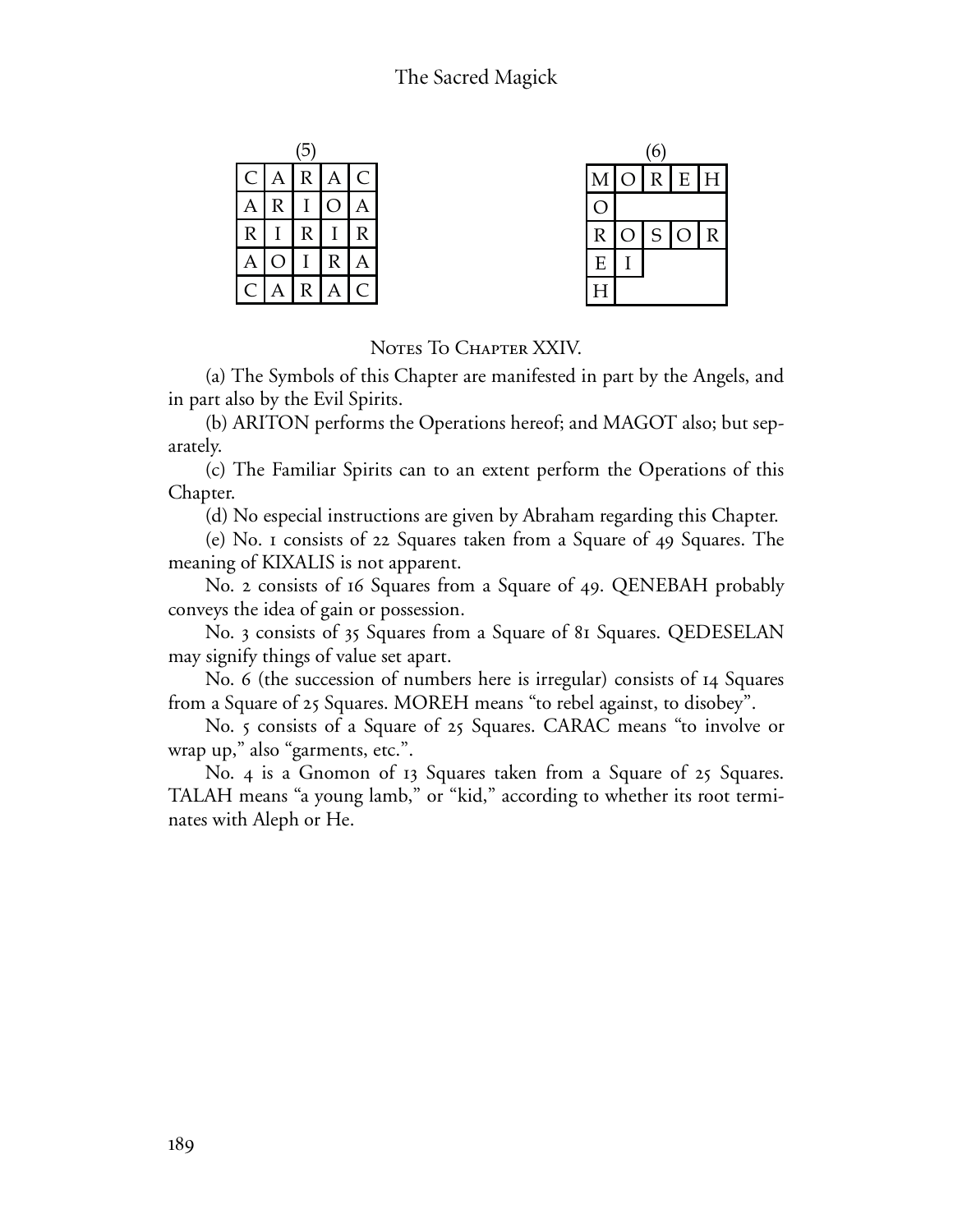#### THE TWENTY-FIFTH CHAPTER.

O walk upon, and operate under, Water. 55

- (I) To swim for  $24$  hours without becoming wearied.
- (2) To remain under Water for 2 hours.
- $(3)$  To rest upon the Water for 24 hours.



| (2)                                                                                                                                       |  |                                 |  |  |  |  |  |
|-------------------------------------------------------------------------------------------------------------------------------------------|--|---------------------------------|--|--|--|--|--|
|                                                                                                                                           |  | $B$ U R N A H E U               |  |  |  |  |  |
| U L  O R  I   P  T   E                                                                                                                    |  |                                 |  |  |  |  |  |
|                                                                                                                                           |  | $R$ OMILLAPH                    |  |  |  |  |  |
|                                                                                                                                           |  | $NR$ I T I L I A                |  |  |  |  |  |
|                                                                                                                                           |  | $A$ I L I T I R N               |  |  |  |  |  |
|                                                                                                                                           |  | $H$ $P$ $A$ $L$ $I$ $M$ $O$ $R$ |  |  |  |  |  |
| $E$ TPIROLU                                                                                                                               |  |                                 |  |  |  |  |  |
| $\begin{array}{c c c c c c c c} \hline \text{U} & \text{E} & \text{H} & \text{A} & \text{N} & \text{R} & \text{U} & \text{B} \end{array}$ |  |                                 |  |  |  |  |  |



NOTES TO CHAPTER XXV.

(a) The Symbols of this Chapter are manifested only by the Angel, or by the Guardian Angel.

(b) Abraham does not state to what Prince this Operation is submitted.

(c) The Familiar Spirits cannot well execute the Operations of this Chapter.

(d) No especial instructions are given by Abraham regarding this Chapter.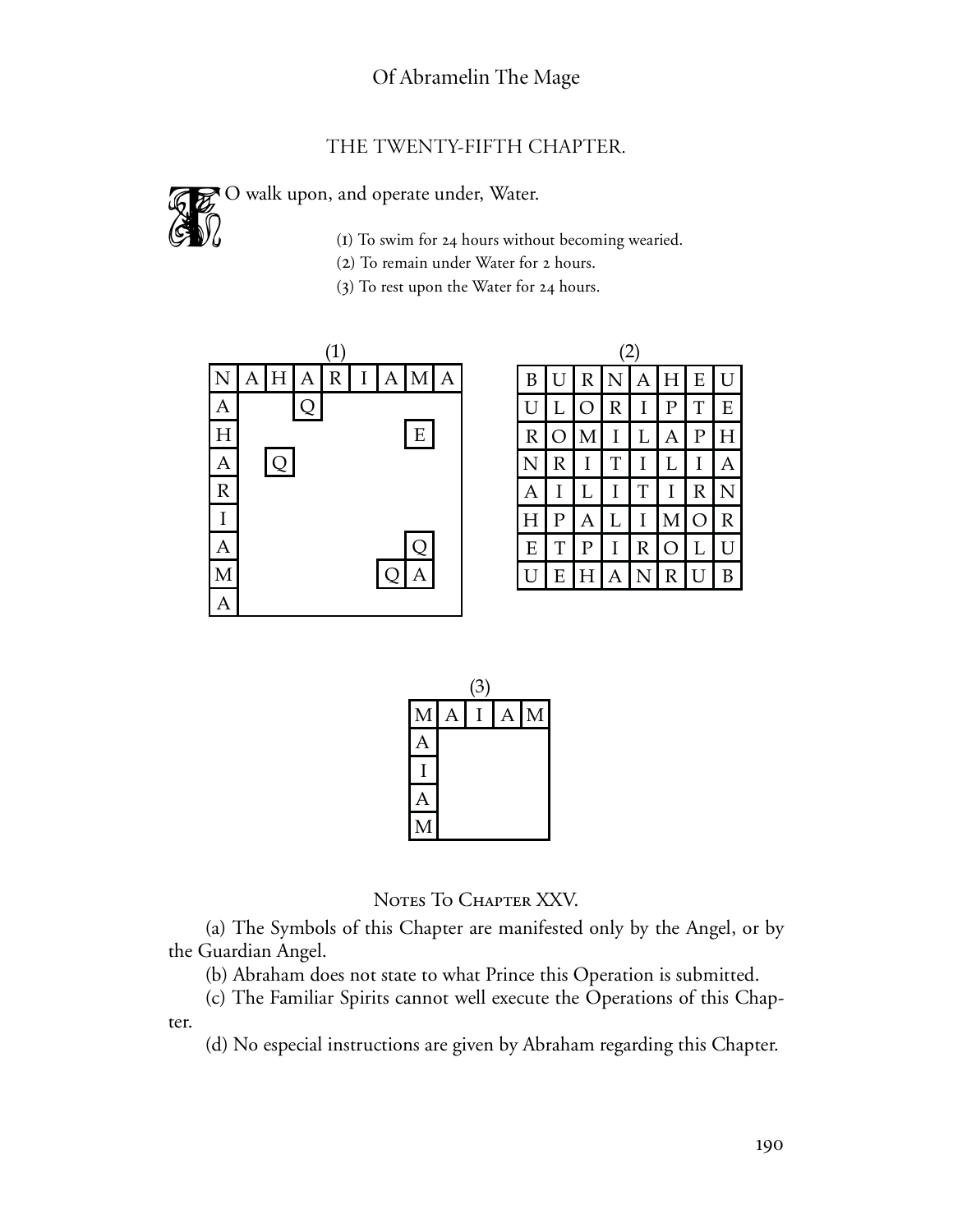(e) No. I consists of 23 Squares taken from a Square of 81 Squares. NAHA-RIAMA means "a river of waters".

No. 2 is a Square of 64 Squares.

No. 3 is a Gnomon of 9 Squares from a Square of 25 Squares. MAIAM = "Abundant waters such as the sea".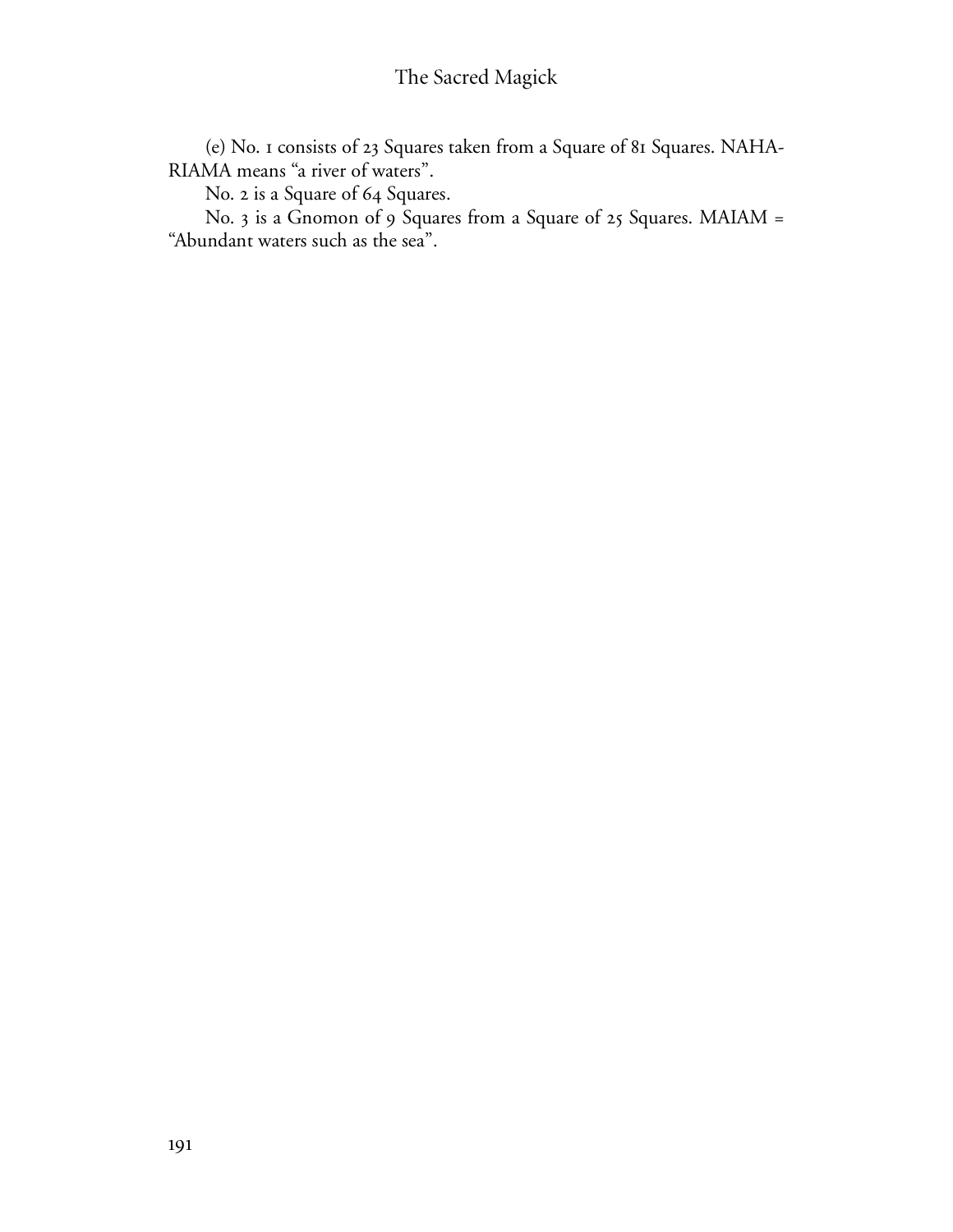#### THE TWENTY-SIXTH CHAPTER.

CO open every Kind of Lock, without a Key, and without making any<br>CO noise. (1) To open Doors. noise.

- (I) To open Doors.
- (2) To open Padlocks.
- (3) To open Larders (or Charnel-Houses).
- (4) To open Strong-boxes (or Caskets).
- (5) To open Prisons.









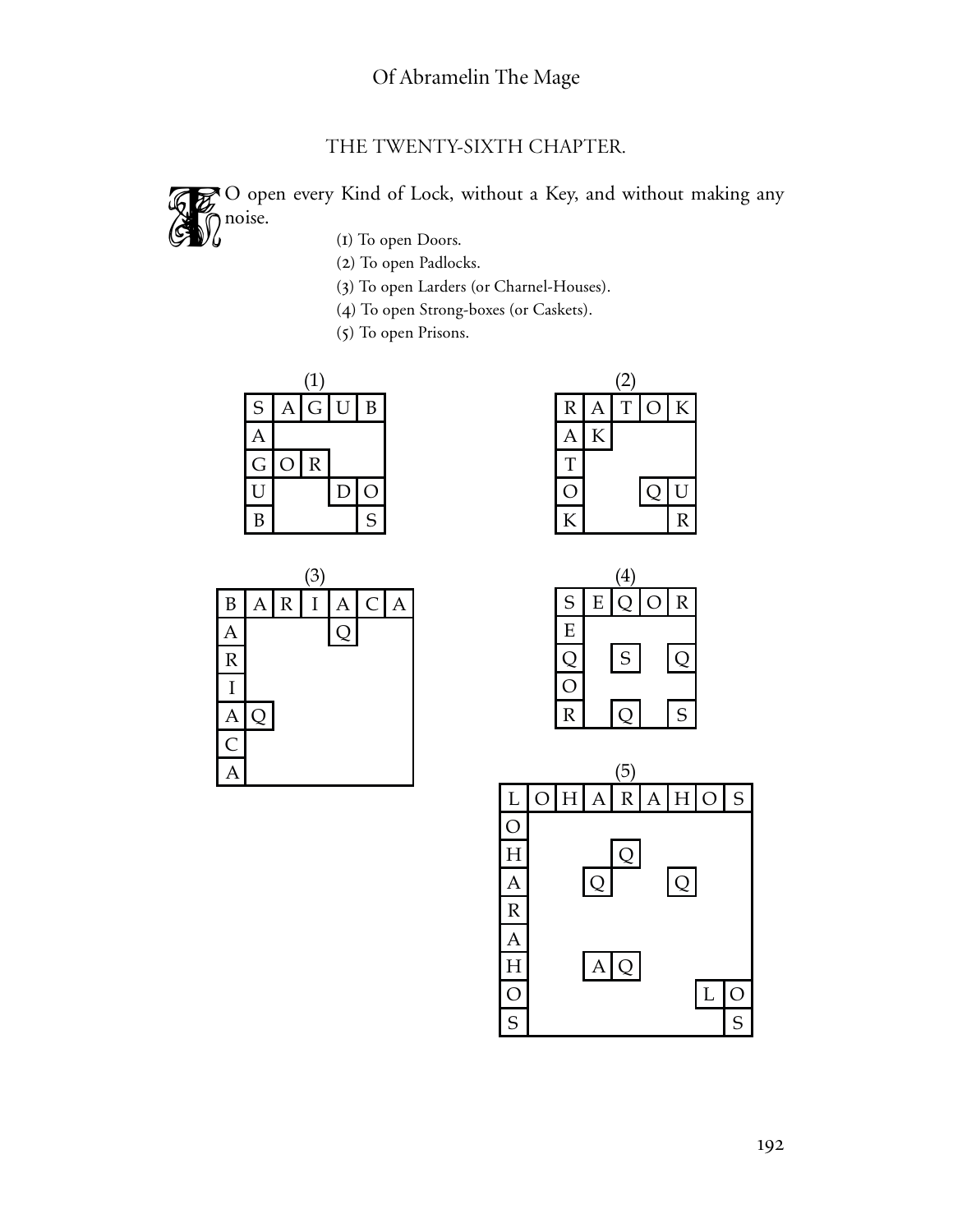NOTES TO CHAPTER XXVI.

(a) The Symbols of this Chapter are manifested in part by the Angels, and in part also by the Evil Spirits.

(b) AMAIMON and ARITON together perform the Operations of this Chapter.

(c) The Familiar Spirits cannot well execute the Operations of this Chapter.

(d) Touch the lock you wish to open with the side of the Symbol which is written upon, and it will immediately open without noise or injury. When you wish to reclose it touch it with the side of the Symbol not written upon, and it will refasten and shew no trace of having been opened.

(e) No. I consists of  $I_4$  Squares taken from a Square of  $25$  Squares. SAGUB signifies "exalted" or "lifted up" (as an ancient portcullis might be).

No. 2 consists of 13 Squares taken from a Square of 25 Squares. RATOK means "a confining chain wreathed or fastened round anything".

No. 3 consists of 15 Squares taken from a Square of 49 Squares. BARIACA = "a place for food to be put".

No. 4 consists of 13 Squares from a Square of 25. SEQOR may mean either "to satisfy" or "to deal falsely," according as it is spelt with Q or K.

No. 5 consists of  $25$  Squares from a Square of 81.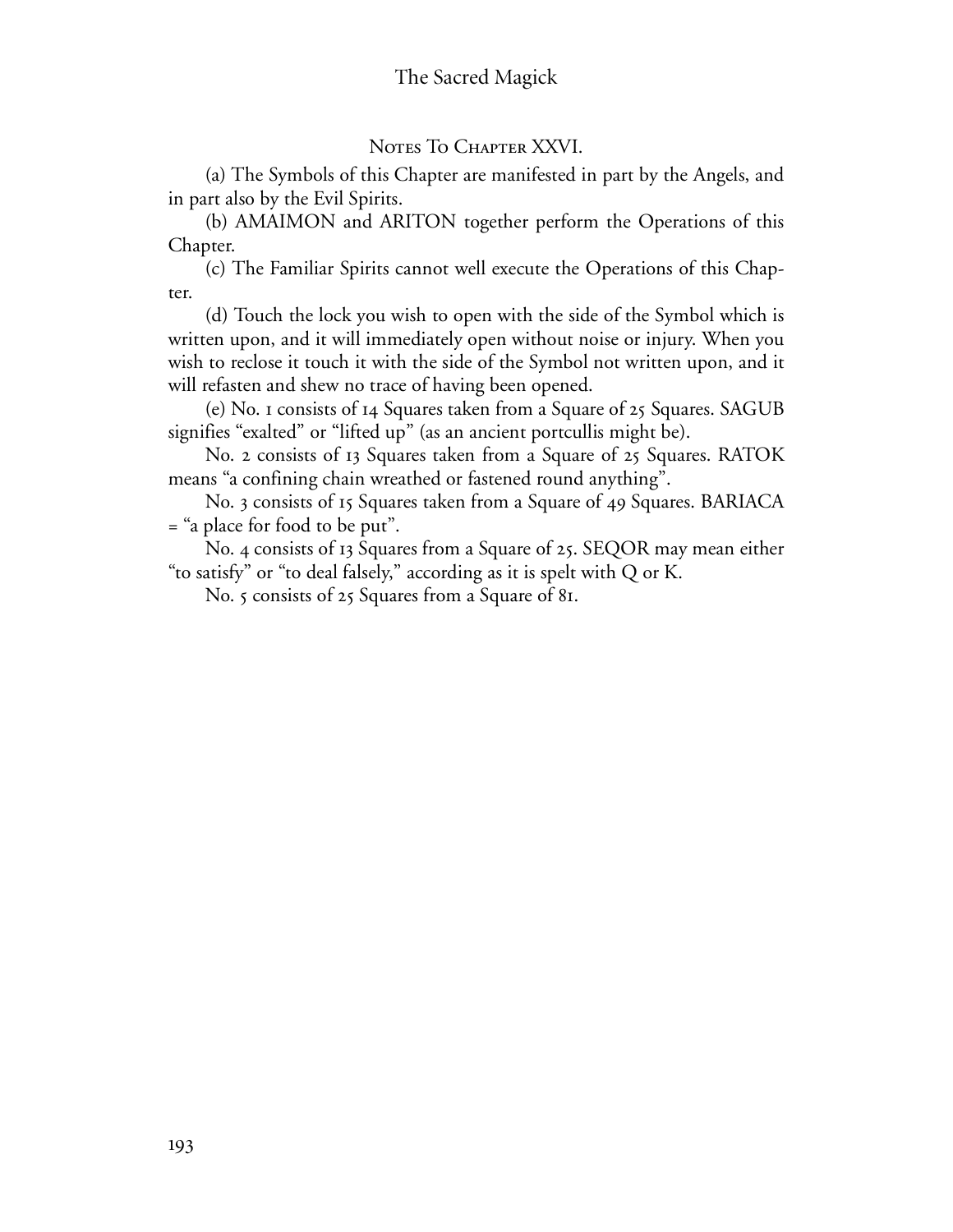## THE TWENTY-SEVENTH CHAPTER.





- () To make trellis-work to be seen.
- (2) A Superb Palace.
- (3) Flowering Meadows.
- (4) Lakes and Rivers.
- () Vines with their Grapes.
- $(6)$  Great Fires.
- (7) Divers Mountains.
- (8) Bridges and Rivers.
- () Woods and various Kinds of Trees.
- (IO) Cranes.
- (II) Giants.
- (12) Peacocks.
- $(I3)$  Gardens.
- (14) Wild Boars.
- (15) Unicorns.
- (16) Beautiful Country.
- (17) A fruit Garden (or Orchard).
- (18) A Garden with all kinds of Flowers.
- (19) To cause Snow to appear.
- (20) Different kinds of Wild Animals.
- (21) Towns and Castles.
- (22) Various flowers.
- (23) Fountains and clear Springs (of Water).
- $(24)$  Lions.
- (25) Singing Birds.
- $(26)$  Horses.
- $(27)$  Eagles.
- (28) Buffaloes.
- $(29)$  Dragons.
- (30) Hawks and Falcons.
- $(3I)$  Foxes.
- $(32)$  Hares.
- $(33)$  Dogs.
- (34) Gryphons.
- (35) Stags.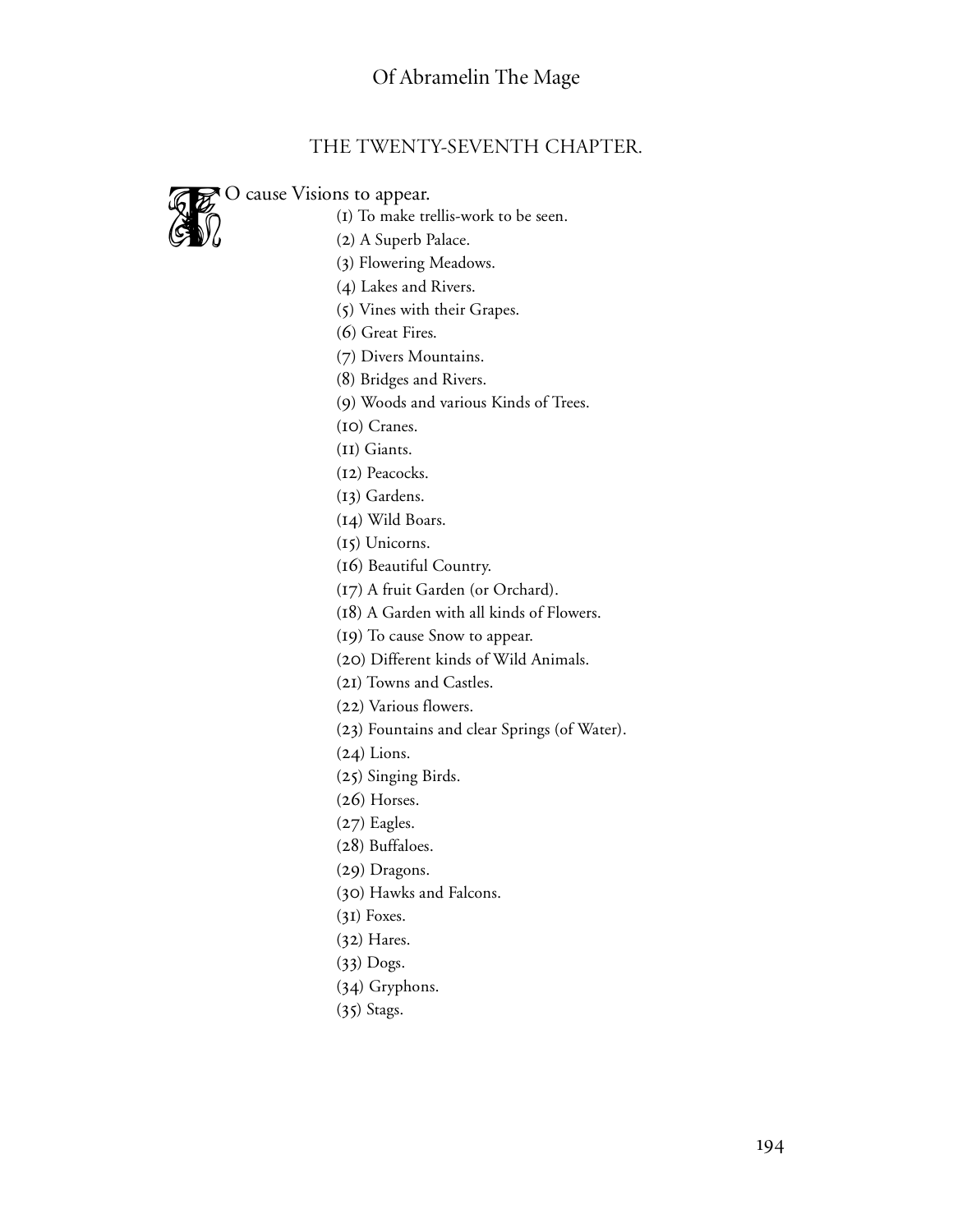

| (4) |                     |  |  |                         |  |  |  |
|-----|---------------------|--|--|-------------------------|--|--|--|
|     | A[T S A R A H]      |  |  |                         |  |  |  |
|     | $T$  O $A$  L I S A |  |  |                         |  |  |  |
|     | $S$ A D O R I R     |  |  |                         |  |  |  |
|     | A L  O  T  O  L  A  |  |  |                         |  |  |  |
|     | $R$ I RODAS         |  |  |                         |  |  |  |
|     | SLILIAOT            |  |  |                         |  |  |  |
|     |                     |  |  | $A$ $R$ $A$ $S$ $T$ $A$ |  |  |  |







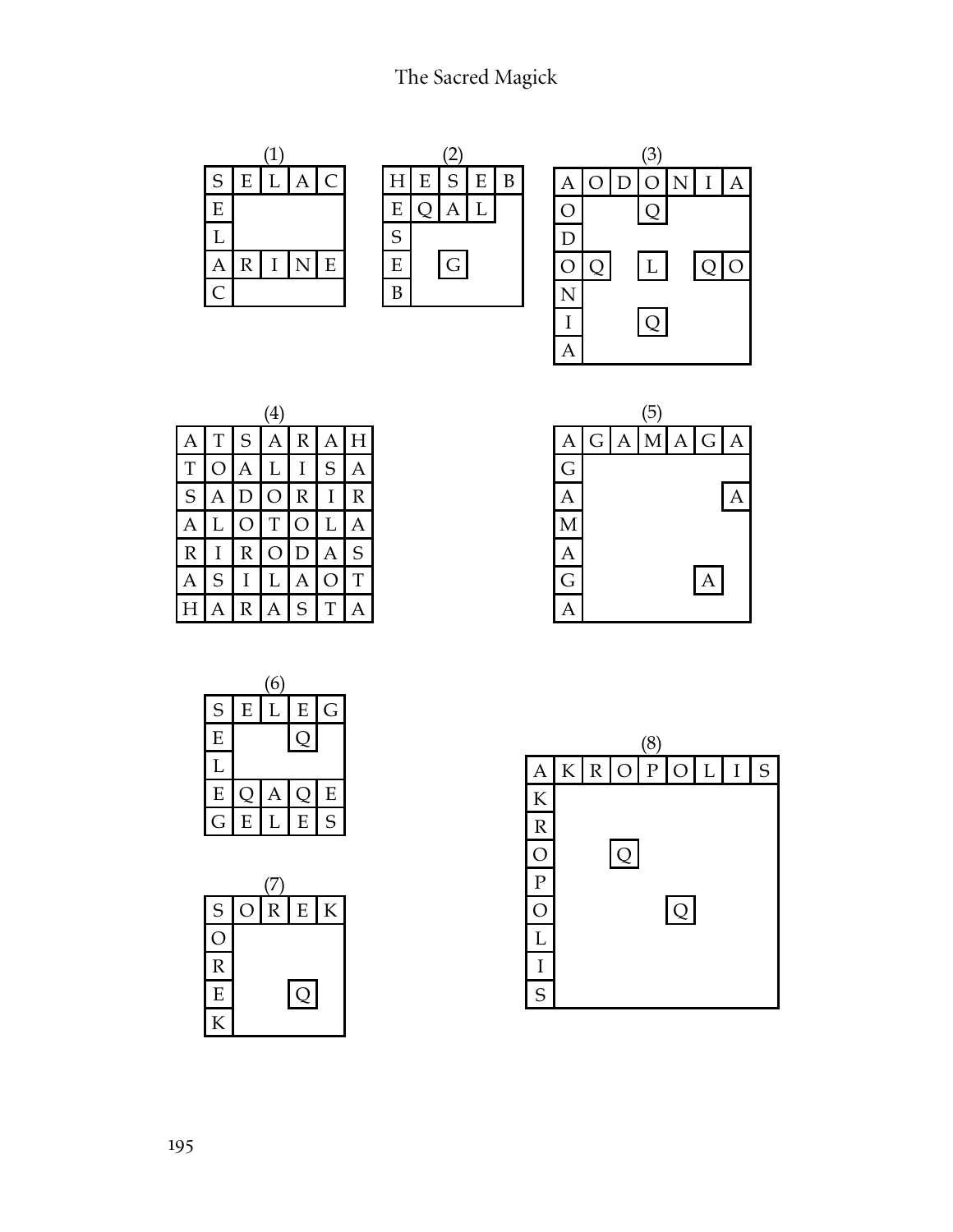







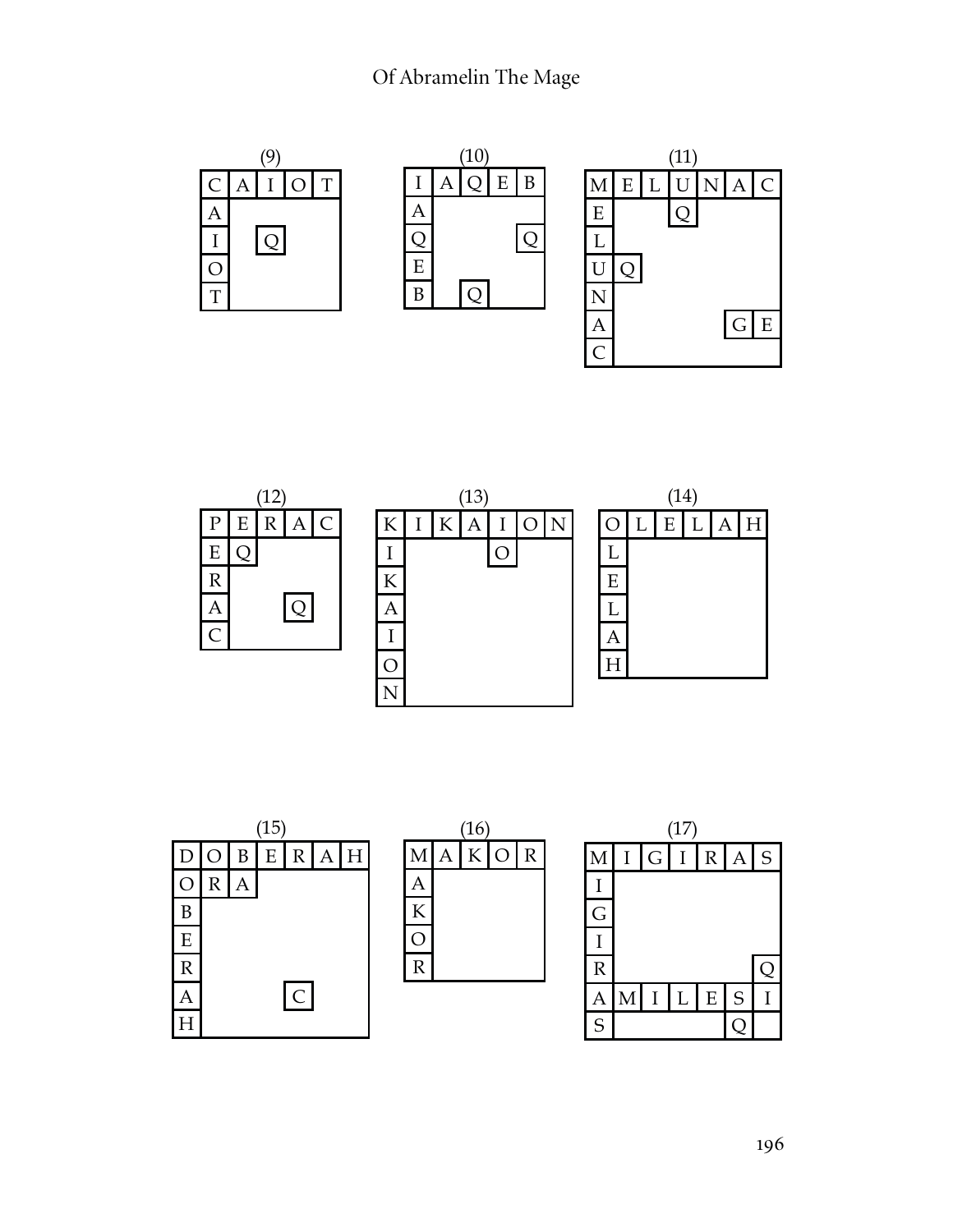



| 21)          |   |   |   |   |  |  |
|--------------|---|---|---|---|--|--|
| S            | Α | S | Α | S |  |  |
| Α            | R |   |   |   |  |  |
| S            |   |   |   |   |  |  |
| A            |   |   |   |   |  |  |
| $\mathbf{S}$ |   |   |   |   |  |  |





197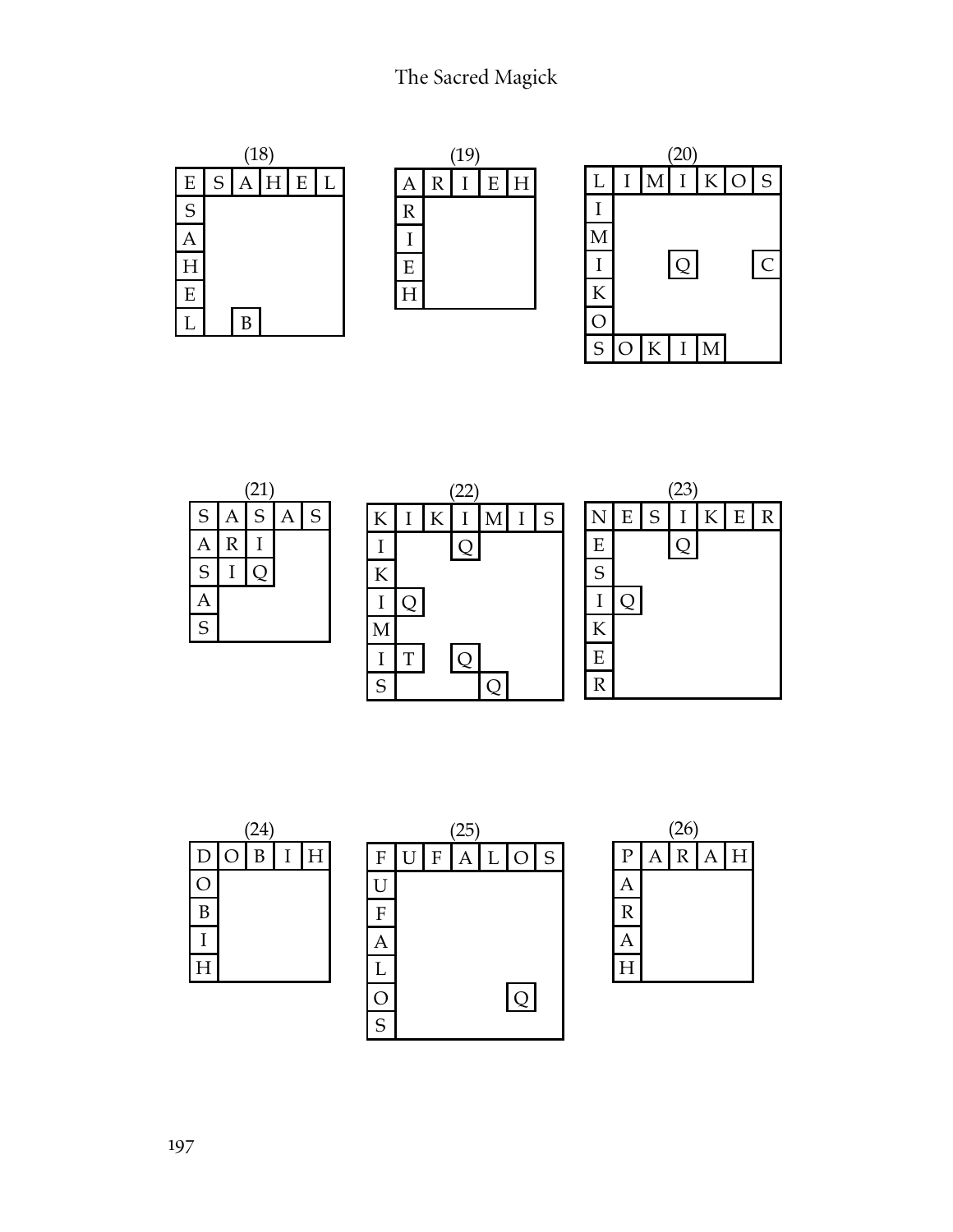











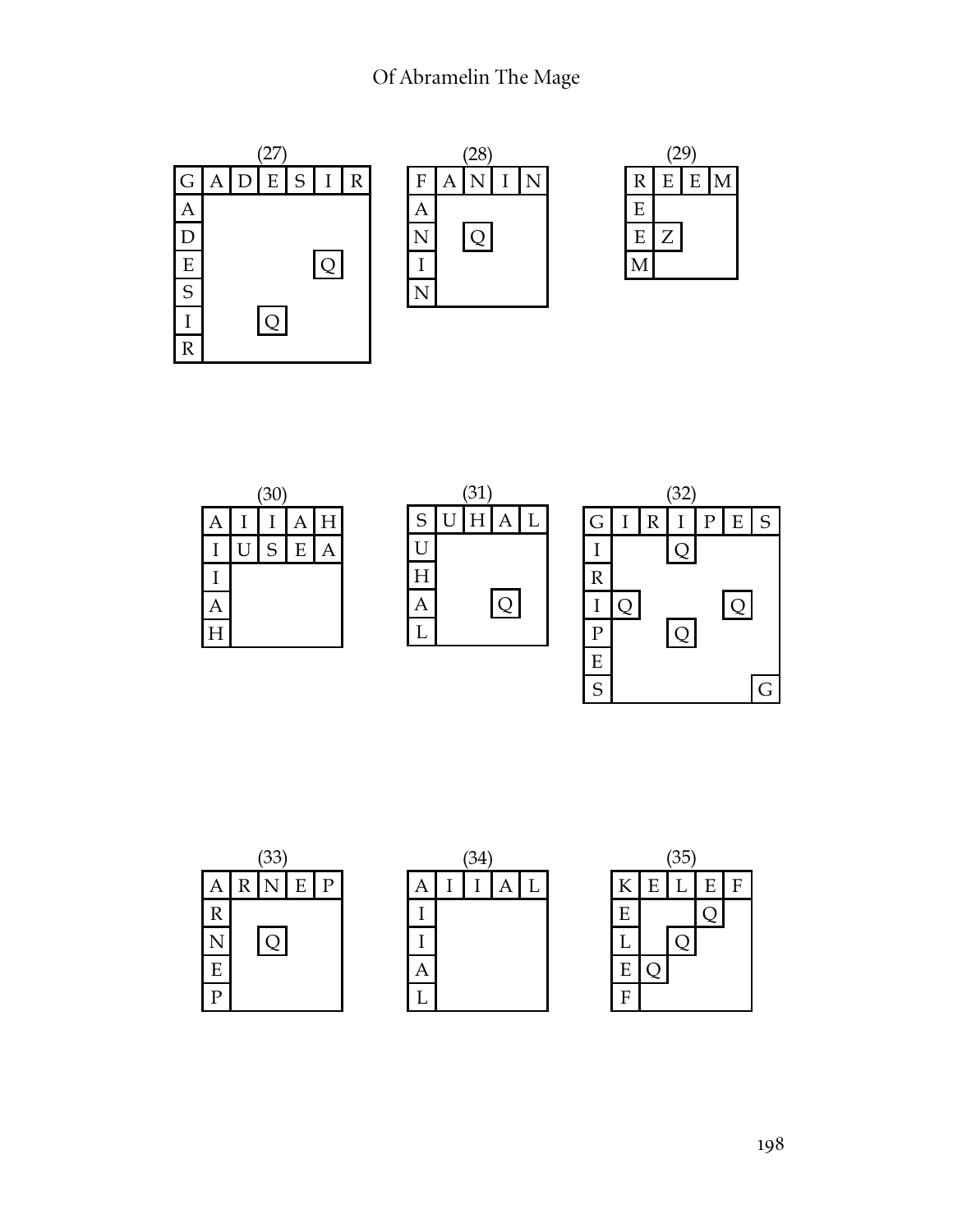NOTES TO CHAPTER XXVII.

(a) The Symbols of this Chapter are only manifested by the Evil Spirits.

(b) ORIENS, PAIMON, ARITON, and AMAIMON, execute the Operations hereof by the means of their common Ministers.

(c) The Familiar Spirits can to an extent perform the Operations of this Chapter.

(d) No especial instructions are given by Abraharn regarding this Chapter.

(e) No. I consists of  $I_3$  Squares taken from a Square of  $25$  Squares. SELAC means "to cast down," "to cut down or fell" (as trees). Perhaps thus signifying the cut wood with which a trellis is made.

No. 2 consists of 13 Squares from a Square of 25 Squares. HESEB may mean the environs of a place.

No. 3 consists of 19 Squares from a Square of 49 Squares. AODONIA, from Hebrew root ODN "Eden, a delightful place, etc.".

No. 4 is a Square of 49 Squares. ATSARAH = either "a store-house or treasury" or "to flow," according to its derivation.

No. 7 (the order of the numbering of the Squares is here changed) consists of 10 Squares taken from a Square of 25 Squares. SOREK means "to wind about".

No. 8 consists of 19 Squares from a Square of 81 Squares. AKROPOLIS is a Greek word signifying "citadel".

No. 6 consists of 18 Squares taken from a Square of  $25$  Squares. SELEG = "Snow," whence perhaps this should be numbered 19 instead of 6.

No. 5 consists of 15 Squares from a Square of 49. AGAMAGA = "pools of water" whence this should probably be numbered  $\frac{1}{4}$  instead of 5.

No. 9 consists of 10 Squares from a Square of  $25$  Squares. CAIOT is probably from CHAIOTH = "Living creatures". It may also mean a covert, where living creatures abide. Perhaps it should be numbered 20.

No. Io consists of II Squares taken from a Square of 25 Squares. IAQEB probably means a bird of the crane species.

No. II consists of 17 Squares taken from a Square of 49 Squares. MELU- $NAC = "Thy$  dwelling-place," and perhaps this should be numbered 21.

No. 12 consists of II Squares taken from a Square of 25 Squares. PERAC may mean "flowering gardens". Perhaps this should be numbered 13.

No. 15 consists of 16 Squares taken from a Square of 49 Squares.

No. 14 is a Gnomon of II Squares from a Square of 36 Squares. OLELAH may mean "horned animals" or "tusked animals".

No. 13 consists of 14 Squares taken from a Square of 49 Squares. KIKAION = "a place where gourds grow".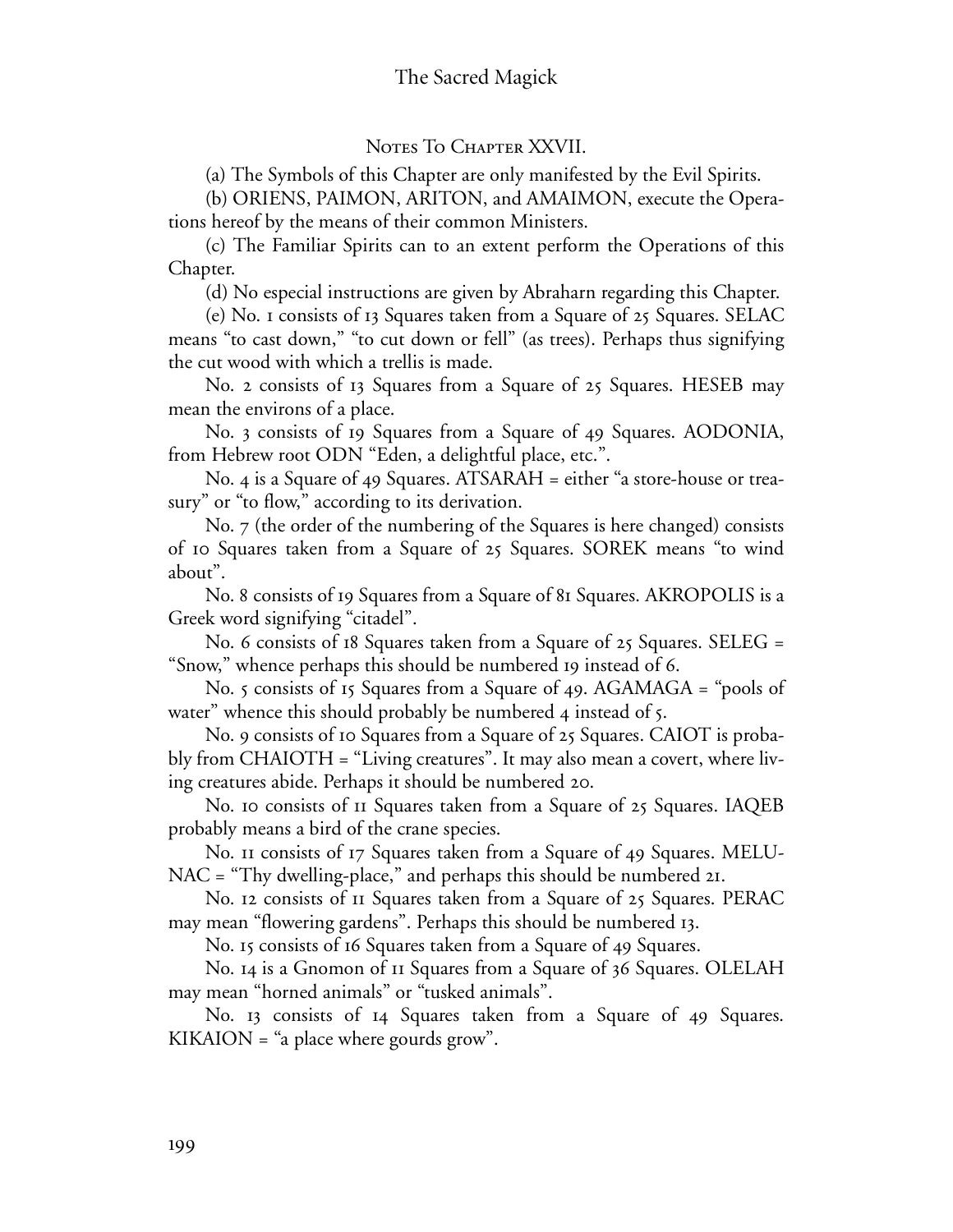No. 16 is a Gnomon of 9 Squares taken from a Square of 25 Squares. MAKOR = "places digged".

No. 17 consists of 21 Squares taken from a Square of 49 Squares. MIGIRAS = "a place where productive plants grow".

No.  $18$  consists of  $12$  Squares from a Square of  $36$  Squares. ESAHEL = "rich".

No. 19 should probably be numbered 24. It is a Gnomon of 9 from a Square of  $25$  Squares. ARIEH = "a lion".

No. 20 consists of 19 from a Square of 49 Squares. LIMIKOS = "savage" (animals)".

No. 21 consists of 13 Squares from a Square of 25 Squares. SASAS probably means "Horses," and this Square should probably be numbered 26 instead of  $2I.$ 

No. 22 consists of 18 Squares taken from a Square of 49 Squares. KIKIMIS = "thistles" and also "some kinds of flowers".

No. 23 consists of 15 Squares from a Square of 49 Squares. NESIKER signifies fluids of various kinds.

No. 24 consists of 9 Squares from a Square of 25. DOBIH = "a bear," and should evidently be otherwise numbered.

No. 25 consists of 14 Squares from a Square of 49 Squares.

No. 26 is a Gnomon of 9 Squares from a Square of 25 Squares. PARA  $H =$ "a heifer", but also "fruit, produce".

No. 27 consists of 15 Squares from a Square of 49.

No. 28 consists of 10 Squares from a Square of 25. FANIN is probably from BN, and meaning "Towns and Villages," whence this should probably be numbered 21.

No. 29 consists of 8 Squares from a Square of 16. REEM "Unicorns", and also beasts of the beeve kind, Buffaloes, etc. Perhaps this Square answers for as well.

No. 30 consists of a Gnomon of 13 Squares from a Square of 25 Squares. AIIAH = rapacious birds.

No. 31 consists of 10 Squares from a Square of 25. SUHAL means "a blackish lion," whence this Square should be numbered 24 probably.

No. 32 consists of 18 Squares from a Square of 49. GIRIPES may mean "small beasts that run swiftly".

No. 33 consists of 10 Squares from a Square of 25. ARNEP should probably be ARNEB. It means "a Hare," whence this Square should perhaps be numbered  $32.$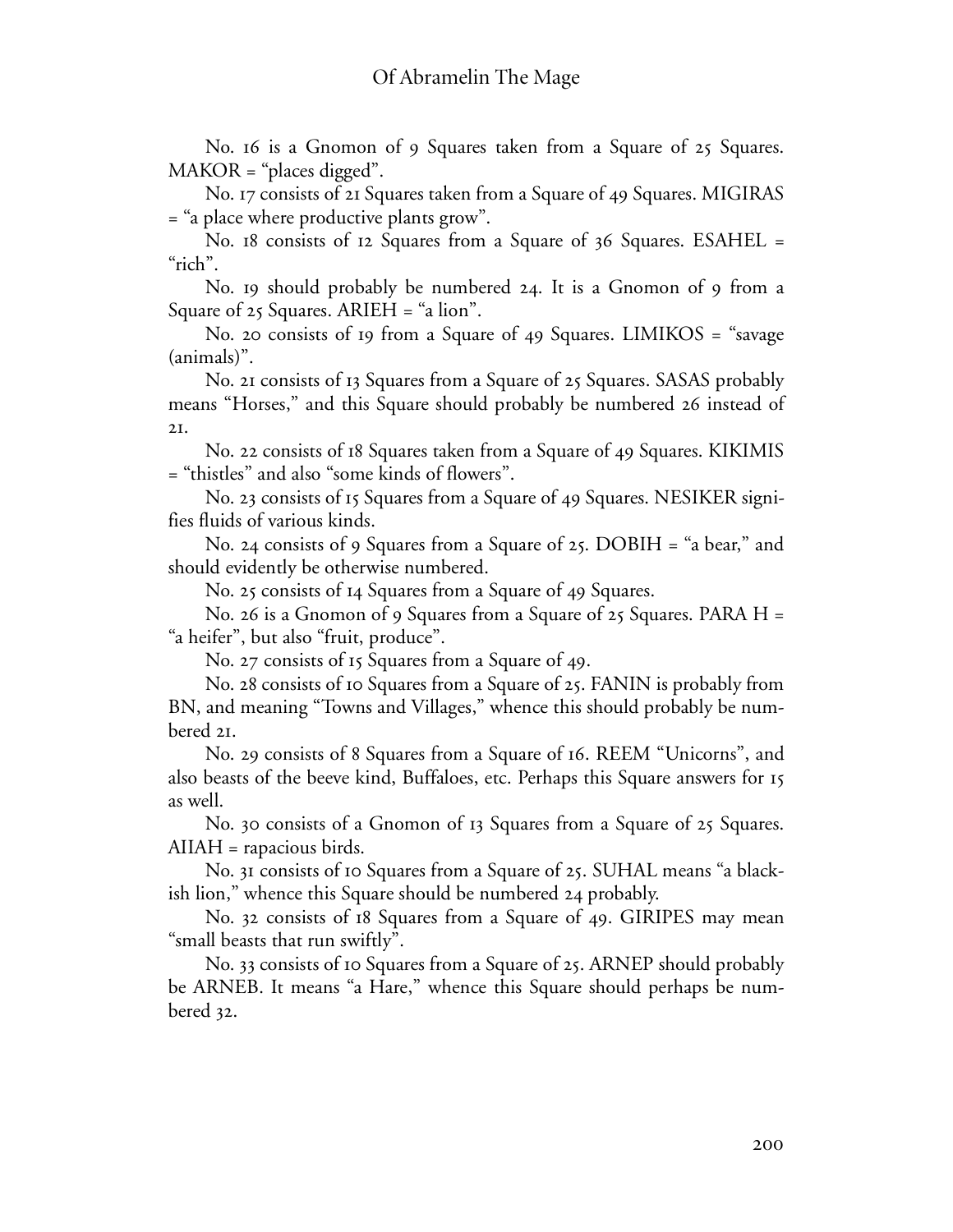No. 34 is a Gnomon of 9 Squares from a Square of 2 5. AIIAL probably means "wild goats".

No. 35 consists of 12 Squares from 25. KELEF = "a Dog," whence this Square should probably be numbered 33.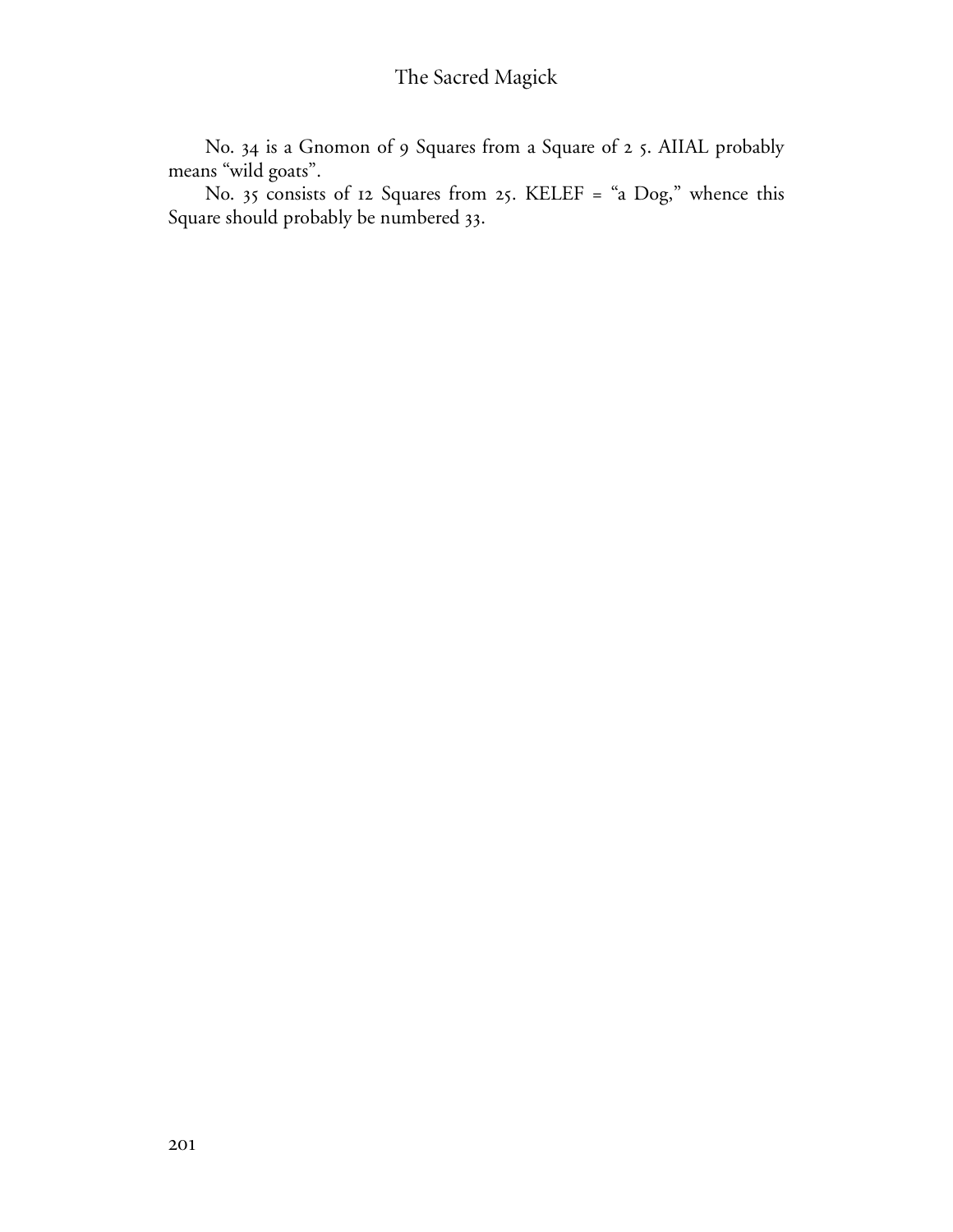## THE TWENTY-EIGHTH CHAPTER.

O have as much Gold and Silver as one may wish, both to provide for one's necessities, and to live in opulence. 55

() To have coined Gold.

(2) To have coined Silver.

() To have Silver in small coins.

() To have small change in Copper (or Bronze).









NOTES TO CHAPTER XXVIII.

(a) The Symbols of this Chapter are manifested only by the Angels or by the Guardian Angel.

(b) ORIENS alone performs this Operation.

(c) The Familiar Spirits can to an extent perform the Operations of this Chapter.

(d) Place the Symbol of the Money you require in your purse, let it remain there for a short time, then put your right hand into your purse, and you will there find seven pieces of the class of money you have wished for. This Operation should not be performed more than three times in the day. The pieces of money you do not use will disappear, which is why you should not ask for sev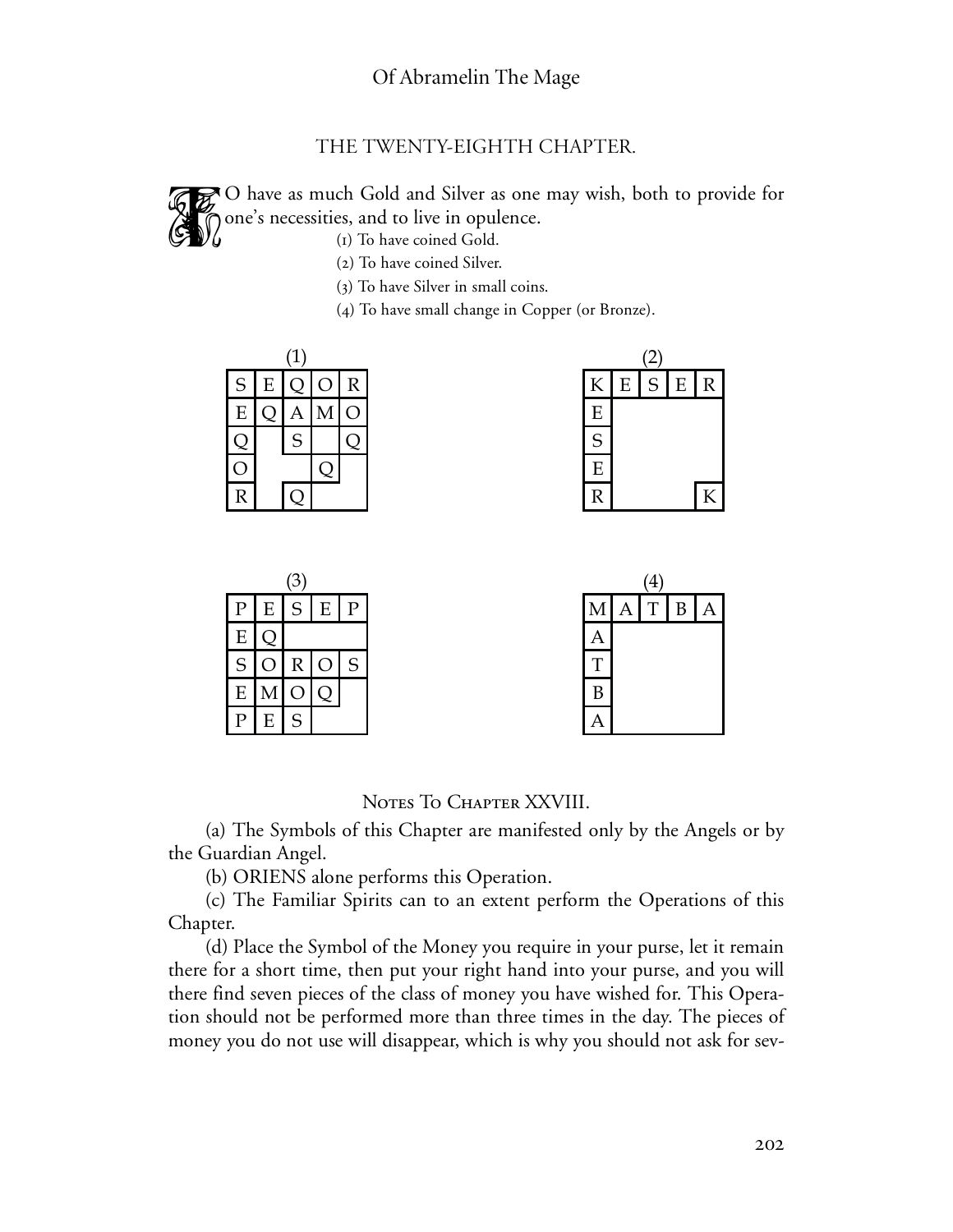eral kinds of money at the same time. And if you spend it, both you and those into whose hands it passes will find it genuine.

In another place Abraham says, that once only in your life you may ask your Guardian Angel for a large sum of money sufficient to represent a fortune; and that he himself had done so and obtained his request.

(e) No. I consists of  $I7$  from a Square of  $25$  Squares. SEQOR perhaps here means money.

No. 2 consists of 10 Squares from a Square of 25. KESER may mean "a collection or heap".

No. 3 consists of 19 Squares from a Square of 25. PESEP should be probably BESPR = "much, many".

No. 4 is a Gnomon of 9 Squares from 25. MATBA probably means "let it be forthcoming, bring forth".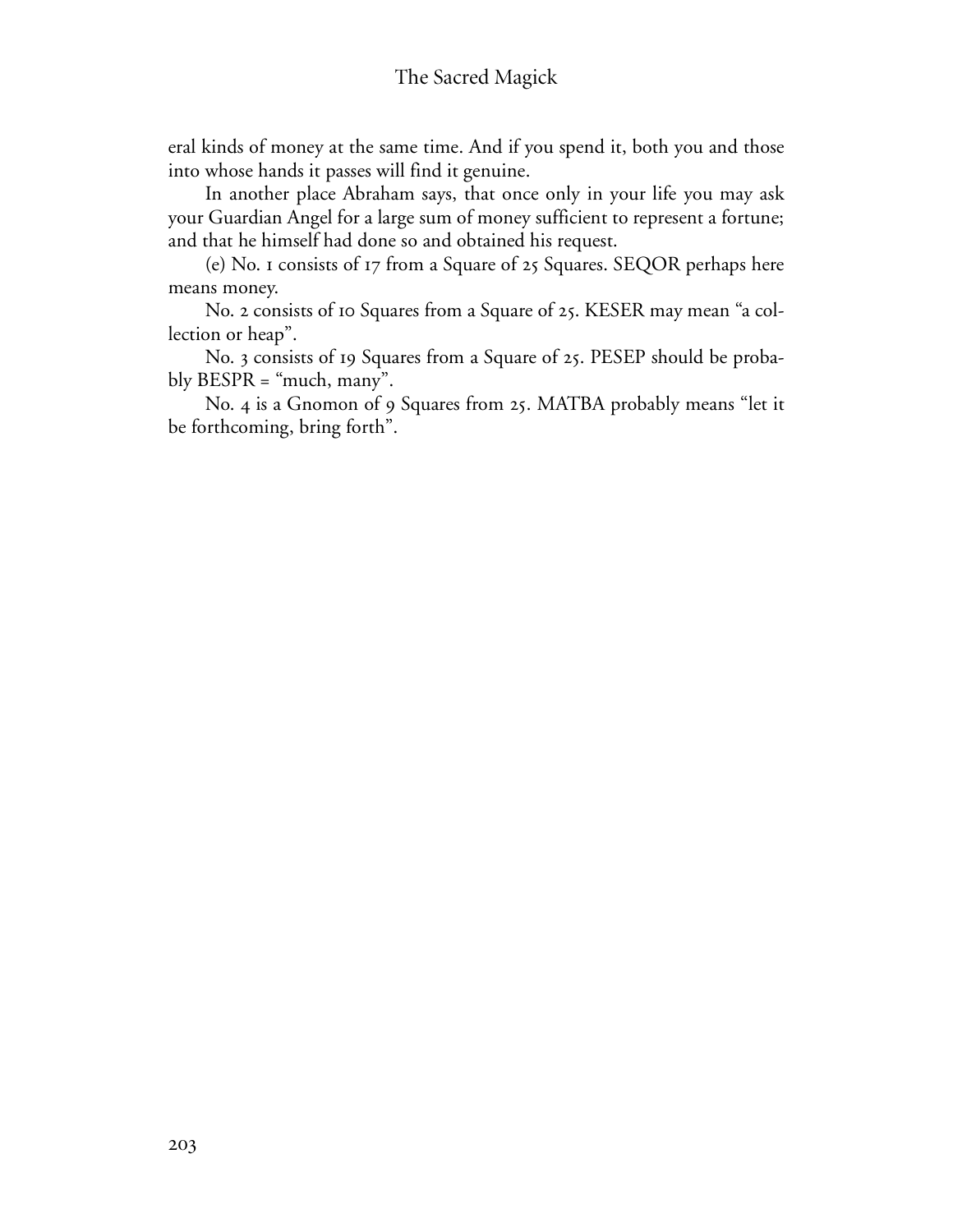## THE TWENTY-NINTH CHAPTER.



() To cause an Army to appear.

- 
- () To cause a Siege to appear.





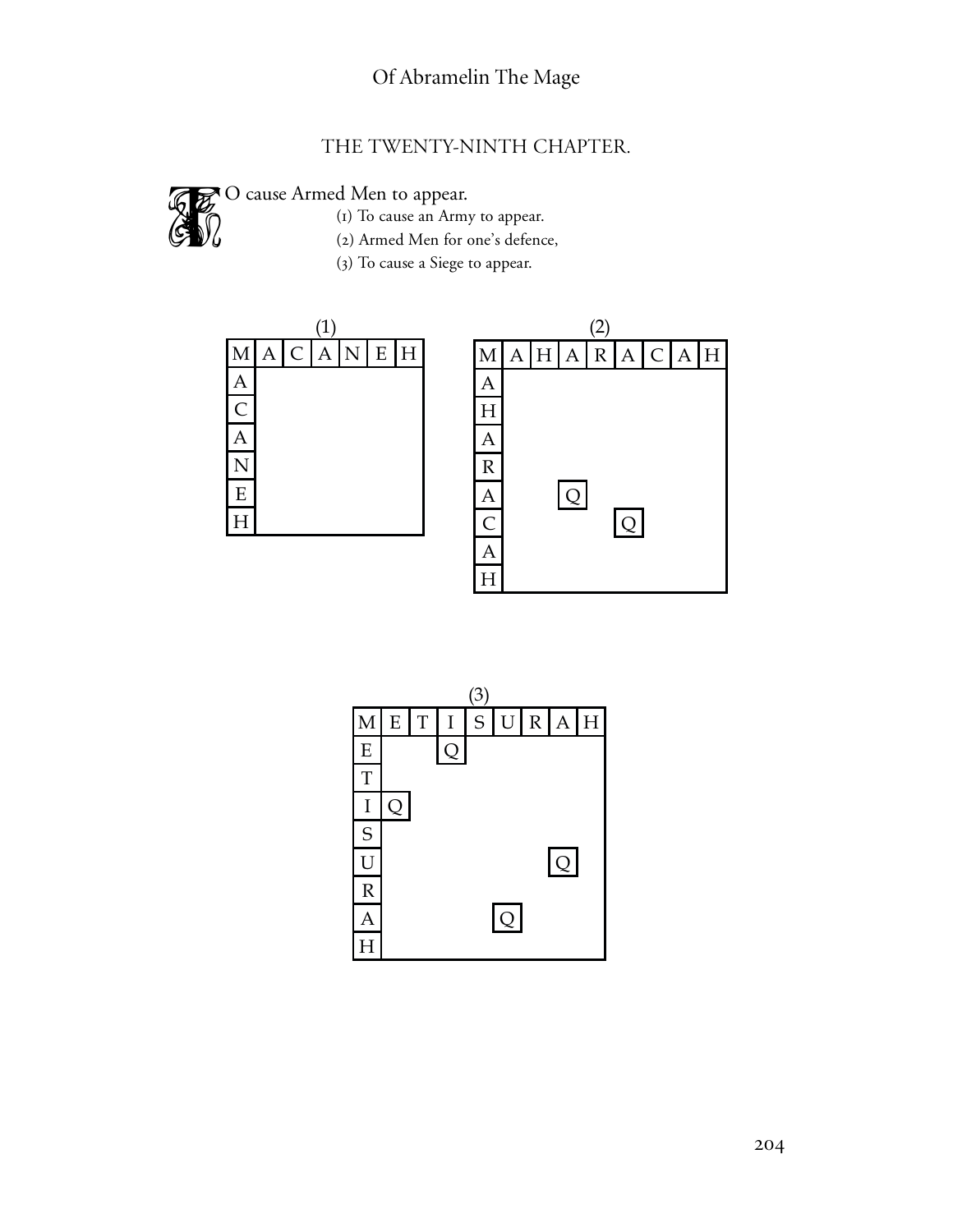NOTES TO CHAPTER XXIX.

(a) The Symbols of this Chapter are manifested in part by the Angels, and in part also by the Evil Spirits.

(b) ORIENS, PAIMON, ARITON, and AMAIMON, execute the Operations hereof by the means of their common Ministers. PAIMON also performs this Operation alone.

(c) The Familiar Spirits cannot well execute the Operations of this Chapter.

(d) No especial instructions are given by Abraham regarding this Chapter, by which Abraham says (in the First Book) that he himself had caused armed men to appear.

(e) No. I is a Gnomon of  $I_3$  Squares from a Square of 49 Squares. MACANEH = "an encampment".

No. 2 consists of 19 Squares from a Square of 81. MAHARACAH perhaps means "an ambuscade".

No. 3 consists of 21 Squares from a Square of 81 Squares.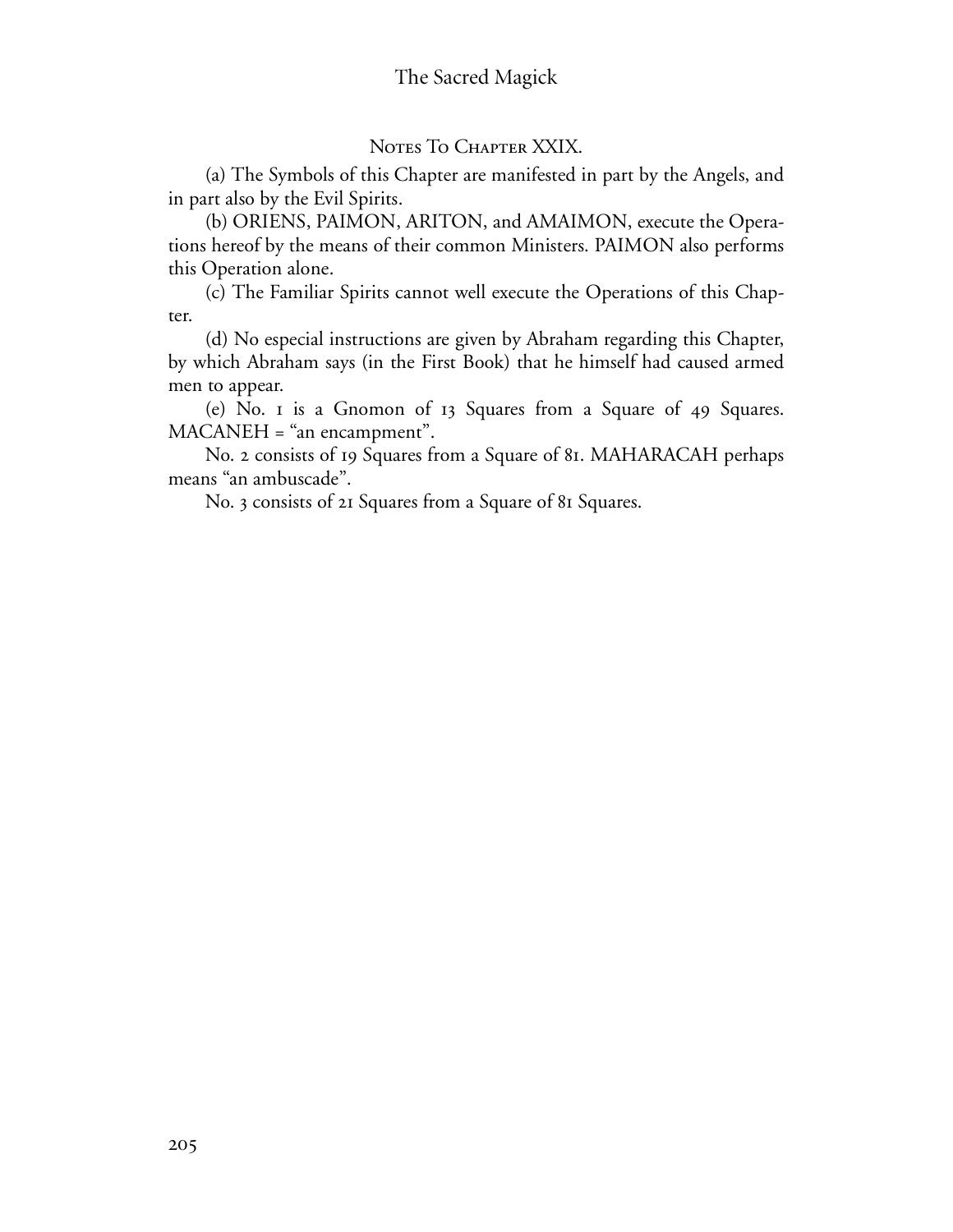## THE THIRTIETH CHAPTER.

O cause Comedies, Operas, and every kind of Music and Dances to appear. 55

() To cause all kinds of Music to be heard.

(2) Music and extravagant Balls.

() For all kinds of Instruments to be played.

(4) For Comedies, Farces and Operas.



\* In the Original MS. these words "Fin des Signes" are written in this manner across and within the two last Squares.

NOTES TO CHAPTER XXX.

(a) The Symbols of this Chapter are manifested only by the Evil Spirits.

(b) MAGOT performs the Operations hereof.

(c) The Familiar Spirits can to an extent perform the Operations of this Chapter.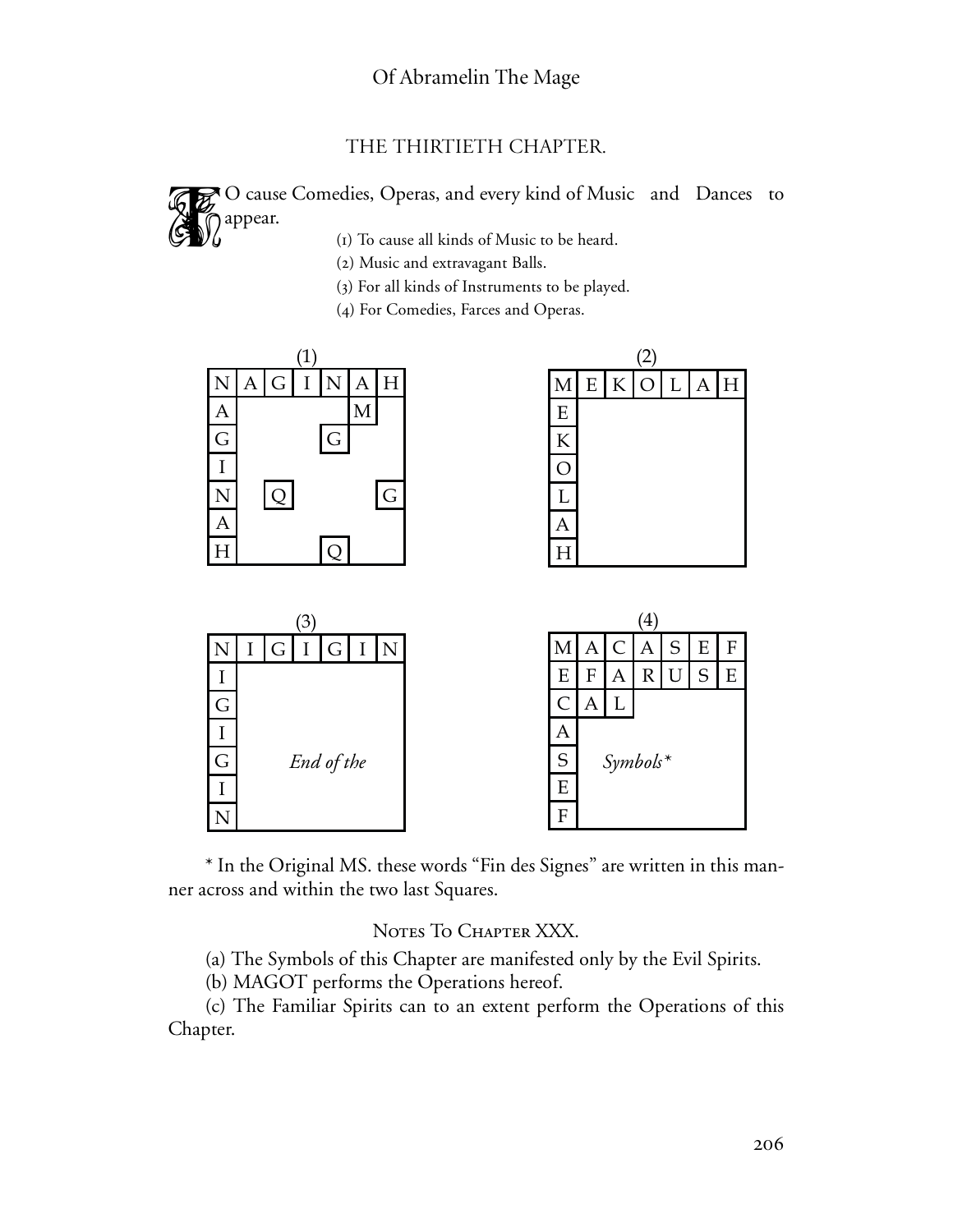(d) No especial instructions are given by Abraham regarding this Chapter.

(e) No. I consists of  $I_8$  Squares from a Square of 49 Squares. NAGINAH = a stringed instrument".

No. 2 consists of a Gnomon of 13 Squares from a Square of 49 Squares. MEKOLAH = "Singing".

No.  $3$  is a Gnomon of 13 Squares from a Square of 49 Squares. NIGIGIN = "musical instruments," probably.

No. 4 consists of 21 Squares from a Square of 49 Squares. MECASEF means "enchantment".

This finishes the list of Symbols set down by Abraharn the Jew, the which I have given in their entirety; but I must of my own initiative warn any who may endeavour to use these Signs, that unless animated by the purest and best motives they will find them react terribly against them; and that, if the preliminary period of Six Months' preparation advocated by Abra-Melin be not observed, the Symbols will be practically worthless in their hands; for, as will be observed, the Names in the Squares for the most part are simply the statement of the ends desired to be accomplished thereby.

Finally, I will quote the following passage from the "Key of Solomon the King" –

"ACCURSED BE HE WHO TAKETH THE NAME OF GOD IN VAIN! ACCURSED BE HE WHO USETH THIS KNOWLEDGE UNTO AN EVIL END. BE HE ACCURSED IN THIS WORLD AND IN THE WORLD TO COME. AMEN. BE HE ACCURSED IN THE NAME WHICH HE HATH BLASPHEMED!"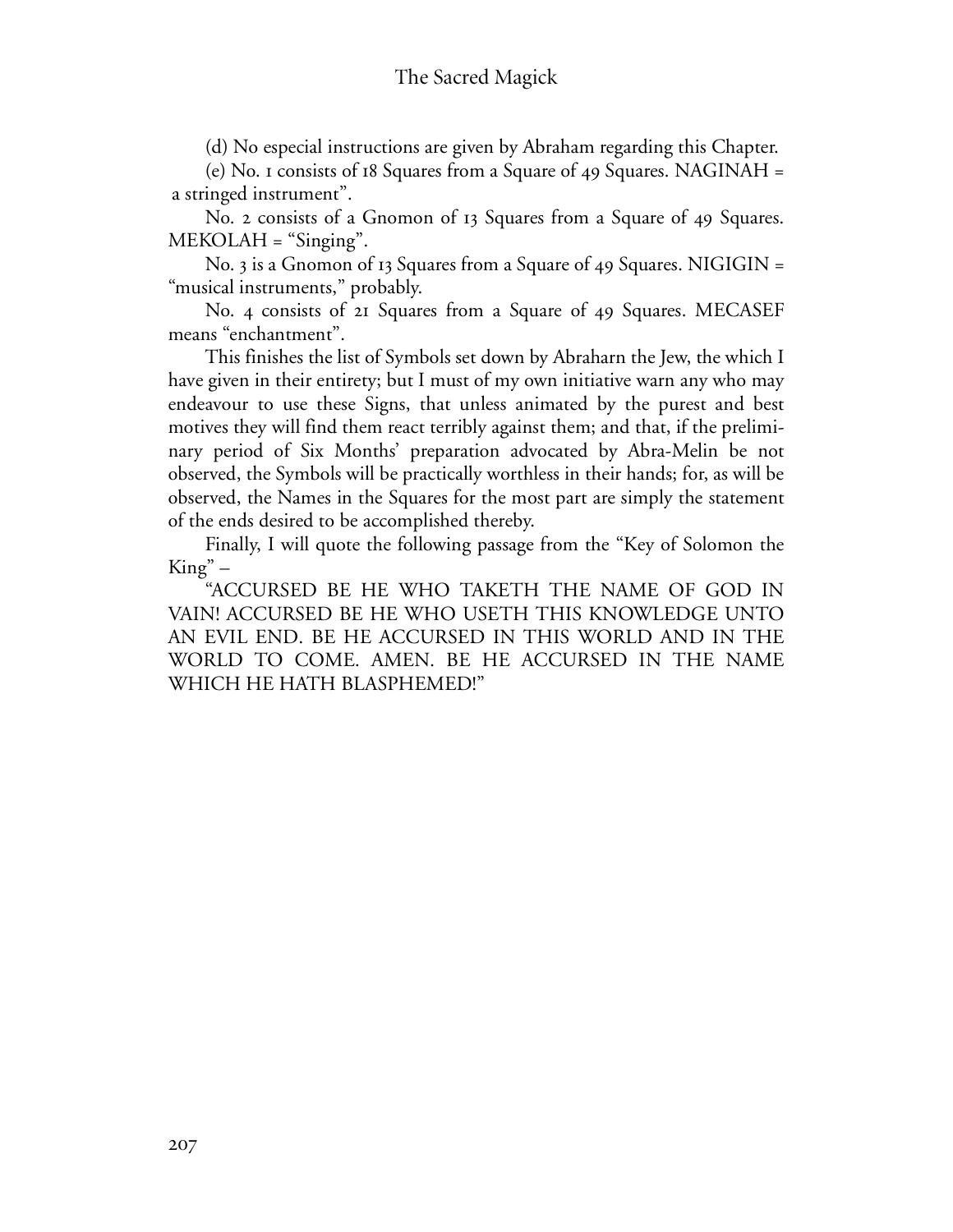#### ESSENTIAL REMARKS UPON THE FOREGOING SYMBOLS.

It is certain that among all the Symbols which I have hereinbefore written down there be many which one can employ for evil (purposes); and I avow that (at first) I intended not to give them here at all; but thereafter I did make reflection in myself that I was working no evil; for often the secret judgments of God permit disgrace, hindrances, infirmities, and other vexing accidents to happen unto Mortals, either to awake them from the lethargy wherein they be sunk so that they recognise not their Creator, or else to give them an opportunity by their afflictions of increasing their merit. And although God can in no way do evil, but always good, nevertheless we cannot deny that occasionally He permitteth the Secondary Causes to act. Now the Executioners and Executors of the Divine justice be the Evil Spirits. Whence I conclude that although it may be in no sense advisable to work Operations for Evil, yet that there may arise, however, certain cases which do admit of and permit the same; as (for example) when it is necessary to save and defend one's own life, or to avert some great scandal or evil, or to prevent offensive acts which might be done against oneself, or to displease God and hurt one's neighbour, as well as in just Wars, and other like cases. Yet it is always best in such instances to govern yourself according to the counsel of your Holy Guardian Angel. I have also written these for the reason that God hath given unto Man free Will both in merit and demerit; for, further, having finished the Operation, if thou shouldest wish (which I pray God not to permit)<sup>1</sup> to operate for Evil and to abuse the Grace which God hath granted thee, the Spirits would be only too ready to give and manifest unto thee the Symbols, and will grant willingly unto thee all that thou shalt demand of them. Concerning this matter I repeat unto thee, Fear the Lord, love Him, and respect His Commandments with a good heart, and thou shalt live happy and contented upon Earth.

If thou considerest maturely what be the essential points of this Operation, thou shalt find that the first point is to make a firm, veritable, and real resolution to live in a truly edifying condition of modesty, and in retirement, as far as it shall be possible for thee so to do. For Solitude is the source of many blessings, such as, to give oneself up to prayer, and unto the contemplation of things Divine; to flee evil conversations and occasions of sin; to live in oneself; and to accustom oneself to continuing a life of such regularity. For if one were to go to present oneself before a King, what would one not do to appear before him with splendour and magnificence; and what diligence and care would not one

<sup>1.</sup> In the Original "*Qua Diem neplaise*." The Parenthesis is put by Abraham the Jew.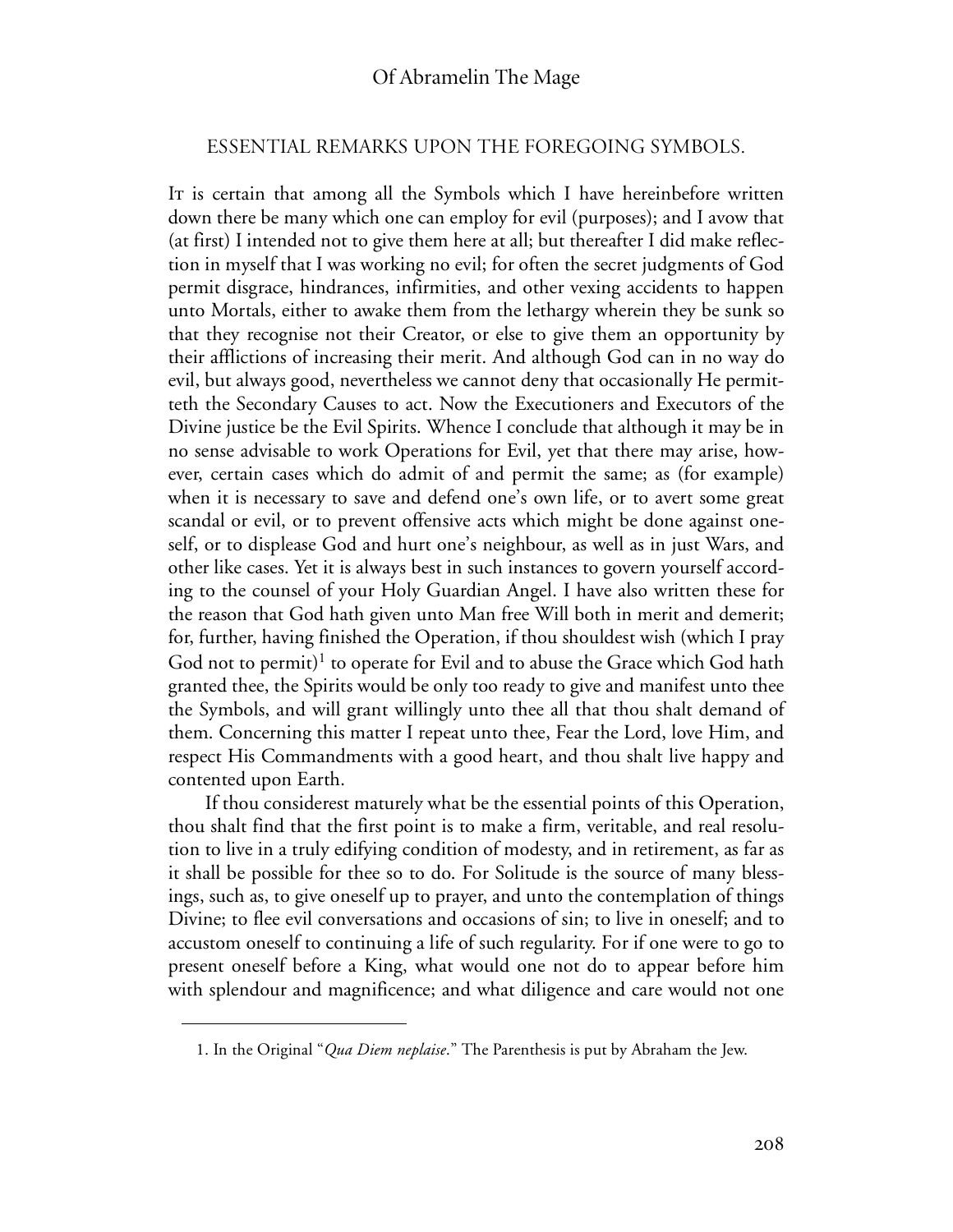put in practice to prepare oneself hereunto. Now we must understand that the enjoyment and vision of the Angels of the Lord be infinitely above the Princes of Earth, who in fact are but a vanity, a shadow, and vile dust of Earth. Now if to please these Mortal Princes one would almost commit idolatries; what ought one not to do to appear before the Holy Angels of God who represent the Grandeur of the Majesty of God. Let each one hold for a thing, sure and certain that the

Grace which the Lord granteth unto us in giving us this Sacred Science by the means and intermediation of His Holy Angels is so great that none can fitly express it.

It is certain that having obtained this Sacred Wisdom thou mayest dispose of it and communicate it unto three friends; but thou must not exceed this Sacred Number of the Ternary, for in such case thou wouldest be altogether deprived of it. One of the most meritorious deeds in the sight of the Lord, is to share with one's neighbour the goods which God hath given unto us; yet must we take note of that which God commanded unto Moses, when He ordered him to give the Operation unto Aaron his brother, namely that he should receive as the Symbol of an Offering Ten Golden Florins, the which he should distribute unto Seventy-Two poor persons with his own hands, obliging them to repeat the Psalms which I have already mentioned in the Second Book, and which should be of the number of SeventyTwo. For if he who receiveth this Operation should not perform this Alms, the Operation would be void of value for him. Thou, not yet having the Authority to give it, without having received the Ten Golden Florins, thou must act like Moses, unto whom the Lord granted it on this condition, for him to give it unto his brother Aaron.

I have also described the precautions which we must take before granting this Sacred Science unto any; and I repeat here that at least Six Months should transpire during which we should frequently test, and seek by conversations to sound, the inclinations of him unto whom we may be willing to give it; so as to know whether he be a reliable person, and also the object for which he demandeth and is anxious to obtain this Science. Now shouldest thou perceive that such an one is light and inconstant, and that he hath only vague ideas, and habits and manners which be not good, then shalt thou temporise with him for a time, so as to bring up causes, occasions, or pretexts, so as not to give it unto him, even shouldest thou already have promised it to him. For it is better to undergo the displeasure of a Mortal Man than that of an Eternal God, from Whom thou hast received so great a Grace. I have, however, myself made trial hereof, for to my great wonderment (once upon a time) when I was thinking that I was putting it to good use in giving it unto a certain person for whom I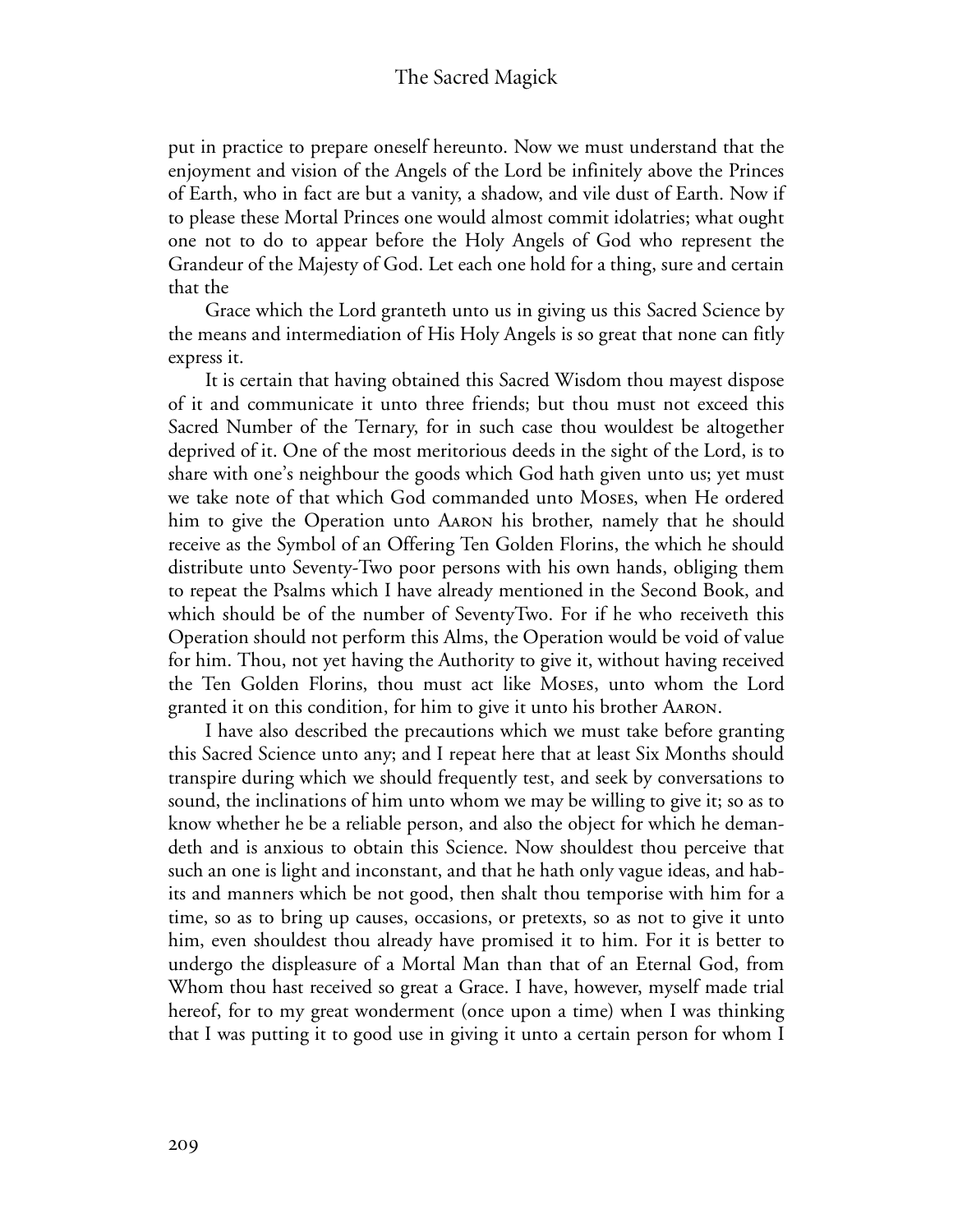had great respect; God Himself intervened and did not permit my intention to be carried out, for that person began of his own accord to wonder whether the matter were true or no, and he doubted it much, believing that it was a fable, and did not have an entire faith therein; and he made me comprehend by his discourse that he was not such an one as I had thought. Furthermore it happened that he fell dangerously ill, and I in my turn was reprimanded by my Angel who blamed me for the choice I had made. The whole machinery of the Universe is maintained by Faith; and he who believeth not, suffereth the chastisement of his perfidy both in this World and in the next. I could here say much more relating to our own selves, but as thou wilt have to pass under the influence2 of thy Holy Guardian Angel, thou wilt be sufficiently instructed in his own good time, and by himself, concerning these matters which be both delicate and to be jealously guarded.<sup>3</sup>

The Evil Spirit is so subtle, so keen, and so cunning, that that which he cannot obtain at the time of the Conjuration, he will seek to have on other occasions in offering thee his services. This is why the very first action to take especially with thy Familiar Spirits, should be to command them, never to say anything unto thee of themselves, but only to speak when thou shalt interrogate them, unless it were to warn thee of matters which concern either thine advantage or thine hurt. For if thou dost not limit their liberty of speech they will tell thee so many and so important things, that they will completely over $cloud<sup>4</sup>$  thine understanding, and thou wilt not know what to believe, so that in the confusion of ideas they could make thee prevaricate, and perhaps fall into irretrievable error. Never make thyself to be greatly entreated in any matter wherein thou canst aid and succour thy neighbour, and do not wait until he demandeth assistance from thee, but seek to know to the full his need even though it be concealed, and give him prompt aid. Also trouble not thyself as to whether he be Turk, Pagan, or Idolater, but do good unto all those who believe in a God. Be especially charitable towards those who are in extreme want, prisoners, or sick, and let thine heart be touched, and succour them generously; for God taketh pleasure in beholding the poor succoured.

In the Twenty-Eighth Chapter where it is treated of the way to have Silver and Gold sufficient to supply one's needs on occasion; thou must know that

<sup>2.</sup> In the Original "*Passerpar les mains de*"; = "pass through the hands of" but this translation would sound somewhat undignified.

<sup>3.</sup> In the Original "*Qui sont jalouses et delicates*"

<sup>4.</sup> In the Original "*Quils tofusqueront Lentendement*," literally, "they will obfuscate thine understanding".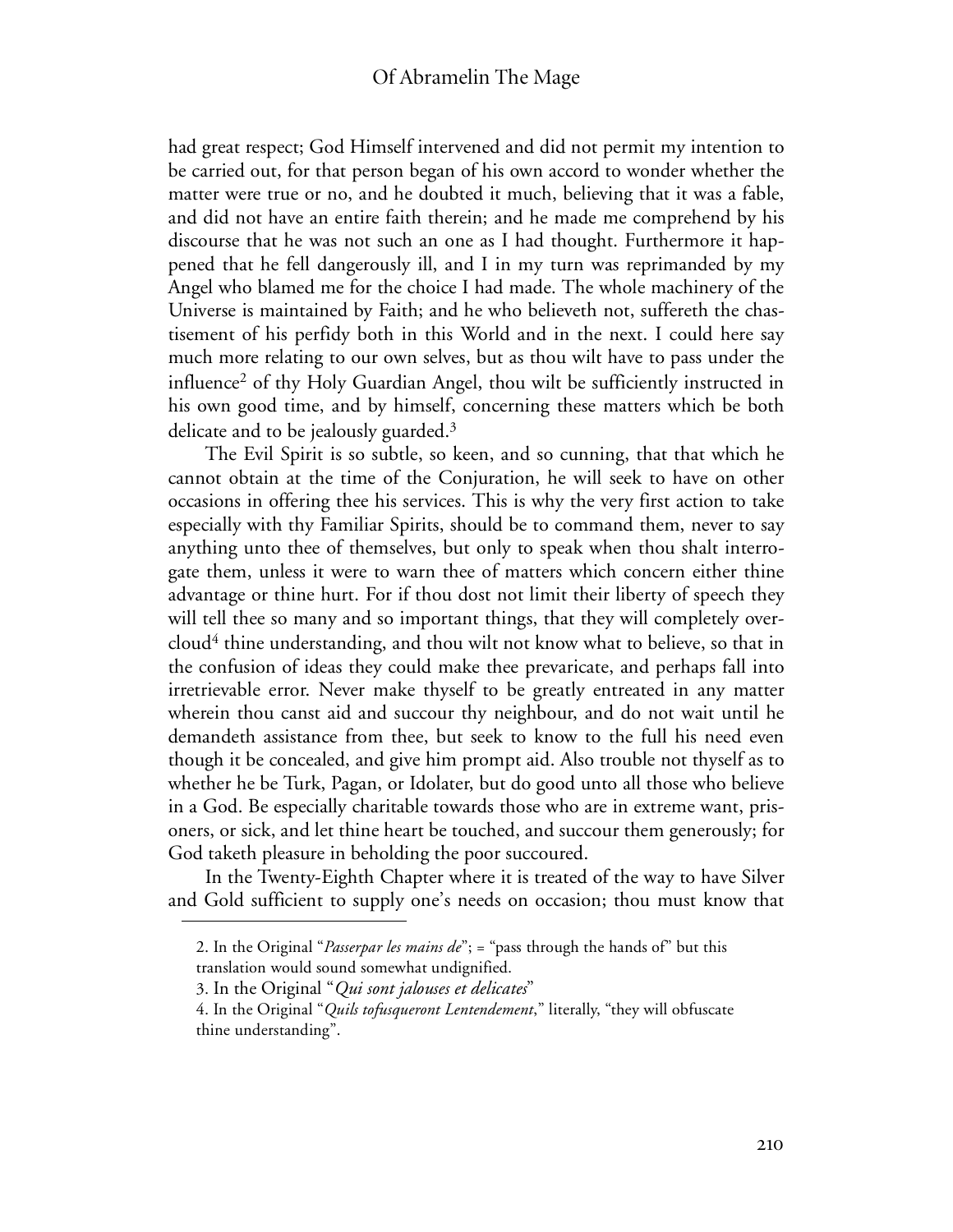the quantity of Gold or of Silver of which thou hast then actually need, will be at once brought unto thee, and thou canst use it for this occasion only. And if thou usest it not within the twenty-four hours, this sum will disappear and thou wilt no longer be able to avail thyself of it, Think not, however, that this Gold is but a phantasy, for if thou effectually expendest it, and dost not endeavour to hoard the same, he who shall receive it from thine hands can enjoy the same and expend it according unto his desire, and the money will be real both for him and for others.

For once only mayest thou demand of thine Holy Angel the amount of Gold and of Silver which thou shalt judge suitable unto thine estate and conditions. My possessions were few, and I demanded of mine Angel Three Thousand Thousand Golden Florins,<sup>5</sup> and they were granted unto me. Later I made such good use of the Sacred Science, and I understood so well how to augment my goods, that at the present time, after having married three Daughters unto each of whom I gave a hundred thousand (golden florins), as thou wilt see by the testament which I have made, I am leaving in current money more than a Million Golden Florins, besides a large quantity of very valuable furniture. Had I been of noble birth I might have demanded much more and have profited less. When any one demanded of me : "Eh ! How have you managed to gain so much?" I would reply thereto that it is a fine thing to know by certain Knowledge how much such or such a thing is worth here, and how much it is worth elsewhere, that this year, wheat, barley, and other crops, will be cheap in Italy, and dear in France, etc., etc.; and that commerce well managed, enricheth any one.

As for what concerneth the manner of treating and commanding the Spirits, it is an easy thing unto whomsoever walketh by the proper paths; and it is a very difficult thing for whomsoever through ignorance submitteth himself unto them. I have heard say that there be some men who pass for being famous herein, such as a certain blind man D'ACALI, a certain BEARLI, a PETER D'Abano,<sup>6</sup> and many others. Ah! how many of them do but deceive themselves! I do not say that these men did not perform extraordinary things; but it is necessary to note their manner of working, for their Science is imperfect, and their Authority proceedeth not from God by the intermediation of His Holy Angels, but proceedeth directly from express Pacts made with the Devil,<sup>7</sup> and (acteth) by means of Consecrated Books full of thousands of Diabolical Conju-

<sup>5.</sup> In the Original: " *mil florins dor*".

<sup>6.</sup> Yet Peter of Abano or Apona is always considered to have been a great and powerful Magician.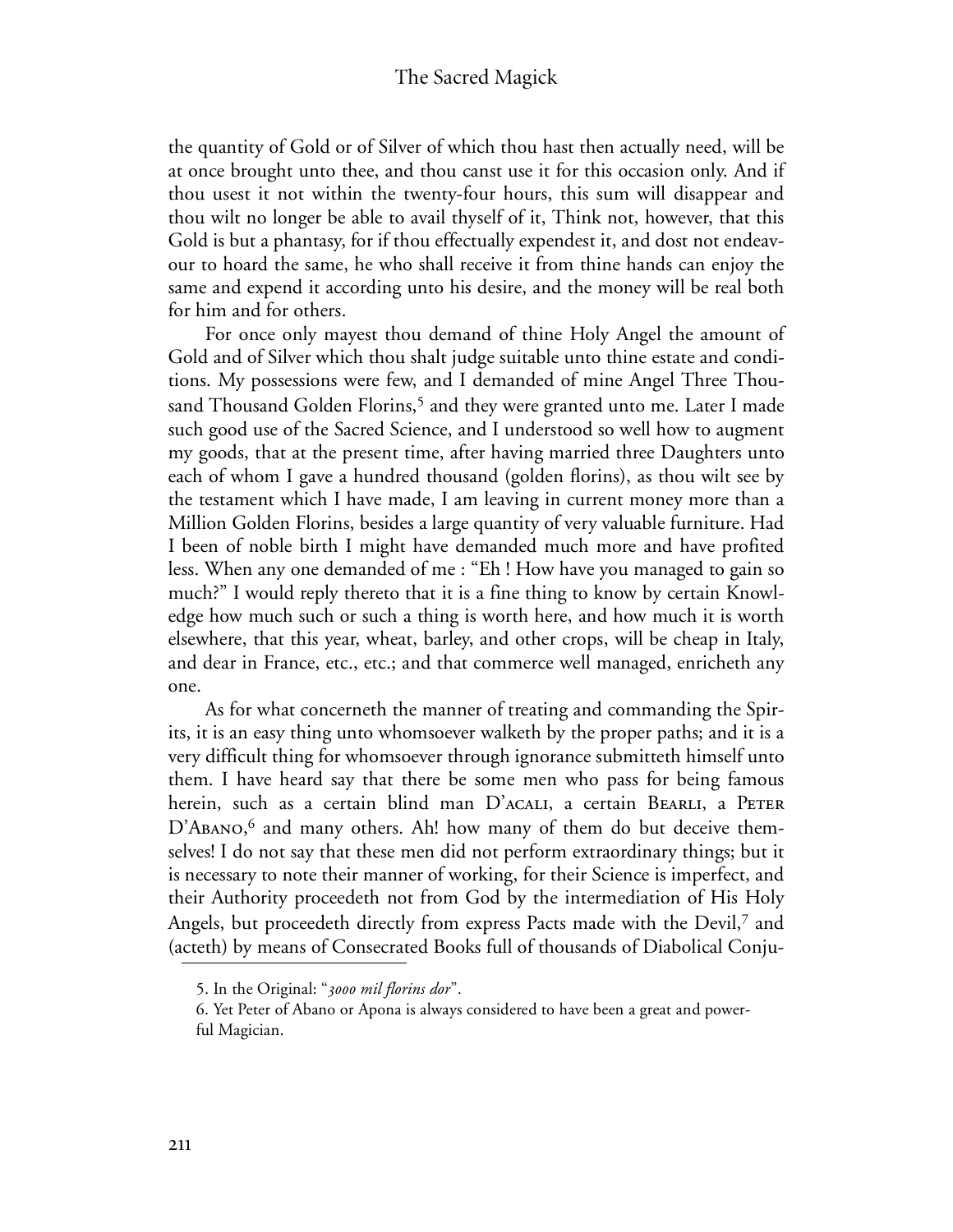rations and impious Exorcisms; in one word things which be contrary unto the Commandments of God and the peace of men. And with all this their Operations be destined for certain times and hours, and finally the Demon carrieth away with him their miserable Souls, which thing arriveth only too often. And yet it is the Science of these persons which causeth them to pass for famous Wise Men.

In the First Book I have made mention of those whom I had encountered in my journeyings in Europe. The true Commandment is that which dependeth from God, and in which there is no dependence placed on any Spirit imaginable, for in employing them, if you make unto them the least submission, the slightest prayer, or honour, you are rendering yourselves their slaves, and they are in no way submitted unto you. The Spirits have so great knowledge that they comprehend very well by our actions what dispositions we have, and understand our inclinations, so that from the very beginning they prepare the way to make us to fail. If they know that a man is inclined unto Vanity and Pride, they will humiliate themselves before him, and push that humility unto excess, and even unto idolatry, and this man will glory herein and become intoxicated with conceit, and the matter will not end without his commanding them some pernicious thing of such a nature that ultimately thence from will be derived that sin which will make the Man the Slave of the Demon. Another man will be easily accessible to Avarice, and then if he take not heed the Malignant Spirits will propose unto him thousands of ways of accumulating wealth, and of rendering himself rich by indirect and unjust ways and means, whence total restitution is afterwards difficult and even impossible, so that he who is in such case findeth himself ever the Slave of the Spirits. Another will be a man of Letters; the Spirits will inspire him with presumption, and he will then believe himself to be wiser even than the Prophets, furthermore they will endeavour to lead him astray in subtle points in matters appertaining unto God, and will make (that man) fall into a thousand errors, the which afterwards when he wisheth to support he will very frequently deny God, and His high Mysteries. The causes and matters whereof (the Spirits) will make use to cause a man to waver are infinite, especially when the man attempteth to make them submit to his commands, and this is why it is most necessary to be upon one's guard and to distrust oneself, The true Commandment will be that which will be given when he who commandeth shall have maturely reflected and considered who he is in himself, and who he is who should serve and obey him. And if a Mortal

<sup>7.</sup> I cannot possibly see that the well-known "Heptameron" or "Magical Elements" of Peter of Abano in any way counsels Pacts, or deserves the above severe speeches of Abraham the Jew.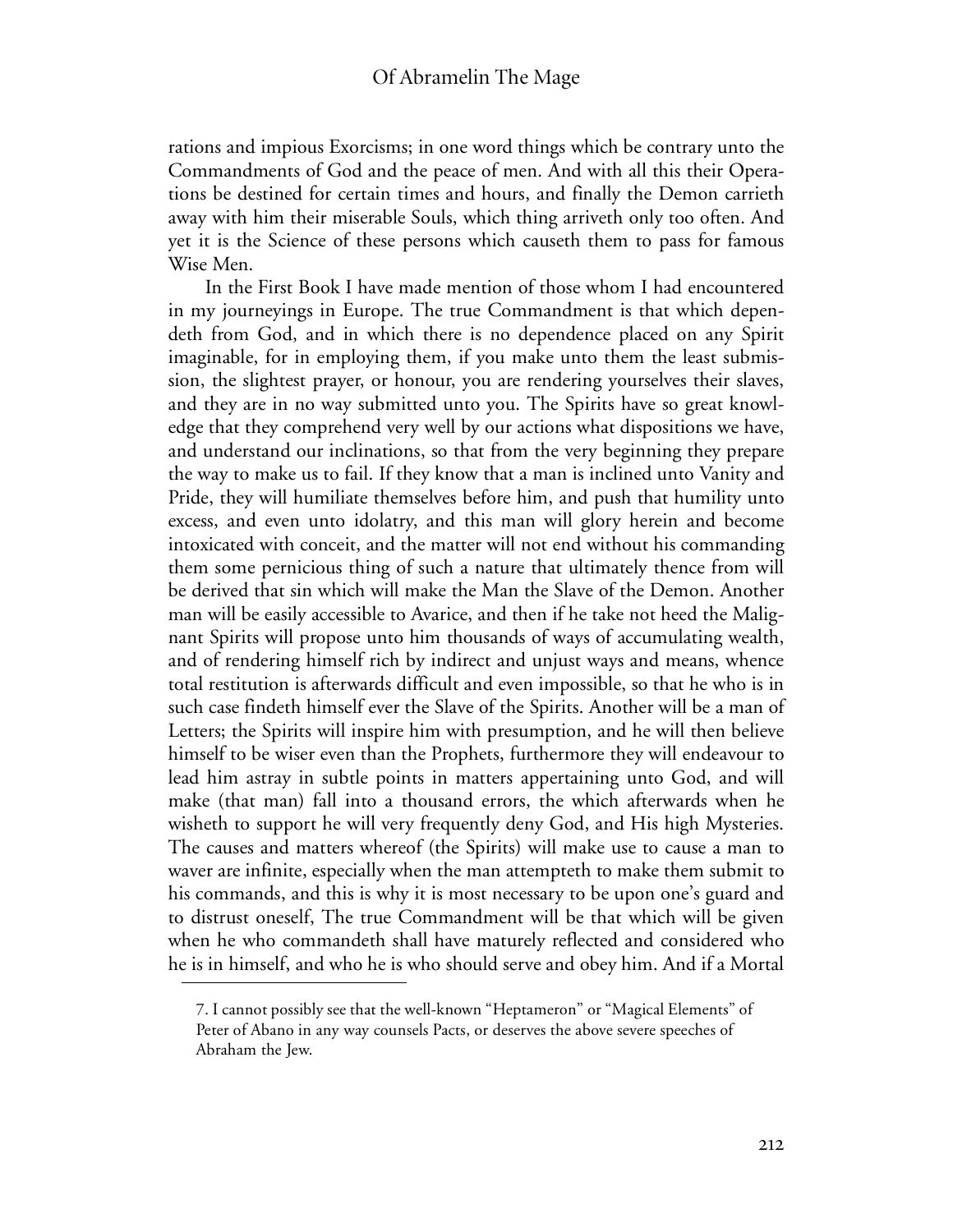Man not having on his side the support of the Power and Will of the Lord shall have sufficient force to command the Spirits and to constrain them to obey him; (they, namely) who have the same virtue and power, which God hath granted unto them, they having lost nothing hereof; and they also being Spirits from God and herein differing from thee who art drawn from the mire, as Gold is from Lead; and that their sin is notorious, for the which they were chased from Heaven; figure also unto thyself, that a Spirit which of his own nature is all vanity, would not be likely to submit himself unto thee without a superior force (compelling him), neither would he wish to obey thee nor to serve thee.<sup>8</sup> He who shall reflect and reason upon these particulars will know that all things come unto us from God, and that it is He Who wisheth and commandeth that the Evil Spirits should be submitted unto us. If then all things depend from the Lord, upon whom wilt thou, o Man, base thyself so as to be capable of thyself (alone) to dominate the Spirits ? It is certain that such an enterprise cannot succeed without the loss of thine own soul. Then it is by the virtue of that God Who hath submitted them under thy feet, that thou shalt command them, as will be precisely ordained unto thee by thy Holy Angel. "Donec ponam inimicos tuos scabellum Pedum tuorum." "Until I shall make thy foes thy footstool." Also do not familiarise thyself with them; for they be not little pet dogs. Adopt a serious tone and an air of authority, make them obey thee, and be well ware of accepting the least offer which they shall make unto thee of themselves; and treat them as their Master, also without occasion thou shalt never molest them, and order them to execute thy commands from point to point without adding or diminishing in any way imaginable. And when thou canst employ Inferior Spirits (in a matter), thou shalt in no way make thy requests unto the Superiors. Also seeing that all have not the same powers, thou shalt take heed not to command unto one (Spirit) a thing appertaining unto (the office of) another; and because it would be impossible for me to here write down in full the quality, virtue, and office of each Spirit, thou shouldest search this out for thyself and sharpen thy faculties; and in the first demand which thou shalt make unto the Four Spirits (who are) the Supreme Princes, and unto the Eight Sub-Princes; thou shalt demand the most skilful of the Spirits, of whom thou shalt make a register for convenience of the practice which I describe unto thee in this Third Book where also thou wilt find the Symbols of many Spirits. But seeing that the subjects of various erring humours (of mind) and other occasions which arise daily be diverse, each man will procure for himself those (Spirits) which be of

<sup>8.</sup> This whole sentence is most confusedly worded in the Original, and I have endeavoured to render it as literally as circumstances would allow.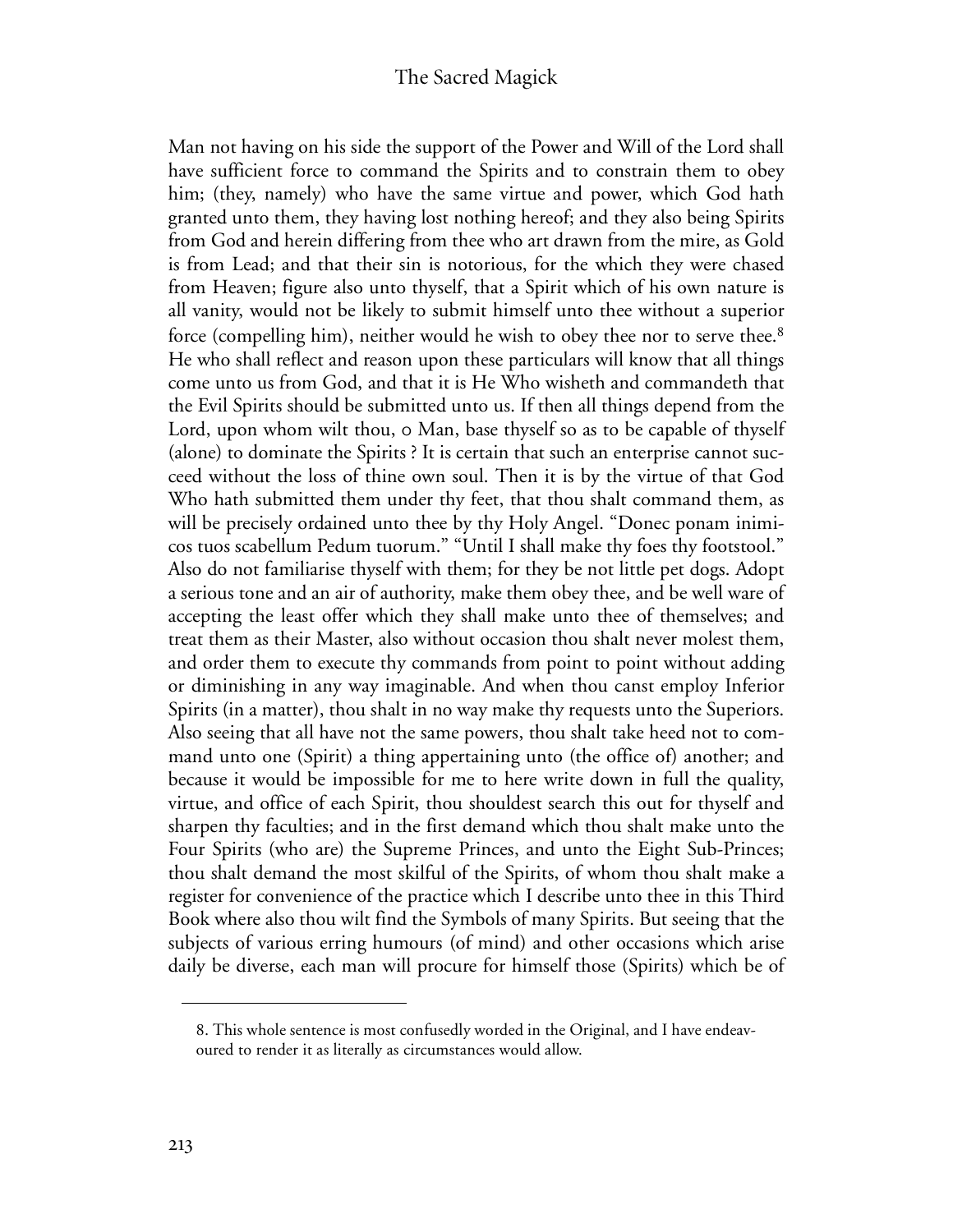his nature and genius and fit for that wherein thou wouldest employ them. And when thou shalt find an extreme resistance unto operating, on the part of any Spirit, after that thou shalt have given him the necessary instructions, and that he cannot execute that which thou hast commanded him; in such case thou shalt convoke the Superior Spirits and demand of them others which may be better capable of serving thee in thy need. And in all cases thou shalt avail thyself of the power and command of thy Holy Angel. Keep ever continually before thine eyes the Fear of God; and seek to obey His Commandments, and those of thy Holy Angel, ever retain in thine heart his holy instructions; never submit thyself unto the Evil Spirits in the slightest degree even should it seem to be to thine own advantage and unto that of thy neighbour (so to do). For the rest, be certain that they will obey thee so perfectly and really, that there will be no operation however great or difficult it may be, that thou shalt not bring unto a glorious termination, the which I myself also have done. As regardeth the service which thou shouldest render unto thy neighbour in his necessities, thou shouldest perform it with zeal, and in no sense wait for him to ask it of thee, and seek also to comprehend his needs unto the uttermost, so as to be able to take sound action (therein). Thou shalt take heed to succour the infirm and the sick and to work for their healing; and see that thou dost not good works to attract praises and to make thyself talked of in the world. Also thou mayest make semblance of performing (thy cures) by prayers, or by ordinary remedies, or by (the recital of) some psalm, or by other like means.

Thou shouldest be especially circumspect not to discover the like matters unto reigning Princes; and in this particular thou shalt do nothing without consulting thy Good Angel; for there is a certain generation which is never contented, and besides that which ariseth from simple curiosity, these Princes regard such (action) as a duty and obligation. Also it is a certain fact that he who possesseth this Sacred Magic, hath no need whatever of them. Further they are naturally inclined to ask of thee always things prejudicial, the which if granted by thee would offend the Lord, and if not they become your declared enemies. Now my opinion (is that it) would be always (preferable) to render them what services you can from a distance.

There is nothing which is so pleasing unto the Angels as to demand knowledge from them, and for my part I think there is no greater pleasure than that of becoming wise when one learneth from such masters.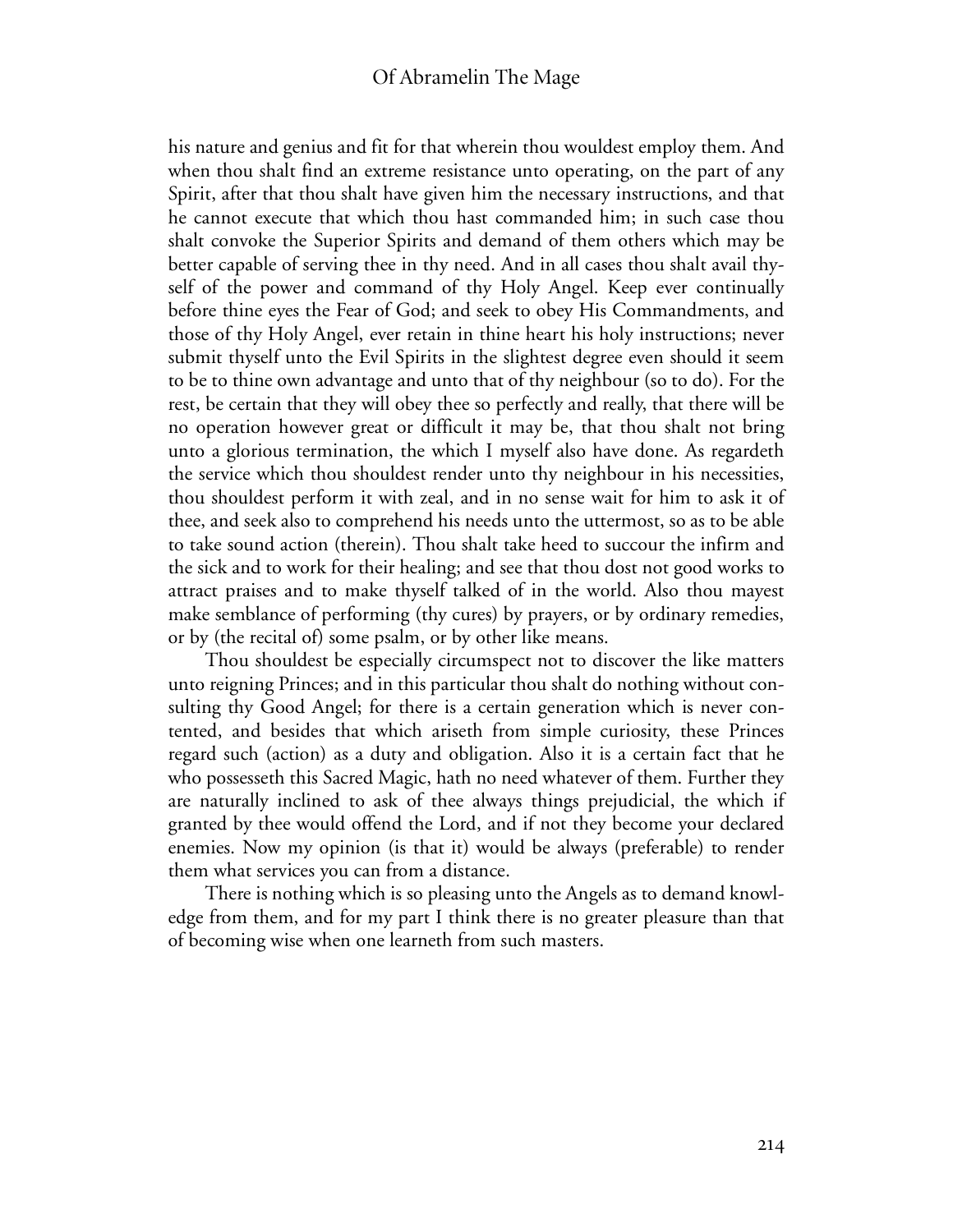I both have exhorted, and do exhort unto a solitary life,<sup>9</sup> which is the source of all good; it is true that it is difficult to accustom oneself thereunto; but once thou shalt have obtained the Sacred Science and Magic the love for retirement will come unto thee of thine own accord, and thou wilt voluntarily shun the commerce with and conversation of men; for the pleasure and contentment thou wilt enjoy when thou shalt be the possessor of this Science will be so great that thou wilt despise all amusements, excursions, riches, and every other thing however attractive such may be.

For once only will it be permissible to obtain property and goods proportionate unto thy degree and estate; the which afterwards are to be used by spending them liberally for thine own needs and those of thy neighbour, sharing with him in his necessity the good things which God shall have given (unto thee); for he who should employ these for evil ends shall render himself incapable of obtaining from God any other grace and benefit.

The Child which one should choose for greater surety and success in (the acquisition of) this Sacred Science should be born of a legitimate marriage, and its father and mother should be also legitimate. It should be from six to seven years of age, vivacious, and witty; it should have a clear speech and pronounce well. Thou shalt prepare it some time before commencing the Operation and have it ready when the time requireth. I myself am of opinion that there should be two (children) in case of any accident which might happen, through sickness, or death, or other like (hindrance). Thou shalt gain it over to thee by giving it puerile things to amuse it, and have it ready when necessary, but in no way tell it anything of what it is to serve for, so that if it be questioned by its parents it can tell them nothing. And if it be a well-behaved Child, it is all the better. We may be certain that by this means we can arrive at the possession of the Sacred Science; for where he who operateth faileth, the innocence of the Child supplieth (that which is wanting); and the Holy Angels are much pleased with its purity. We should not admit women into this Operation.<sup>10</sup>

All the clothes and other things which have been used during the period of the Six Moons, you should preserve, if you intend to continue in the same house wherein thou hast performed the Operation, because they be always good. But if thou dost not intend to use them more, nor yet the Oratory, thou shalt burn them all, and bury the ashes in a secret place.

<sup>9.</sup> Yet apparently Abraham himself led anything but a retired life, being mixed up in most of the leading political events of his time.

<sup>10.</sup> Abraham here means apparently, not to use a woman in place of the child.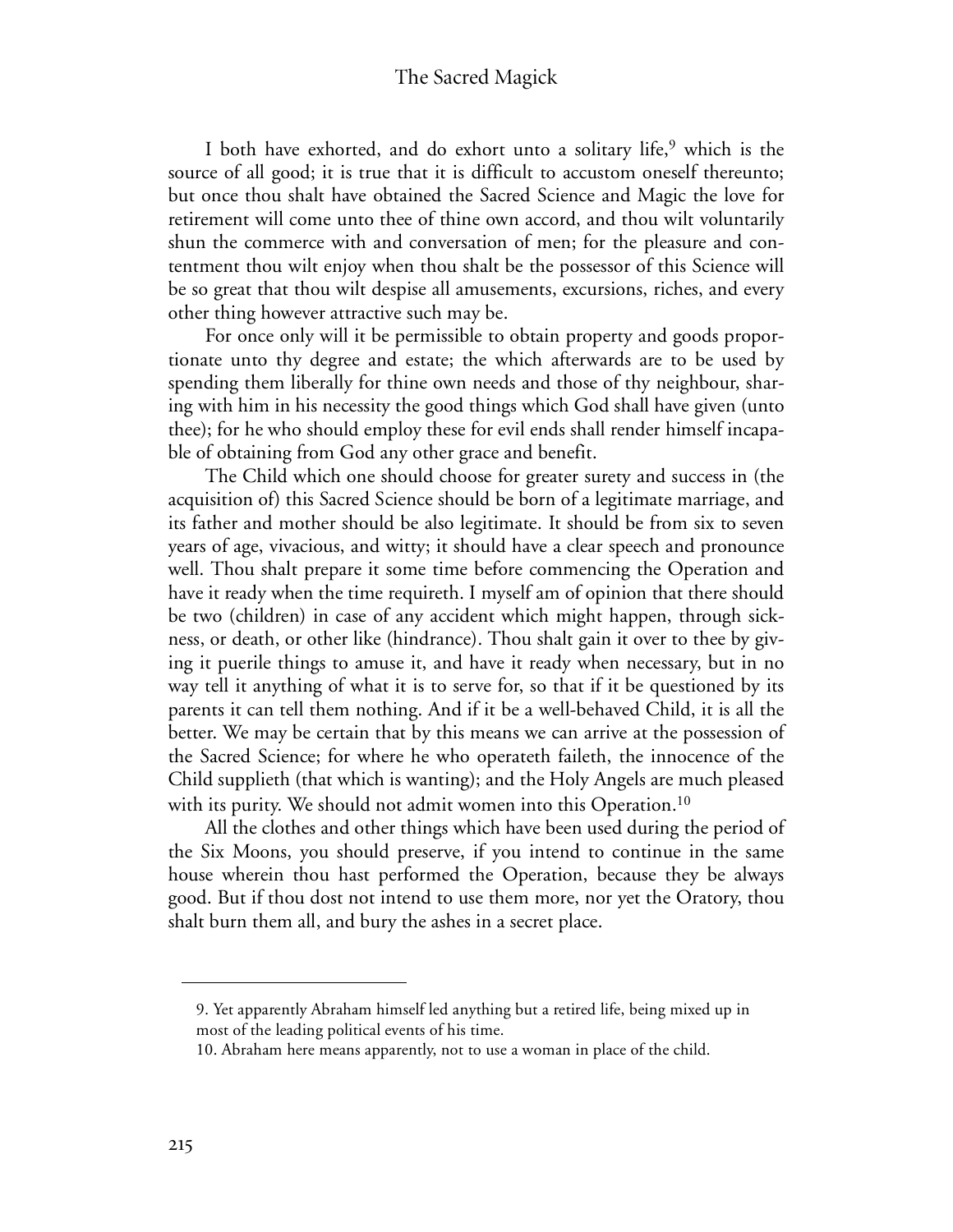It is now necessary to give unto thee a little light, and declare unto thee the quality and value of the Spirits, and in what thou canst exactly employ them with surety of success. Thou must however take note that each Spirit hath a great quantity of Inferior Spirits which be submitted unto him. Also I wish to say that as regardeth things base, vile, and of little importance the Superior Spirit will not execute them, but will cause them to be executed by his Inferiors with all punctuality. And this mattereth not unto him who operateth provided that his commands be fulfilled, and that he be punctually obeyed.

## THE ORDER OF THE FIRST HIERARCHY. (Seraphim, Cherubim, Thrones.11)

THE SPIRITS OF THE SERAPHIM serve to make thee respected and loved for works of Charity, for that which regardeth honours and other similar things. In matters of great importance they themselves act; but for matters base and carnal, it is their subjects who do serve and operate.

#### THE ORDER OF THE SECOND HIERARCHY. Dominions, Virtues, And Powers.

The property of the Dominions is to dominate; to procure liberty; to vanquish enemies; to give authority over Princes, and over all kinds of persons, even Ecclesiastics.

THE VIRTUES are proper to give strength and force in all matters whether of War or Peace; and in all Operations concerning the health of men, and in all maladies for which the fatal hour hath not yet been written.

The Powers have the dominion over all the Inferior Spirits; and this is why they can serve in all things in general, good or evil, and they are devoted unto all things in general, good or evil; and they be straight and right in execution, very punctual, very prompt, and exact in their Operations.

## THE ORDER OF THE THIRD HIERARCHY. PRINCES, ARCHANGELS, AND ANGELS.

The Princes comprise Spirits capable of giving Treasures and Riches, and they or their dependants serve in all the Operations, being a mass composed of different Orders, and they are sufficiently truthful.

<sup>11.</sup> These and the following Titles of the Hierarchies are usually ascribed to the Good Angels; but sometimes are also employed to designate grades of the Evil and Fallen Angels as well.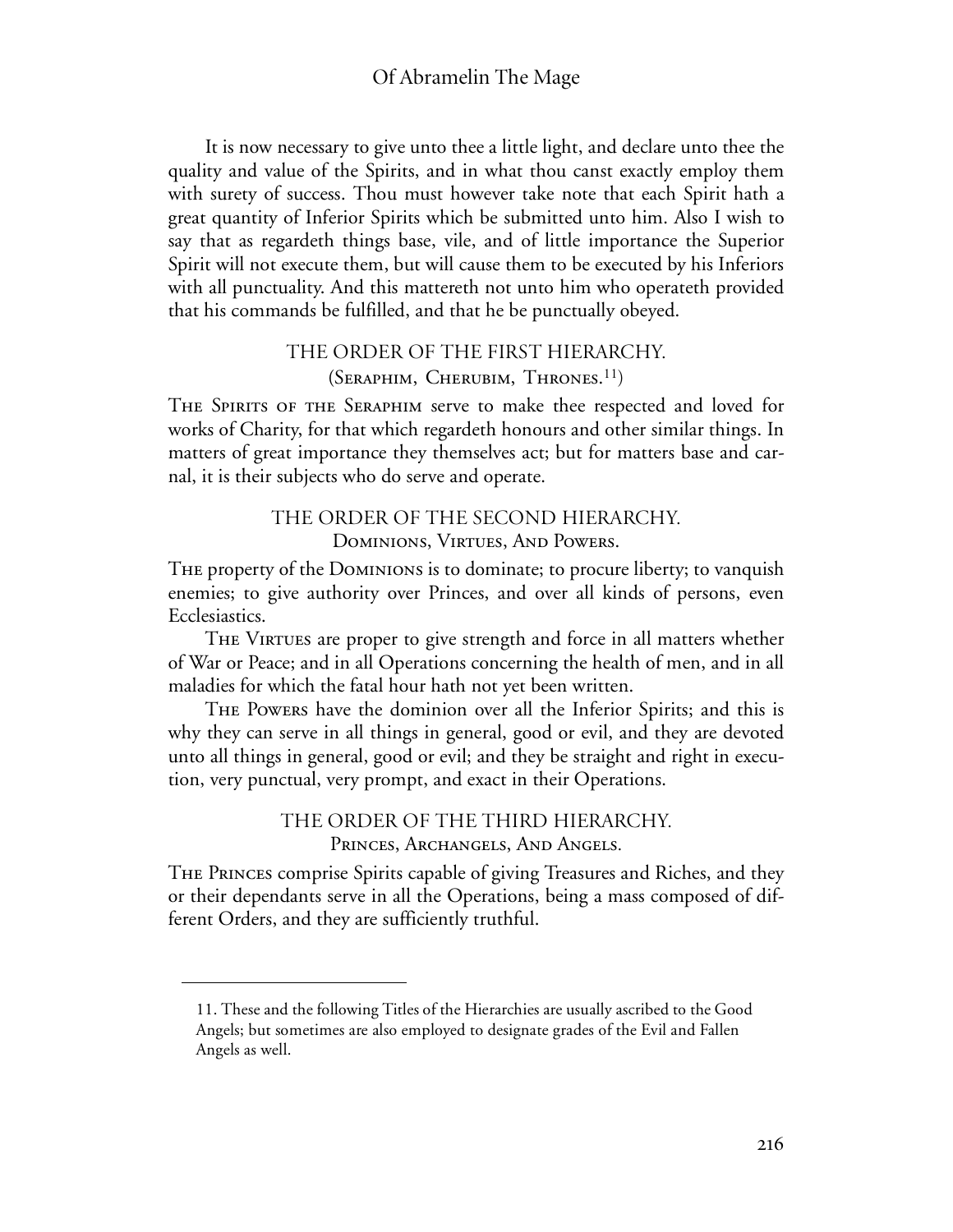THE ARCHANGELS be proper to reveal all Occult matters, and all kinds of secret things, such as obscure points in Theology and the Law. They serve with great diligence.

THE ANGELS in general do operate each one according unto his quality. There be an infinite number of them. They command the Four Princes and the Eight Sub-Princes in all kinds of Operations. These latter<sup>12</sup> having taken their oath, observe that which they have promised, provided that the Operation one demandeth of them be in their power.

To cause the Spirit to re-enter a dead body is a very great and difficult Operation, because in order to accomplish it the Four Sovereign Princes<sup>13</sup> have to operate. Also it is necessary to take great care, and to pay heed unto this warning, namely that we should not commence this Operation until the sick person is really at the point of death, so that his life is absolutely despaired of. It should be so timed as to take place a little while before the sick person giveth up the ghost; and thou shalt carry out all that we have said hereon in the Second Book. But on no account should we perform this Operation to divert ourselves, nor for every class of person; but only on occasions of the very utmost and most absolute necessity. This Operation I myself have performed but twice in my life, namely once for the Duke of Saxonia, and on another occasion in the case of a lady whom the Emperor Sigismond loved passionately.

The Familiar Spirits are very prompt, and they are able to execute in most minute detail all matters of a mechanical nature,, with the which therefore it is well to occupy them; as in historical painting; in making statues; clocks; weapons; and other like matters; also in chemistry; and in causing them to carry out commercial and business transactions under the form of other persons; in making them transport merchandise and other goods from one place to another; also to employ them in causing quarrels, fights, homicides, and all kinds of evils, and malefic acts; also to convey letters and messages of all kinds from one country to another; to deliver prisoners; and in a thousand other ways which I have frequently experimented.

These Spirits should be treated according to their quality, and a distinction should be made between a great Spirit and one of a vile or insignificant nature, but thou shouldest nevertheless alway conserve over them that domination which is proper unto him who operateth. In speaking unto them thou shalt give them no title; but shalt address them sometimes as "you," sometimes as

<sup>12.</sup> Meaning apparently the Four Princes and Eight Sub-Princes of the Demons,

before so often alluded to.

<sup>13.</sup> Viz.: LUCIFER, LEVIATHAN, SATAN, and BELIAL.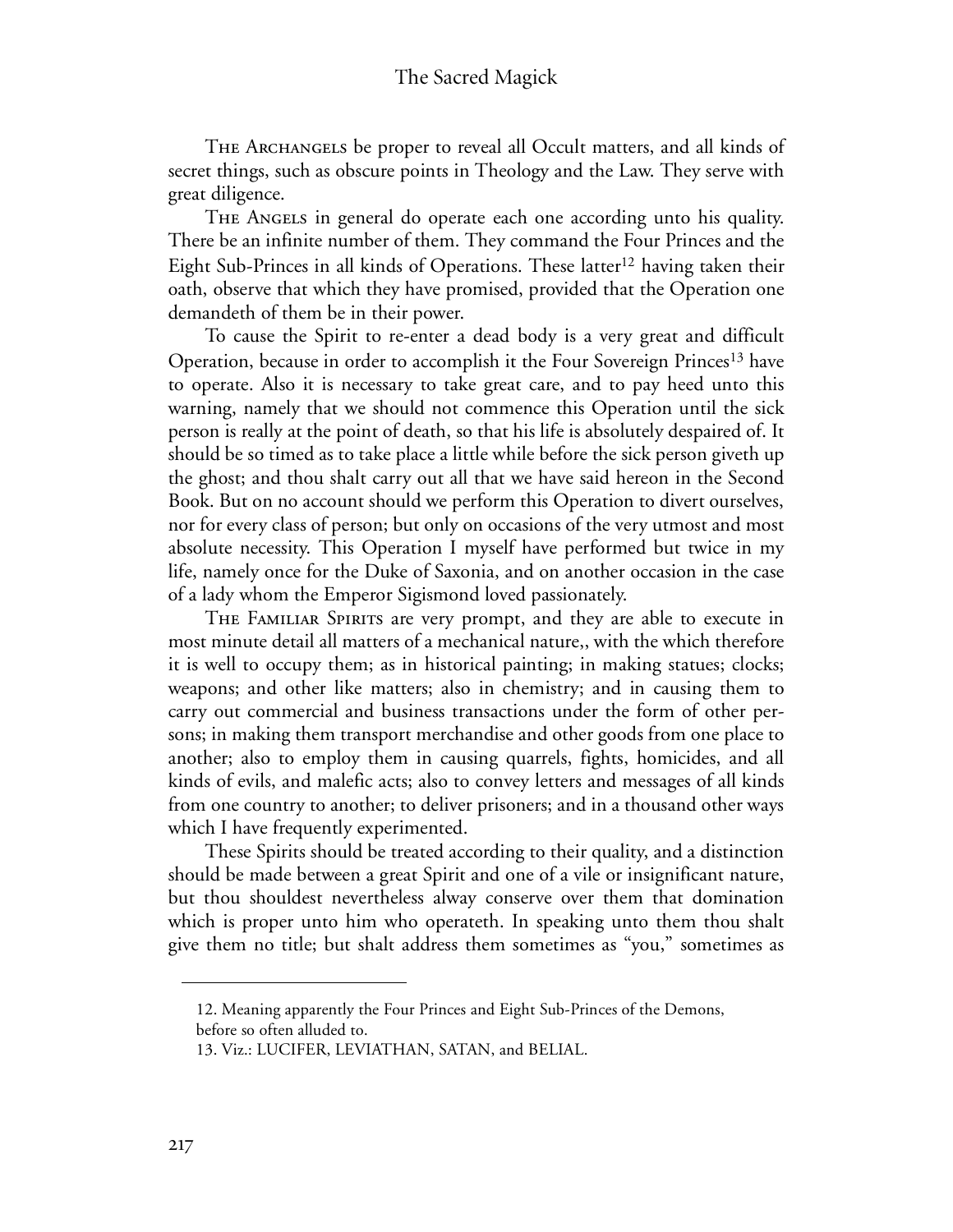"thou"; and thou shalt never seek out expressions to please them, and thou shalt always have with them a proud and imperious air.<sup>14</sup>

There be certain little terrestrial Spirits that are simply detestable; Sorcerers and Necromantic Magicians generally avail themselves of their services, for they operate only for evil, and in wicked and pernicious things, and they be of no use soever. He who operateth could, should he so wish, have a million such, but the Sacred Science which worketh otherwise than Necromancy in no way permitteth you to employ such as be not constrained by an Oath to obey you.

ALL THAT HATH hitherto been said and laid down should suffice, and it is in no wise to be doubted that he who executeth all these matters from point to point, and who shall have the right intention to use this Sacred Science unto the honour and glory of God Almighty for his own good, and for that of his neighbour, shall arrive with ease at the possession thereof; and even matters the most difficult shall appear easy unto him. But Human Nature is so depraved and corrupted, and so different from that which the Lord hath created, that few persons, if any, do walk in the right way; and it is so easy to prevaricate, and so difficult not to fail in an Operation which demandeth the whole (soul of a) man in (its) entirety. And in order not to intimidate in any way him who shall resolve to undertake this Operation, I am about here to set down in writing the difficulties, temptations, and hindrances which will be caused him by his own relatives; and all this will be occasioned by the Evil Spirits so as to avoid having to submit themselves, and humiliate themselves, and subject themselves unto Man, their greatest enemy, seeing that they behold him in powerful condition arriving at the enjoyment of that Eternal Glory which they themselves have foolishly lost; and their rage is so great and their grief so poignant, that -there is in the world no evil which they be not ready to work, if God were to permit them, they being always attracted by the idea of the destruction of the Human Race. Therefore is it necessary to take courage and make a constant resolution to resist in all things with intrepidity, and to earnestly desire to obtain from God so great a Grace in despite of men and of the Demon. Also beforehand thou shouldest arrange thine affairs in such wise that they can in no way hinder thee, nor bring thee any disquietude in the period of the Six Moons, during which time there will occur the greatest possible attempts at assault and damage unto thee which the keen and subtle Enemy will bring to bear upon thee. He will cause thee to come in contact with evil books, and wicked persons, who by Diabolic methods and tricks will seek to turn thee aside from this enterprise,

<sup>14.</sup> In spite of what Abraham here says, I must reiterate, that the greatest courtesy should always be used towards Spirits' otherwise the Operator will speedily be led into error.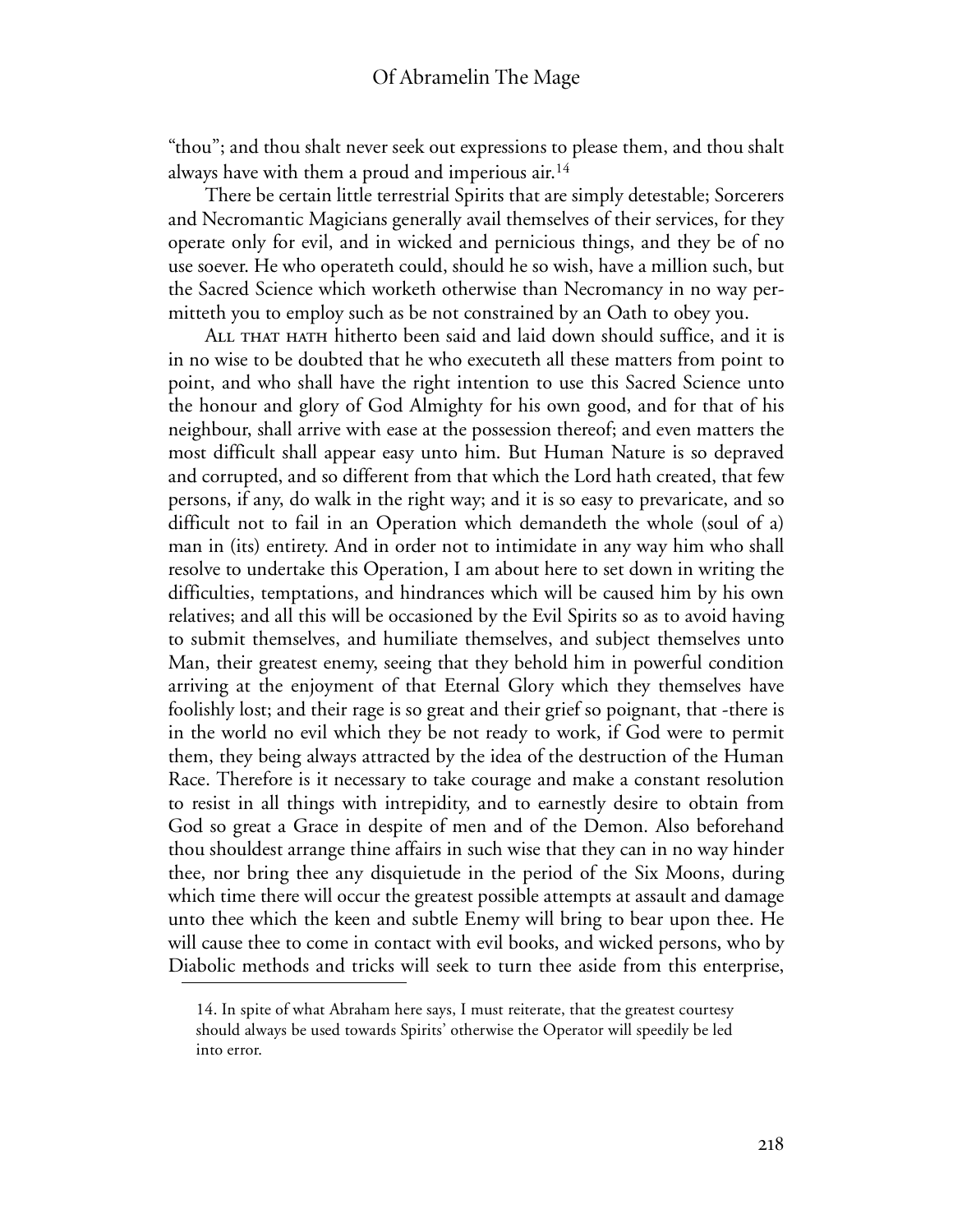even though it be already commenced, by bringing before thee matters which in appearance will seem of the greatest importance, but which really be only built up on false (and evil) foundations. To such annoying accidents thou shouldest steadily oppose thyself, by following out carefully the ample instructions which I have given thee, thus banishing them from thee with calmness and tranquillity so as to give no chance to the Enemy of exercising his fraudulent tricks to interrupt thee.

Thy relations also, astonished at thy manner of life and thy retirement, will make every effort to attempt to find out the reasons thereof. It will be necessary to satisfy them by words full of affection, and to make them think that time which engendereth change, also causeth men who are not altogether ignorant persons to resolve at times to live by themselves. This bath been the cause why so great a number of good and learned men have retired into desert places, so that being separated from their own relatives and from the world they might live tranquilly in prayer and orisons to render themselves more worthy to obtain through the Grace of the Lord a Gift so great and so perfect.

I FURTHER approve of thy possessing a Bible in the vulgar language, and also the Psalms of David, for thine own use. Some person may here reply: "I understand the Latin, and I have no need of the common language". I answer him that when we pray we ought not in any way to embarrass the Mind by having to interpret the Psalms; for at such a moment we should be as much united as possible to God; and even the Psalms being in the vulgar tongue when one readeth them they imprint themselves better on the memory; and this is the true manner of particular prayer, if the person praying be illiterate, for in saying the Psalms in Latin he would not know what he was asking of God.

In these Three Books we shall not find the slightest thing which hath not a true and necessary foundation. And we should take the greatest care, and keep ourselves as we would from a deadly poison, from commencing this Operation at all, if we have not made a firm resolution to carry it through unto the end. Because (in the contrary case) some notable evil would befall him who had (carelessly) commenced the Operation, and who would then only too well comprehend that we may not make a mock of the Lord. Should it happen that God by His Will and Commandment should visit thee and afflict thee with some malady which should render thee incapable of finishing the Operation according unto thy wish, thou having already commenced it; then shouldest thou like an obedient servant submit thyself humbly unto His Holy Will and Commandment, reserving His Grace unto the time pleasing unto His Divine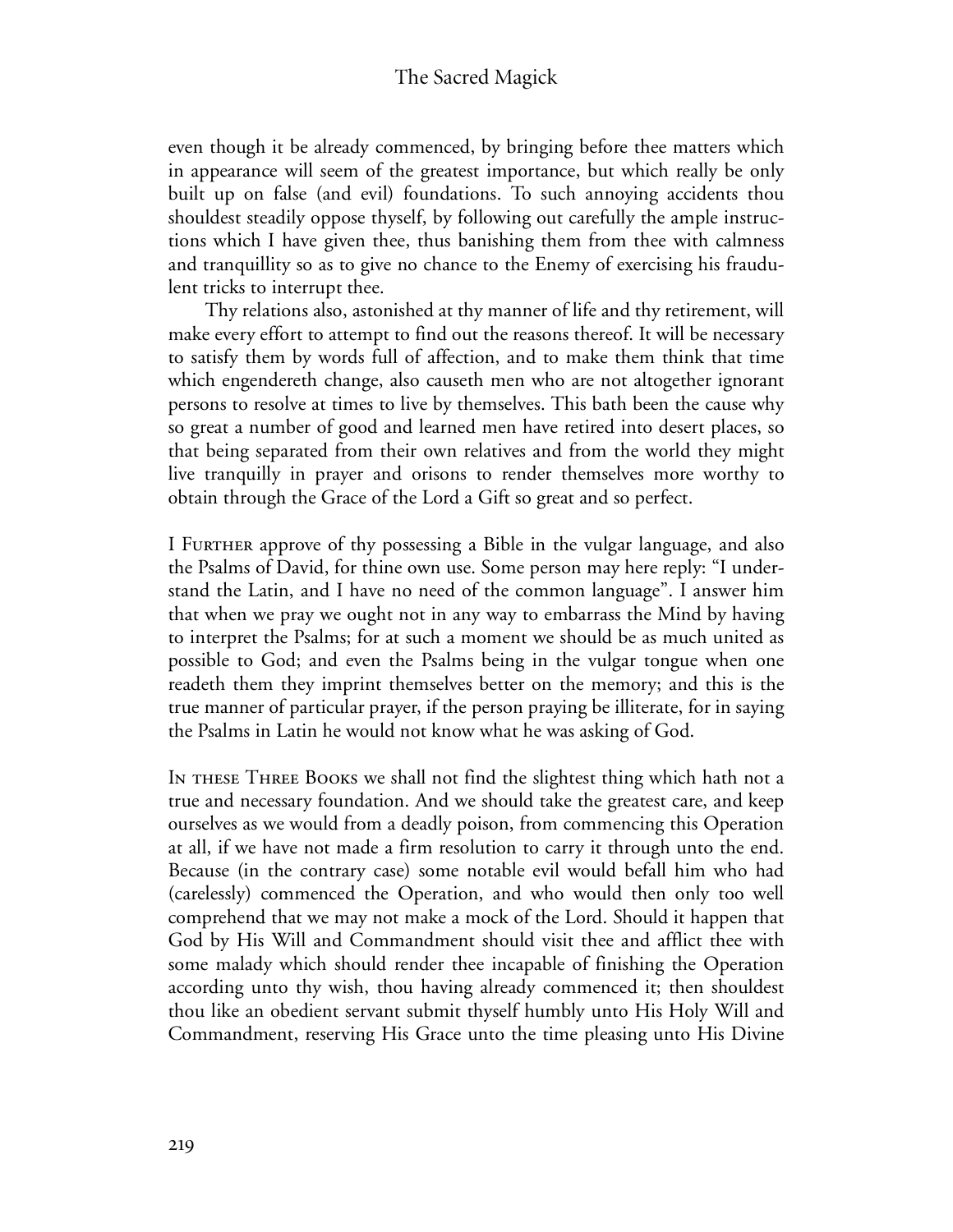Majesty to grant it thee. And thou shalt cease from thine Operation, so as to finish it on another more favourable occasion, and meanwhile thou shalt devote thyself unto the cure of thy body. And such a case ought in no way to afflict thee, for the Secrets of God are impenetrable, and He performeth, permitteth, and operateth all things for the best and for our good, although it may be not understanded of us.

HEREINAFTER Will I set down the Key of this Operation, which is the only thing which facilitateth this Operation to enjoy the Vision of the Holy Angels, by placing the Symbols<sup>15</sup> given hereafter upon the brow of the Child and of him who performeth the Operation, as I have said in the First Book, to which one can easily refer.

I will say even as much as this, that out of an hundred scarcely five or six persons can attain unto the possession of this Sacred Magic without this Key; for reasons which one can in no way disclose.

Also we should repeat the Psalm VI. "*Domine, ne in furore tuo arguas me,*" etc. ("O Lord, afflict me not in Thine Anger").

There is nothing in the World which we should so much desire as a true Science, neither is there any more difficult to obtain than this one, because often one dieth before attaining unto it in its entirety.

This is the true and only Way of this Sacred Science and Magic which the Lord hath granted unto us by His pure mercy; and is that which in Six Months maketh us attain unto the most high and Occult gifts of the Lord which we can think of.

This is the True Science which comprehendeth all other Sciences once one is in possession thereof

Oh! how many books be read among us which seem wonderful!

It is not fitting for me even to reveal a part of this Science and its properties; and to appropriate unto myself that which appertaineth unto a person of a great mind and so far above me.<sup>16</sup> In teaching it even, I have far exceeded that which I should have done, in having given unto thee the two last Symbols, but what will not paternal love and affection do? Endeavour only to obey me and to follow out my precepts from point to point, according to the manner in which I have given them unto thee in writing; keeping alway the Fear of God before

<sup>15.</sup> See the Squares with the Names of Adam and URIEL given at the end of the work.

<sup>16.</sup> This whole passage is awkwardly and obscurely worded in the French. By the "person of great mind," I suppose that Abraham intends to designate Abra-Melin.